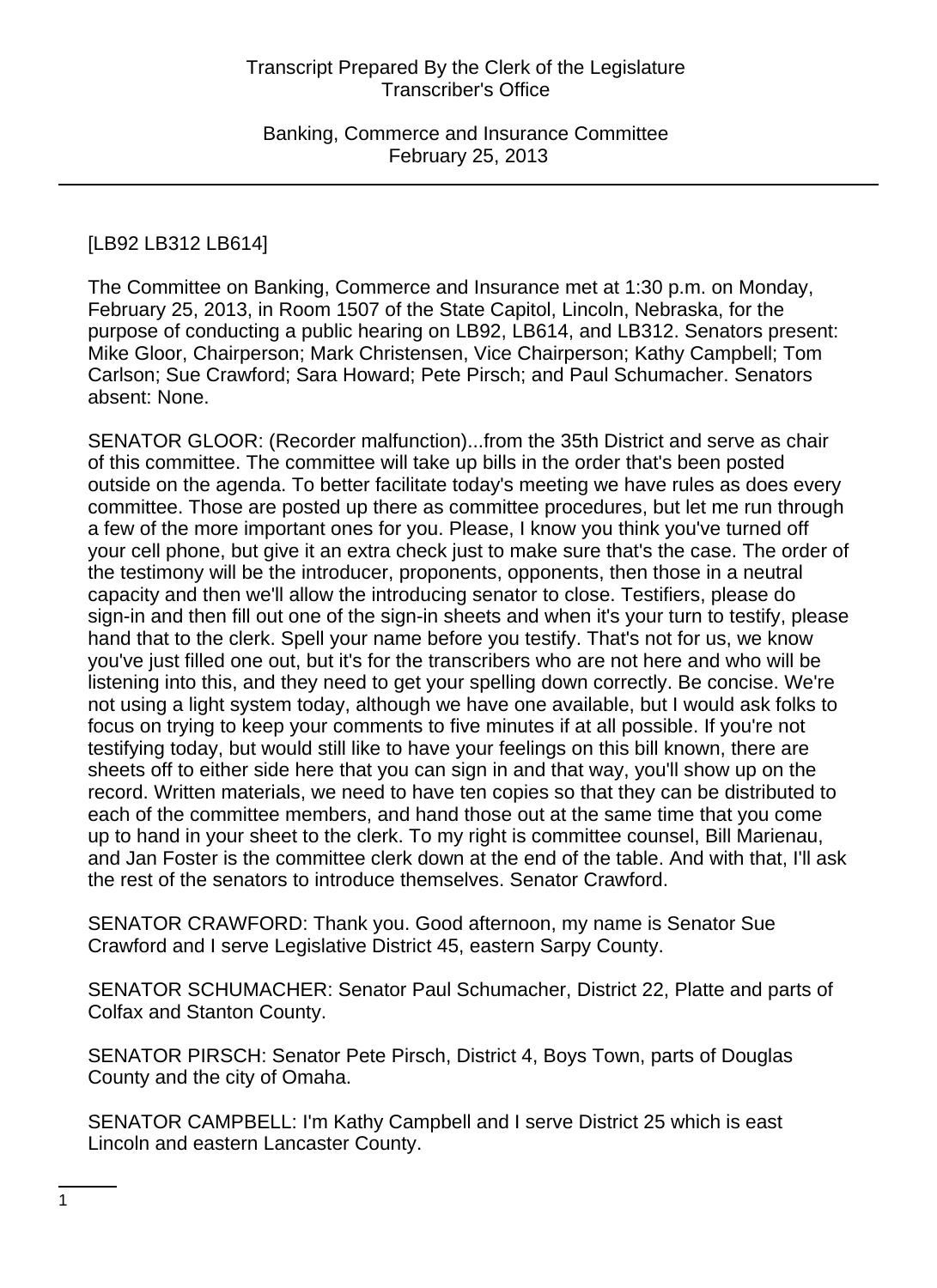SENATOR CARLSON: Tom Carlson, District 38, seven counties and part of an eighth, and I live in Holdrege.

SENATOR HOWARD: Sara Howard, District 9, midtown Omaha.

SENATOR GLOOR: And our pages are Will and Nathan who will be glad to help you if you need things like copies, as an example. As I said, we will take up the bills in order and we'll start with Senator Karpisek's LB92. Welcome to the Banking, Commerce and Insurance Committee, Senator.

SENATOR KARPISEK: Thank you, Senator Gloor, members of the committee. For the record, my name is Russ Karpisek, R-u-s-s K-a-r-p-i-s-e-k, and I represent the 32nd Legislative District. This bill was...I first saw when it was my first year and Speaker Flood wasn't Speaker at the time. Well, yeah he was I guess. Anyway, he was just becoming Speaker and he had this bill and I guess I didn't ever know what happened to it. And it kind of caught my attention so I thought we would talk about it again. It would prohibit an insurer from using credit information in connection with the issuance, underwriting, renewal, cancellation, or denial of insurance. The bill would also prohibit an insurer from using an insurance score that is calculated using the income, gender, address, zip code, ethnic group, religion, marital status, or nationality of the consumer as a factor. I just feel that even if there are studies that can connect a credit score with a probable loss, I don't know that that is really the way to go about getting a rate. I think some of those reasons why it seems like there's less claims--well, there are probably less claims--are the people who can afford it probably don't turn it into their insurance. The people who actually need the insurance have to pay more to get the insurance, and then they turn in a claim, which hurts them again, and end up paying more insurance. I guess my thought is that it really hurts the people that don't have the money that already can't afford things, we make them buy insurance, at least liability insurance, for vehicles, and it just kind of disincentivizes them to try to do things better. We all know sometimes the claims are turned in when they shouldn't be. I think a lot of that can stem back to this, too, I don't know. I just don't think it's a way that we should rate people. I think you should look back at their history. If they have a lot of claims, fine. I don't think their credit score necessarily proves that if someone else would be driving my vehicle...my 16-year-old son takes my truck and backs into something, it doesn't correlate to me. Anyway, that's kind of the reasoning behind the bill, and I'd be glad to try to answer any questions. [LB92]

SENATOR GLOOR: Thank you, Senator Karpisek. Questions? Senator Pirsch. [LB92]

SENATOR PIRSCH: And I appreciate your testimony here today. So just kind of edification since Senator Flood I think introduced it four, five years ago or something of that...I certainly think Senator Lathrop had brought an iteration of that. If...are you familiar with that one? [LB92]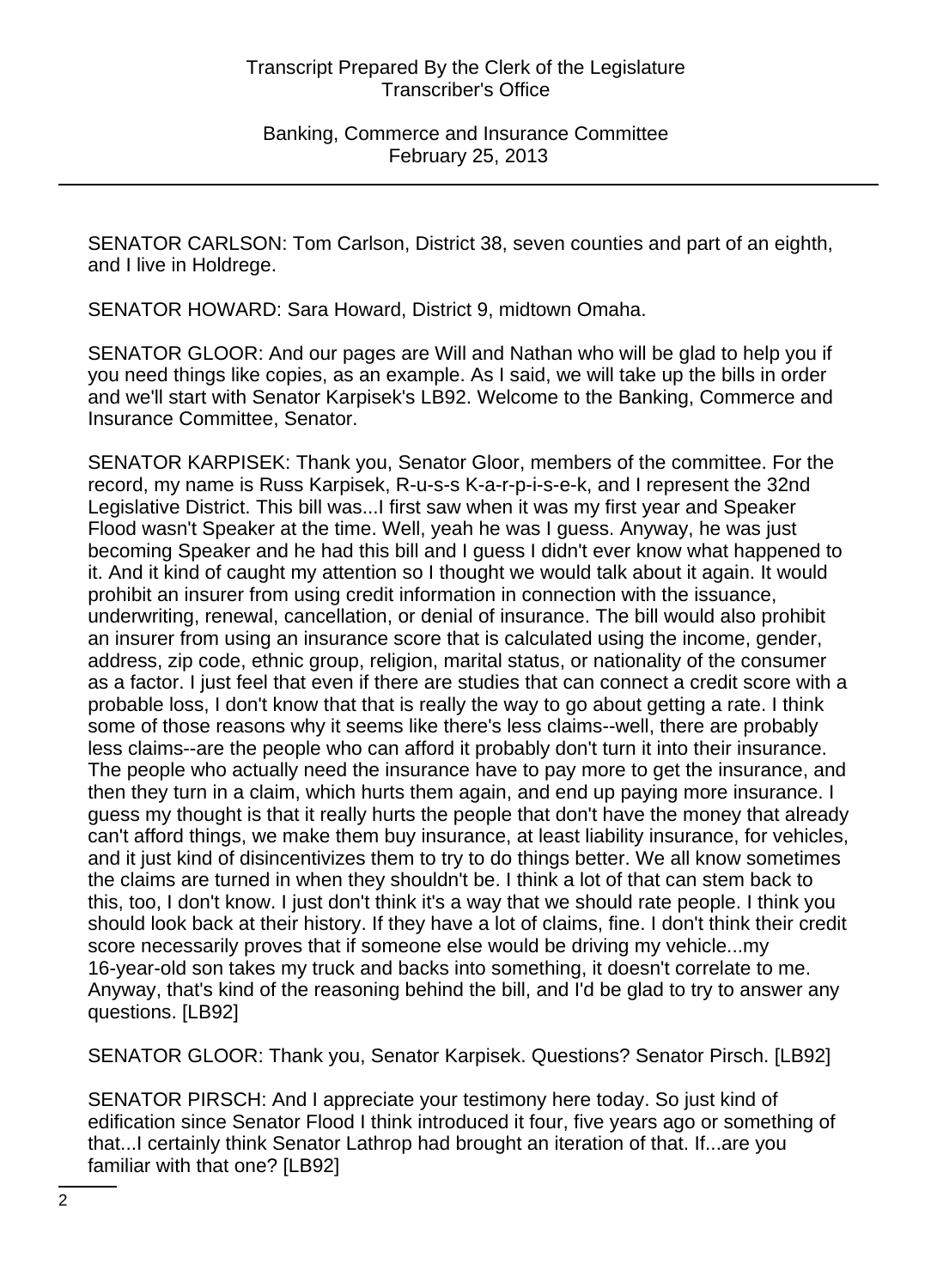SENATOR KARPISEK: I wasn't with Senator Lathrop's. I learned that after I turned it in, but I did not know that he did. [LB92]

SENATOR PIRSCH: Yeah, I think that was either last year or the year before, maybe both. Do you know the...how your bill would differ with...I mean, is it exactly as Senator Flood... [LB92]

SENATOR KARPISEK: Yes, it is. [LB92]

SENATOR PIRSCH: Okay. Do you know if it's different from the one which Lathrop did? [LB92]

SENATOR KARPISEK: I do not. [LB92]

SENATOR PIRSCH: Okay. And so just from past introduction of this bill or similar bills in past years, in talking, you don't have a problem with as the insurers use some sort of a formula that does incorporate the credit information and other factors. You're not saying that it doesn't lead to accurate outcomes in terms of when they go back afterwards and have to have payoffs or do you... [LB92]

SENATOR KARPISEK: You know, I think there is enough studies. Of course, I'm sure we can get a study to say whatever we want. But I think that there are studies that show that there probably is some correlation. I didn't dig around to try to find a study that disproved that. [LB92]

SENATOR PIRSCH: Okay. Your...and this was kind of a point that I with Senator Lathrop went over, I think. And maybe you can either say that's your position or not your position, but you don't see...but he was ceding the accuracy of the computation of the...however the formula was designed that it arrived at accurate type of results in terms of assessing the risk to insurers. But from a public-policy perspective, the types of factors that it included were objectionable to public policy. Is that fair to say? [LB92]

SENATOR KARPISEK: That is fair to say. And I guess there's a whole lot of things that can affect your credit score that may be out of your control, maybe part of your control: a divorce, a medical emergency, something medically that really hurts you that I don't think makes you a bad person or says you're going to wreck your car, necessarily, other than things happen. So my point is it might put people into a group that not necessarily would they have been in had it not been for some extraordinary circumstance. Plus the other part is, is that--again, from the public policy--the people who we want to have to pay more? I guess if it's spread out across everyone because we always hear that when we come to these sort of bills. Well, it will make everyone else's rate go up. [LB92]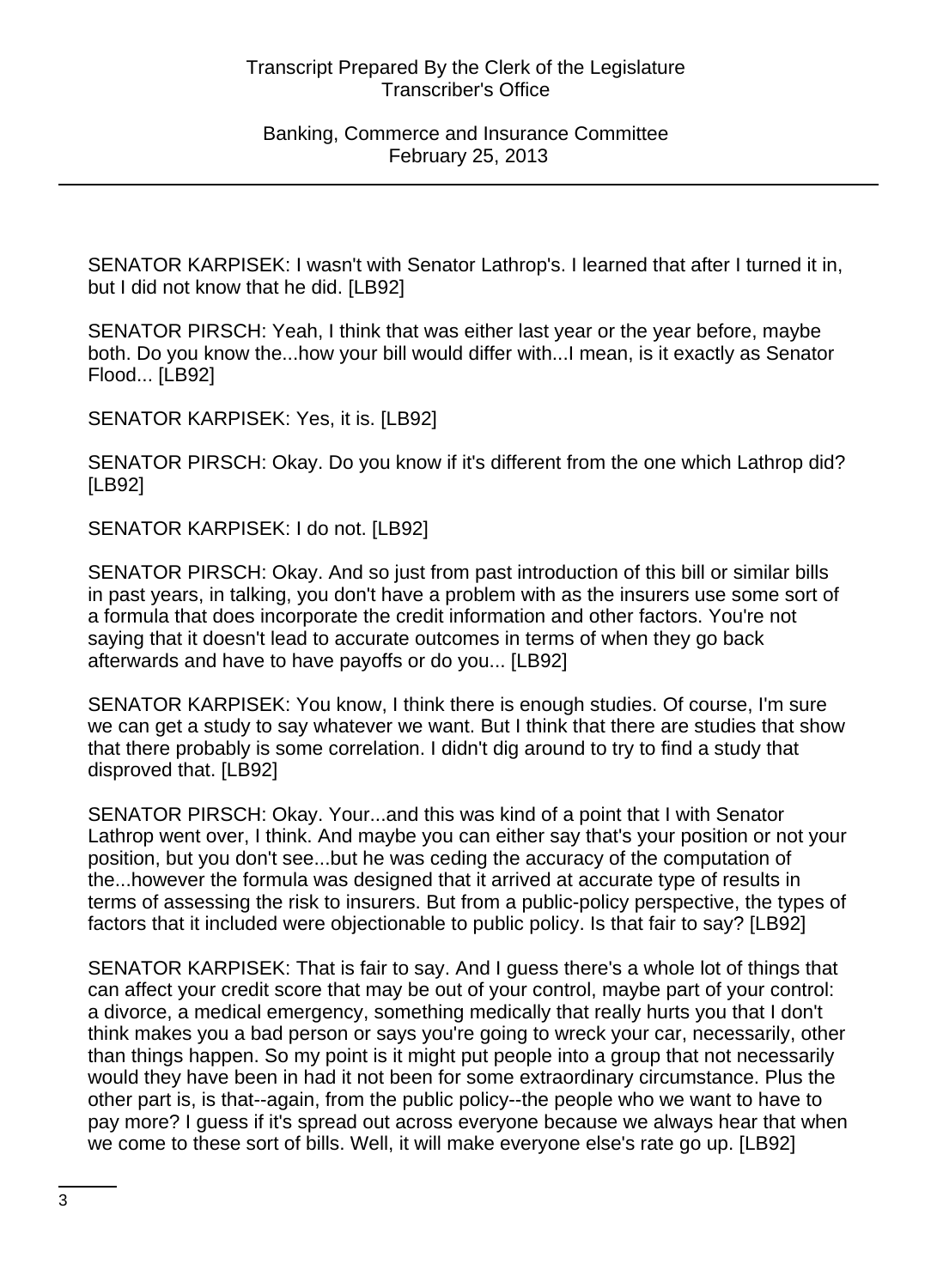Banking, Commerce and Insurance Committee February 25, 2013

SENATOR PIRSCH: Yeah. Is that generally the industry practice to use credit information right now, or do you know? [LB92]

SENATOR KARPISEK: I guess you'd have to ask them. [LB92]

SENATOR PIRSCH: Okay. [LB92]

SENATOR KARPISEK: I don't. [LB92]

SENATOR PIRSCH: Thank you. [LB92]

SENATOR GLOOR: And Senator Christensen has joined the group. Senator Carlson, you had a question. [LB92]

SENATOR CARLSON: Thank you, Senator Gloor. Senator Karpisek, the whole concept of insurance is a sharing of risk because there's risk involved. And so I would ask, other than the credit scores you don't have a problem with companies checking the insurability of someone who applies for insurance? [LB92]

SENATOR KARPISEK: Correct. [LB92]

SENATOR CARLSON: And I'm sure that the companies will argue that this is a part of...a critical part of checking for insurance, but your basis in this bill is it's just not fair to do that. [LB92]

SENATOR KARPISEK: Correct. [LB92]

SENATOR CARLSON: Okay. Well, that's it for right now. Are you going to be here to close? [LB92]

SENATOR KARPISEK: I think I will not. I have a General Affairs Committee going on across the hall. [LB92]

SENATOR CARLSON: Okay. Thank you. [LB92]

SENATOR GLOOR: Senator Christensen. [LB92]

SENATOR CHRISTENSEN: Thank you, Chairman. Thank you, Senator. So do you feel like there's no connection between the ability to pay and credit scores or do you just think it shouldn't be used? I missed part of your opening and I apologize. [LB92]

SENATOR KARPISEK: Sure. No, I think there may be...there are studies that show that there probably are some connection to turning in claims and your credit score. My point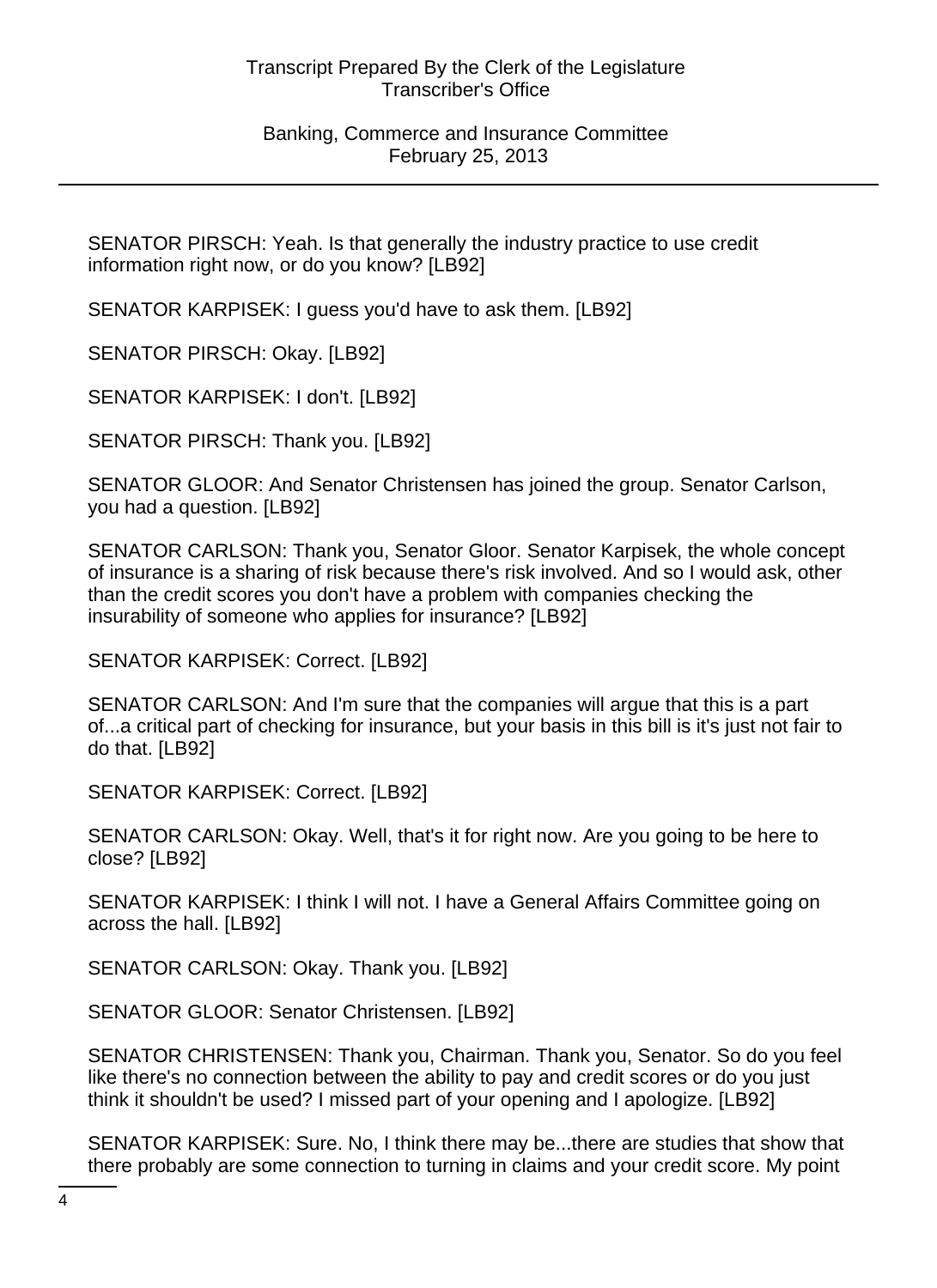Banking, Commerce and Insurance Committee February 25, 2013

is I don't know that that's the correct way to go about it, if it's fair to those people instead of spreading things out across everyone. The other part, probably even more, is that some people may be misclassified with their credit score because of something big that's happened in their life such as a divorce or a medical issue that's come up and you get all these bills that don't get paid by the other insurance companies on time. Your credit score goes to heck, all of a sudden your premiums go up on everything else because of it. [LB92]

SENATOR CHRISTENSEN: I guess I look at I have, personally, a very high credit score. And I don't want to pay additional costs for somebody who has messed up, I guess. So I guess I just wondered how you'd respond to that. [LB92]

SENATOR KARPISEK: I think we do it all the time anyway. If you have a very high credit score, if you have very good health you probably pay a little bit less than someone who's sick all the time, but it still gets blended in. So I just don't know that a credit score and....you can look at myself and say, oh, well, he's five pounds overweight. He's probably not a good health risk, and look back in my history. But just to look at a credit score and not look at how it got there maybe, I don't think is the right way to go about it. [LB92]

SENATOR CHRISTENSEN: So do you think they use the credit score only or do you think they blend that in with other things? [LB92]

SENATOR KARPISEK: What I've been told is that it's almost used as maybe a good student were to take a discount, thank you. Or it will take some money off. [LB92]

SENATOR CHRISTENSEN: Okay. Thank you. [LB92]

SENATOR KARPISEK: Thank you. [LB92]

SENATOR GLOOR: Other questions for Senator Karpisek? Senator Crawford. [LB92]

SENATOR CRAWFORD: Thank you, Senator Gloor. And thank you for your testimony. Just to clarify for the record that we've been talking a lot about the credit score as a component of the bill, but the bill also lays out other criteria that you feel should not be used for the sake of insurance rating, insurance offering? [LB92]

SENATOR KARPISEK: Right. Ethnic groups, all those sort of things. [LB92]

SENATOR CRAWFORD: Right. Right. Are there any particular stories or concerns that you have heard raised on some of these other criteria, race, gender, address? [LB92]

SENATOR KARPISEK: I have not personally heard those. Obviously, I don't think that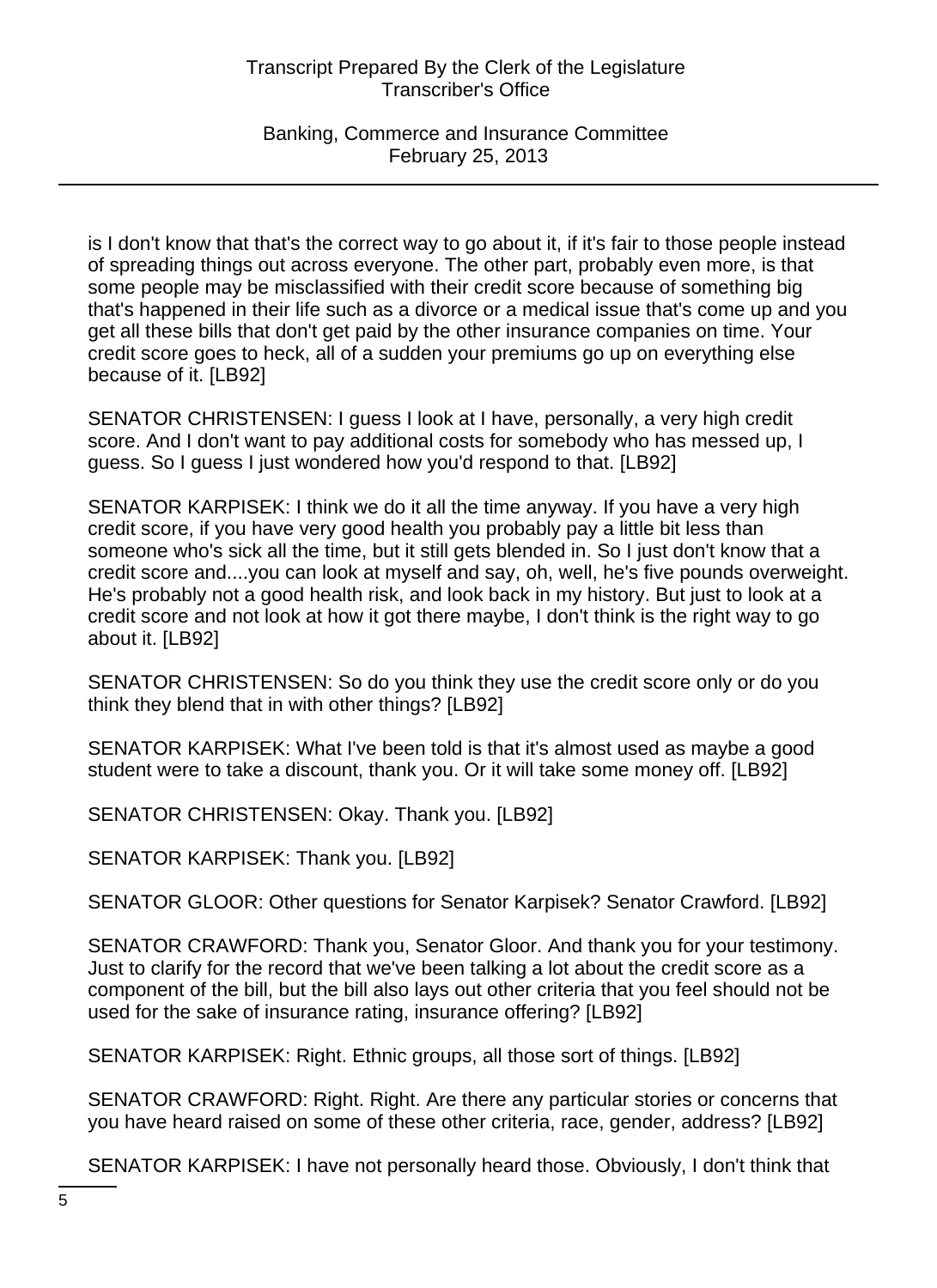Banking, Commerce and Insurance Committee February 25, 2013

those should be used either. I have not heard any personal stories. I haven't had anyone come to me about those. [LB92]

SENATOR CRAWFORD: Right. Right. But being determined based on your zip code or address they might be predictive, but your point is even though it could predict risk it's not necessarily the fault of the person who lives at that zip code that they would be assigned that higher risk. [LB92]

SENATOR KARPISEK: Correct. There may be in that area more claims, but is that fair if I've had a very good credit score, I guess, to get lumped into that? Again, I saw Senator Flood bring this, I thought it was a good talking point, didn't know what happened to it, didn't know Senator Lathrop had brought it, but also going through a divorce and seeing what did happen to my credit score and kind of the flux you're in there for a while. I haven't wrecked any more or less cars while I was married and had a better credit score, so that's another reason why I brought it. I just don't think that it's the way that we should go about rating someone. [LB92]

SENATOR CRAWFORD: Thank you. I appreciate your... [LB92]

SENATOR KARPISEK: Thank you. [LB92]

SENATOR GLOOR: Senator Schumacher. [LB92]

SENATOR SCHUMACHER: Thank you, Senator Gloor. Thank you, Senator Karpisek for your bringing this bill today. When you see the phrases income, gender, address, zip code, ethnic group, religion, marital status, nationality, usually in that cluster there's a word "age." Is there any reason that age was left out? [LB92]

SENATOR KARPISEK: I do not. Again, we just copied this right off of Senator Flood's from 2008. [LB92]

SENATOR SCHUMACHER: Thank you, Senator. [LB92]

SENATOR GLOOR: Other questions? [LB92]

SENATOR KARPISEK: Maybe we could ask...oh, we'd better not. [LB92]

SENATOR GLOOR: Senator Howard. [LB92]

SENATOR HOWARD: Thank you, Senator Gloor. Does this impact all types of insurance? [LB92]

SENATOR KARPISEK: You know, that's another great question that someone maybe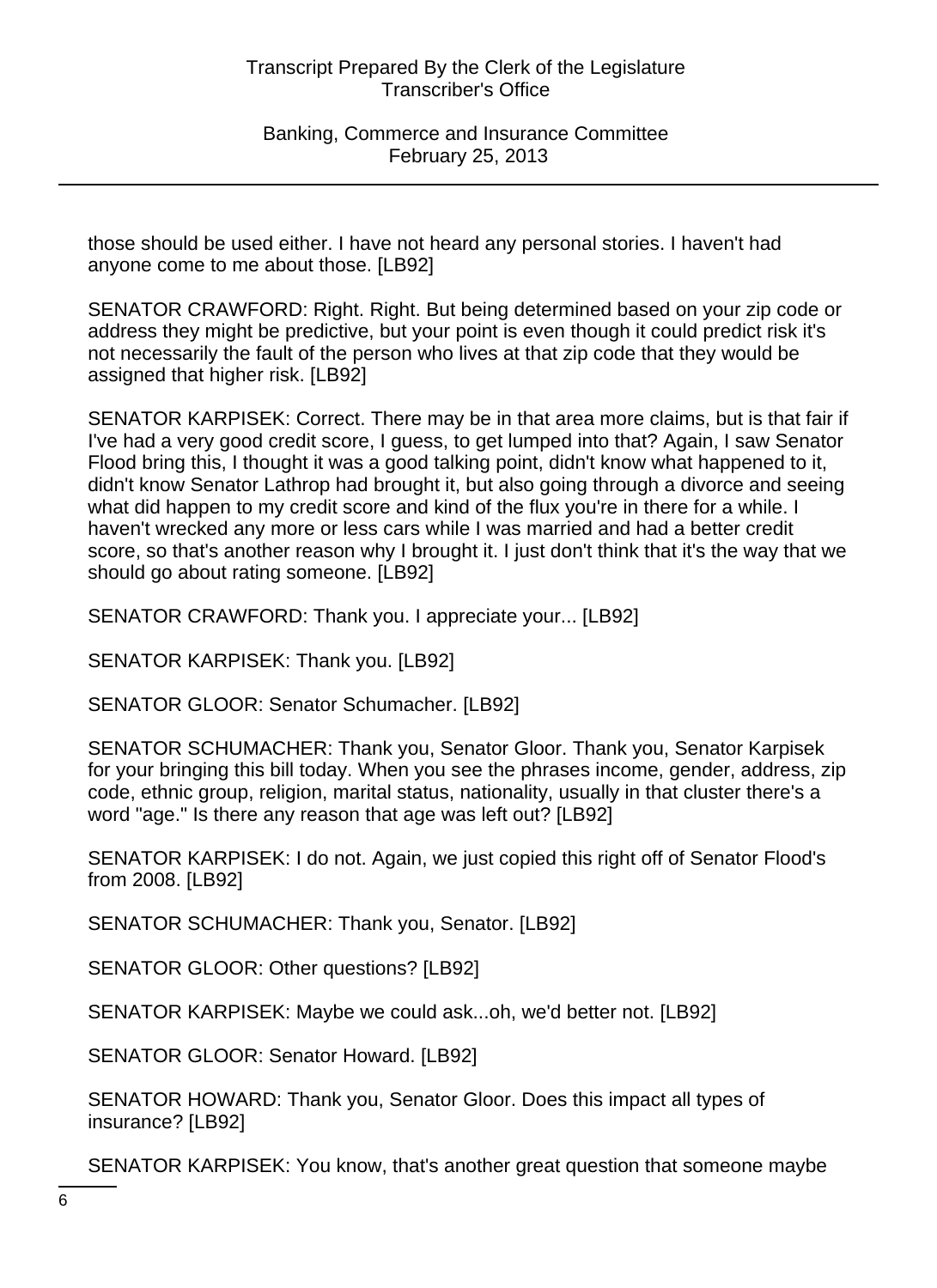behind me can talk to more. [LB92]

SENATOR HOWARD: Okay. [LB92]

SENATOR KARPISEK: I think of it as vehicle insurance, but that's a great question. [LB92]

SENATOR HOWARD: Sure, because I know there are a lot of federal regulations in regards to health insurance, in regard to a gender rating and geographic rating, and so I would just be curious as to whether or not because this is very broad--it just says insurance--if it would impact those rules as well. [LB92]

SENATOR KARPISEK: And I'd be interested to know that, too. [LB92]

SENATOR HOWARD: Thank you. [LB92]

SENATOR KARPISEK: Thank you. [LB92]

SENATOR GLOOR: Seeing no other...are there any other questions? Seeing no other questions, thank you, Senator Karpisek. [LB92]

SENATOR KARPISEK: Thank you, and I will waive closing. Thank you for your time today. [LB92]

SENATOR GLOOR: And Senator Karpisek, I don't think you're five pounds overweight, for what it's worth. [LB92]

SENATOR KARPISEK: Thirty-five? [LB92]

SENATOR GLOOR: Perfect. [LB92]

SENATOR KARPISEK: Thank you. [LB92]

SENATOR GLOOR: (Exhibit 1) Can I see a show of hands of people who would like to testify on today's bill or on LB92, specifically? Okay. We'll start with proponents for this bill. Opponents for this bill? And as the testifier is working his way up, we have a letter here from Farmers Insurance Group in opposition and I'll have the pages pass this out to members. Good afternoon. [LB92]

ALEX HAGELI: Good afternoon, Mr. Chair, members of the committee. My name is Alex Hageli, I...Hageli, H-a-g-e-l-i, and I represent the Property Casualty Insurers Association of America, PCI for short. Our members write approximately half of the auto insurance sold in Nebraska. While not all our members use insurance scoring, which is what we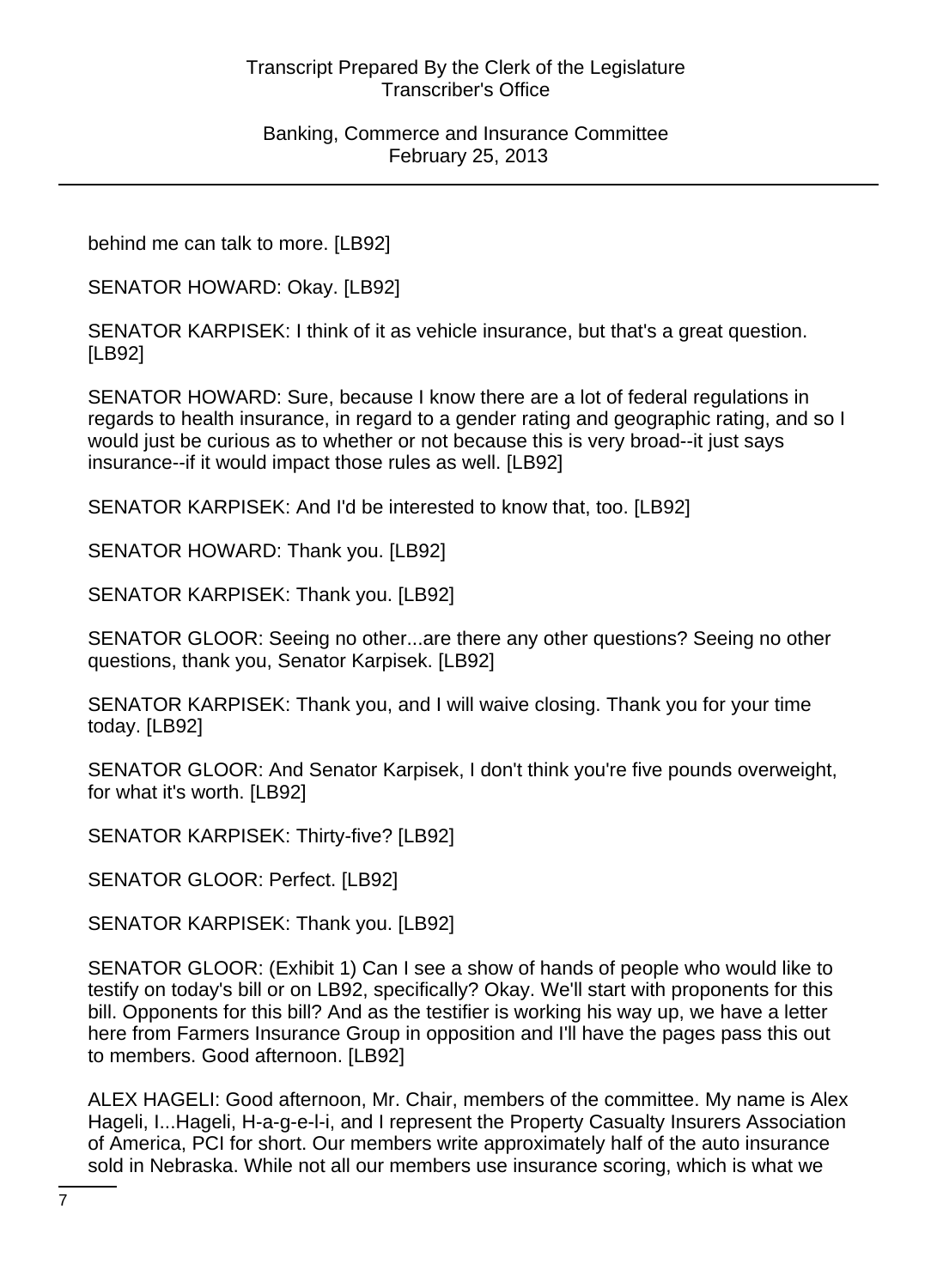Banking, Commerce and Insurance Committee February 25, 2013

refer to as the use of credit information to underwrite and rate auto insurance, we do support the right to use this underwriting tool because studies have found it to be one of the most predictive, if not the most predictive, rating factor currently available to insurance companies. A little history: companies first started using credit information on the commercial side back in the '70s, and then in the '90s FICO developed a score comparable to credit score on the insurance side. And then as companies began to implement the insurance score and they saw just how predictive it was, eventually it got to the point where it is now where pretty much every insurance company uses credit information to one extent or another. I want to emphasize that credit scores and insurance scores are two different things. Credit scores measure how much and at what rate somebody will get a loan, whereas insurance scores measure how consumers are...how they handle their risk, what the likelihood is that they'll have a claim, and what amount that claim will be for. There's been a number of studies on insurance scoring; I'm not aware of any that say it's not predictive. As far as I'm aware, all of them say that it is, in fact, predictive. I'll just quickly give you an excerpt from an FTC study issued back in 2007. Credit-based insurance scores are effective predictors of risk under automobile policies. They are predictive of the number of claims consumers file and the total cost of those claims. The use of scores is, therefore, likely to make the cost of insurance better match the risk of loss posed by the consumer. Thus on average, higher-risk consumers will pay higher premiums and lower-risk consumers will pay lower premiums like you, Senator Christensen. Regarding correlation, you know, this is one of the issues that comes up, why are insurance scores predictive? And at the end of the day, like many other rating factors, we just don't know. There's theories that people that manage their credit, are fastidious about their credit are more fastidious about other things in their life. Like I said, at the end of the day we really don't know. We don't know why marital status...why married people are a lower risk than single people. Oh, I know there's the theory that married people have more to live for. I beg to differ with that as a single guy. I think compared to some of my married friends who wish they weren't married, I'm a little..I have a little bit more to look forward to than they do. [LB92]

SENATOR GLOOR: I just want to remind you this isn't the Health and Human Services Committee before you go too far. [LB92]

ALEX HAGELI: Regarding the advantage that insurance scoring offers to consumers, the state of Arkansas which has a law very similar to Nebraska's conducts a survey every year. And every year they find about 33 percent of consumers pay less as a result of the use of credit and about 10 percent pay more. All the other consumers are generally unaffected by the use of scoring. That's pretty much it. [LB92]

SENATOR GLOOR: Mr. Hageli, let me ask. Your comment that it is...that credit ratings or credit scoring or however we want to define this, is a good predictor. So is that comment, would you say, going to be the case for every insurer? I mean, do they have a standard formula that's used that's part of the predictive model that plugs in credit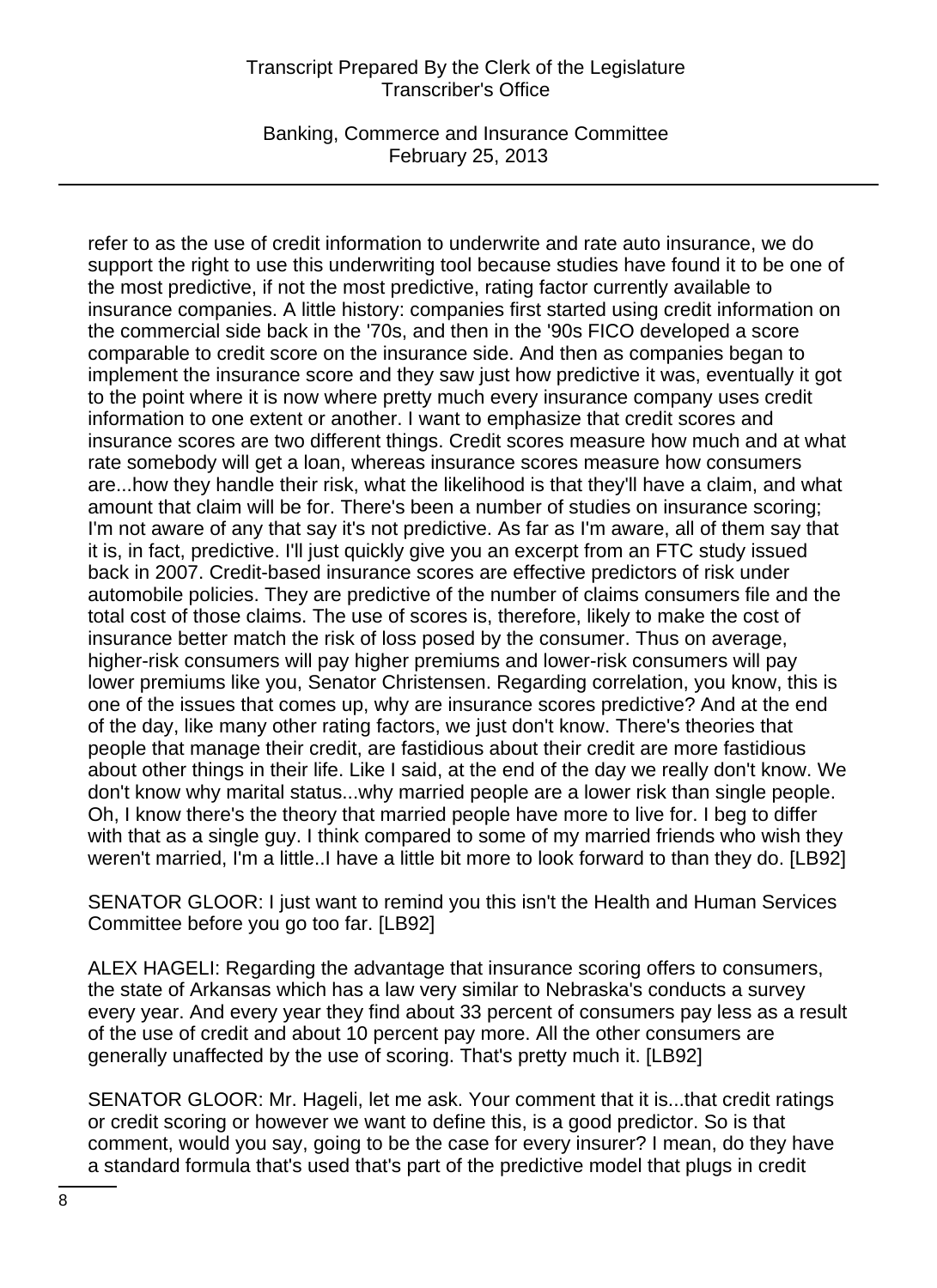scores or a credit rating for somebody when they set premium rates? [LB92]

ALEX HAGELI: I think that companies use it in a variety of ways. You know, they incorporate it into their broader product profile of the type of policyholder that they want to attract, they want to write. So it's not used homogeneously from company to company and regarding how each company specifically uses it. I don't know that I can talk about that. [LB92]

SENATOR GLOOR: But you'd say that from insurer to insurer, it's an important part of their actuarial predictor model or whatever? [LB92]

ALEX HAGELI: Absolutely. Absolutely. Absolutely. [LB92]

SENATOR GLOOR: Senator Pirsch. [LB92]

SENATOR PIRSCH: Can you just briefly comment about how these models come about? You know, each company has its own proprietary formula, right, which it thinks it has an edge over the competition, hopefully, in identifying risk and thus putting them in a better position to actuarially address that. But how does that...what are the kind of factors or how does each of these companies reach, if you know, the way, the manner in which they incorporate credit scores? Is it...is there some sort of a background or base model that everybody uses as their starting point or am I asking too kind of abstract of a question? [LB92]

ALEX HAGELI: Yeah, a little bit. You know, I know there's a couple of vendors that a lot of our members use and then there's some of the bigger companies have their own model that they've tweaked. In terms of a starting point, I mean, I guess you'd have to start with the initial development of the score and the process that went into that. But beyond that, I really don't... [LB92]

SENATOR PIRSCH: You don't think there's a generally accepted within, you know, a framework that they're typically utilized in industrywide or it's pretty diverse the way in which it's used? [LB92]

ALEX HAGELI: Yes but, again, I would say there's vendors that sell products that multiple companies use and...but the way in which they use it, they can adjust that. So I don't know if they do. [LB92]

SENATOR PIRSCH: So is it pretty fragmented all over, the way in which they use it, the industry, if you know? [LB92]

ALEX HAGELI: You know, I'm sure there's some consistency but we try to...as a trade association, we try to stay away from how companies do so specifically... [LB92]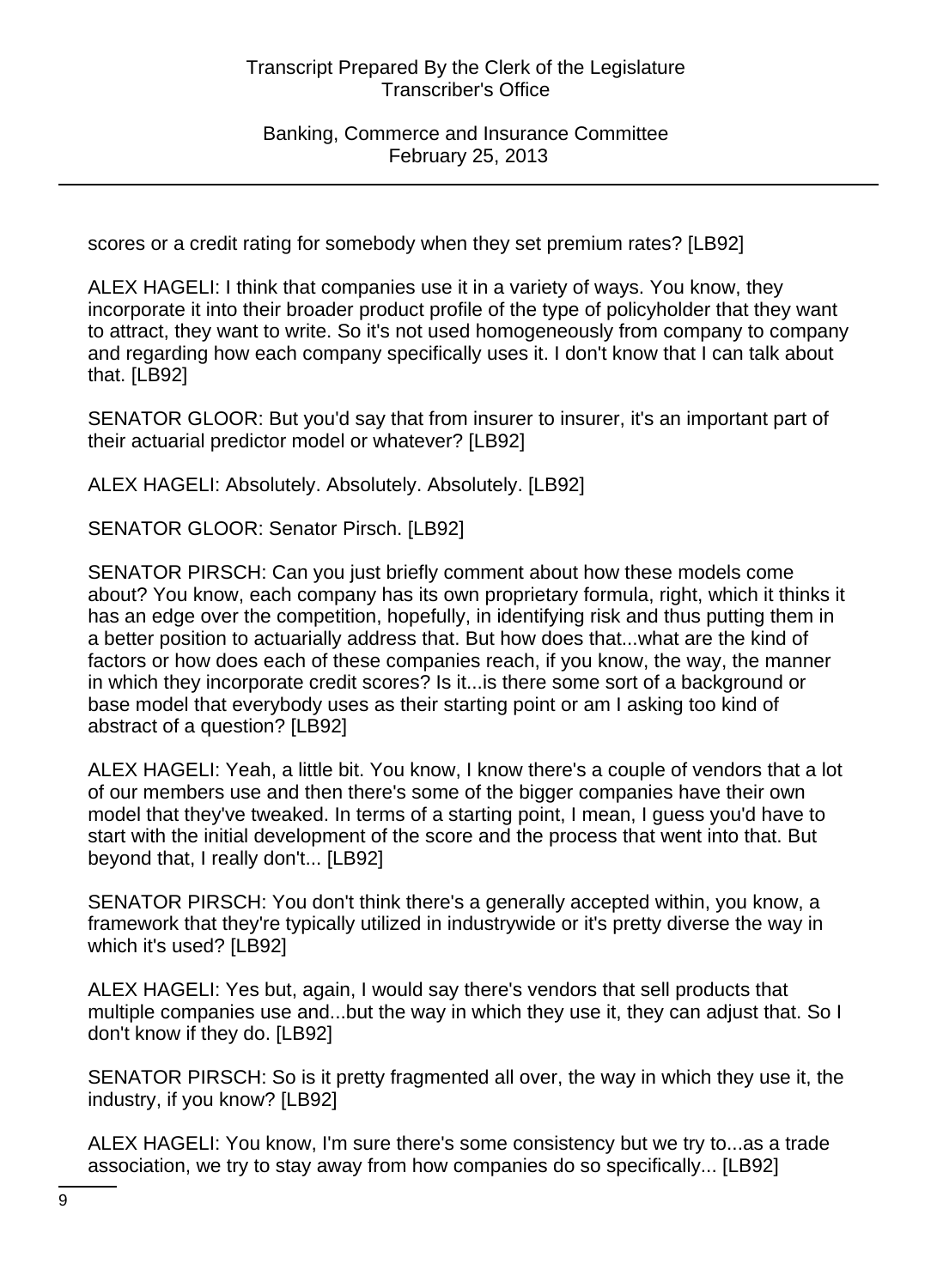SENATOR PIRSCH: Uh-huh. [LB92]

ALEX HAGELI: ...in order to avoid antitrust concerns. [LB92]

SENATOR PIRSCH: Sure. And so just to talk about, if this bill were to pass and you wouldn't be able to use credit information with the issuance underwriting, what...you said that this...is this...this was one tool or the most predictive tool? [LB92]

ALEX HAGELI: It's the most predictive tool, it's one of many rating factors. I think there's...again, it depends on the company, but there can be anywhere up to 20 different rating factors. And the proportion of the impact that credit has on premium is unique to each company. [LB92]

SENATOR PIRSCH: Okay. Thank you. That's all the questions I have. [LB92]

SENATOR GLOOR: Senator Crawford. [LB92]

SENATOR CRAWFORD: Thank you, Senator Gloor. And thank you. Could you speak to the other criteria that are in the bill? So you've talked about the importance of credit scores, but could you speak to income, gender, address, zip code, ethnic group, religion, marital status, nationality? [LB92]

ALEX HAGELI: I believe...doesn't that language say that the score can't consider that information? Right? [LB92]

SENATOR CRAWFORD: Right. [LB92]

ALEX HAGELI: I think half those factors are already prohibited by your state law. [LB92]

SENATOR CRAWFORD: Okay. [LB92]

ALEX HAGELI: Like ethnicity, religion...I don't even know how that would factor into a score, to tell you the truth. [LB92]

SENATOR CRAWFORD: You don't know? Right. So perhaps what might be left is zip code. [LB92]

ALEX HAGELI: You know, territorial rating, that's its whole separate underwriting factor. [LB92]

SENATOR CRAWFORD: And that is currently used? [LB92]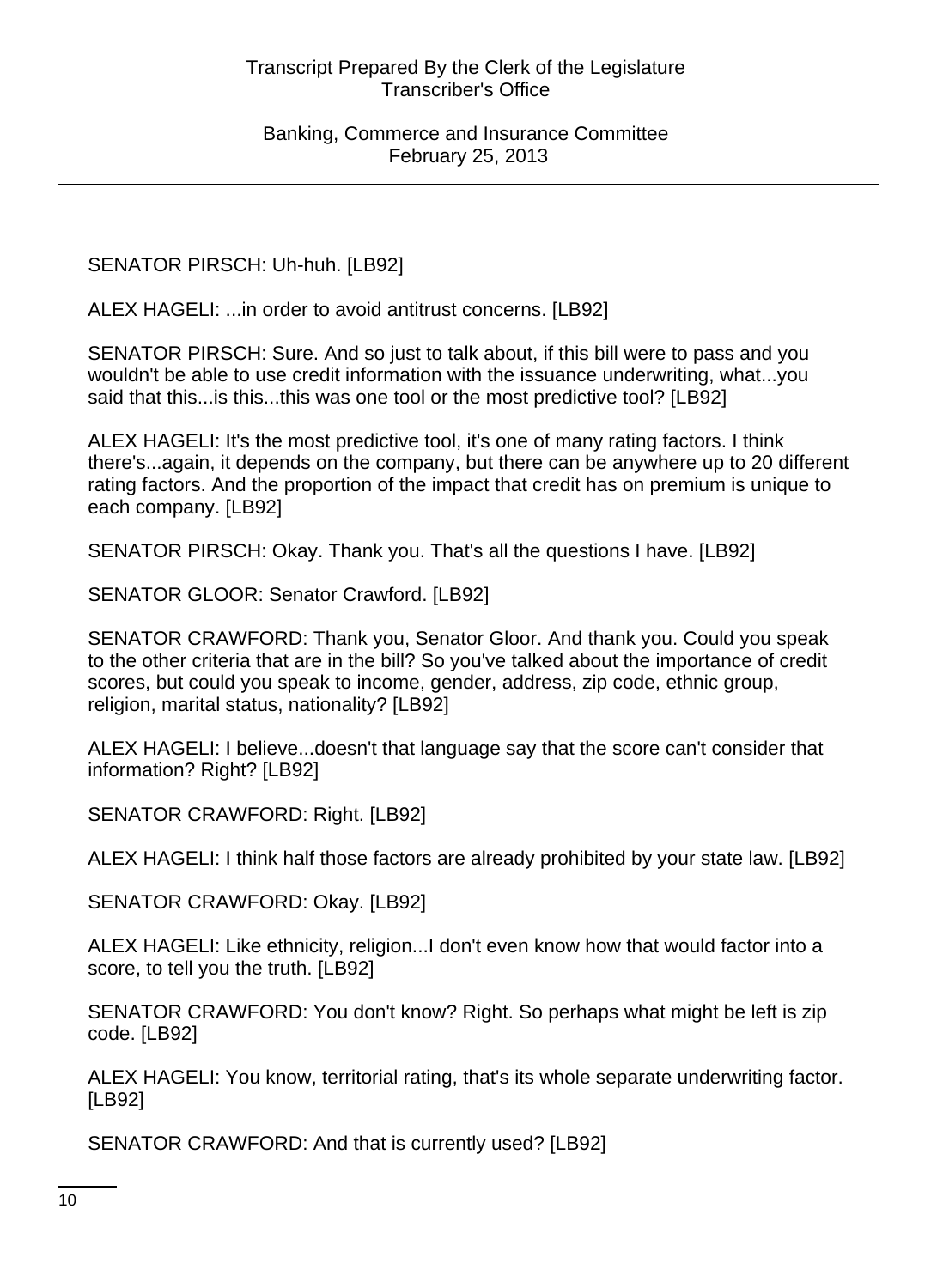ALEX HAGELI: To develop a score? [LB92]

SENATOR CRAWFORD: Yes. [LB92]

ALEX HAGELI: I don't know if zip codes use it or not. To be...I don't know if the models use zip code or not, or if they just use it as a territorial factor in and of itself, where you live. [LB92]

SENATOR CRAWFORD: How else would territorial factor be defined besides zip code, if we were asking people if they were using territorial rating? [LB92]

ALEX HAGELI: No, no, no, no. Yeah. No, I meant in terms of developing the score. [LB92]

SENATOR CRAWFORD: Uh-huh. [LB92]

ALEX HAGELI: I don't know how you would use that to develop a score because it's based on the information in your credit report to develop a score. But I'm sure they're using territory as a separate rating factor, separate from the use of credit information. [LB92]

SENATOR CRAWFORD: Correct, yeah. And I think the bill...and so the bill I think is addressing credit scores in one factor and then these other factors it's also saying we shouldn't use these other factors in a score as well. Right. Right. [LB92]

ALEX HAGELI: Yeah, it's part of the score. And like I said, like half those...at least half those are already... [LB92]

SENATOR CRAWFORD: So several of those are already ruled out but zip code is perhaps one that still is used. Okay. [LB92]

ALEX HAGELI: Yeah, you know, I'm sorry, I just don't recall. I'm sorry. [LB92]

SENATOR CRAWFORD: Okay. Okay. So that would be...so that would might perhaps be a discriminatory issue if there are certain territories that are or zip codes that are being considered in a code. [LB92]

ALEX HAGELI: Uh-huh. [LB92]

SENATOR GLOOR: Senator Christensen. [LB92]

SENATOR CHRISTENSEN: Thank you, Chairman. Can you tell me how they weigh credit score versus speeding tickets versus other criteria they use? [LB92]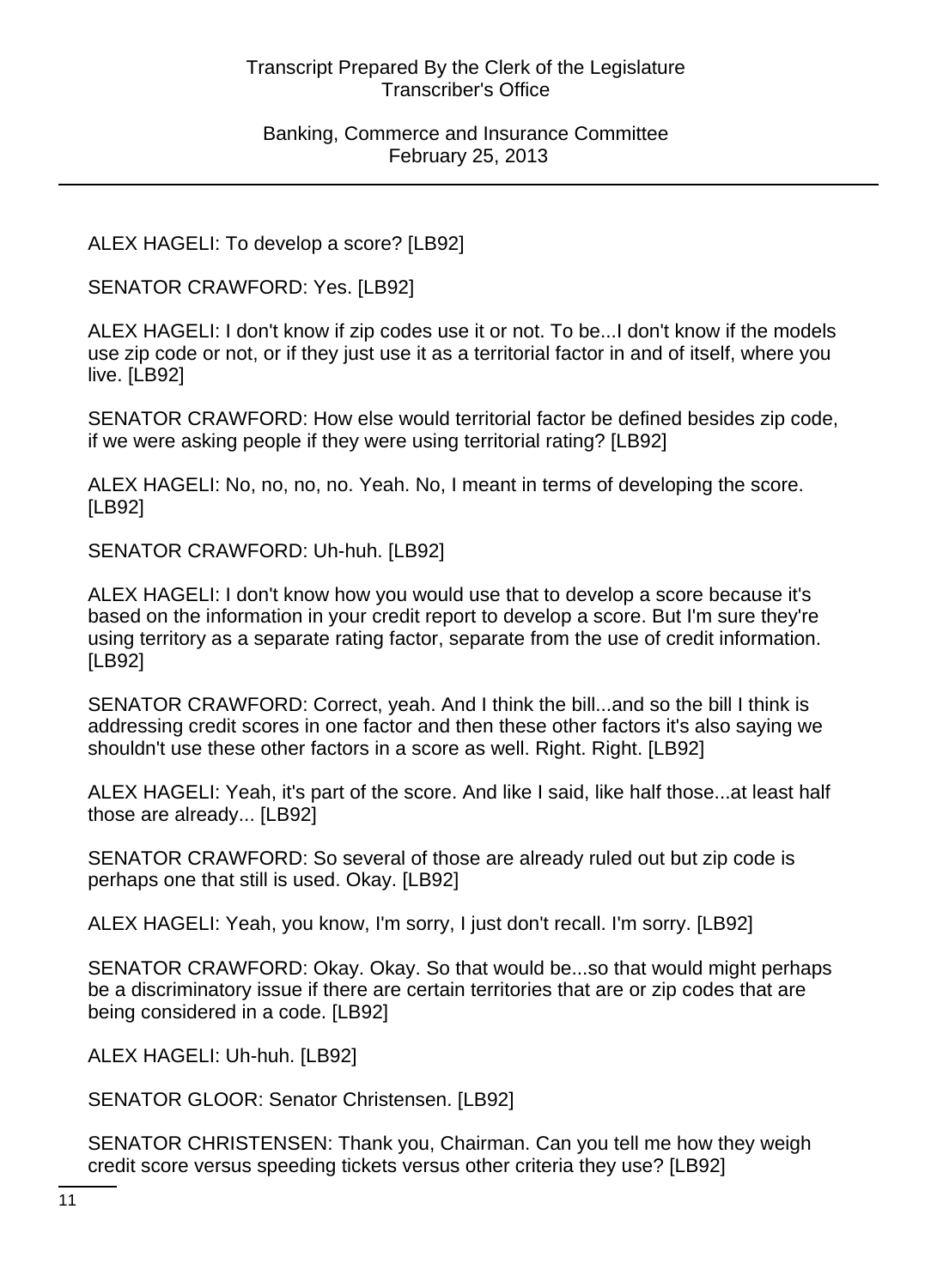ALEX HAGELI: Not really. I mean, it's just...it's all, again, they have their own little secret recipe of how they develop their premium and each company, obviously, feels their secret recipe is a little bit better than the other guys'. So within that recipe, you know, it could be credit, it could be half the premium, it could be 10 percent. It's all across the board. [LB92]

SENATOR CHRISTENSEN: Because I know they love to surcharge you if you have speeding tickets; I'm known for those. And yet... [LB92]

ALEX HAGELI: Yeah. But you have a good score. [LB92]

SENATOR CHRISTENSEN: I have a great credit score and yet I've never had a wreck that's my fault other than 2 before I was age 16 on a school permit, one on a narrow bridge where I hit 2 cows and one where I lost control on the ice. I don't feel bad about that, but I paid a lot of insurance premium because of speeding and never had a wreck. I hit a lot of deer, that's a little different category. But...so I've always wondered how they correlate all this because I can feel like Senator Karpisek, you know--that having a credit score that takes a dip due to a divorce or something that way feels unreasonable--I feel the same way about speeding tickets because they say it corresponds and, knock on wood, I've not had any wrecks other than them two. Like I said, I lost one on the ice going to school and I hit on a narrow bridge that you couldn't meet two cars, I hit two cows. You know, that's the two wrecks that's my fault. And I feel like that is a pretty darned good driving record, but yet, I pay a lot of surcharges. I don't understand how they rate things because I know every insurance company I talk to says speed is an indicator of wrecks. Well, I must be the abnormal individual because I've had a lot of speeding tickets and not many wrecks, and that's why I was asking that question how that all factors in. So... [LB92]

ALEX HAGELI: It factors in, again, in how each company factors or considers those factors. It's up to each company and I can't really speak to that, although I would advise you to shop around. That's the best you could do. [LB92]

SENATOR CHRISTENSEN: Thanks. [LB92]

SENATOR GLOOR: Other questions? Senator Schumacher. [LB92]

SENATOR SCHUMACHER: Thank you, Senator Gloor. Thank you for your testimony today. Let's talk a little bit about the philosophy of insurance. Why have insurance? [LB92]

ALEX HAGELI: In order to compensate yourself in the event of an accident or people you might have inflicted damage upon should you cause an accident or hit a cow or a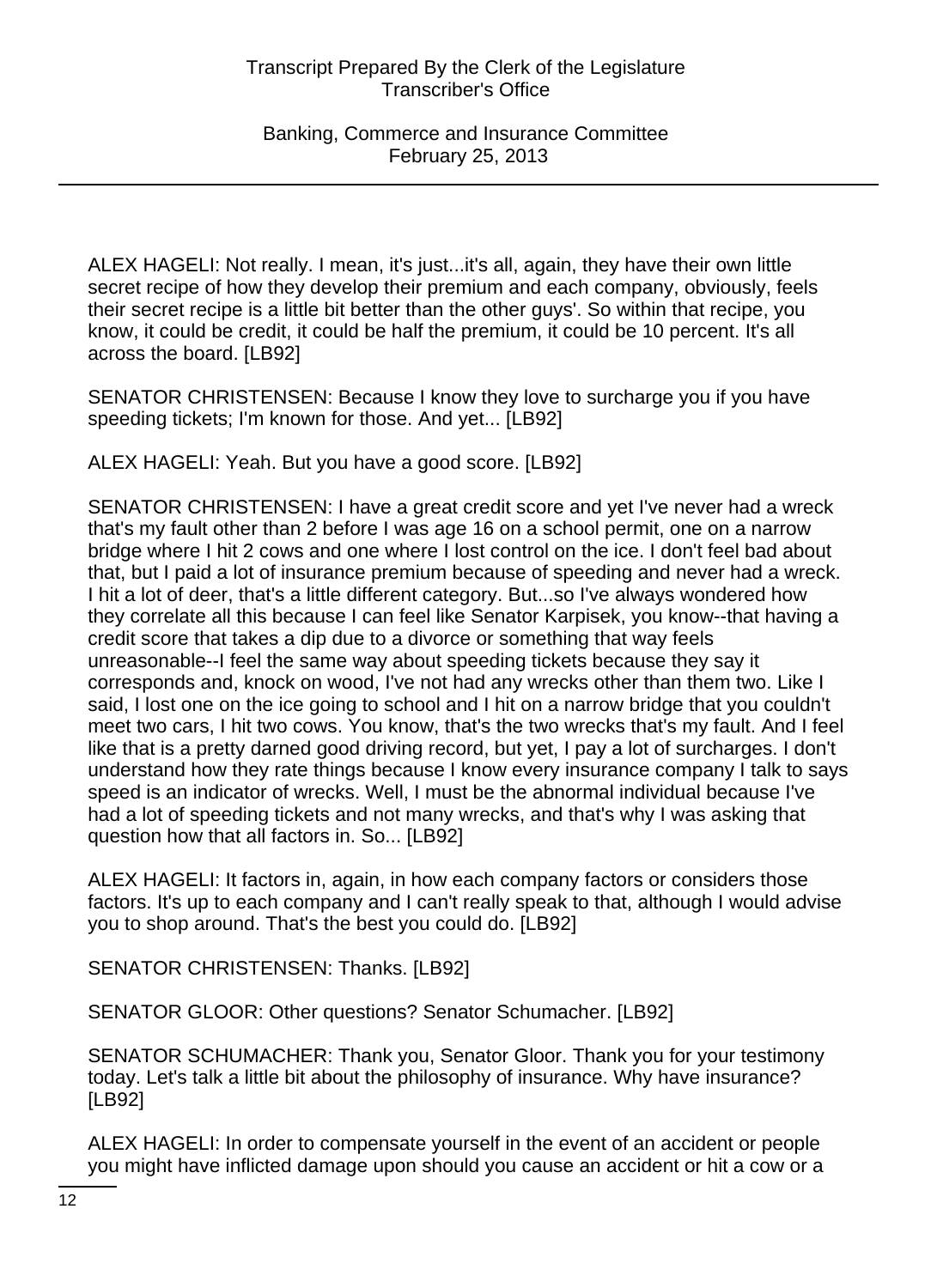deer. [LB92]

SENATOR SCHUMACHER: Isn't it to spread the risk because you don't know? [LB92]

ALEX HAGELI: Yes, to spread the risk among like risks. Absolutely. [LB92]

SENATOR SCHUMACHER: Okay. Now...so you're basically saying that right now, the industry uses what amounts to a foggy crystal ball to kind of see what the risk is for this particular client, and in that crystal ball's calculations are these various variables. Let's suppose that the crystal ball is crystal clear. A client comes in, you can see exactly this guy is not going to have a claim. You charge an administrative fee, clear profit goes in the pocket. This guy is going to have a \$50,000 claim. Okay. Who's going to insure a for-sure \$50,000 claim for less than \$50,000 in premium because it's certain this guy is going to happen. So the more precise the predictability of the client is, the less insurance functions to spread the risk. Is that a fair statement if you're allowed to discriminate on risk? [LB92]

ALEX HAGELI: And the question is again? I'm sorry. [LB92]

SENATOR SCHUMACHER: The more predictable the situation is, the less--under the existing practice--the less the risk is spread? [LB92]

ALEX HAGELI: Right. I see. Well, if you have that clear crystal ball, first thing I'd do is tell that guy not to drive because he's going to have two accidents. [LB92]

SENATOR SCHUMACHER: That was him that had two accidents. The cows thought it was a terrible thing. [LB92]

ALEX HAGELI: I would tell them I'll give them a ride. But if you could see 100 percent into the future--and that's what we're trying to do here is predict the future which, of course, nobody can do--you would just group those individuals together and that's how you would spread the risk. But honestly, if you could see perfectly clear into the future then tell him not to drive. [LB92]

SENATOR SCHUMACHER: But the more precise you are, the more precise measuring tools that you have whether it's statistical or crystal ball, the less the risk is spread because you can narrow it down. This is the bad pool and that's the good pool and we aren't going to touch the bad pool unless we get a whole lot more premium out of the bad pool. [LB92]

ALEX HAGELI: Right. And you could segment it even more, actually. You could bring it down to people that are going to have two accidents, one accident, no accident, one accident within six months, two accidents within a year. We could break it down even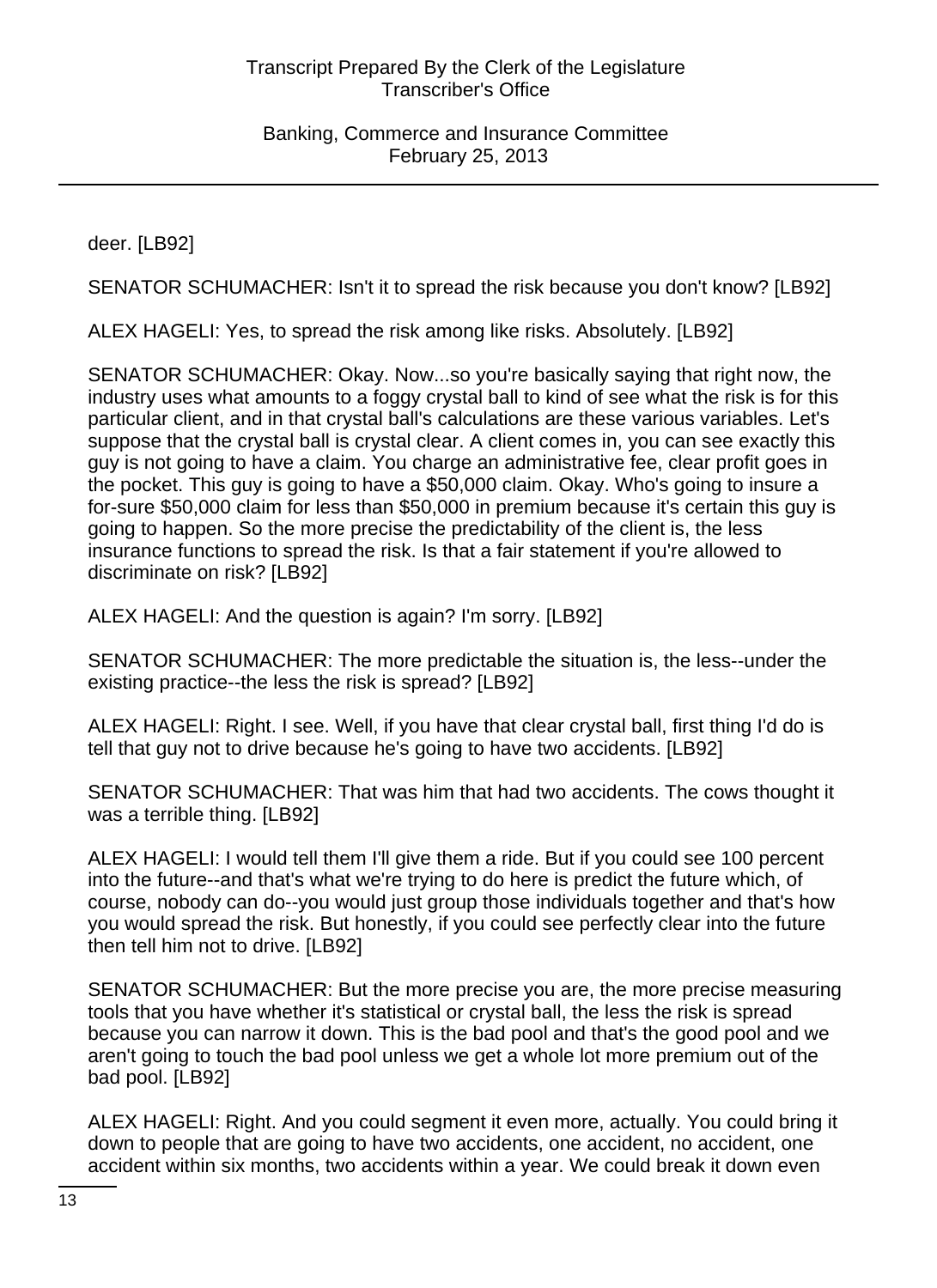more, thereby segmenting the risk more, thereby, you know, spreading the risk within a like...the similar risks are sharing the same risks and not having to pay more for a risk that they don't represent. [LB92]

SENATOR SCHUMACHER: Right. So basically, the risk is not spread outside of their tranche or their categorization which is counter to the principles of insurance. [LB92]

ALEX HAGELI: Only to the sense that, I mean, you still...as a group, you're still somewhat spreading the risk because, again, we don't know exactly what's going to happen in the future. The person that you predict is going to have two losses, maybe they don't have those two losses. So that acts to kind of...and then somebody that you predict wasn't going to have an accident, does have a loss. So there is still somewhat of an overarching spreading of the risk, but you still have the segmentation as well. [LB92]

SENATOR SCHUMACHER: There's a normal, Gaussian distribution there but, nevertheless in general terms, if you can limit...the more precise your predictability is, the less you spread the risk, the less of a function insurance has. [LB92]

ALEX HAGELI: Well, it depends on how you...how finely you tune the tranches, as you say. [LB92]

SENATOR SCHUMACHER: And you're saying, basically using all these criteria, you get a pretty fine tuning. [LB92]

ALEX HAGELI: I think insurance does a good job of rating their premium, yes. [LB92]

SENATOR SCHUMACHER: Thank you. [LB92]

SENATOR GLOOR: Other questions? Thank you, Mr. Hageli. Next opponent? [LB92]

MARK JOHNSTON: (Exhibits 2, 3, and 4) This computer age, we're supposed to have less paper. Thank you, Mr. Chairman, members of the committee. For the record, my name is Mark Johnston, M-a-r-k J-o-h-n-s-t-o-n. [LB92]

SENATOR GLOOR: Excuse me, do you want...Mr. Johnston, do you want those...okay. [LB92]

MARK JOHNSTON: Yes, please. Yes, sir. Thank you. M-a-r-k J-o-h-n-s-t-o-n, and I work for the National Association of Mutual Insurance Companies and I also have a statement on behalf of our local affiliate, the State Association of Mutual Insurance Companies, the Nebraska's farm mutuals. I'll try...I have a shorter statement. I won't re-cover some of the things that Mr. Hageli mentioned, but I did want to stress that I think one of the reasons we get hung up on this issue is that word "credit" is in there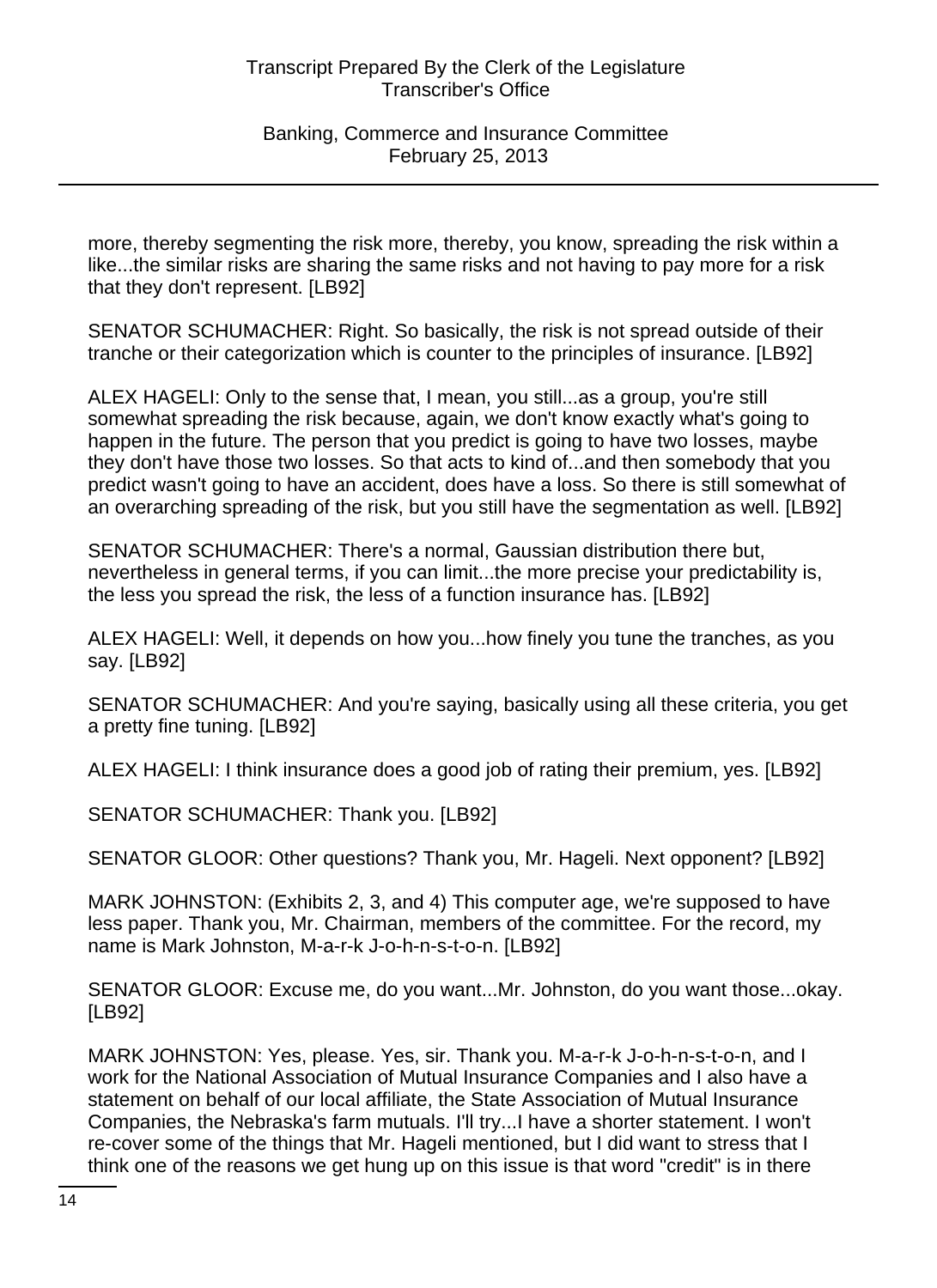Banking, Commerce and Insurance Committee February 25, 2013

and people think of their credit score. And as Mr. Hageli said, that's whether or not maybe somebody should lend you money to buy a car. What we're looking at here is information that would be found in an insurance...that is taken from credit information that is used to make an insurance score. And I don't know the models, the models do change. But generally speaking, it's not wealth, it's not income, it's how much credit you take, how you handle it. And I have for you, again, besides the two statements, we mentioned the Arkansas Department of Insurance every year collects information from Arkansas carriers. And if you look on page 4, there's kind of a summary. It points out that as Mr. Hageli said, most people--30, 40 percent--with credit-based insurance scoring get a decrease, about 12 or 13 percent will see their premiums increase, and the remainder of people have no affect on their premium. One of the things I also want to point out is that even for people that it would seem to have a negative impact on, it still can be a very positive impact because this allowing insurance companies to underwrite more precisely has also allowed in many states for the shrinking of state residual markets, the pools...the assigned-risk pools and things like that. If a person...before credit-based insurance scoring maybe no company would want to take that person as a risk and that person went to the assigned pool or whatever the state mechanism was for drivers. With credit-based insurance scoring, more and more people now have access to private insurance and they are coming out of the pools, which is generally considered a good thing for them all who are involved. I also want to point out that these formulas and whatever you want to call them also are filed with the Department of Insurance which gets to review them. And I'm happy to take any questions. [LB92]

SENATOR GLOOR: Thank you, Mr. Johnston. Are there questions? Senator Carlson. [LB92]

SENATOR CARLSON: Thank you, Senator Gloor. If LB92 would pass then overall, what do you think the impact would be on premiums? [LB92]

MARK JOHNSTON: Actually, it would go up because, again, most people get a discount. Some people would get a benefit, but I think what then happens in insurance is that the people who are having their coverage subsidized maybe buy a little more insurance because it's been subsidized. And the people who have to pay more, have to pay a subsidy, might buy a little less so that kind of resets the average. I don't think it would be...I think across the state of Nebraska, it would not be a tremendous difference, but it would be kind of a move to a little bit more expensive. [LB92]

SENATOR CARLSON: Thank you. [LB92]

SENATOR GLOOR: Other questions? Senator Pirsch. [LB92]

SENATOR PIRSCH: I'm sorry. And when you began your testimony here today you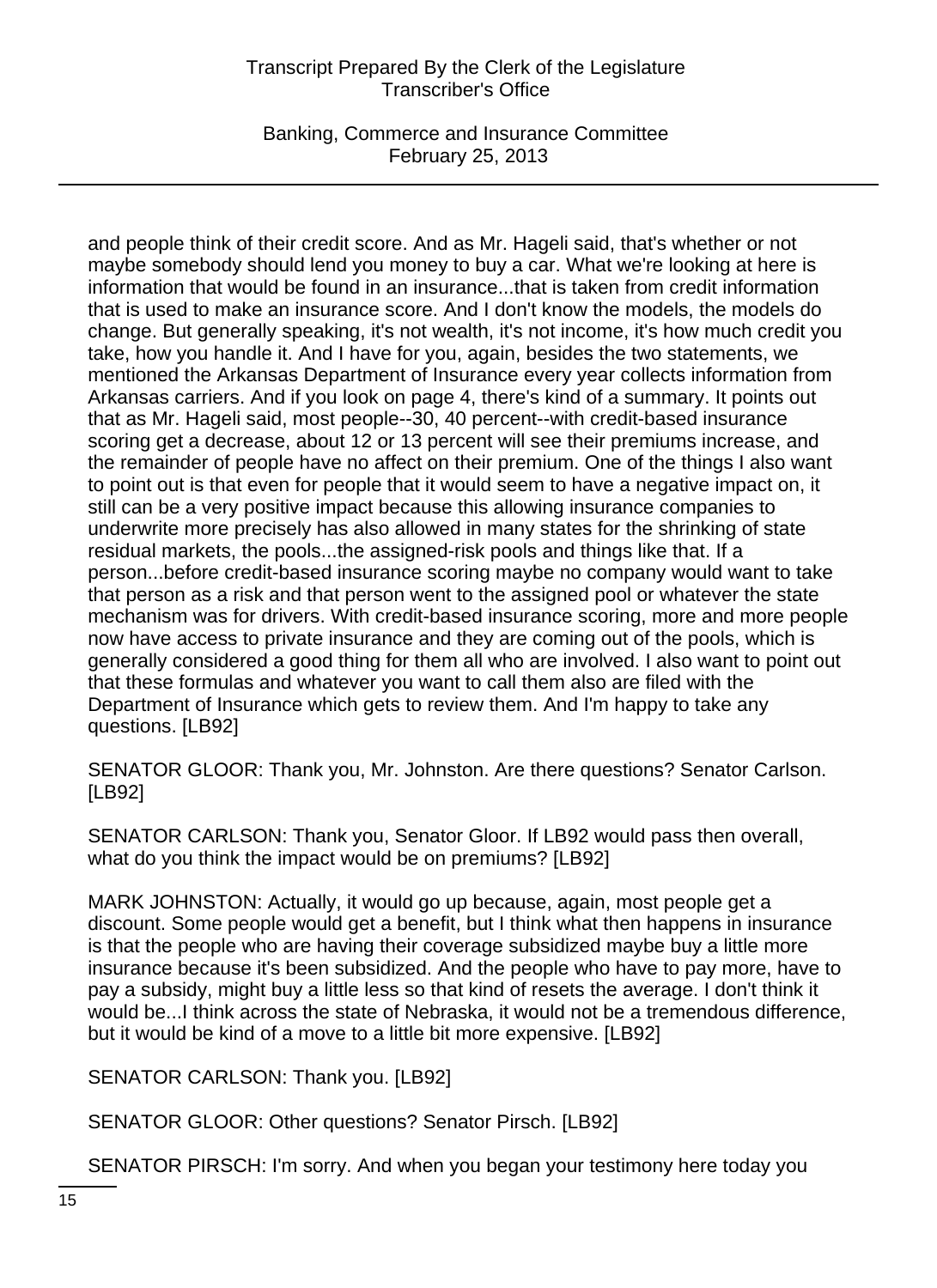Banking, Commerce and Insurance Committee February 25, 2013

were referencing the specifics of which, you know, certain percentages I think you were referencing that specifically illustrated what you were saying, that in general most people get a discount. Where was that taken from? [LB92]

MARK JOHNSTON: If you take a look at the large document which is from the Arkansas Department of Insurance... [LB92]

SENATOR PIRSCH: Yes. [LB92]

MARK JOHNSTON: ...on page 4, there's kind of a...I call it a summary of what it does in private passenger and what it does in homeowners and other personal lines and you look at the different bullet points. What happens is, an Arkansas insurer has to do this report if it engages in...if it uses credit-based insurance scoring. And then the department collects the data, and every year they prepare this report. [LB92]

SENATOR PIRSCH: Okay. So it's from that page then. And...well, that's the only question I have for right now. [LB92]

SENATOR GLOOR: Other questions? Senator Crawford. [LB92]

SENATOR CRAWFORD: Thank you, Senator Gloor. And thank you for your testimony. [LB92]

MARK JOHNSTON: You're welcome. [LB92]

SENATOR CRAWFORD: So you mentioned that the formulas we have are all filed with the Department of Insurance. So...and is that public information if we wanted to see what all is being used in those formulas or is it just the Department of Insurance has to approve it, but it remains private? [LB92]

MARK JOHNSTON: There's a mixture. Some of it is proprietary data. [LB92]

SENATOR CRAWFORD: Uh-huh. [LB92]

MARK JOHNSTON: And I apologize. I really can't tell you which is and which isn't. And some of it is not. [LB92]

SENATOR CRAWFORD: From your understanding, how common do you think it is to use address and zip code in those formulas? [LB92]

MARK JOHNSTON: Thank you for asking that because I think that helps clarify. Actually, you know, territorial rating is a factor. I mean, think about it, you could have a house that's in a neighborhood that has modern fire services or you could have a house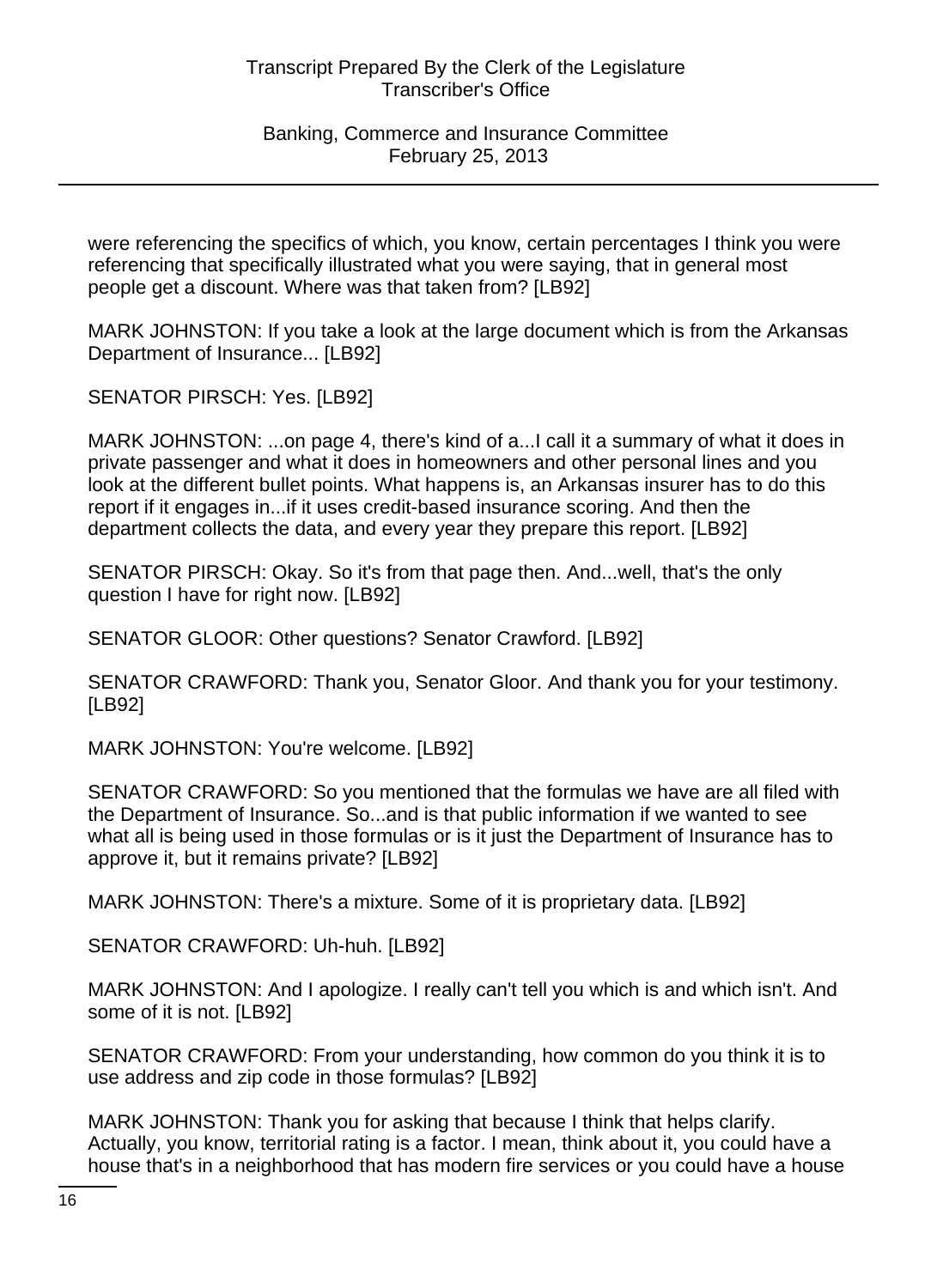Banking, Commerce and Insurance Committee February 25, 2013

in a neighborhood--or in the country--that might be miles. You know, there's no hydrant or whatever, and that is clearly a relevant risk factor. I think what was intended here is if you look at the current law, it does not allow to use those factors so they aren't run through twice. You already take into account the territory. You take into account the gender so a teenaged male will probably pay more than a teenaged woman. But what happens is I guess sometimes those are also factors in credit reports. And so I think what the intention was or the intention in the current law is, let's make sure we don't run that through the wringer twice. [LB92]

SENATOR CRAWFORD: Twice. Interesting. [LB92]

MARK JOHNSTON: And I think...so it really doesn't quite fit into this bill because this bill would just abolish credit-based insurance scoring completely. But I think that's what the Senator was intending as opposed to saying that people in Omaha will pay the same for a particular coverage that maybe people in Grand Island would pay when there's different factors involved. [LB92]

SENATOR CRAWFORD: Okay. [LB92]

SENATOR GLOOR: Senator Schumacher. [LB92]

SENATOR SCHUMACHER: Thank you, Senator Gloor. And thank you for your testimony today. The...is it reasonable to say that with or without this bill, the number of--if we're talking car insurance, for example--the number of accidents won't change one way or the other? The total losses will remain the same? [LB92]

MARK JOHNSTON: If it has any effect, it has to be very small. [LB92]

SENATOR SCHUMACHER: Okay. So what we're basically saying since the total losses would be the same, what we're doing is the people who are low risk, lower risk would have to pay a little more and the people that are higher risk would have to pay a little less. [LB92]

MARK JOHNSTON: Yes, sir, pretty much. [LB92]

SENATOR SCHUMACHER: Okay. Now I'm trying to look at some consistency here because we heard other bills this year in which we were told that if we did anything that would raise the premium of the higher risk or people who couldn't afford it, that they would drop their insurance and become uninsured. And I'm trying to see the consistency between that testimony and this particular testimony because if paying...making them pay a little more to carry a little more insurance would cause them to drop it and be a bad thing as the insurance industry said a few days ago, then why is making them pay a little more under this rating mechanism a good thing? [LB92]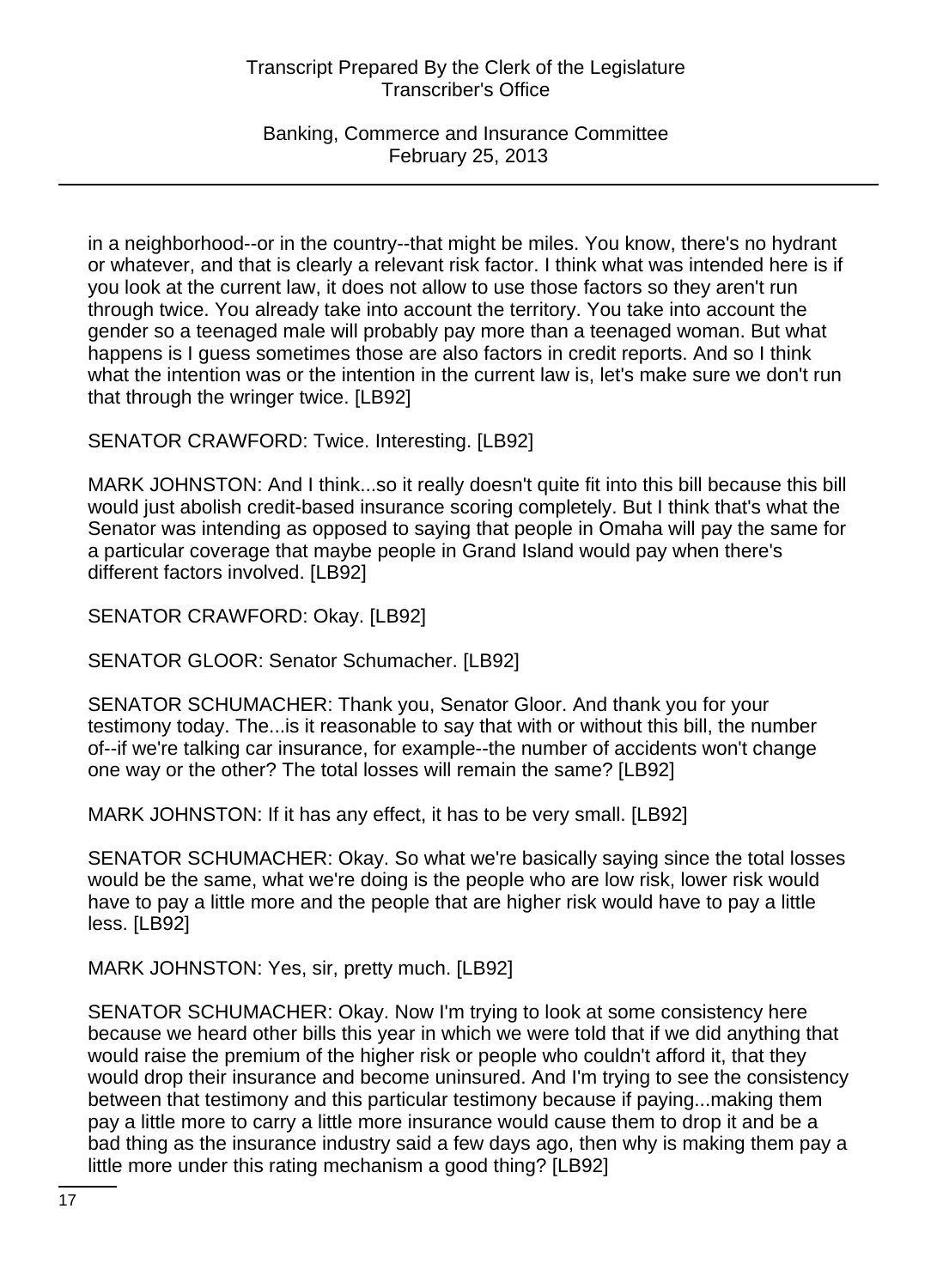Banking, Commerce and Insurance Committee February 25, 2013

MARK JOHNSTON: Well, go back. Again, this is information in the score, this is not wealth and this is not income. This is that the information that they are looking at is how much credit you take. Do you take too much credit? You can be very wealthy and have too much credit. You can be very wealthy and not pay your bills on time or be disorganized and do things that give you a bad score. At the same time, people who are not wealthy are perfectly capable of managing their credit. I mean, we're not talking about extraordinary circumstances here, but we're talking about it's not a wealth measurement, it's not an income measurement. It's how you...with what resources you have for credit, it's how you handle it. [LB92]

SENATOR SCHUMACHER: Thank you. [LB92]

SENATOR GLOOR: Any questions? Seeing none, thank you Mr. Johnston. [LB92]

MARK JOHNSTON: You're welcome. [LB92]

COLEEN NIELSEN: (Exhibit 5) Good afternoon, Chairman Gloor... [LB92]

SENATOR AVERY: Good afternoon. [LB92]

COLEEN NIELSEN: ...members of the Banking, Commerce and Insurance Committee. My name is Coleen Nielsen, spelled C-o-l-e-e-n N-i-e-l-s-e-n, and I am the registered lobbyist for the Nebraska Insurance Information Service. I am also speaking on behalf of Jan McKenzie who could not be present here today. She is the executive director of the Nebraska Insurance Federation and she is submitting a letter to you in opposition of LB92. Particularly what Jan stated and I guess I'm going to just reiterate is, is that I think that we put this...not only does LB92 prohibit the use of credit for rating or underwriting, but it also repeals a model law that we put into place in 2003. Insurance companies began using credit before that, and so a model law was developed that we did pass and is currently in place in our...in Nebraska statutes. We worked hard on that particular bill. There was a lot of work done on it amongst all the insurance industry, and we think that that model act that's currently in place does provide adequate protections for individuals. And I didn't make copies of the model act for you, however, I think it is cited in LB92. And I won't read it to you, but I would suggest maybe that you take a look at this and you'll see that some of the provisions including the fact that you cannot non-renew an individual simply on the basis of credit scores, that they're, as Mr. Johnston had testified, that the scoring models do have to be filed with the insurance department. So there is dispute resolution processes and other disclosures that if an adverse action has been taken by the insurance company, that the insured must be noticed. So there are a lot of protections in this particular model and we would ask that you...I guess I'm asking that you kill this particular bill and keep the current law in place. [LB92]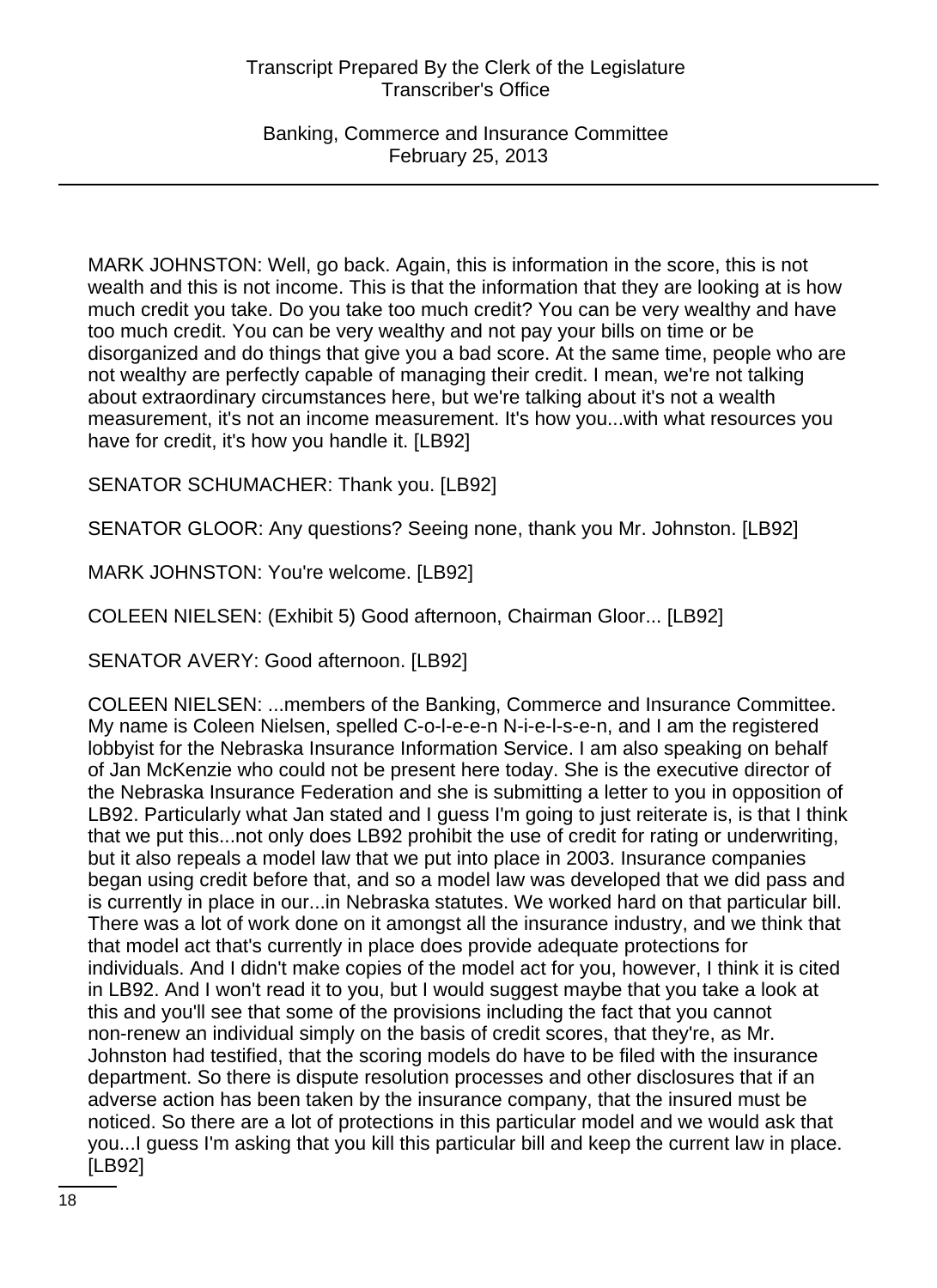SENATOR GLOOR: Thank you, Ms. Nielsen. Questions? Seeing none, thank you. Good afternoon. [LB92]

TAD FRAIZER: (Exhibit 6) Good afternoon, Chairperson Gloor, members of the committee. My name is Tad Fraizer, that's T-a-d F-r-a-i-z-e-r, I'm local counsel for the American Insurance Association, a national trade association of property and casualty firms with some 300 members. I do not come before you as being an actuary or an underwriter, so I'm not in the best of position to comment in detail on how credit scoring works. But our members feel that credit scoring is a tool in the toolbox as far as rating potential insureds, and as previously noted, a credit score is not used as such. Credit information is used in developing an insurance score which is one of the many factors used in determining a rate, and we simply don't wish to lose that tool. Obviously, you might be able to get by without it, but then your rating becomes more inexact and you end up with more cross subsidies of people between people that have good records or good risks and people that have poorer records and poorer risks. And on that basis we would note as Ms. Nielsen noted, there is currently legislation in Nebraska in effect based on the NCOIL model act to address this situation that we feel adequately handles the situation and feel this legislation is, therefore, not necessary and would ask that the bill not be advanced. And I would be happy to at least attempt to answer questions you might have. [LB92]

SENATOR GLOOR: Thank you. Any questions for Mr. Fraizer? Senator Pirsch. [LB92]

SENATOR PIRSCH: Well, I think Senator Campbell was first. [LB92]

SENATOR GLOOR: Senator Campbell. [LB92]

SENATOR CAMPBELL: I just have a quick question. Do you know when the model act was put into place? [LB92]

TAD FRAIZER: I want to say around 2001 or so, 2002 roughly; the early 2000s. [LB92]

SENATOR CAMPBELL: Thank you. [LB92]

SENATOR GLOOR: Senator Pirsch. [LB92]

SENATOR PIRSCH: I'm just starting to wrap my arms around it. One of the things I've heard you and other testifiers say is that on average most people get a discount because of the methodology that is in place for credit, utilizing that insurance credit score. Is that--just so I understand--is that because without that assurance of accuracy that insurers are more likely to assume people are of a...present a higher risk than they actually might present kind of with clunkier, more obtuse tools? Is that what it is? [LB92]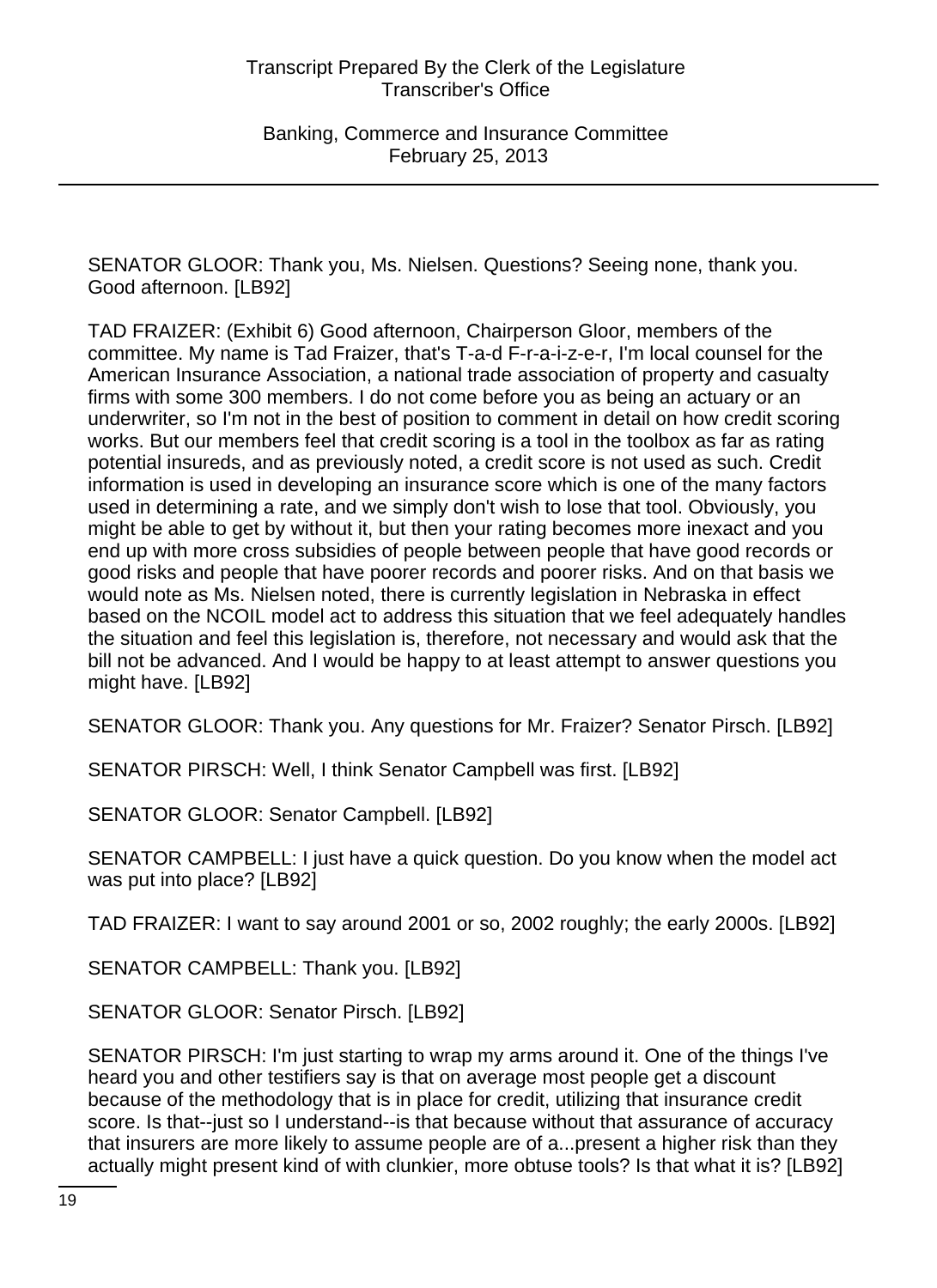TAD FRAIZER: In effect, if you don't have this tool as one of the many tools in the toolbox to more precisely refine your rates, you end up painting with a much broader brush, and so you can't perhaps drill down as much--it's my understanding--on who might be eligible for a more favorable rate because of more favorable rating characteristics. [LB92]

SENATOR PIRSCH: Is the theory there then, you err on the side of caution as the insured and more likely would require a higher premium then? [LB92]

TAD FRAIZER: Generally. Obviously part of the theory of insurance is to be cautious and you want to make sure you've got sufficient rates coming in to cover your risks. And if you can't categorize your risks as well, then you tend to perhaps overinsure, if you will. [LB92]

SENATOR PIRSCH: Okay, because that's why I was just trying to understand what you mean when the proposition is put forward that most people end up doing better with...under this type of calculation. Thanks. [LB92]

SENATOR GLOOR: Senator Crawford. [LB92]

SENATOR CRAWFORD: Thank you, Senator Gloor. I'm new on this committee so you may need to help educate me here on this issue. I want to clarify. I'm hearing people talk about formulas and scores, and so I'm just wanting to understand that terminology and how it relates to this bill itself. And is it true that in the bill we're really talking about an insurance score that is then one component of the formula? So a...we're...and the model act regarding credit information would probably be regulations about this score and the scoring and then there's a separate set of criteria that you might present to the Department of Insurance that's your formula. The score would be one part of it, but then gender--like a young male for driving in terms of auto insurance--some of those factors might be in the formula. Am I on the right track there or can you...is there a distinction between a score and the formula? [LB92]

TAD FRAIZER: Right. I'll...yeah, I'll try. First of all as I think Mr. Johnston said before, a credit score and an insurance score are not the same thing. [LB92]

SENATOR CRAWFORD: Right. [LB92]

TAD FRAIZER: A credit score is whatever one of the credit-rating agencies or something comes up with that then may be considered in creating an insurance score along with other things. Some companies generate that internally, some use--as I think Mr. Johnston noted--an outside vendor who develops information like this. That would then be factored in by each company's underwriting department according to their own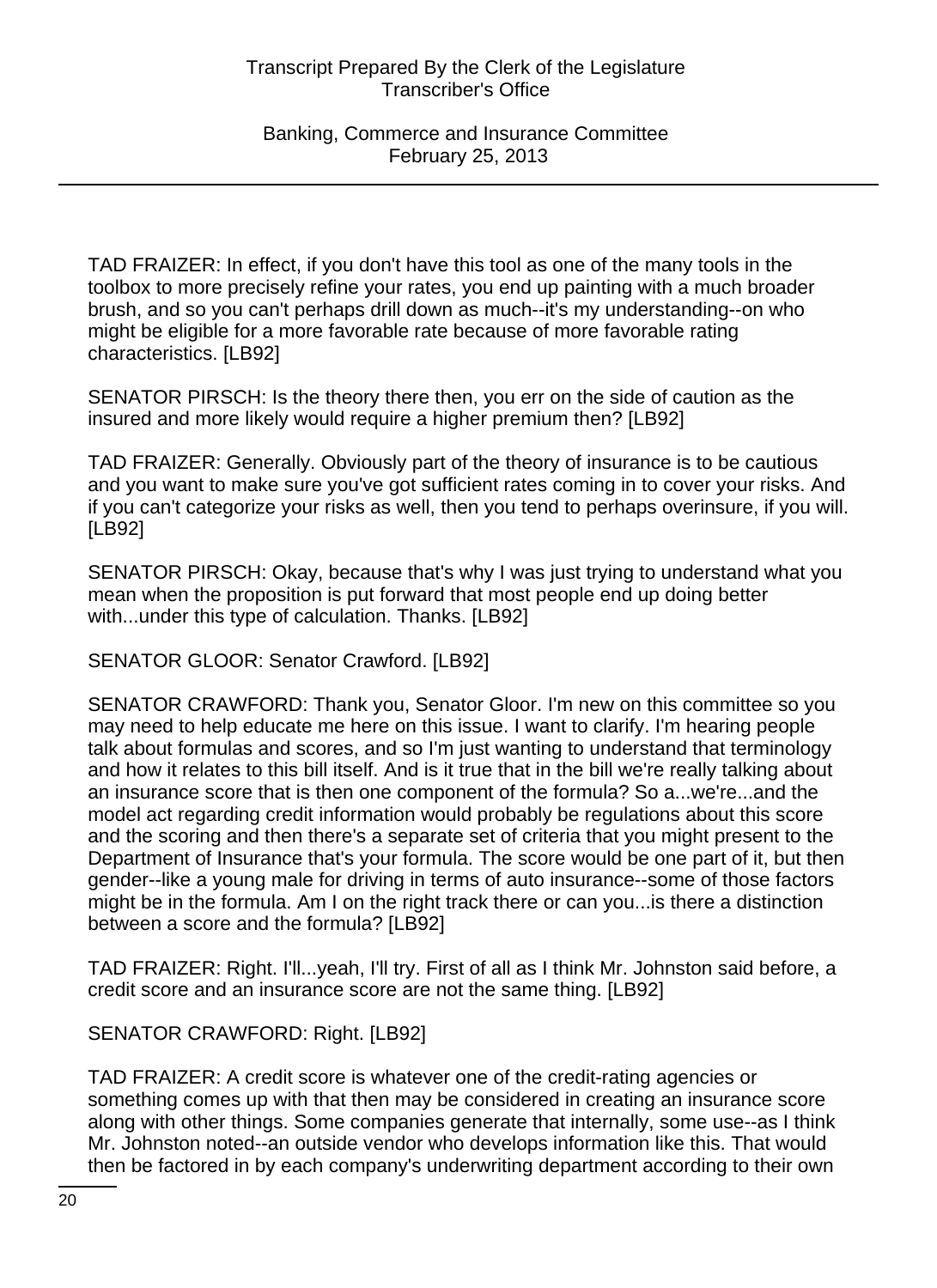underwriting criteria to develop whatever the ultimate rate or assumption of risk would be on a given person applying for insurance. Am I getting the direction you're headed? [LB92]

SENATOR CRAWFORD: Okay, so...all right. And that...what has to be presented to the Department of Insurance would be information about your scoring? [LB92]

TAD FRAIZER: Right. On the, as I understand it, on how you factor in your insurance scoring model as part of your rating model goes to the department. [LB92]

SENATOR CRAWFORD: As part...you know, so your rating models--you have a scoring model and you have a rating model. [LB92]

TAD FRAIZER: Yeah. [LB92]

SENATOR CRAWFORD: All right. [LB92]

TAD FRAIZER: That's my understanding. [LB92]

SENATOR CRAWFORD: Okay. [LB92]

SENATOR GLOOR: Seeing no further questions, thank you, Mr. Fraizer. Next opponent. [LB92]

GALEN ULLSTROM: Good afternoon, Chairman Gloor and members of the Banking, Commerce and Insurance Committee. My name is Galen Ullstrom, that's G-a-l-e-n U-l-l-s-t-r-o-m, I'm senior vice president of Mutual of Omaha Insurance Company, appearing today in opposition to LB92. I have not appeared in previous years on this bill for the primary reason that it was limited to personal lines property and casualty; we do not write personal lines property and casualty. This bill, to answer Senator Howard's question earlier, is broader and applies to all lines of insurance. The existing statute which is being repealed also only applies to personal lines of property and casualty insurance. The concern that I have is that we use financial information in the underwriting process for various products. For example, on the life side it's very common to do a financial-needs analysis with a client which would get all of his information in order to determine whether or not the amount of insurance being provided is sufficient. In the area of disability income insurance, you have to know what the person's income is so you can insure to 70 or 90 percent of his income so you don't insure 200 percent of his income. In other areas such as annuities, for example, Nebraska has a law on the books which is called the annuity suitability law which effectively requires that you get information...financial information on that person. Primarily it was set up to ensure that companies didn't take, for example, all of somebody's liquid assets, put them in an annuity that might have a surrender charge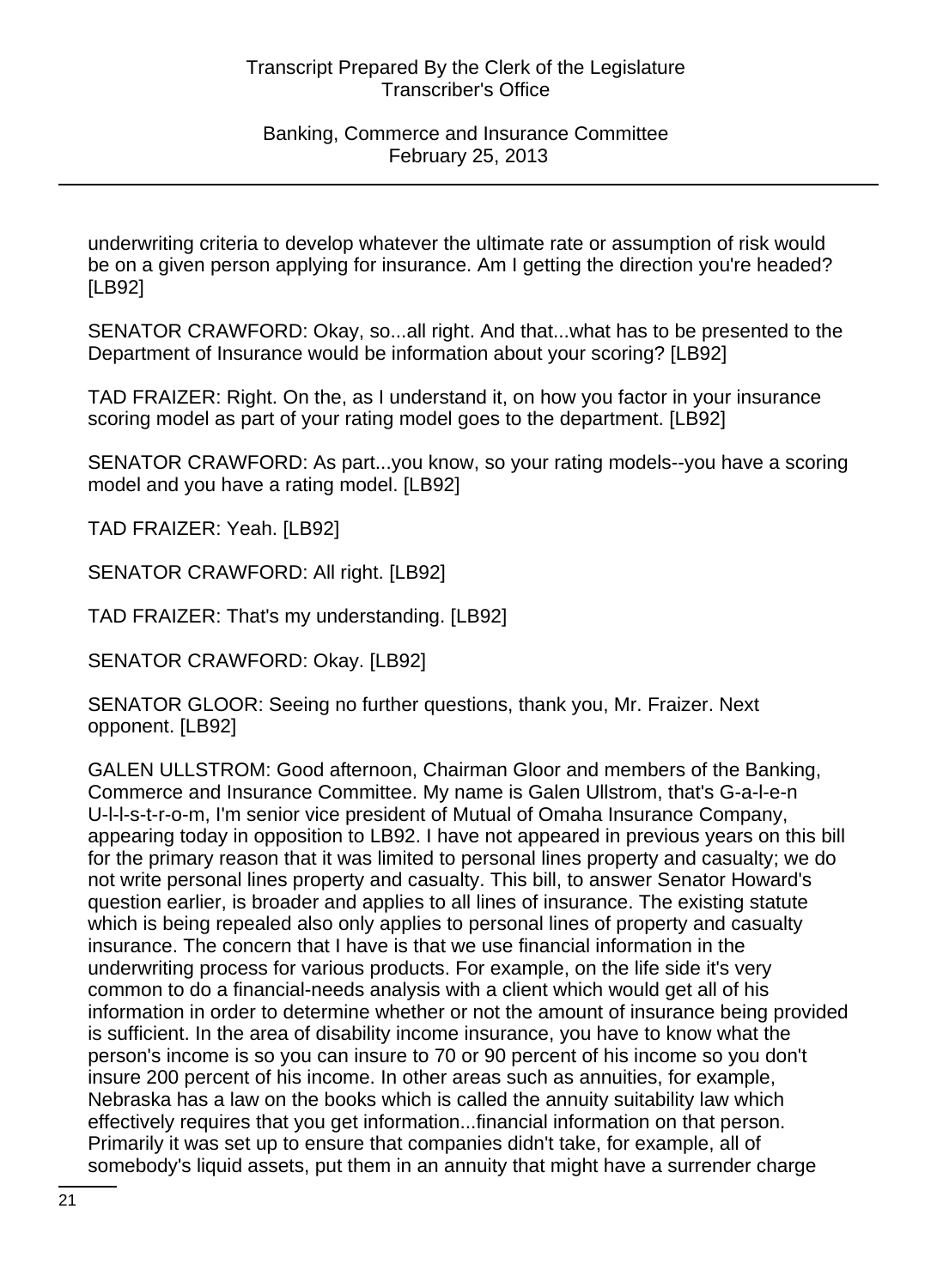Banking, Commerce and Insurance Committee February 25, 2013

they might not be able to get at, and so they would not be able to provide for their daily needs because they tied up all their money. So you had to assure that it was prudent for them to buy that. In the same area of long-term care insurance, we're required to get income information so that we don't sell a long-term care policy to somebody who is eligible for Medicaid or would soon be able to spend down to Medicaid. So it's prudent that financial information be allowed. And, unfortunately, this bill in saying you cannot use creditings, you also can't use credit score which we don't do. But it says you shall not use credit information, and credit information means credit-related information which, to me, can have...bring in income and other financial information, so that would be the concern. Again, we have not been concerned in the past because it was limited to personal lines private auto and homeowners. But I'd be glad to answer any questions that I could. [LB92]

SENATOR GLOOR: Thank you, Mr. Ullstrom. Questions for Mr. Ullstrom? Senator Schumacher. [LB92]

SENATOR SCHUMACHER: Thank you, Senator Gloor. And thank you for your testimony today. Would...let's suppose that section 1 of the bill which talks about "shall not use credit information" were taken out. Would you have any problem with (2) under there, "shall not use...the income, gender, address, zip code, ethnic group, religion, marital status, or nationality,"...if that were left in? [LB92]

GALEN ULLSTROM: If it was related to a credit score only, we probably...we don't use a credit score, but we do use income information. So if it...if this was read to prohibit the use of income, then that would be a major factor in...for disability income insurance, for example, because we need that information in order to appropriately write the risk. [LB92]

SENATOR SCHUMACHER: What about gender, address, zip code, ethnic group, religion, marital? Some of this already is prohibited I understand. [LB92]

GALEN ULLSTROM: Some of it is but, for example, gender is a rating factor that is used in various forms of insurance. So that's...it's a common...there's very...I don't think there's a state now...there was a state that had unisex rates, but I think that was repealed. So that is something that would be used in some of the insurance types that we write. [LB92]

SENATOR SCHUMACHER: Well, how is that different from nationality? You don't get to choose your gender. [LB92]

GALEN ULLSTROM: It's just predictability of loss. You would...in the health insurance market, for example, if you're allowed to use...even in...and the same with age, age isn't on here, but there are different risk factors in different genders and different type of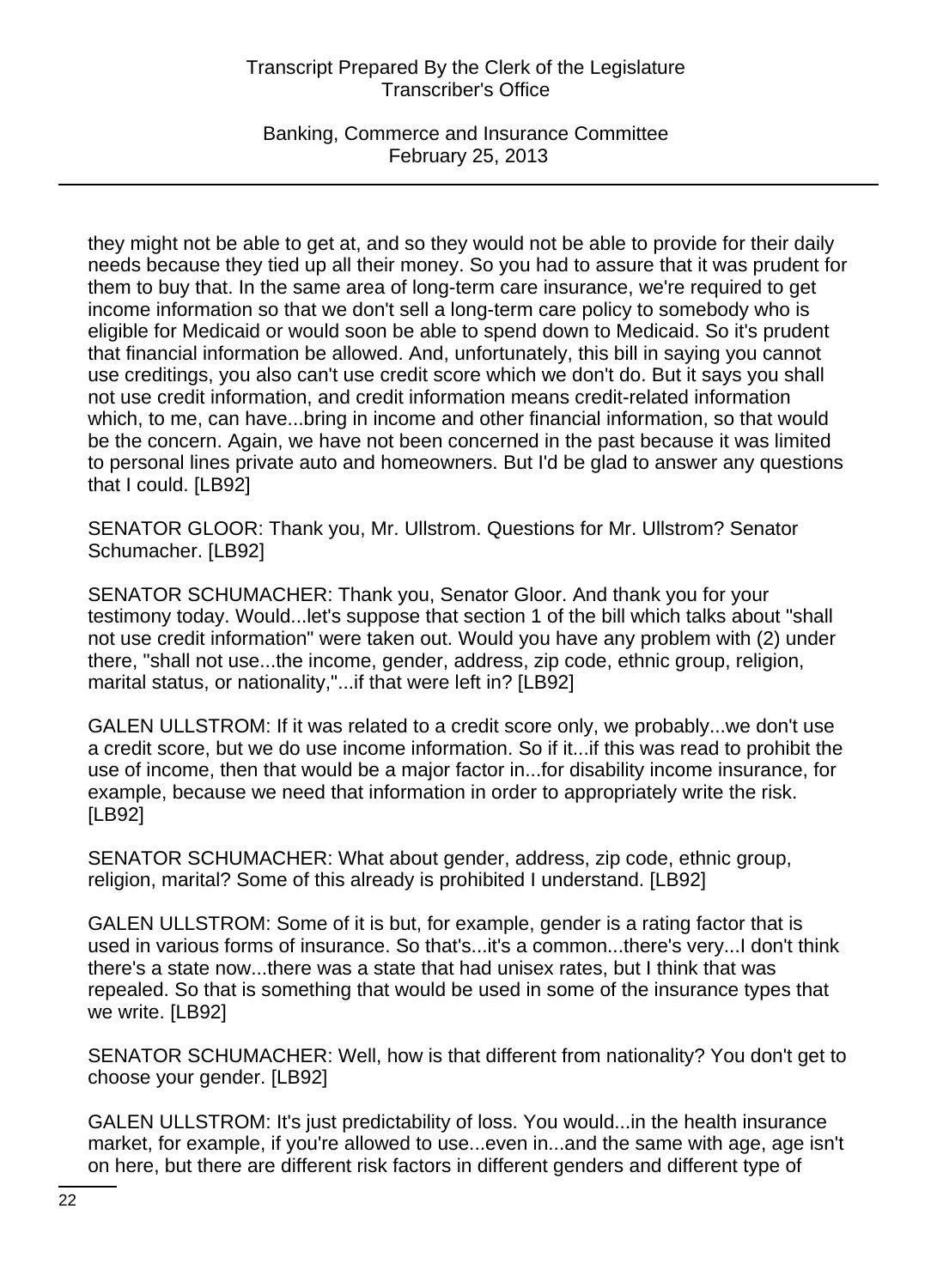costs that are inherent with the risks. So that is a factor that's allowed now under Nebraska law and basically nationally. [LB92]

SENATOR SCHUMACHER: But socially things like redlining in the finance world has been found to be socially unacceptable... [LB92]

GALEN ULLSTROM: Right. [LB92]

SENATOR SCHUMACHER: ...and that correlates kind of with zip code. [LB92]

GALEN ULLSTROM: And zip code...redlining prohibitions do exist in law, in state laws. [LB92]

SENATOR SCHUMACHER: Right. And so an ethnic group does...there's some things that we say even though there is a correlation, that it's still no go. [LB92]

GALEN ULLSTROM: Correct. [LB92]

SENATOR SCHUMACHER: Gender--why is gender different from some of these other things or marital status? I mean, if you're ugly as sin, you might not be married and it's not your fault. [LB92]

GALEN ULLSTROM: It's just...it's something that is not prohibited now by federal law or state law that I know, anyplace. [LB92]

SENATOR SCHUMACHER: But if we prohibited it, then it would be prohibited by state law, so would it be okay? [LB92]

GALEN ULLSTROM: It would. And it would cause rates...rates would be more equal, but they would also change...various sectors would be...would benefit from it and certain sectors would not. [LB92]

SENATOR SCHUMACHER: Which gender, might I ask, is the most dangerous gender? [LB92]

GALEN ULLSTROM: Well, maternity-bearing women have a higher incidence of medical care than 22-year-old males. I mean, that's a family health side, anyway. [LB92]

SENATOR SCHUMACHER: Thank you. [LB92]

GALEN ULLSTROM: Sure. [LB92]

SENATOR GLOOR: Questions? Seeing none, thank you, Mr. Ullstrom. [LB92]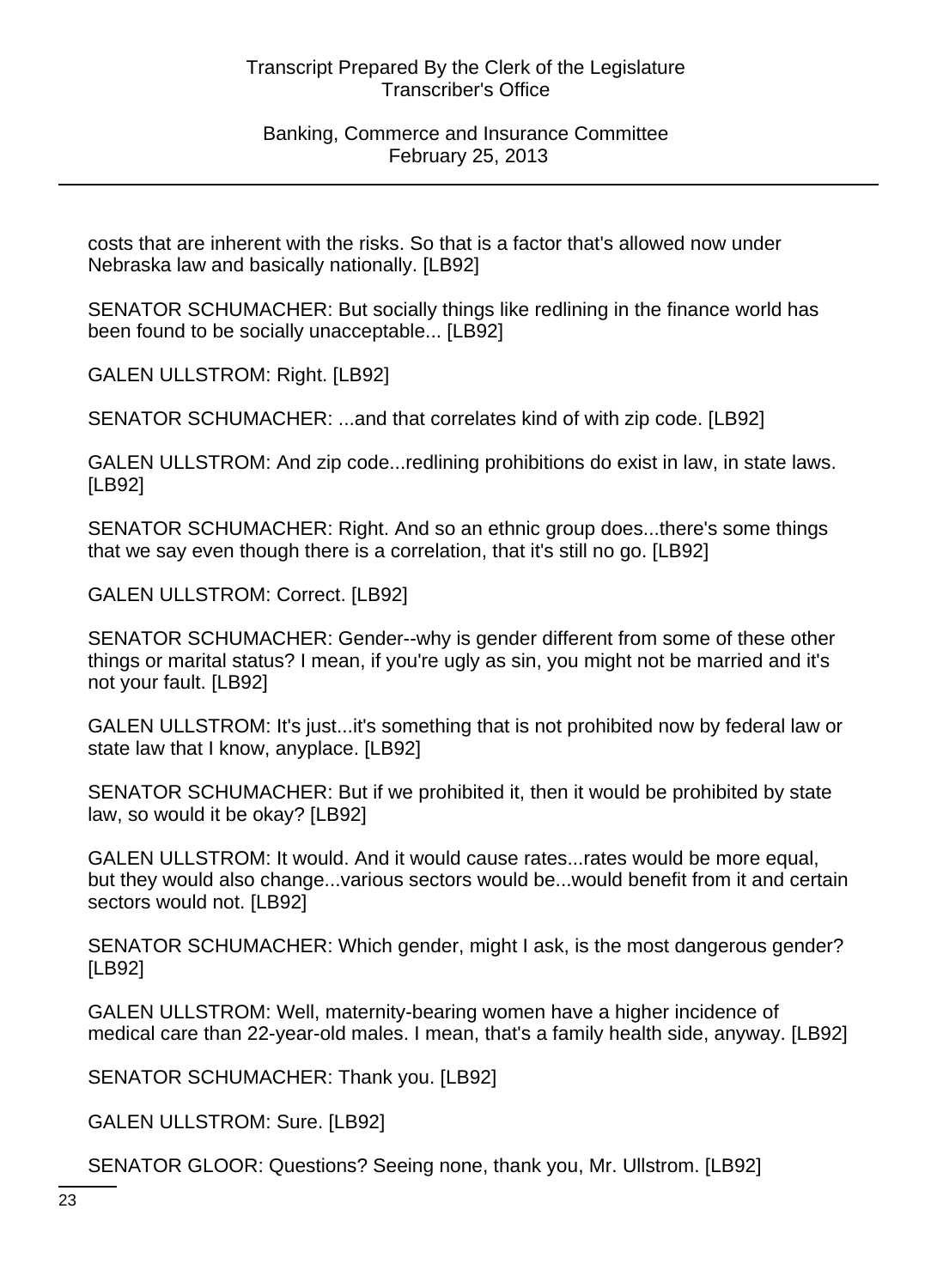GALEN ULLSTROM: Thank you. [LB92]

SENATOR GLOOR: Other opponents? Anyone who would like to speak in a neutral capacity? Seeing none, Senator Karpisek has waived closing, and that will close the hearing on LB92. We will now move to LB614. Senator Schumacher. Is it any cooler up at the hearing table? I'm just curious. [LB614]

SENATOR SCHUMACHER: No. I think the hot seat is all over the room today. [LB614]

SENATOR GLOOR: Any time you're ready, Senator. [LB614]

SENATOR SCHUMACHER: Senator Gloor, members of the committee, I'm Paul Schumacher, P-a-u-l S-c-h-u-m-a-c-h-e-r, representing District 22 in the Legislature, and I'm here today to introduce LB614. LB614 is one of those things where everybody agrees what we're doing now is not right. It should be an easy problem to fix, but nobody can agree quite on how to fix it. And the problem is what happens when you have a casualty, a fire, a storm take a building and leave a mess, and the party has insurance on the building? Now under some of the unique quirks of our law, somebody's got to clean it up and somebody's got to pay for it or you've got to look at the situation and just watch the building on main street or wherever deteriorate. That being the case, one would think there should be some rule that says if you've got insurance on that property, you just can't take the money and run and leave it for the city to condemn or the county to condemn the property and then put a lien on it and then wait for the lien to be foreclosed in the normal course of tax foreclosures; that if you got a check from the insurance company you should be required to take some of that check and clean up the mess before you abscond with it. And under the quirkiness of our law, you might not be personally liable for leaving a mess, particularly if you're an out-of-state situation, take the check and you run. That leaves us with a problem that cities and counties and villages face. You have a piece of property that is burned, partially burned, hit by a storm, suffered some other casualty sitting in a neighborhood or sitting on main street. The owners have gotten the insurance check and taken off. And the town board--I have some experience serving as city attorney for several small towns over the years--they look at the thing and they say, we don't want to go in there, we don't have the money to clean it up, it'd cost us \$20,000 to clean it up. There might even be asbestos in there or who knows what else was in the basement when the thing come tumbling down. We don't have that money. And they're reluctant to file legal action because those darned lawyers seem to want fees. And so it sits there and it sits there. What this proposes to do is reasonably simple and, of course, you can't please everybody so Senator Chambers said this morning, you try to please as many as you can and leave it go at that. But it says that in the event it looks like it's a big loss, more than 75 percent of the value of the property has gone up in smoke, that the insurance company is authorized and required to hold back \$10,000 or 10 percent, whichever is more, and to notify the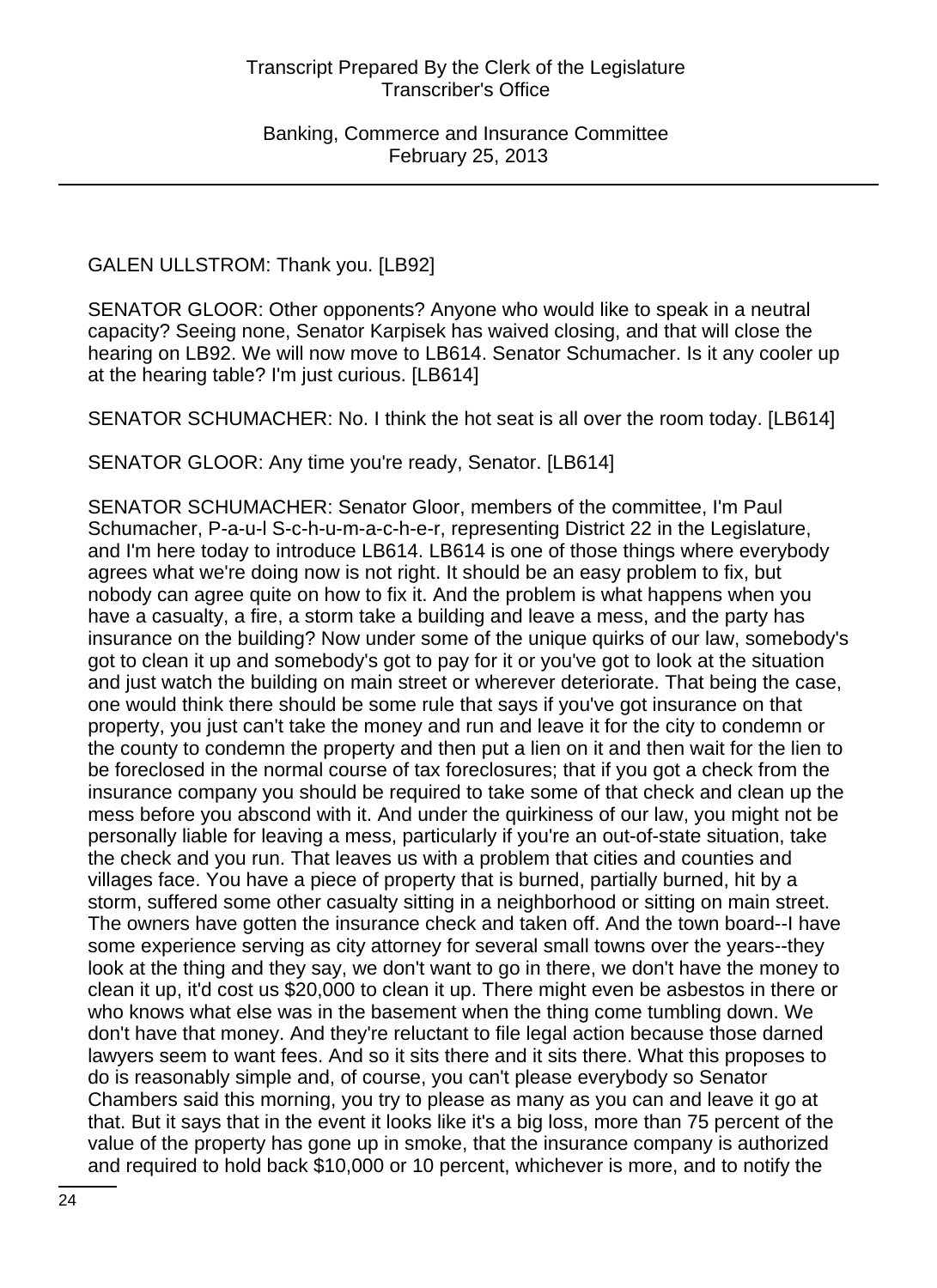Banking, Commerce and Insurance Committee February 25, 2013

city or the county of the situation. And then the city or the county has 180 days in which to take action to declare it a nuisance and basically confiscate some of that money that's withheld or put a hold on it while the legal proceedings go on. And if they don't take that action within 120...180 days, that you get the balance of your money if you're the policyholder. So it kind of puts a lien on that additional portion of the insurance, the \$10,000 or 10 percent, by making that be nonpayable until the 180 days are up, until the city or county has an opportunity to try to take some action. Now the insurance industry has a bit of heartburn because they've got a contract with their client that says if it burns down, we'll pay you so much money. And this gets in the middle of that particular situation, so they're afraid they may get sued. So there is an indemnity position in there that says the insurance companies complying with this law will not suffer any civil damages. In other words, they won't be liable for being stuck in the middle of this thing. It's a difficult situation to try to figure out how to do this. There may be other routes, you may be able to say we're going to make people personally liable for the mess that they leave behind. But then again, if they're bankrupt or you have to chase them in another state, it's a little hard to run them down, a little hard to collect the money from another state. And this seems like a fairly efficient way of assuring that there is some money to do the obligation of the landowner to clean up the mess that's left behind. Unfortunately, in a lot of our smaller communities, there will be nothing that'll go into that empty lot so at least the folks won't...if it's cleaned up properly, there won't be something for the kids to get hurt on and an eyesore to look at. And there will be others behind me testifying as to some of the practical situations that they find by not having a source of funding to clean up the mess, which if they clean it up it will get taxed onto the property tax payers. So that's the situation. I'd welcome any questions of the committee. [LB614]

SENATOR GLOOR: Senator Schumacher, it's my understanding this is the same bill that's been before this committee before and was advanced out of this committee. [LB614]

SENATOR SCHUMACHER: I think that it is very similar to the one last year. This one follows--I think it's tweaked a bit--it follows the Iowa law which apparently is working. [LB614]

SENATOR GLOOR: Okay. Other questions? Senator Christensen. [LB614]

SENATOR CHRISTENSEN: Thank you. Just trying to look here, it says they can reserve the money for up to 180 days. What if they clean it up within the first 20 days? [LB614]

SENATOR SCHUMACHER: Well, if it's cleaned up then the city can just release the... [LB614]

SENATOR CHRISTENSEN: But do they have to? [LB614]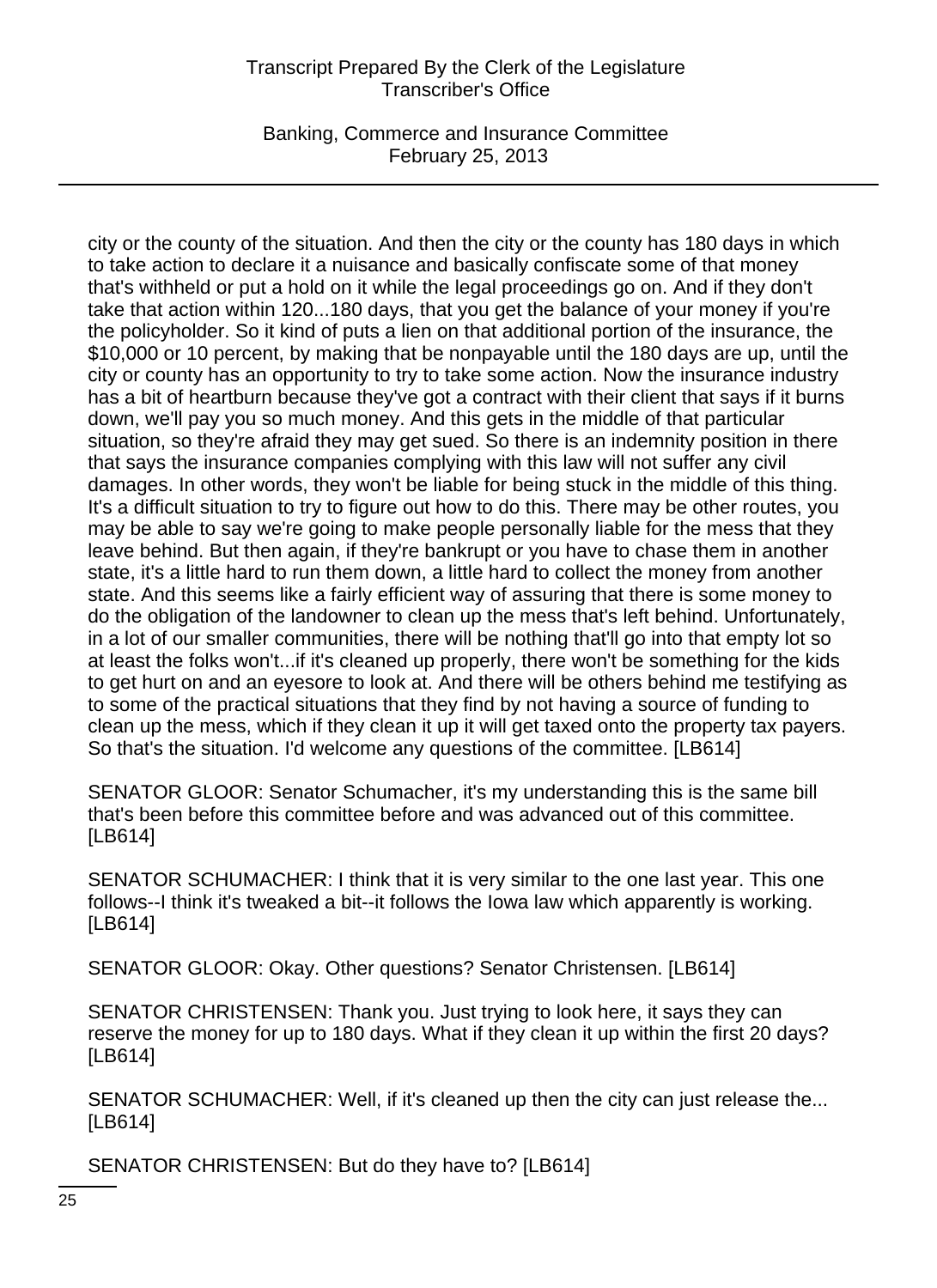SENATOR SCHUMACHER: Well, if...I think it's they no longer have a claim on it. If it's... [LB614]

SENATOR CHRISTENSEN: I understand, but I guess I want to make sure that they have to release the money immediately because you don't want to punish a business that's trying to clean up, rebuild, and go forward. [LB614]

SENATOR SCHUMACHER: They have to do it within 180 days. [LB614]

SENATOR CHRISTENSEN: But that's six months. [LB614]

SENATOR SCHUMACHER: I don't think there's specific language, and that may be something we can address--once the city is satisfied, they must immediately release it--if it's not already in here. [LB614]

SENATOR CHRISTENSEN: I guess that would be my major concern, is not to punish a good business that's wanting to rebuild and have a city, due to meetings, due to whatever, drag it out. I guess that would be one of my first concerns. [LB614]

SENATOR SCHUMACHER: And I think that's a legitimate concern that if the city is satisfied and the thing is cleaned up properly, there's no reason for hanging onto the money. So if the committee considers advancing the bill, we might put that tweak in there. [LB614]

SENATOR CHRISTENSEN: Okay. Thank you. [LB614]

SENATOR GLOOR: Senator Pirsch. [LB614]

SENATOR PIRSCH: So under the bill, it's the greater of \$10,000 or 10 percent, right? [LB614]

SENATOR SCHUMACHER: Right. [LB614]

SENATOR PIRSCH: Would that...and I'm trying to look for unintended consequences. Is there a time whereby a good actor may be stymied by the fact that that first \$10,000 isn't there in terms of rebuilding or removing themselves the danger, whatever it is? [LB614]

SENATOR SCHUMACHER: Well, I don't know if it... [LB92]

SENATOR PIRSCH: The first \$10,000 goes to be held kind of as a lien, you said. [LB92]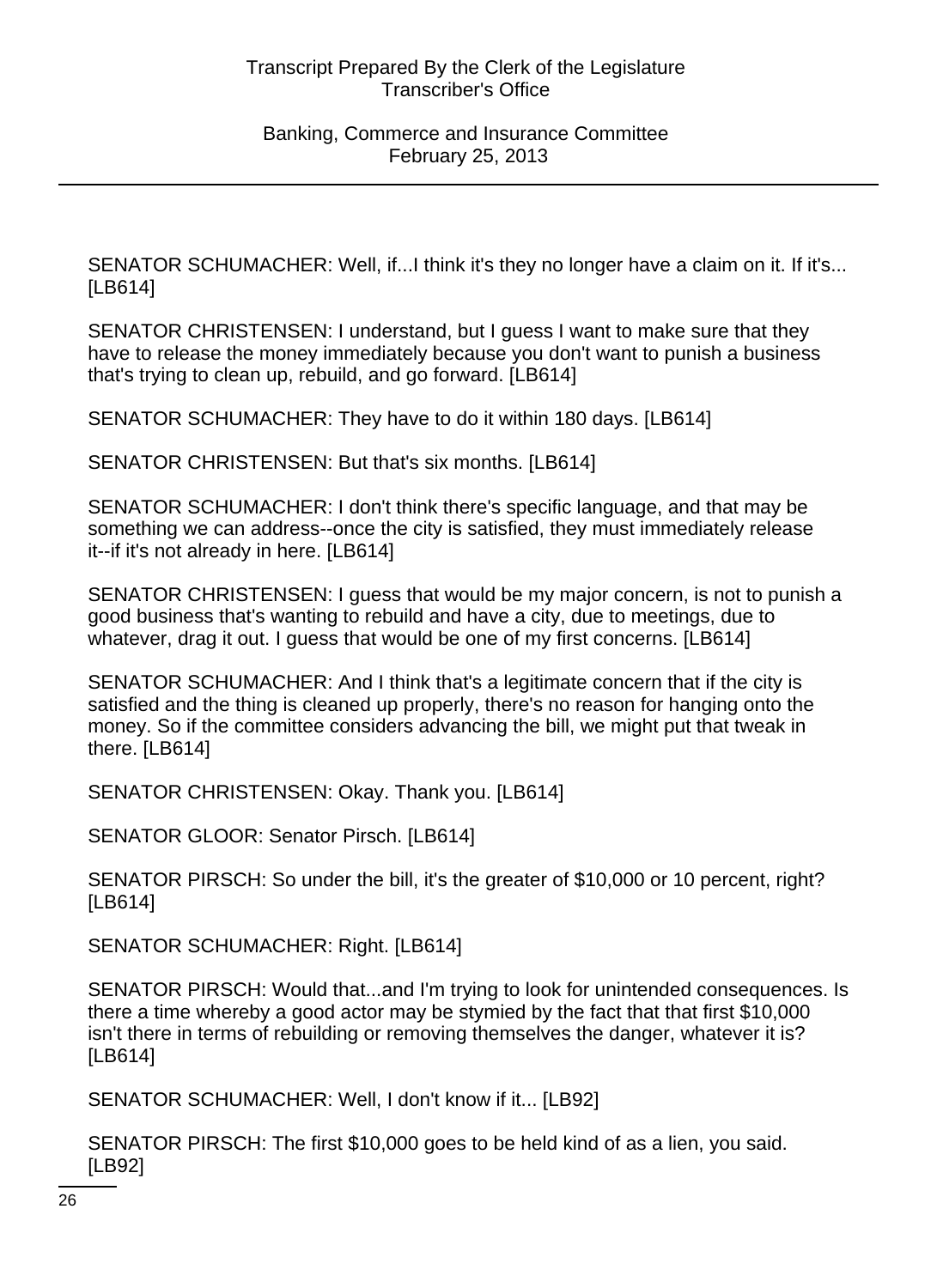Banking, Commerce and Insurance Committee February 25, 2013

SENATOR SCHUMACHER: Ten thousand goes to be held or 10 percent. I don't know if it's the first, it might be the last or the middle, but it's \$10,000 is held back. And I think the way this is perceived to look is that in most situations where you have a reconstruction underway, it would be no difficulty at all to deal with the local government and say, look, I've got my building permits here, we're reconstructing it, we need the money in order to hire the bulldozer, whatever, and get the job done. [LB614]

SENATOR PIRSCH: Could you comment about the problem overall in the state of Nebraska that's necessitated this? You know, it's prevalent statewide where bad actors have...you know, is this a high percentage of the time? Is this like 1 percent of the time or like, you know, 40 percent of the time and where it's occurring and kind of...do you have kind of those... [LB614]

SENATOR SCHUMACHER: I think there's some city folks that probably have more direct things. I know that in the four towns that I was city attorney for--and they were little towns under 500 population--two of them had the problem. [LB614]

SENATOR PIRSCH: Over what period of time, do you know? [LB614]

SENATOR SCHUMACHER: Well, I think if I added them all up together, I'd have 100 years in. But basically, over a 20-year period. [LB614]

SENATOR PIRSCH: Okay. Thank you. [LB614]

SENATOR GLOOR: Other questions? Senator Carlson. [LB614]

SENATOR CARLSON: Thank you, Senator Gloor. Senator Schumacher, if there's been a couple of things come up as unintended consequences in this brief discussion...Senator Christensen brought one. You had mentioned that if the--now I kind of forget what one you talked about--if the insurance company--how was it--they would have a risk there that they didn't want to be holding money? [LB614]

SENATOR SCHUMACHER: Right, Senator. Let's say you were the insurance company and I'd bought insurance from you, okay? And the policy said if the building blows away you'll pay me \$100,000. So a tornado comes, the building blows away, I come to you and say, building's gone, where's my check? And you, under this bill would say, here's a check for \$90,000. I'd say, wait a minute, where's my last \$10,000? I paid you for \$100,000 worth of insurance. And you say, well, Senator Gloor, he's making me hold that last \$10,000 so you clean up the rubble and once you get it cleaned up, you know, whatever is left over, you get the rest of that \$10,000. And I say to you, hey, that's not our deal, I want my money, my deal was with you. This policy was...and that's the rub there. I think one of the tweaks if we decide to advance this particular bill, that this can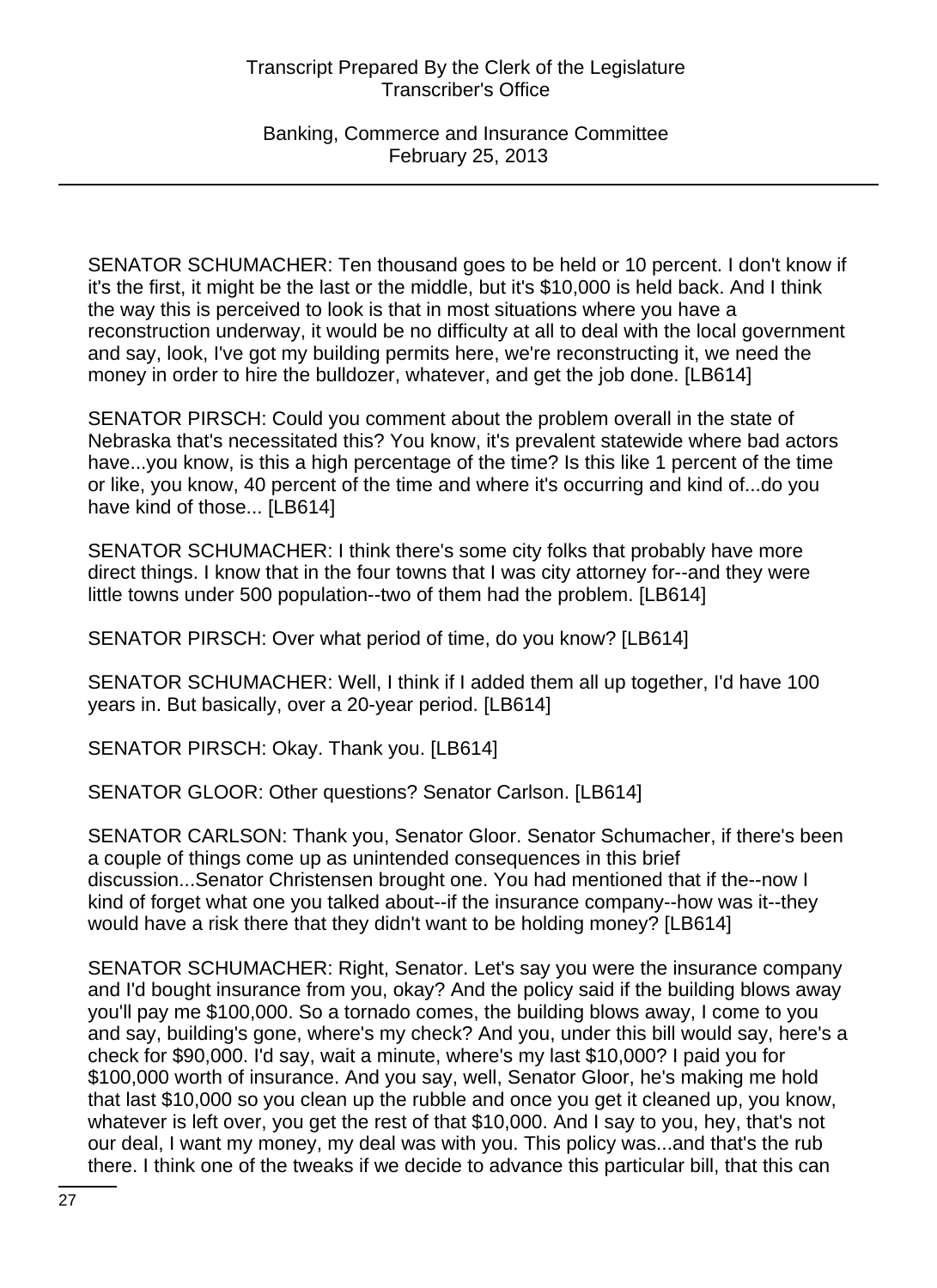only apply proactively in the future and not in the past to already deals that have been made within insurance carriers. [LB614]

SENATOR CARLSON: Well, and I think you indirectly brought up another possibility, and that is if it's a building that has a basement, we don't know what's in that basement. It's a matter of how it's cleaned up because if it's just a tractor brought in with a blade and dozed everything down the hole and dumped some dirt on top, then under this that money ought to be available. But was it done right? [LB614]

SENATOR SCHUMACHER: Yeah. That's very true. And I think the city having some resources, they've got some leverage to make sure it's done right. Otherwise, quite frankly, I might...if it was my basement filled with rubble, I might be very well tempted to come in some weekend with a tractor with a blade and cover it up and say, there, done, throw some grass seed on top of it and be happy. [LB614]

SENATOR CARLSON: Can you think of any other unintended consequences of the bill? [LB614]

SENATOR SCHUMACHER: Well, I mean, you can see situations where you have a good actor, a business that is intending on cleaning it up and wanting to have the money right away and not have to wait for that last \$10,000 or 10 percent. If the city was a overly bureaucratic city or wasn't on the ball administratively, you could see a situation where they might have to wait the 180 days unjustifiably. But I think most cities at least will...they have the authority to release this particular interest and to proceed so the contractor has its money to rebuild. And most...this isn't a problem where somebody isn't rebuilding because most of them want to apply their money and get things underway. It's a problem in those situations where the lot afterwards might not have much for value, and the people may or may not even be local and they just want to get out of here and take their check; it was...the fire was a good thing. [LB614]

SENATOR CARLSON: Thank you. [LB614]

SENATOR GLOOR: Senator Pirsch. [LB614]

SENATOR PIRSCH: Thanks. And I'll just, I guess, make more clear my earlier question with respect to possible unintended consequences with regards to de minimis type of claims. So it applies to any structure, right? [LB614]

SENATOR SCHUMACHER: Uh-huh. [LB614]

SENATOR PIRSCH: There's no...so take, for instance, maybe not a \$90,000 house but say...I don't know how much barns...\$15,000 barn, does that sound like that could be or something... [LB614]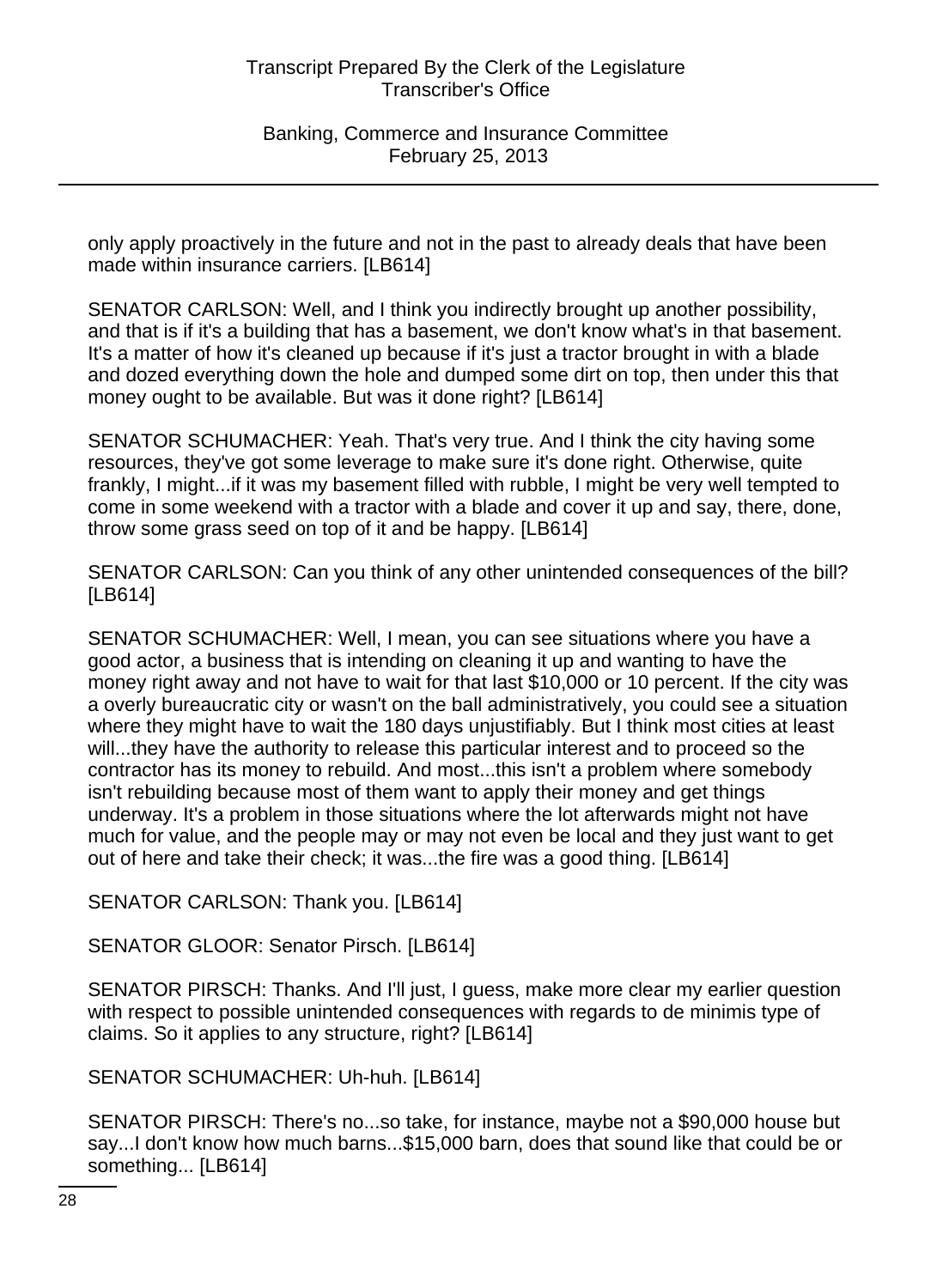SENATOR SCHUMACHER: You don't get much for \$15,000. [LB614]

SENATOR PIRSCH: ...some structure that would be \$15,000 or something. There may be some...assuming some kind of a low kind of a...and something, a tornado or something, you know, destroys the structure, but it's of such a low value, say, \$15,000. And then \$10,000 of that \$15,000 is held, right, by the county or whatnot. That leaves you \$5,000 to, I guess, clean up. Is there ever a time where that may take so much of the proceeds from the insurance that you were counting on to help clean up after and rebuild it, you really...you're kind of in a quandary because you'd like to rebuild but you don't have the funds because they're being held as a lien. Is that possible or... [LB614]

SENATOR SCHUMACHER: Well, if you have a city or county administration that is not responsive, they've decided they're going to sit there for 180 days and make you wait, I suppose that if you assume the unreasonableness of the local government, that situation could be created. They could sit on your money and prevent you from doing anything. But what I think it envisions is a situation where if you have the intention to clean it up, and just like any other lien situation, you say, look, I need \$5,000 for a bulldozer. And I think the city is perfectly in the position to say, well, we'll release \$5,000 to the bulldozer. Bring us a bill. [LB614]

SENATOR PIRSCH: Okay. Thank you. [LB614]

SENATOR GLOOR: Other questions for Senator Schumacher? Seeing none, thank you, Senator Schumacher. [LB614]

SENATOR SCHUMACHER: Thank you. [LB614]

SENATOR GLOOR: Can I see a show of hands of people who would like to speak on this bill, specifically? Okay, we have about ten hands it would appear. We'll start with proponents. Good afternoon. [LB614]

LYNN REX: (Exhibit 1) Thank you. Senator Gloor and members of the committee, my name is Lynn Rex, L-y-n-n R-e-x, representing the League of Nebraska Municipalities. We appreciate Senator Schumacher introducing this measure. This committee did advance LB409 which is a bill introduced by Senator Utter in 2011, and you advanced that to General File with standing committee amendments. And one of those standing committee amendments involved reducing the amount which was in his bill from \$25,000 down to the \$10,000 number and so forth. But I think that there have been some good questions asked today and I would just like to answer some of those questions and kind of walk you through the bill. And we've got several city officials here today that also want to testify about what their experience has been. I can tell you in answer to your question or someone's question I believe, Senator Pirsch, how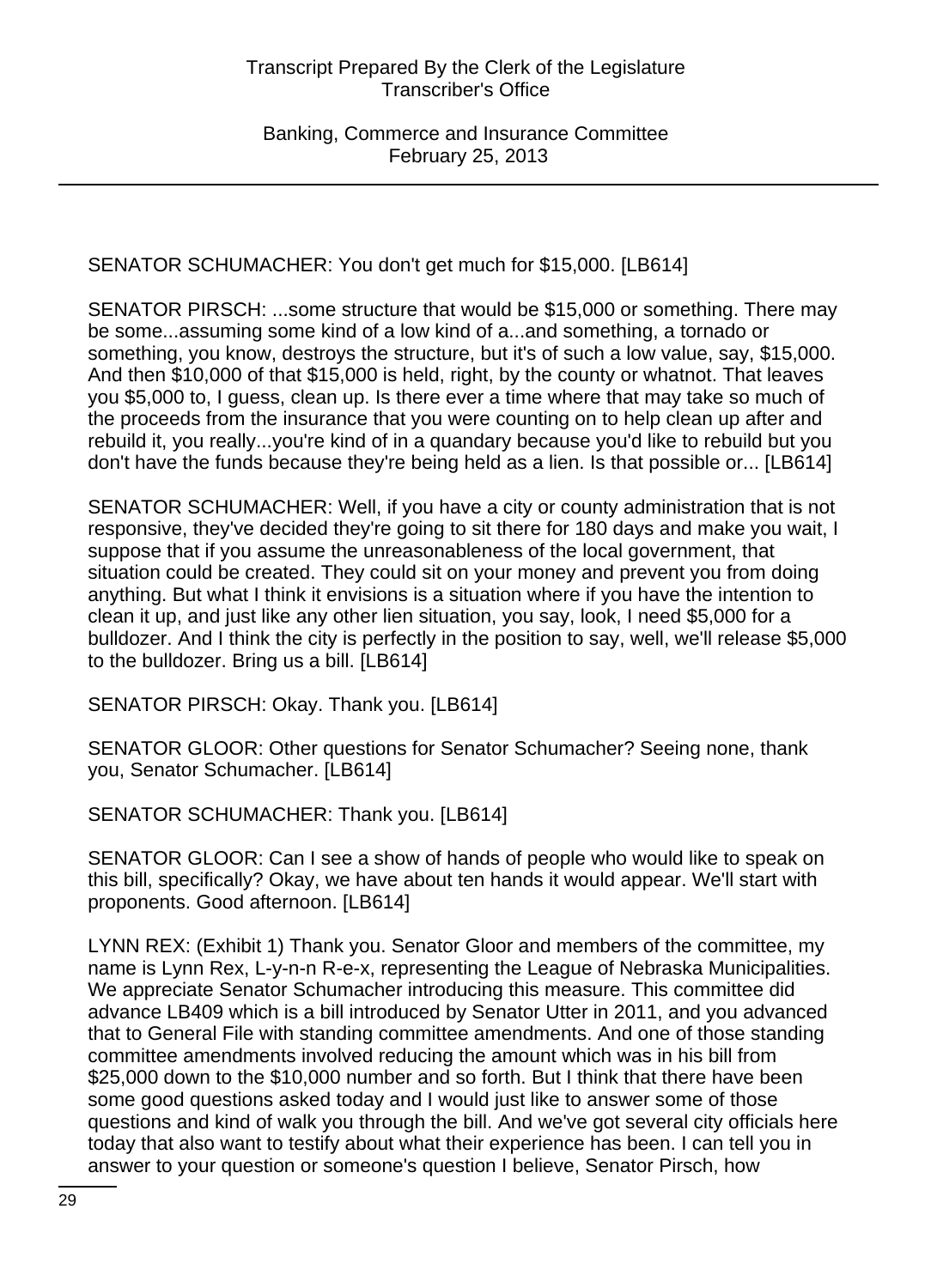Banking, Commerce and Insurance Committee February 25, 2013

broad-based this problem is. Cities all across the state are facing this and villages, too. We've got 530 cities and villages in the state of Nebraska. The league does have a larger city legislative committee which represents all first-class cities, Lincoln and Omaha; everybody's on that. And when we discussed this, it was unanimous from that committee because not everyone, but many of them--I would say well over half of them--have had this experience; cities like Columbus, York, Hastings. And Senator Utter introduced the bill back in 2011 because Hastings had three major fires. And it wasn't just tens of thousands of dollars at risk, it was hundreds of thousands of dollars that the city would be stuck with in terms of trying to figure out...and they were stuck with in terms of trying to deal with these issues. These become nuisances, you end up with kids that want to play in some of these buildings that need to be demolished. I mean, you've got major issues here and you have to address them. So this really allows the person who is getting--and I'm not saying that they benefitted from whatever the disaster was that is now dealing with damaged property--but the reality is if they're getting an insurance check, they're doing that in order to repair and rebuild. So just very quickly if I may walk through this bill with you, and then we've got some city administrators here today and I appreciate the city administrator of Seward and I know the city administrator of Columbus is here. There may be others that I didn't see. First of all, section 1 of the bill. Section 1 of the bill makes it clear that after payment in full is made to the mortgagees under the fire and casualty insurance policy, then the insurer shall reserve, in line 4, \$10,000 or 10 percent of the basic coverage. Okay? And that's going to be held, in line 6, in a demolition cost reserve, but only if all of the following apply: (a), (b), and (c). So all of the following have to apply. The real property is located within the corporate limits of the municipality or the ETZ. The damage to the real property renders it uninhabitable or unfit. In other words, we're not dealing with something that's just a minor damage. And (c) in line 16, the proof of loss is substantial and has been submitted to the policyholder. The proof of loss being submitted is for a sum in excess of 75 percent of the face value of the policy. So we're talking here about something that is significantly damaged, not something that just has a minor bit of damage to it. So number (2), you'll note that if the insurer receives proof of loss and notifies the clerk of the city, they do that with certified mail within 15 days. And then I think these are some of the protections that are built into this bill that, Senator Christensen, may respond to some of your inquiries and questions. On page 3, line 1, (3), the city, village or county shall release all interest in the demolition cost reserve within 180 days after receiving notice unless...and then it has several conditions noted here. Number one, which is on line 4, the city, county, or village has instituted legal proceedings; in other words, the city is acting on it. They're not just simply holding the money and doing nothing. Number two, or they've issued an order for the demolition of the real property or the insured structure. And three, they've notified the insurer in writing as they're required to do. And you'll note in lines 7 through 10, their failure to give that notification basically terminates the claim for them at all as a municipality. So they have certain requirements whether it's a city, village, or county that they've got to act on this. It's not just about having the money and trying to get interest income off the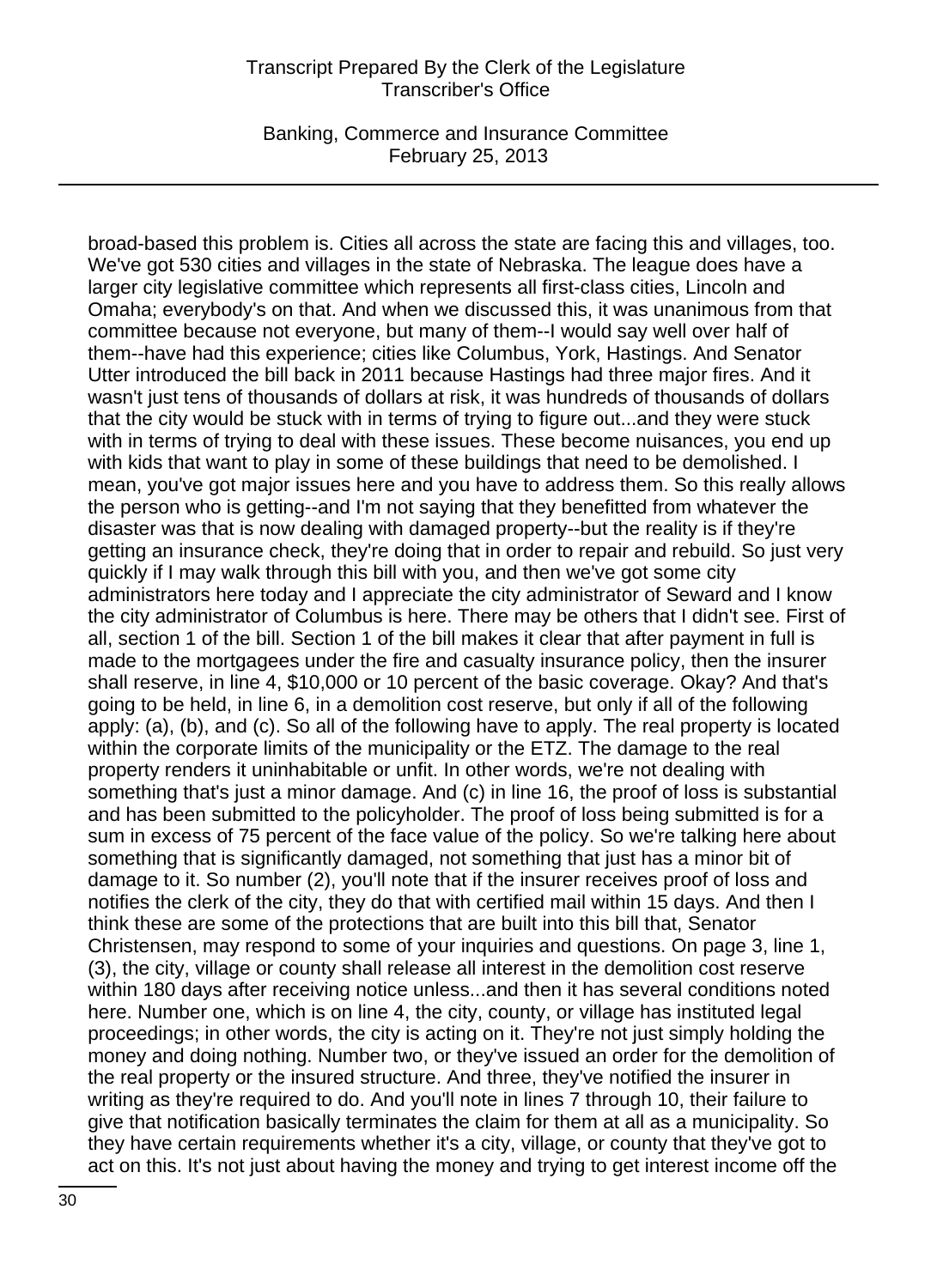Banking, Commerce and Insurance Committee February 25, 2013

money or whatever it is. In other words, their mission is to try to figure out how they're going to deal with this property that needs to be demolished whether it's...because now they've got issues that may even rise to obviously a nuisance level. Then look on (4) on line 11. I think these are other protections built into the bill, and we do appreciate the fact that Senator Utter and then now, of course, Senator Schumacher, spent time negotiating with interested parties on this measure. On line 11, (4), the demolition cost reserve shall not be required at all unless any of the following is true--so if any of the following is true, you don't even have to do it: (a) The insurer has received notification from both the insured and the city and so forth that the real property or structure has been replaced, rebuilt, repairs. So in other words, it's taken care of, they did it. So it's going to be you don't even have to have the demolition cost reserve. Or (b) in line 19, the city or village has failed to provide notification--which, again, then they terminate the claim; they no longer have that claim. You'll note in line 22, (5), if the city, village, or counties institute legal proceedings, they've issued an order for demolition, they've undertaken emergency action, or is required to demolish the real property and insured structure at its expense, the city, village, or county shall present--going on to the last page here--to the insurer a report of the demolition costs. So they don't just get the money and then it's just theirs. They have to make a report incurred since the date of the damage and so forth. You'll note on line 3, upon receipt of such report the insurer shall compensate the city or the county up to the amount in the demolition cost reserve. So it's not beyond that even if it costs the city more to do it. Any amount remaining in that reserve shall be paid to the insured if the insured is entitled to any of the remaining proceeds. And I think the rest of this is also extremely important. I understand the trial attorneys at some point didn't like some of this, but let me just suggest to you, I think this is extremely important. Line 9, the insurer is not liable for any demolition costs--and you'll note what those conditions are, and these are all basically with an "or," so they're not covered under the insured's policy, it's in excess of the limits or to the extent the demolition cost reserve is needed to pay in full any interest of the mortgagee on such policy. And I think that's important along with (7) which is on lines 15 through 17, and that is basically immunity from civil liability. So what Senator Schumacher was referring to is insurance companies, and we appreciate their willingness to sit down and visit with us about this measure because the reality is that they've got a contract with the client. They've got a contract that says your house burns down, they're going to pay. But at the same token, there are issues here and who pays for that? Is it ultimately everybody living within that municipality, everybody living within that county because the person receiving the insurance proceeds isn't taking care of business, isn't taking care of their property? Maybe it's an absentee owner. Maybe the person getting the check...and we've had several cities tell us that this is the case for them where the owner is nowhere to be...I mean, they can find them obviously. The insurance company can find them and give them a check, but they have no intent of coming back and taking care of it, so we think this is extremely important. I'd be happy to answer any questions you have. We have two city administrators here, one who operated with a system very similar to this in Kansas who is here to testify, and also Joe Mangiamelli who is the city administrator for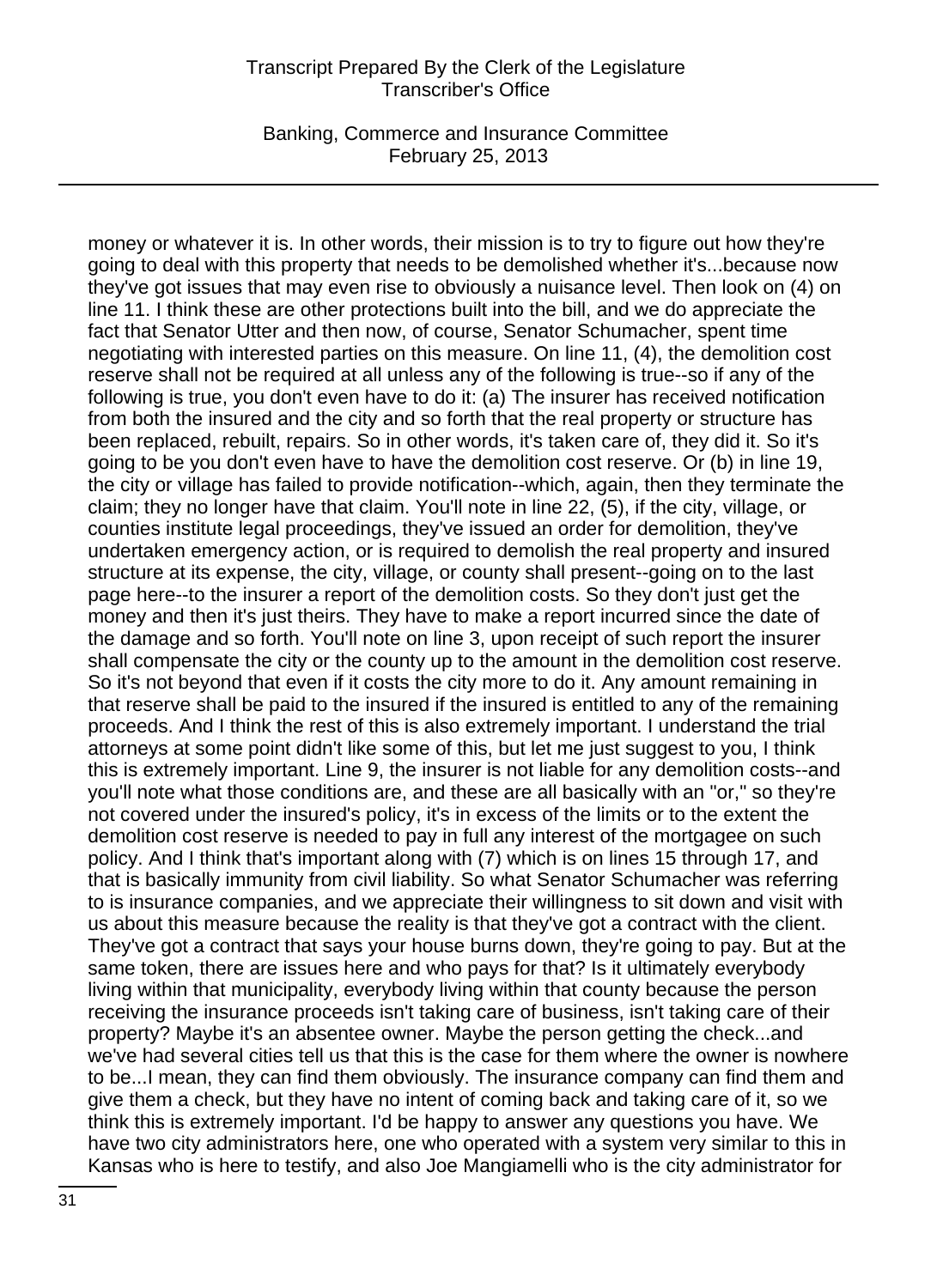Banking, Commerce and Insurance Committee February 25, 2013

the city of Columbus, Nebraska. And, again, there may be others but I didn't look to see if there are. I'd be happy to respond to any questions you might have. [LB614]

SENATOR GLOOR: Thank you, Ms. Rex. Senator Campbell. [LB614]

SENATOR CAMPBELL: Thank you, Senator Gloor. Ms. Rex, would the cities in Nebraska have under the home rule charter the ability to effectuate this themselves? [LB614]

LYNN REX: That's a good question. I don't know the answer to that. I don't know. [LB614]

SENATOR CAMPBELL: Because I would know that the counties would not, I don't think, have that ability because they can't pass ordinances. [LB614]

LYNN REX: And my guess is, Senator, that Lincoln does not have that authority. I can't speak to Omaha, but my guess is Lincoln does not. The city of Lincoln did ask me to register them in support of this measure. The page was kind enough to hand out a letter from the city of Lincoln outlining that this is something that they have had to deal with as well, even for a city this large. So I think...I guess based on their letter, I would surmise that it is an issue for the city of Lincoln as well, and we appreciate their support also. [LB614]

SENATOR CAMPBELL: The city administrators probably have an answer for that. [LB614]

LYNN REX: I'm sure they do. [LB614]

SENATOR CAMPBELL: They may have tried it. Thank you. [LB614]

LYNN REX: Thank you, Senator. [LB614]

SENATOR GLOOR: Other questions? Senator Christensen. [LB614]

SENATOR CHRISTENSEN: Thank you. Lynn, it doesn't say how it has to be cleaned up. So say you take a building that had asbestos and burned one down, they can just move dirt in, fill it over, and be done with it then, right? [LB614]

LYNN REX: The city would be doing that? [LB614]

SENATOR CHRISTENSEN: No, the owner of the building. [LB614]

LYNN REX: Oh, the owner. [LB614]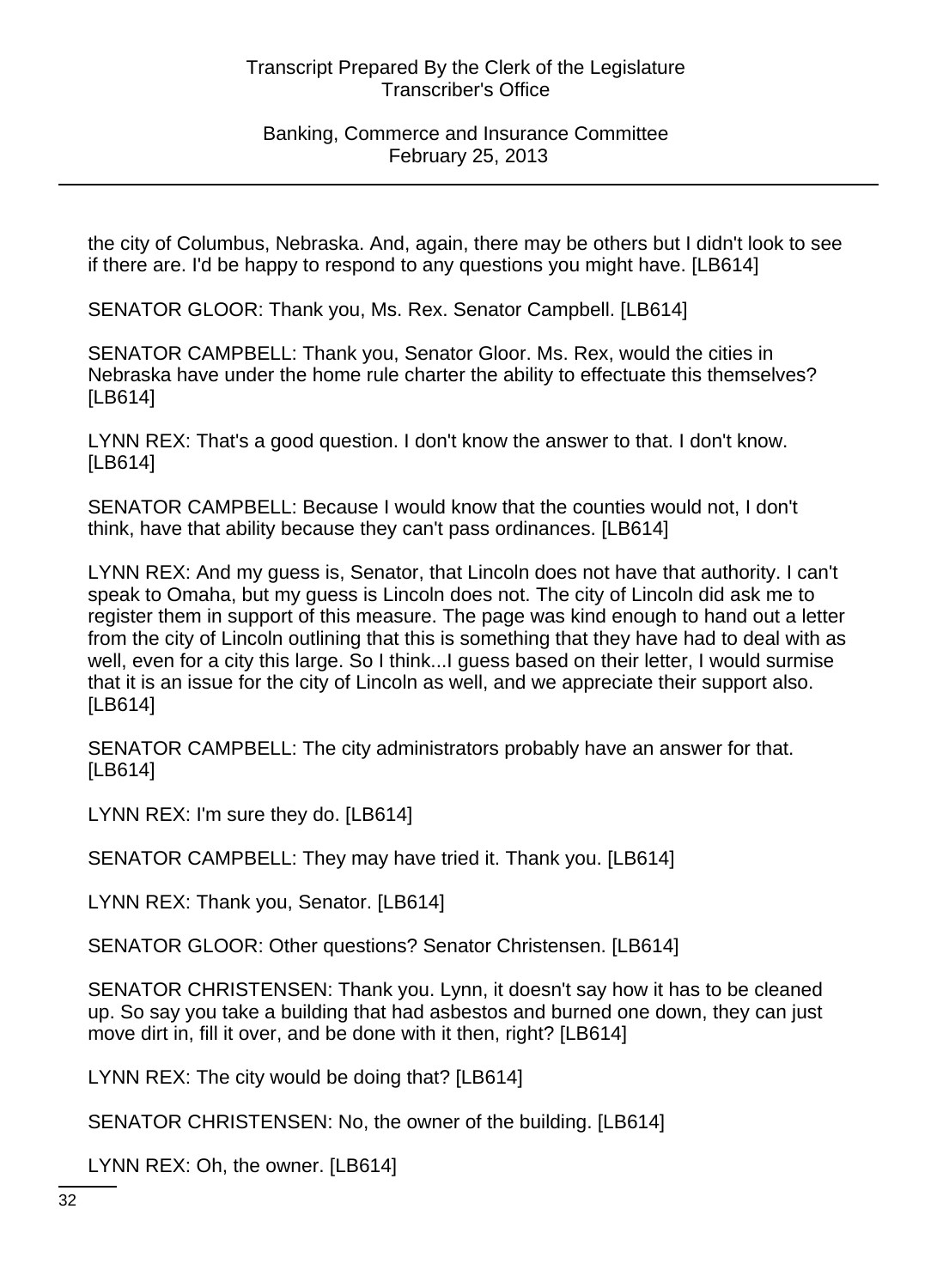SENATOR CHRISTENSEN: They could just come in, fill it with dirt, cover it over, abandon it, and leave. [LB614]

LYNN REX: My understanding is that that would not be the case, that there are certain requirements that they would have to meet. [LB614]

SENATOR CHRISTENSEN: Well, I know there's certain requirements we're supposed to. [LB614]

LYNN REX: And my guess is they would even have to meet that requirement based on codes that the city would have as well, Senator. [LB614]

SENATOR CHRISTENSEN: But I guess I just wondered if there's anything prohibiting them from just coming in, filling it up, and leaving--leaving the foundations or leaving asbestos or whatever. Just come in, cover it with dirt, plant grass, and leave. [LB614]

LYNN REX: My guess is that they're--and I'm pretty confident of this--that municipalities across the state have got codes that address that very situation, ordinances that address that, and so that's the point. If the property owner is not doing it right, I mean, the city wants to make sure that--and the village and the county as well--that it's being done so that you don't end up in a bigger mess just because somebody decides to do it in a haphazard way. [LB614]

SENATOR CHRISTENSEN: And would you agree there's...if the contractor or the owner of the building came in and cleaned it up within the first 15 days, you could still hold it 180 days before you returned this money? [LB614]

LYNN REX: No. [LB614]

SENATOR CHRISTENSEN: Where does it say he has to return it? [LB614]

LYNN REX: Well, because my understanding is, is that when you have...when they've been notified that the property has been replaced--if you look on page 3, line 13, which is (4)(a)--a demolition cost reserve shall not even be required if any of the following is true. One is that the insurer and the insured in the applicable city...well, basically that the insurer--I'm sorry--has notified...has received notice from both the insured and the applicable city that the real property or insured structure has been replaced, rebuilt, repairs have been completed, and so forth, and completed in compliance with all applicable state and local laws, which I think underscores the fact... [LB614]

SENATOR CHRISTENSEN: But it doesn't say it must be returned within 5 days or 30 days or...they could literally drag it out 180 days. [LB614]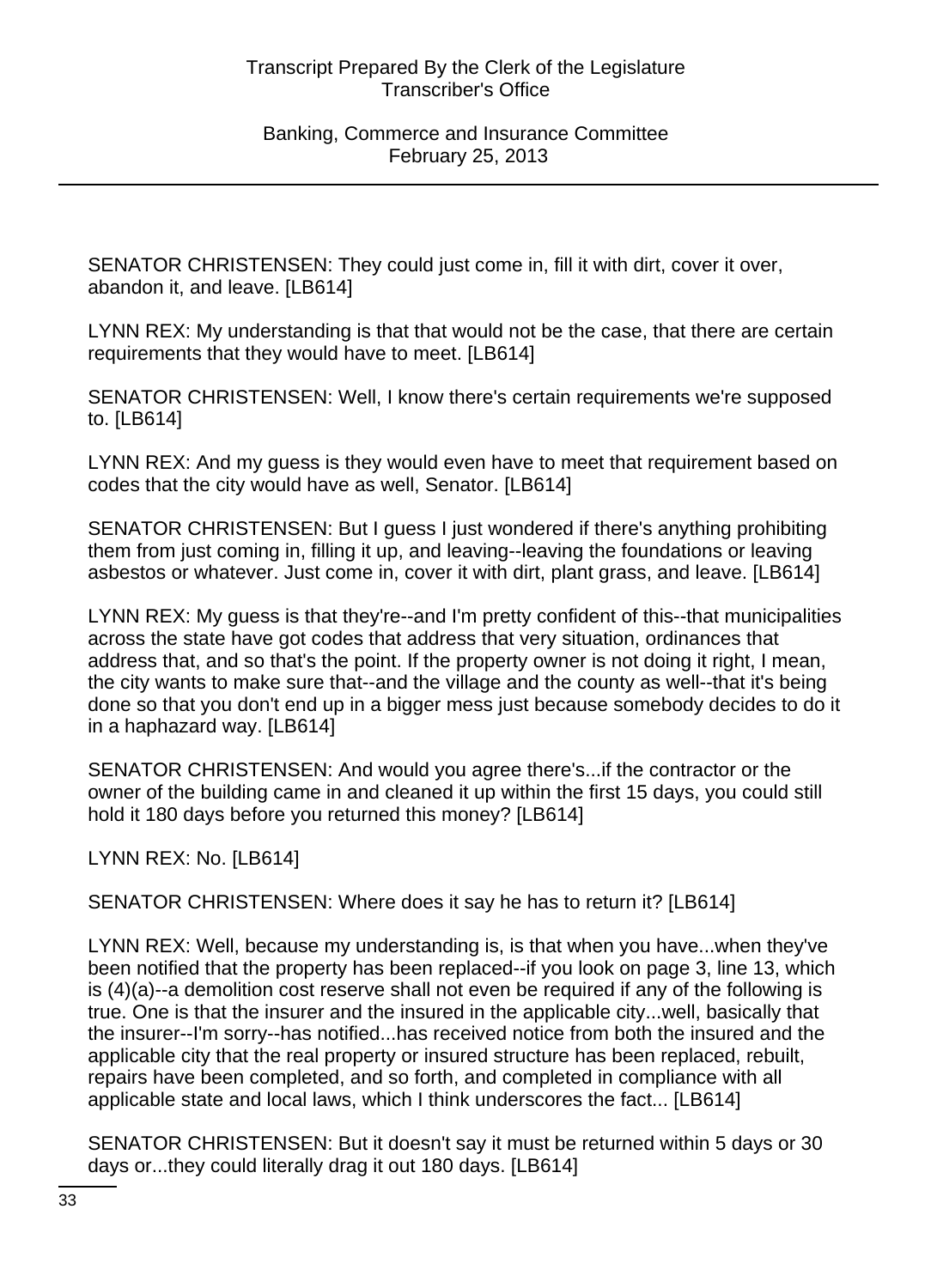LYNN REX: Well no, because you don't even have a demolition cost reserve if this is the case. [LB614]

SENATOR CHRISTENSEN: Well, the thing is, as soon as that claim happens you file to have the insurance company hold that 10 percent or \$10,000. There's nowhere in here says they have to do anything for 180 days. I disagree that they have to clean this up or return the money before 180 days. [LB614]

LYNN REX: I guess I read it differently, but if that's an issue we'd be prepared to address that, Senator. [LB614]

SENATOR CHRISTENSEN: And then... [LB614]

LYNN REX: This is not about...we are not here because we think that municipalities ought to be able to hold money for 180 days. [LB614]

SENATOR CHRISTENSEN: I agree. And I know it's probably just a bad-actor case, but I don't want to exchange one bad actor for another bad actor, I guess is what I'm looking at. [LB614]

LYNN REX: I understand. [LB614]

SENATOR CHRISTENSEN: And then next question, what is TIF funds for? [LB614]

LYNN REX: Tax increment financing? [LB614]

SENATOR CHRISTENSEN: Right. [LB614]

LYNN REX: That is for basically redevelopment areas that are substandard and blighted properties. [LB614]

SENATOR CHRISTENSEN: So this would fall under that if we didn't have this bill, there was a building burned down, you could do tax increment financing for the next person to come in and clean this up and build, correct? [LB614]

LYNN REX: Well, it depends. It depends on a lot of things. I mean, there are caps that cities have in terms of how much of the property within...and the value of property within a municipality can be used for tax increment financing. You've got to meet a number of standards for substandard and blighted. So you have to fit within the community development law. [LB614]

SENATOR CHRISTENSEN: I understand that, but it's pretty broad language. [LB614]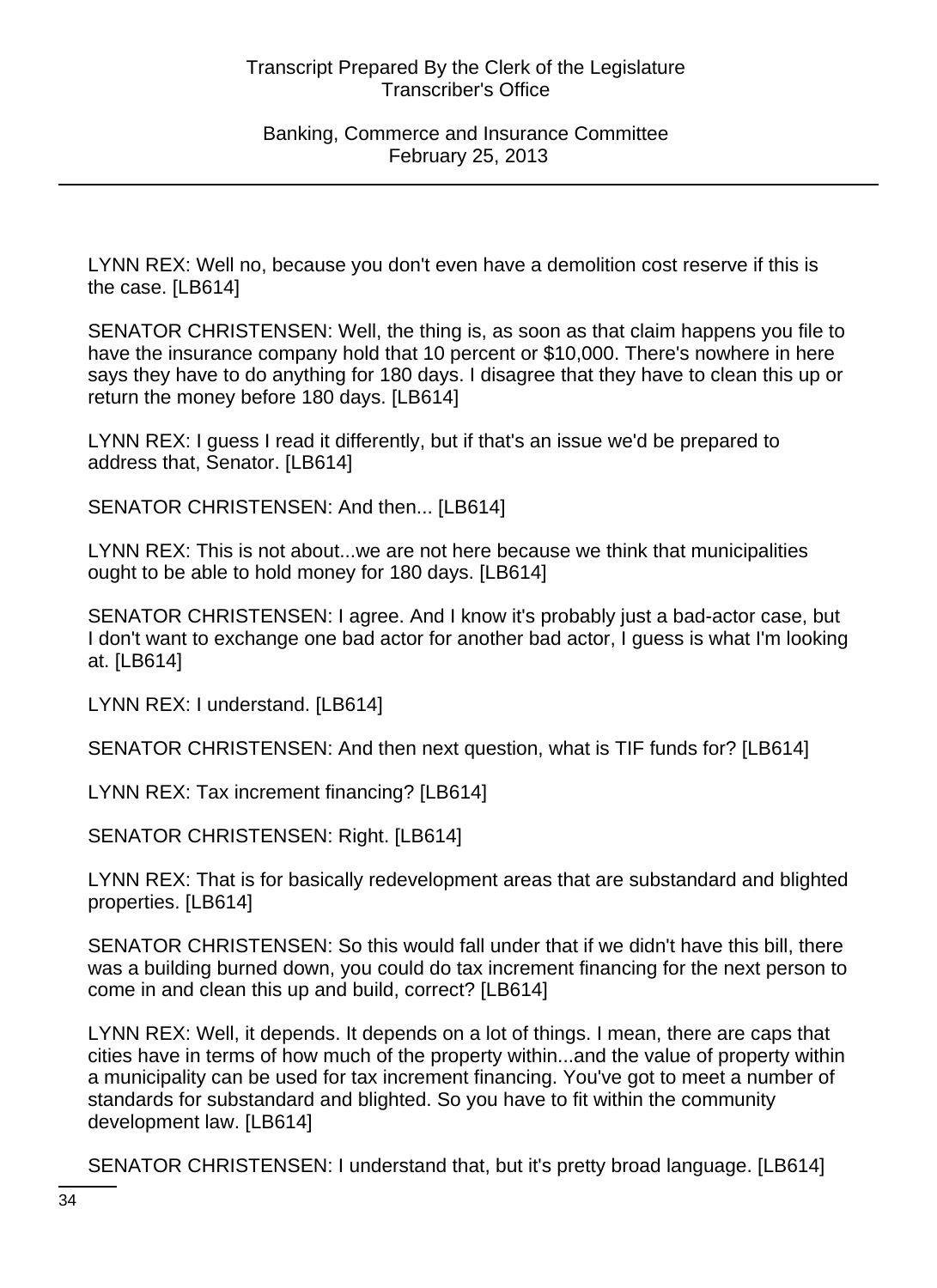Banking, Commerce and Insurance Committee February 25, 2013

LYNN REX: I guess my answer is, it would depend. The answer is, it depends. And I know that's not a great answer and that's not the answer you want. [LB614]

SENATOR CHRISTENSEN: Because I could pick on Senator Carlson and say right there in the city of Holdrege they blighted a empty lot to build a couple of buildings on it. To me, that's...it happened in Harlan County, in my district. They blighted a blank lot and built on. And I think there's some tools that are being misused as well as there's tools for taking care of this and that's why I'm just bringing it all up at the same time because I think they intertwine and that's why I was bringing that up. [LB614]

LYNN REX: Well, I think when you...well, I know when you have tax incremental financing, it is not for empty lots unless that empty lot had buildings that had to be repaired. For example, one of the big issues that...which is why we're supporting LR29CA that Speaker Adams put in, is because we have municipalities that have abandoned school houses. For example, I think Whittier, Senator Campbell, here in Lincoln, Nebraska. So where the schools are sitting there boarded up. In many instances, and in fact, one of the issues that we worked on was for the buildings that are up in the Norfolk Regional Center, the Hastings Regional Center where the state of Nebraska...and universities, state colleges, all over the state because of lack of money--the 309 commission doesn't have enough money--so what happens is that you basically walk away from buildings. Those buildings, many of them, are in the core of municipalities, and those are the types of buildings that are full of asbestos, full of kinds of things that cities have to deal with. But you can't get a developer, Senator Christensen, to come in and just basically do it because it's obviously cheaper to build someplace else where you don't have to deal with asbestos than it is to build on an empty lot. I will...I can tell you tax incremental financing is not intended just to build on an empty lot unless what you've done is you've used TIF to get it ready. For example, like the Cornhusker when...one of the first projects here in Lincoln was the Cornhusker Hotel when that was imploded and basically then they cleared it out. Well, at one point it's a vacant lot. But it's a vacant lot because they spent a boatload of money tearing down the other one and getting it ready to rebuild which is what now is the Marriott. So it depends, when you say vacant lot, I don't know what stage that is. If it's just an acre of grassland that's never been developed on, that's not substandard and blighted nor is a cornfield. Corn blight is not substandard and blighted. [LB614]

SENATOR CHRISTENSEN: I would agree with you, but I think I'd give examples in multiple cities where that has happened. Thank you. [LB614]

LYNN REX: You're welcome. [LB614]

SENATOR GLOOR: Senator Carlson. [LB614]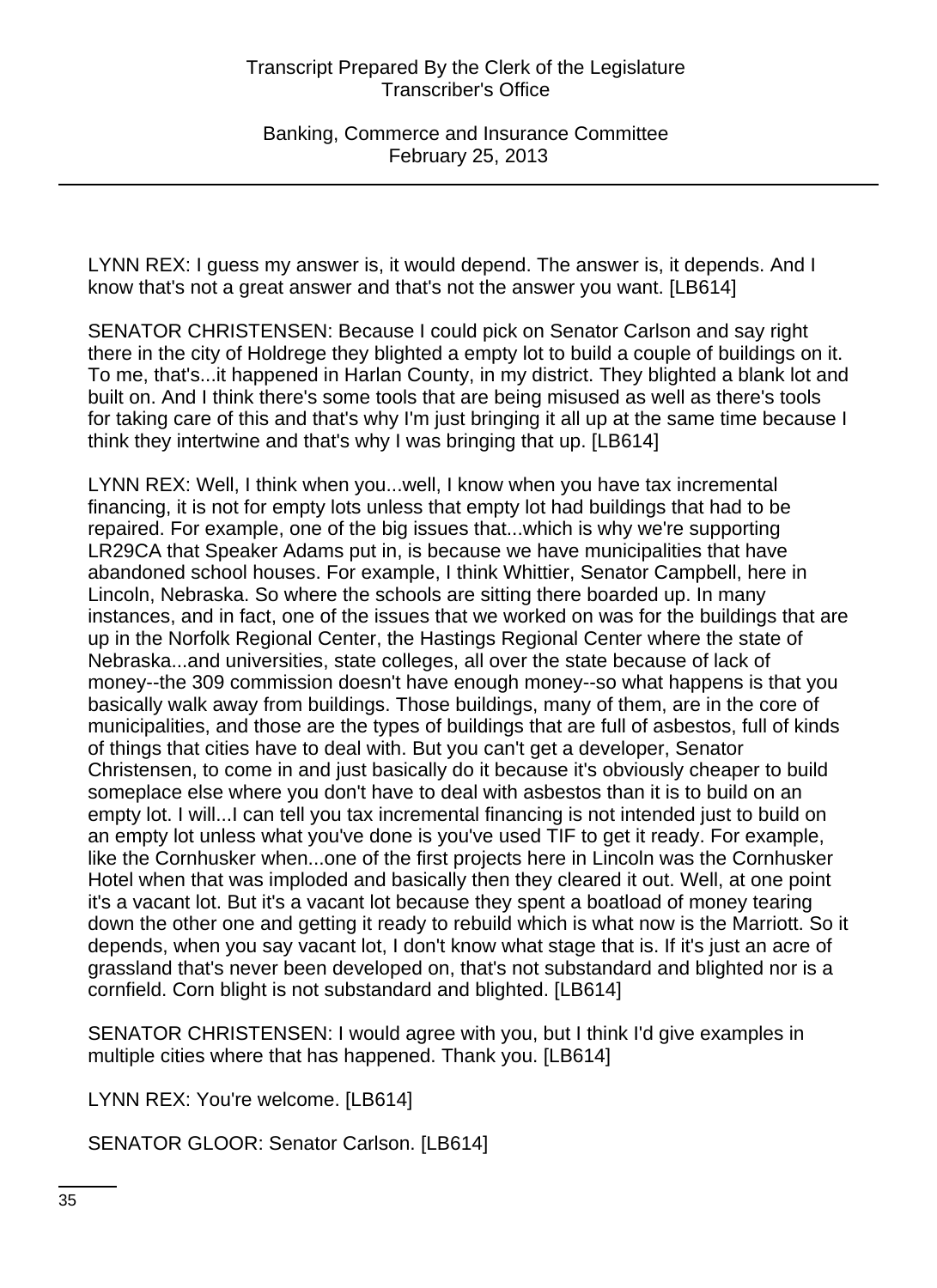SENATOR CARLSON: Thank you, Senator Gloor. Lynn, if you go to page 3 and the city or the village has the responsibility of notifying the insurer in writing, that's line 6 and 7? [LB614]

LYNN REX: Uh-huh. Yes. [LB614]

SENATOR CARLSON: And then the demolition cost reserve is not required if--line 19--the city or village has failed to provide notification to the insurer. [LB614]

LYNN REX: That's correct. [LB614]

SENATOR CARLSON: That's not very clear because notify the insurer in writing is just a letter and if I don't open my mail or I throw it away, I can say I wasn't notified. And I would think it would have to be a little bit better than just notify the insurer in writing. [LB614]

LYNN REX: Well, if there's something that we need to do to bolster that language to make it clearer, that it's a certified letter or something like that, we're prepared to do that. [LB614]

SENATOR CARLSON: Well, I think something that...because we've...I've experienced this where somebody claims they didn't get my letter. Well, they didn't want it. [LB614]

LYNN REX: But in...and also, Senator, it is...the notification is to the insurer; not to the insured, but to the insurer. And again, not that we shouldn't be doing something...if we need to do something more and the insurance companies believe that we need to have a stronger way of notifying them, whether it's by certified mail or something else, we're prepared to do that. [LB614]

SENATOR CARLSON: Okay. Yeah well, I think sometimes the owners of a piece of property, they don't want to be notified so they'll plead ignorance and it needs somehow to be a little stronger, I think, than that. [LB614]

LYNN REX: And we're prepared to look at that as well. [LB614]

SENATOR CARLSON: Thank you. [LB614]

LYNN REX: But my understanding, that notification is to the insurer. [LB614]

SENATOR CARLSON: Okay. [LB614]

LYNN REX: But your point is well taken for that as well. [LB614]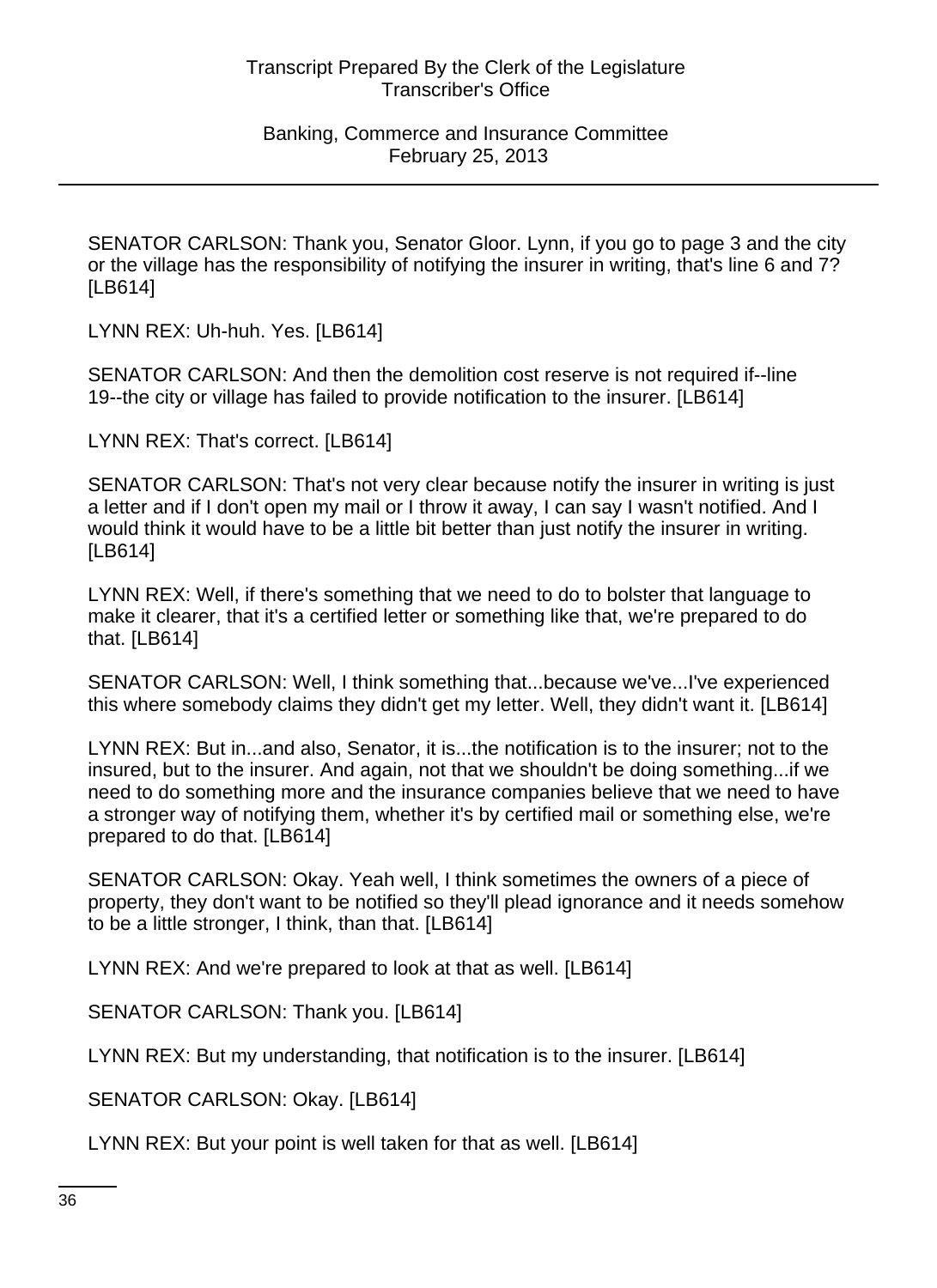SENATOR GLOOR: Senator Pirsch. [LB614]

SENATOR PIRSCH: And thank you very much for your testimony again. Whatever you can provide I think the committee--and me in particular I can only speak for--about in terms of the prevalence of this occurring and the cost. So that would be helpful in the days ahead, but I wonder...so if...and I'm just looking specifically at page 3 and the first 10 lines on page 3. So how often is it that it...so it's 180 days after the institution of legal proceedings. [LB614]

LYNN REX: Well, no, Senator. What that says is that the city, village, or county, that they're going to release whatever interest they have in the demolition cost reserve within 180 days after receiving notice as provided in subsection (2) unless the city, village, or county, has one, instituted legal proceeds; two, issued an order for the demolition of the real property; or three, or insured structure and--and--has notified the insurer in writing of such proceedings or order. [LB614]

SENATOR PIRSCH: Uh-huh. Okay. So after the institution of legal proceedings you can...you have to begin the institution of legal proceedings within that 180-day window, correct? [LB614]

LYNN REX: Yes. [LB614]

SENATOR PIRSCH: To not turn it back over to the insured...to continue to hold onto...for a municipality to continue to hold onto the funds past 180-day window, you would have had to have instituted litigation, right? [LB614]

LYNN REX: The whole point here is that if you're the municipality or the county in question, you're acting on it. You're just not taking the money and holding it. [LB614]

SENATOR PIRSCH: Right. [LB614]

LYNN REX: You're acting on it, you're trying to deal with the property and get it going. [LB614]

SENATOR PIRSCH: Most of the times litigation is...I guess that's a question. Is litigation...is there a settlement generally with these types of matters in terms of cleanup costs or does it frequently get down to litigation? [LB614]

LYNN REX: I think in some instances it does. I know in some instances it does get down to litigation, but perhaps some of the city attorneys or city administrators following me can respond to that in their own cities. [LB614]

SENATOR PIRSCH: That would be good. Thank you very much. [LB614]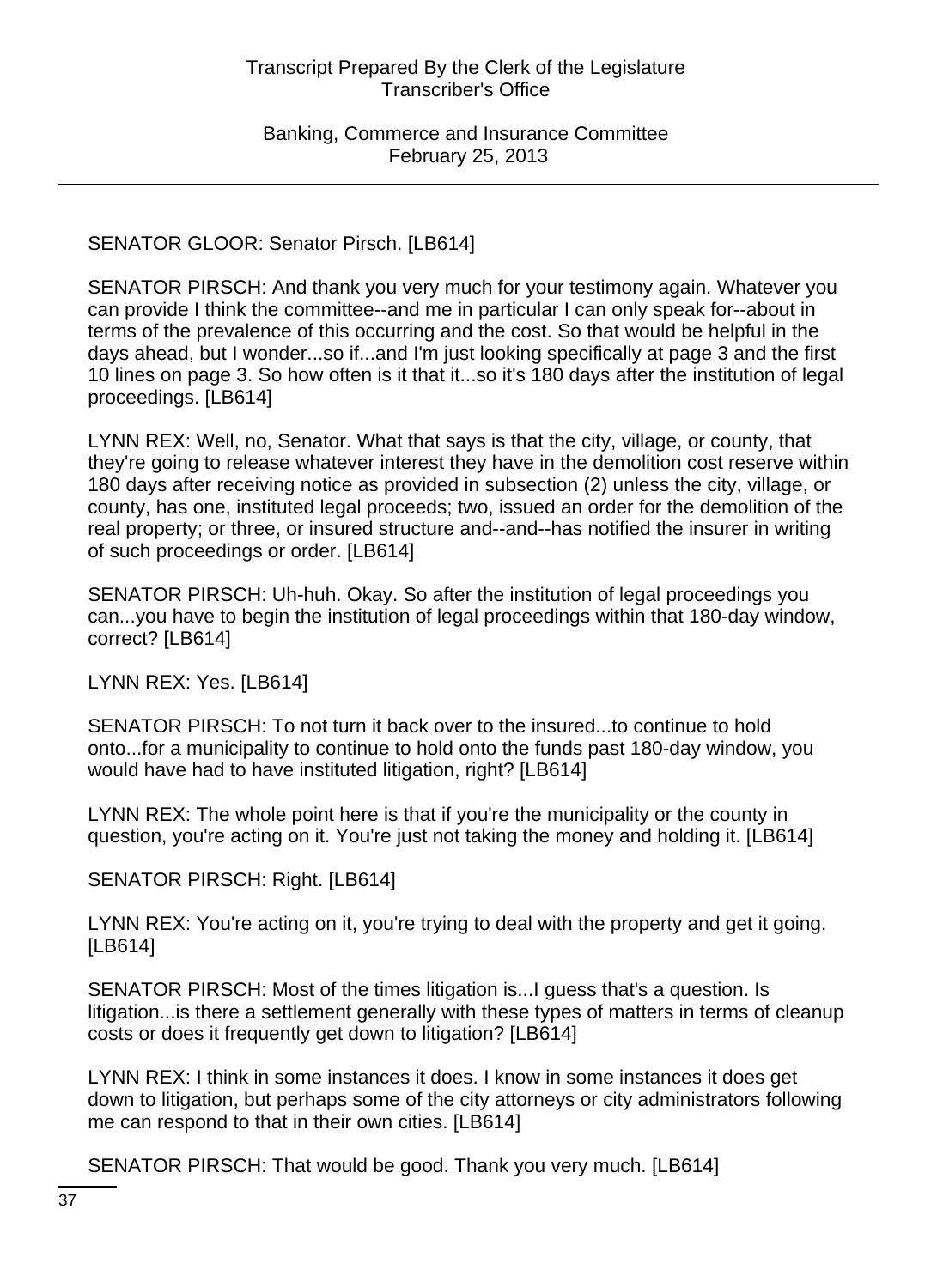SENATOR GLOOR: Other questions? Senator Crawford. [LB614]

SENATOR CRAWFORD: Thank you, Senator Gloor. And thank you. I'm just trying to understand how this works in terms of, you know, a homeowner or business owner. If I understand, at the bottom of page 2, the insurer is contacting the clerk to let them know that, you know, there's been this major loss, and they're doing that within 15 days. And then, it's my understanding that sort of starts this 180 days. Now we have over here the idea that you don't have to have that reserve if...and I'm, you know, particularly interested in the situation that starts on line 13 where we're talking about the person who has the property is trying to do the right thing, right there trying to clean it up. [LB614]

LYNN REX: Exactly. [LB614]

SENATOR CRAWFORD: So my concern is what access the property owner who's trying to do the right thing has to this reserve money between day 15 and 6 months down the road. [LB614]

LYNN REX: Well, on line 11, Senator, the demolition cost reserve isn't even required if any of these would be true. So in other words...and believe me, the municipality would far rather have the individual...if it's your house, Senator Carlson, that burns down or yours, Senator Crawford, they'd much rather have you take care of it. [LB614]

SENATOR CRAWFORD: But in 15 days... [LB614]

LYNN REX: Yes. [LB614]

SENATOR CRAWFORD: ...so you have this 15 days that...it's my concern is in that first 15 days are they saying, you know, if they don't take care of it, you have this possibility or is it that first 15-day contact is starting that...is it the case that that's starting that actual cost reserve? [LB614]

LYNN REX: Well, first of all, I think if you look on page 2, line 6, that there are three condition precedents for the demolition cost reserve and you need all three of them. So it said basically that the demolition of the cost reserve is only going to happen if all three of the following apply. On line 8, the property is within the city; line 12, the damages is basically uninhabitable or unfit; and then (c), the proof of loss has been submitted by the policyholder. So you have the proof of loss being submitted by the policyholder saying okay, there's 75 percent damage here. Then that goes to the insurer. And on page 2, line 20, the insurer then getting that proof of loss then they notify the municipality within 15 days saying, okay, there's a proof of loss here. [LB614]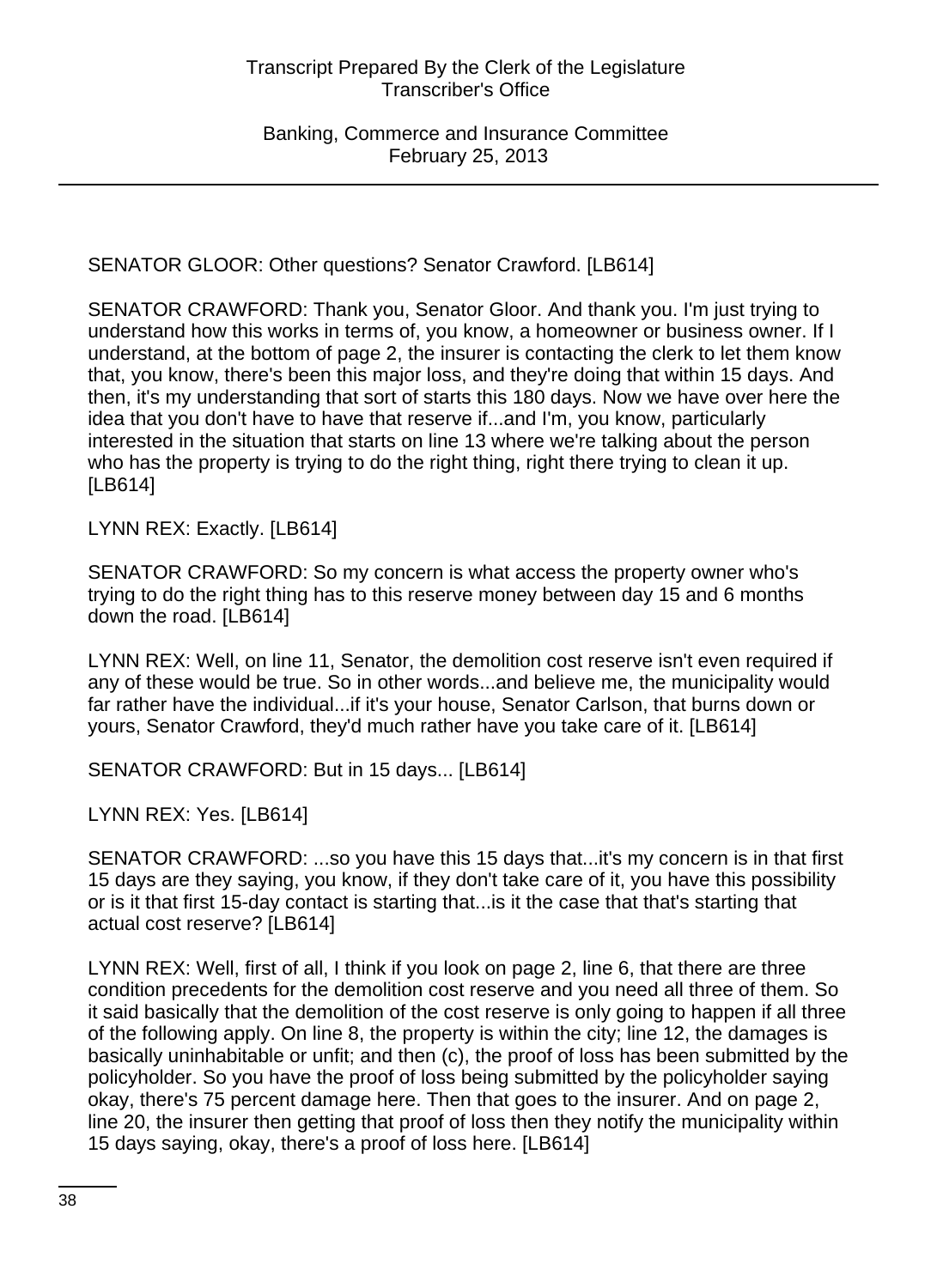#### Banking, Commerce and Insurance Committee February 25, 2013

SENATOR CRAWFORD: Right. Right. So how do we get to...so if there's proof of loss then we have a property owner who wants to do the right thing. It looks like to me it says, there's notification that there is this cost reserve in day 15 when... [LB614]

LYNN REX: Uh-huh. [LB614]

SENATOR CRAWFORD: ...by day 15 and that's mostly just that it's been a major loss. I guess I don't see a criteria that says that the property owner has taken care of all of it. That's happening after this day 15 when the insurer has already told the municipality you've got this reserve here, if I understand it correctly. So... [LB614]

LYNN REX: Well, basically the insurer in line 20, on page 2, line 20, the insurance company is basically...they got the proof of loss from the policyholder... [LB614]

SENATOR CRAWFORD: Uh-huh. [LB614]

LYNN REX: ...they're notifying the clerk basically that that property is located within the existence of the demolition cost reserve in which the property is located. They're telling to the city, there is a demolition cost reserve, there's the existence of that. [LB614]

SENATOR CRAWFORD: Possibility. Okay. [LB614]

LYNN REX: A possibility of that and so then that kind of gets the clock ticking. And I think you're reading that correctly. [LB614]

SENATOR CRAWFORD: Okay, fifteen days. Right. Right. [LB614]

LYNN REX: That's how...yes. [LB614]

SENATOR CRAWFORD: And so if a property owner wants access to that money to clean up the property correctly, do they have to get that money released somehow from the municipality? [LB614]

LYNN REX: Well, first of all, they're already getting basically...because if you look up in (1) in section 1, it makes it clear that after making payment in full to all mortgagees on a fire and casualty insurance policy on any real property and any structure covered by the policy, the insurer shall reserve this amount of 10 percent, but basically that's the amount that's going into this reserve fund. The rest of it is going to me if it's my house that burned down. So the only notion here, Senator, is that some of that--some of that--some of those proceeds, 10 percent or \$10,000 whichever is greater, is going to be set aside and it's going to be set aside based on the fact that I got the rest of the money. Now I may be in Arizona golfing, but I got the rest of the money. [LB614]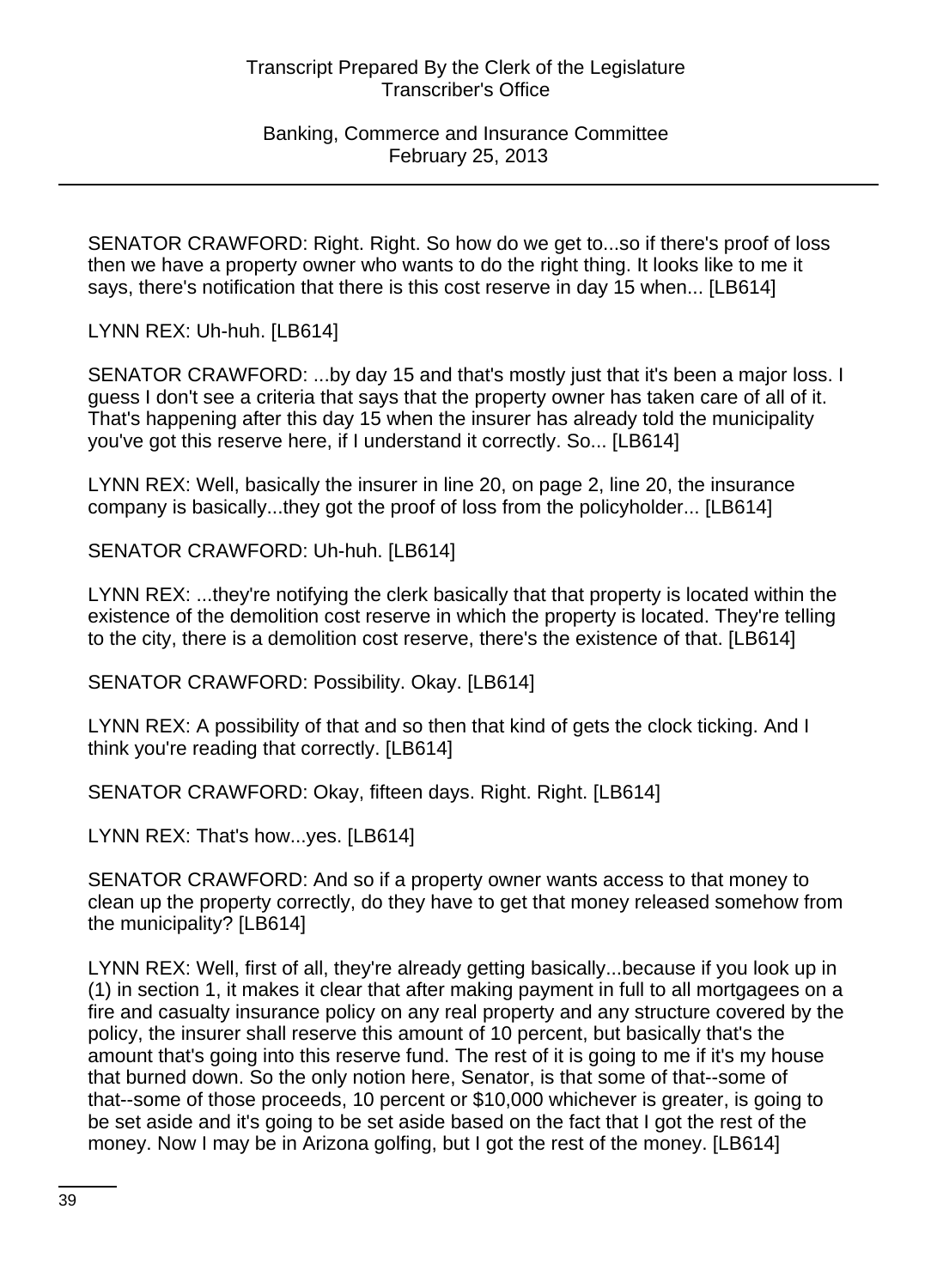Banking, Commerce and Insurance Committee February 25, 2013

## SENATOR CRAWFORD: Uh-huh. [LB614]

LYNN REX: But there's still an obligation to take care of the property. [LB614]

SENATOR CRAWFORD: And so the expectation is that there would be enough to take care of the property and still have this 10 percent left over? [LB614]

LYNN REX: Well, I mean, I think that is the expectation and I think that a couple of the individuals following me can respond to how that has actually worked in other states. [LB614]

SENATOR CRAWFORD: Okay. Thank you. [LB614]

LYNN REX: You're welcome. [LB614]

SENATOR GLOOR: Senator Carlson. [LB614]

SENATOR CARLSON: Thank you, Senator Gloor. I am just telling you I'd better read a little more carefully because I was looking at what I asked you before as notification to the insured. And it is the insurer instead, and so I don't have the same concern. [LB614]

LYNN REX: Oh, okay. Well, thank you. But we would still be prepared to do something more if you would like us to on that. [LB614]

SENATOR GLOOR: Other...Senator Christensen. [LB614]

SENATOR CHRISTENSEN: Would you address the question that was asked earlier? What percent of the time is this an issue in communities? [LB614]

LYNN REX: Well, I will tell you that when the issue came forward the first time...this was first put in actually by Senator Arnie Stuthman because Joe Mangiamelli, who is here today who is the city administrator of Columbus, they had issues that were brought forward to them by their fire chief about what's happening and what they needed to do. And so that was an issue, and I won't tell you the name of the municipality, but I will tell you that there was a first-class city that at that time thought, well, you know, I don't know that we should be doing anything like this. Whereas all the other first-class cities there, which there are 30 of them, thought that we should. Well, the next year that particular city administrator had a major burn in that city of over a block, and his view was dramatically different at that point. So it happens. It happens in city after city. So it is...I think that what you're looking at here is...in some cities, it's not happening every day, but the Hastings example...I went back and actually while I was just kind of reading in my iPad, reviewing the testimony from the previous hearings that you had on this on another bill that Senator Utter introduced, and it's in the hundreds of thousands of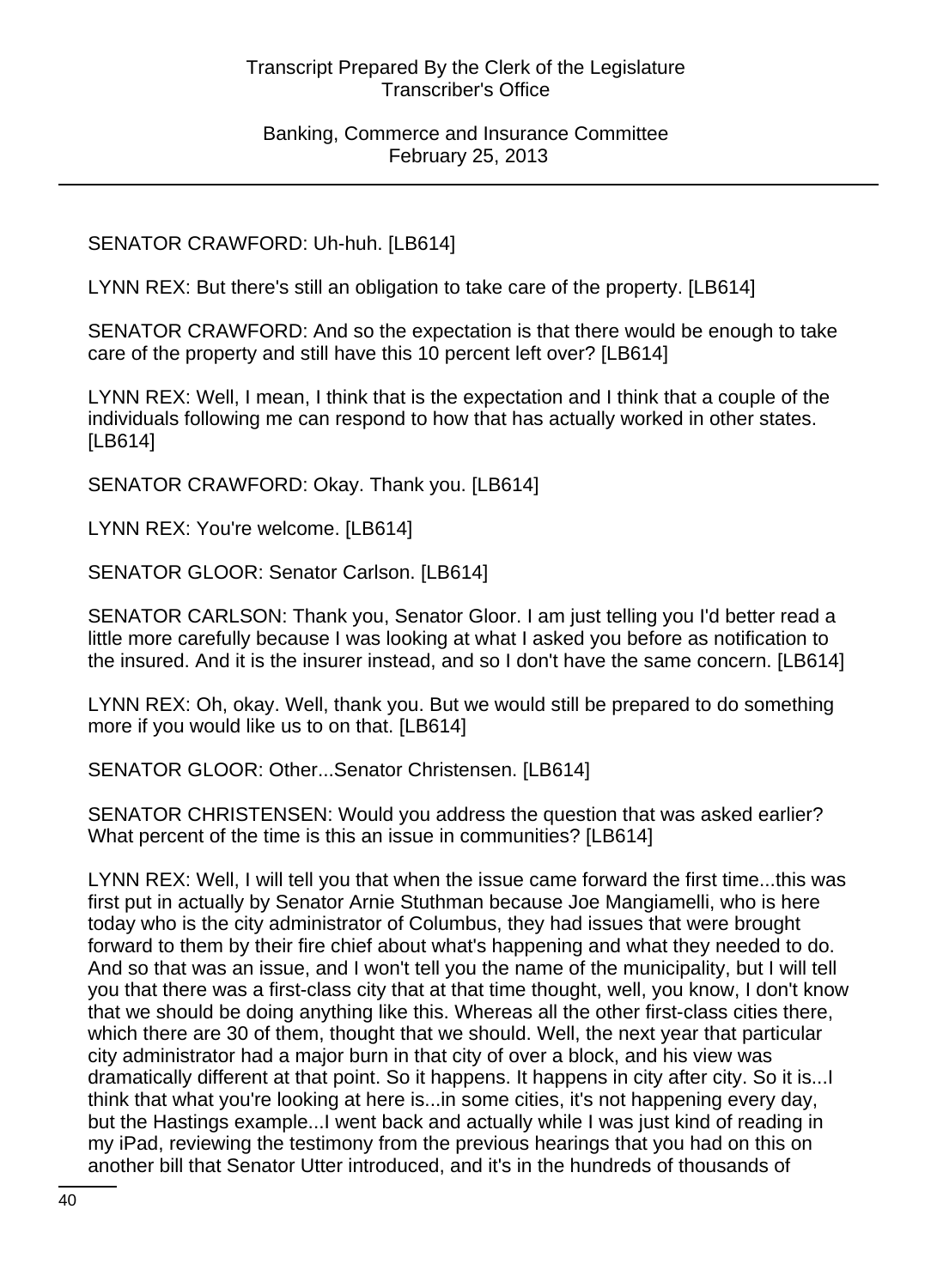Banking, Commerce and Insurance Committee February 25, 2013

dollars. And frankly, cities don't have just pots of money sitting around for that purpose. But the issue, there's a time when you have to...there's a timeliness to this. You just can't let it go year after year. For example, and Senator Campbell would be familiar with this, look at the burn down that happened on O Street--huge. I mean, how do you deal with that? And so in communities, it's not just the person that is...has had...that owns that property. It's everybody else surrounding...the other businesses around them, families around them if it's in a neighborhood. So these are things that have to be addressed. And I believe Broken Bow had some major issues with fire. I mean, we hear it all the time, Senator. And so...I'm not saying each and every city has an instance every month, but when it happens, it happens and you have to be prepared to address it. [LB614]

SENATOR CHRISTENSEN: Well, I understand that, but would this happen 30 percent of the disasters that happen? Fifty percent of the disasters, 1 percent of the disasters? [LB614]

LYNN REX: Oh. I'm sorry, I don't know. [LB614]

SENATOR CHRISTENSEN: Okay. [LB614]

LYNN REX: I don't know. All I can tell you is that all the first-class cities felt very strongly about it. I can also tell you that we have a smaller cities legislative committee comprised of second-class cities and villages in the state of Nebraska. And we only have two cities in the state--one metro, one primary--30 first-class, and of the 530, the rest are all second-class cities and villages. You have 117 second-class cities and the rest are all villages in the state of Nebraska. And frankly, the villages which have very, very small budgets, for them I would submit to you it's even a more disproportionate impact on their budgets. [LB614]

SENATOR GLOOR: Senator Pirsch. [LB614]

SENATOR PIRSCH: And I'm sorry to ask you, but you have great expertise and overview on this and so I don't want to pass up the opportunity. But was the original...Senator Utter carried this, before him Senator Stuthman. [LB614]

LYNN REX: That's correct. [LB614]

SENATOR PIRSCH: Was it the same basic proposition, the same basic structure of the bill? [LB614]

LYNN REX: No. With Senator...I mean, it was the same concept. [LB614]

SENATOR PIRSCH: Okay. [LB614]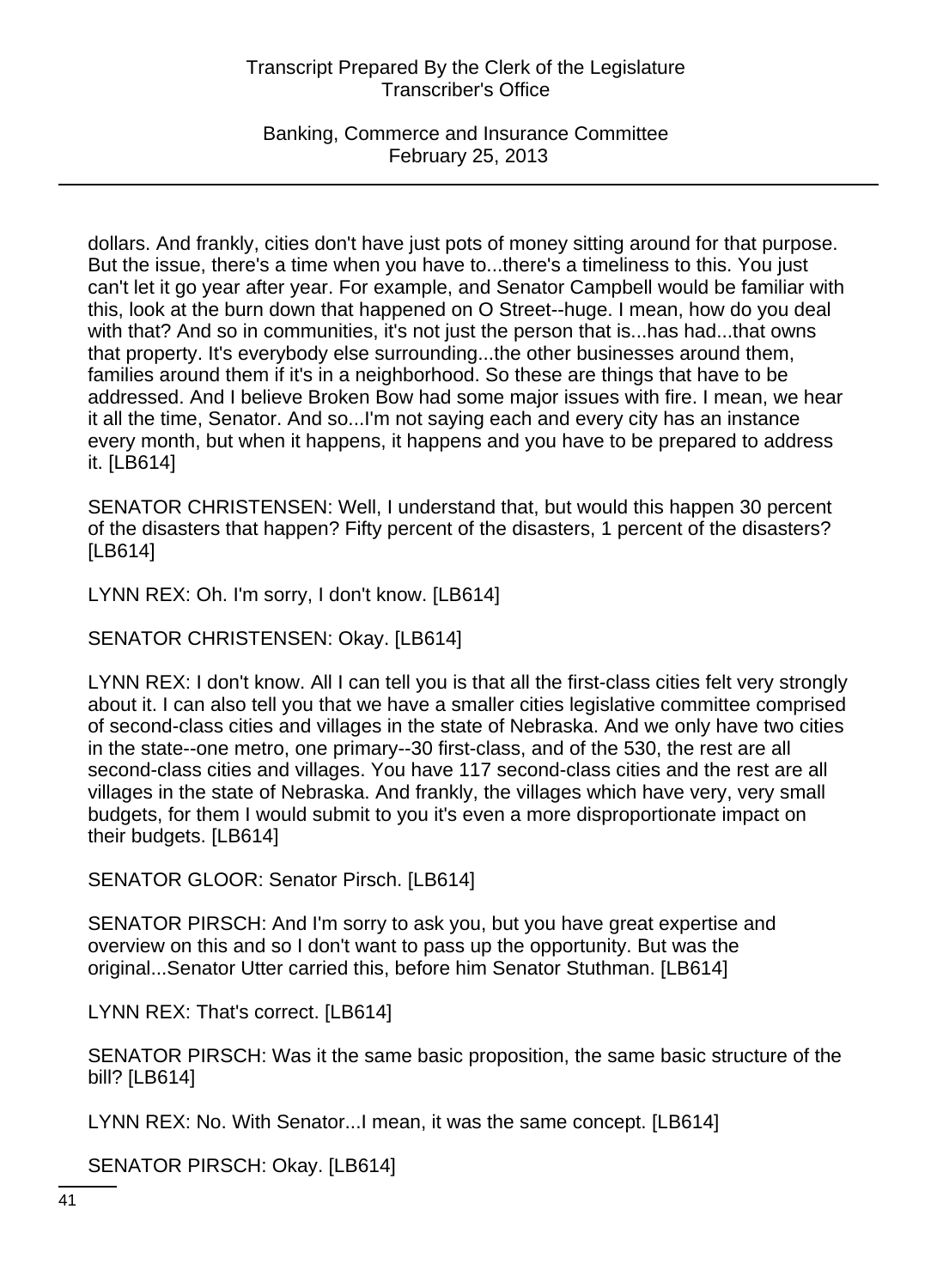LYNN REX: Senator Stuthman's bill was the same concept. With Senator Utter, he was the one though that really, I give him great credit because he got all the parties together because of the issues that were facing Hastings. And they had three major fires, and they were big fires. And so he felt compelled to do something to assist them, and so there were major compromises made along the way. [LB614]

SENATOR PIRSCH: Yeah. Was this...I can't believe that Nebraska is unique in having a problem like...right? There's a (inaudible) where fires happen. [LB614]

LYNN REX: Yes. [LB614]

SENATOR PIRSCH: And so are you familiar about...with the approaches in other states to address this kind of needs? Are they similar to this? Is it all over the map? Are there other approaches as well? [LB614]

LYNN REX: I can tell you that Senator Stuthman's bill was based on the Kansas law. And as Senator Schumacher indicated, this one has got a lot of components of the Iowa law. But you're right, there's nothing unique about the problem. I think it's just how it needs to be addressed. [LB614]

SENATOR PIRSCH: But they're all variations on... [LB614]

LYNN REX: Yes, there are variations. [LB614]

SENATOR PIRSCH: ...the insurance company holding a certain percentage of... [LB614]

LYNN REX: And I'm not saying every state has that either, I think. But we could do some research for you if you would like. [LB614]

SENATOR PIRSCH: Yeah. Thank you. I appreciate that. [LB614]

SENATOR GLOOR: And I would like to make sure that I heard correctly whether it was you or a previous comment, perhaps Senator Schumacher himself, that this bill would be Senator Utter's bill with the amendments rolled in, an example being reducing \$25,000 to \$10,000. [LB614]

LYNN REX: Yes, that actually was part of it. Now there have been changes made to that. Senator Schumacher...when Senator Schumacher agreed to introduce this--which we are very appreciative and thank him for doing that--he also deserves a great deal of credit because he got the parties together again. And so...and he could address maybe perhaps in his closing the other sorts of things...modifications that he made to this bill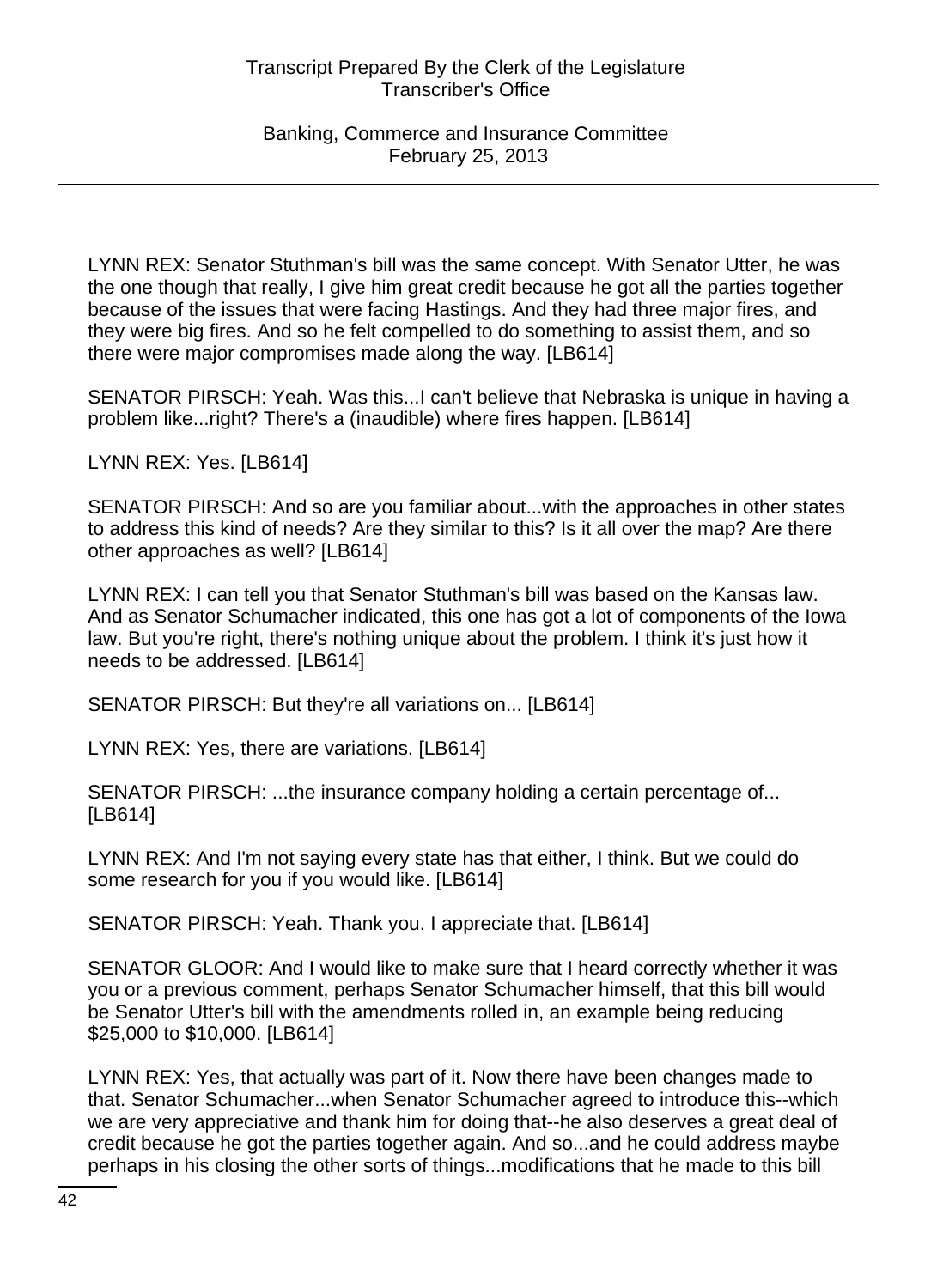accordingly. [LB614]

SENATOR GLOOR: Okay. Other questions? Seeing none, thank you. [LB614]

LYNN REX: Thank you so much for your time this afternoon. [LB614]

SENATOR GLOOR: Thank you. Next proponent, please. [LB614]

JOE MANGIAMELLI: Senator Gloor and members of the committee, my name is Joe Mangiamelli, M-a-n-g-i-a-m-e-l-l-i, I am the city administrator for Columbus. And maybe I'll take a different tact and just talk about the practical implementation of this bill if it's passed. First of all in answer to some of your questions, when one of these occasions happens, if it's a fire in a neighborhood it's a major impact to that neighborhood. It's beyond an eyesore, we have problems of liability, we have problems...in our case, the house that was burned substantially was on a major route to and from the middle school with kids--probably 100 or more kids--passing by twice a day; that's an attractive nuisance for young people. The house in particular sat empty or sat in that state for over a year before we could get the owner to move on it. It was an absentee owner who decided finally that he would do it right. And what he did was, he came to us after numerous notifications that we needed to have something done, got a permit; Senator Christensen, I think this gets to your question. A permit for demolition does not allow you to just doze the property and put everything into the basement. There would have to be the appropriate inspection for asbestos. And if there was asbestos in the structure, it would have to be abated and taken to a licensed landfill. The remainder of the debris could be taken to any other landfill. So we would work with that property owner and we would want to have that property owner take the appropriate action as soon as possible to abate the nuisance...the potential nuisance that it becomes. So as far as the days, Senator, to your question when we would be notified...let me tell you, before 15 days has passed we're going to know because we put out the fire. So we're going to know what the condition of the property is, we're going to know whether it's 75 percent destroyed, 100 percent destroyed, or what the condition is. We're going to be very anxious to hear from the insurer that they have set up a reserve account. We're going to be very anxious to work with that homeowner or that property owner to identify to them what kind of permits are going to be required, what kind of action they're going to have to take in order to get a release of this money. Hopefully, that money is released within 15 days of us being notified because we've got an owner who is willing to do what's right and get the building demolished in the proper way so that they can redevelop the property. So you know, it isn't going to...I mean, I can't imagine that there's going to be any city administrator, any mayor, or any council who's going to want to have an insurance company sit on some money rather than getting an eyesore, a nuisance, a liability corrected in their neighborhood. Yes, how often does it happen? I brought it to Senator Stuthman's attention when we had the fire that occurred, and this is seven years ago, because I couldn't find anything in the statutes that allowed us to do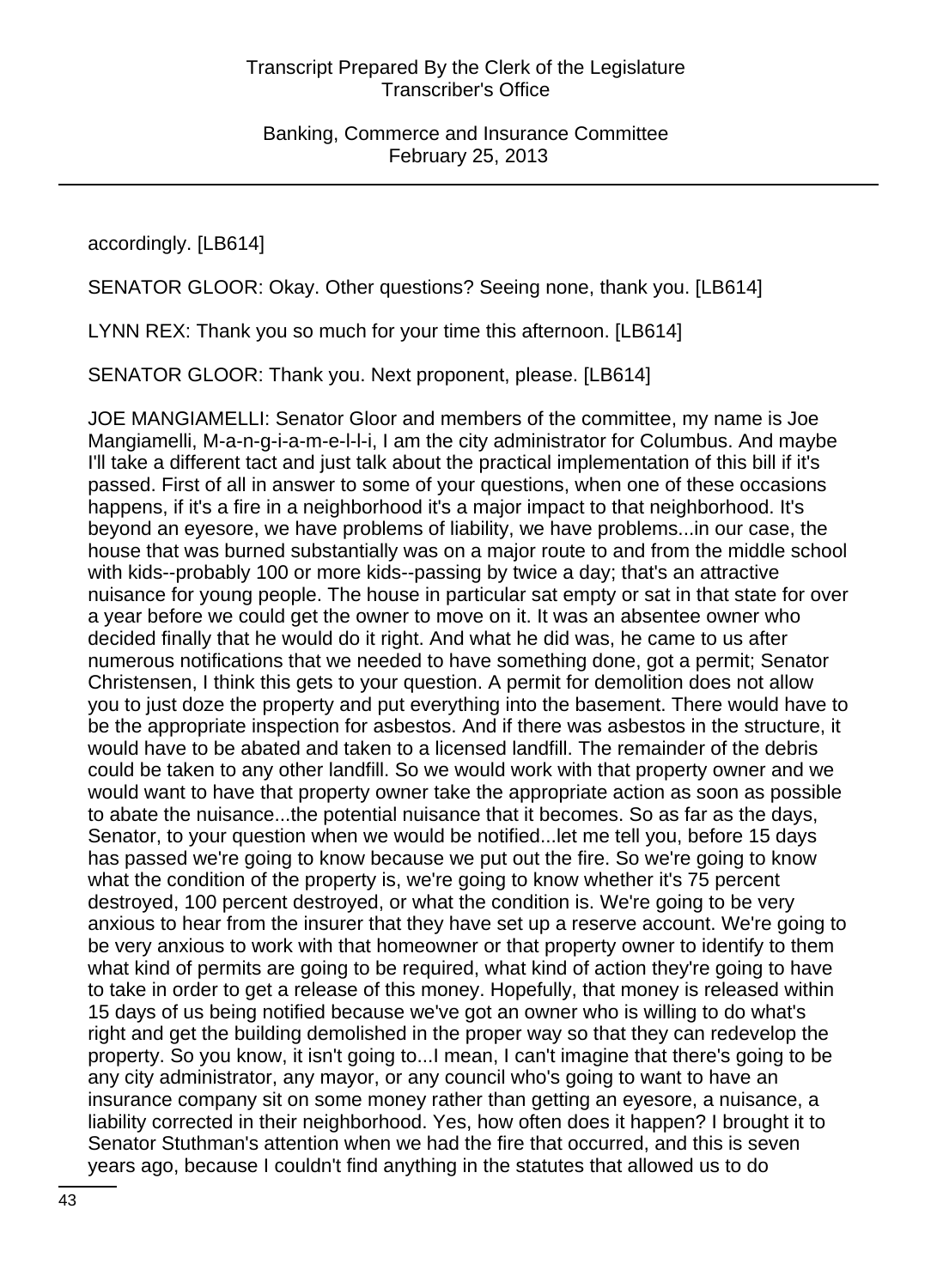Banking, Commerce and Insurance Committee February 25, 2013

anything. There was nothing in Nebraska law that gave a city the right to do something. I asked the question, well, what are they doing in other states? Kansas has a bill very similar to this. In Iowa, they go one step further. The property owner, after the work has been done, they can deed the property to the city if they want. You know, whether the city wants a small little lot in the middle of a neighborhood, I don't know. But I guess the city could sell that for a future redevelopment. But, again, I can't imagine any city that's going to have the insurance company sit on this money that's in reserve for the demolition of this property. We're going to want to get it cleaned up and get the property ready for development, however the owner chooses to redevelop it. I'll answer any questions you have, sir. [LB614]

SENATOR GLOOR: Thank you. Questions. Senator Christensen. [LB614]

SENATOR CHRISTENSEN: Thank you, Chairman. I guess when I look at this bill I'm afraid the affect of it's going to be minor. I guess I look at typically when this is going to happen and they don't want to clean it up, they don't want to go forward, it's going to be in the...that's why I'm asking you this question, you're a little bigger city than in my communities. But my largest community is McCook, 8,000, and Imperial, where I live is the second one, 2,000. Well, you've got a \$30,000 business, you paid \$30,000 for it. You might insure it for \$30,000 and if it burns to the ground, an older building--may have asbestos, may have a lot of other things, a lot of cleanup--you're just going to say, fine, take the \$10,000, you do it, walk away. And I'm afraid the only time that this bill is going to turn and help you is going to be at the times there's no value or very little value there. I've got a lot of little communities, there wouldn't be a \$10,000 business in town, so nobody's going to have it insured for that. And so the small communities are stuck with the same scenario, all the cleanup costs. The owner of the business may not get any of his insurance, but if you know you've a business worth...this passes, you know you've got a business worth \$10,000 or less so why insure it? So then now you've got nothing. So what this is telling me is if I'm in a small community like I represent, if I've got a business only worth \$10,000, then don't insure it because I ain't going to get my money anyway so don't pay the premiums. How is...does this happen a lot on high-dollar businesses or does this only happen on the poorer-quality, lower-value businesses? What happened in Columbus? [LB614]

JOE MANGIAMELLI: Well, ours was a residential property and it certainly had a value higher than \$10,000. I don't know of many businesses in Columbus or many other communities that have...that are operating out of businesses that are under \$10,000. I just can't imagine that. You know, if you look...I recently heard about Omaha that they were initiating a new building demolition campaign and they were allocating \$800,000 towards that campaign, and that was identified as a drop in the bucket. So I mean, this is something that's statewide, as Lynn said. We...\$10,000...if it's \$10,000, that helps the community to get rid of the eyesore, to get rid of the liability, to improve the quality of life in that neighborhood or in that community as a total. [LB614]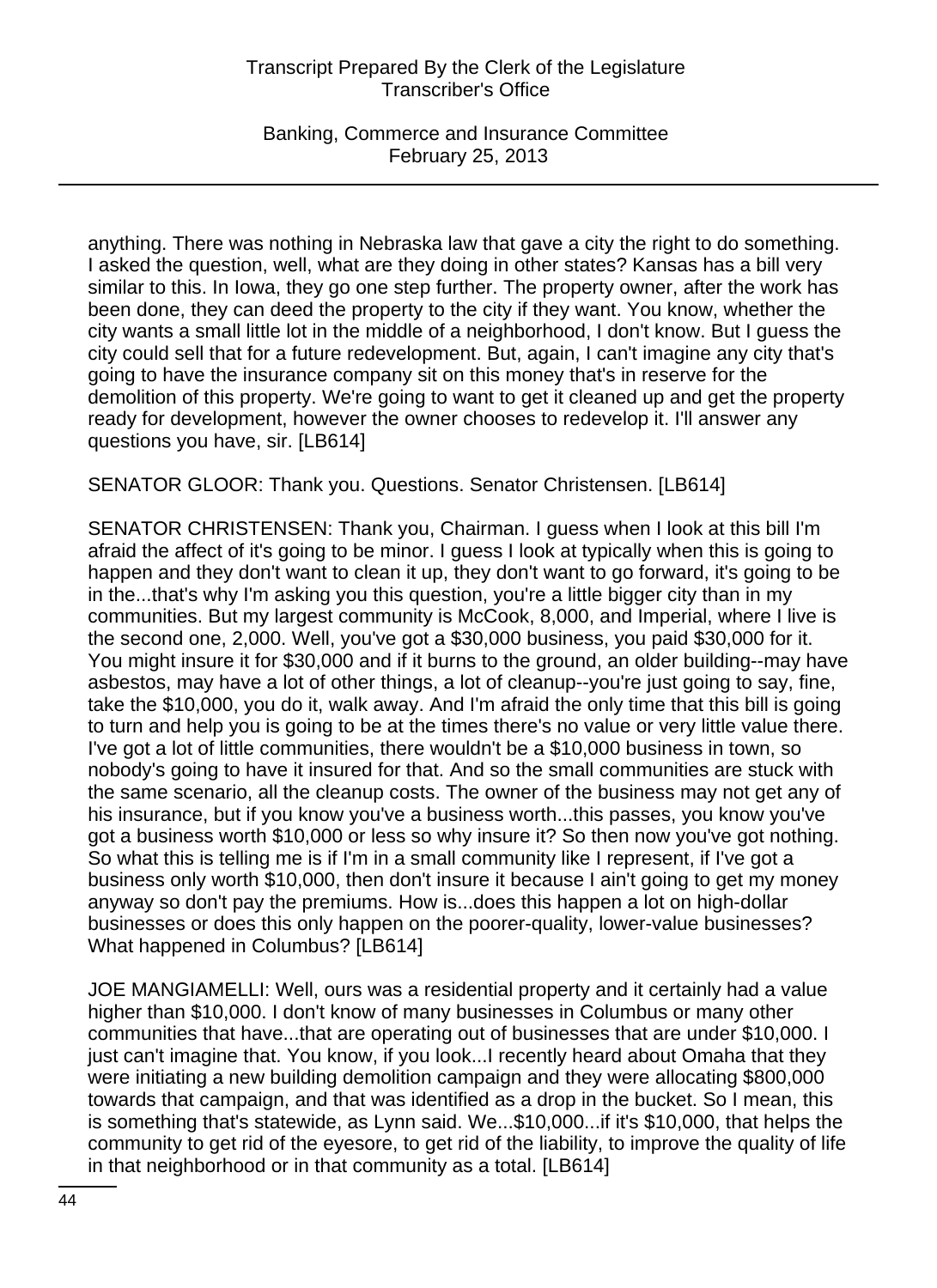Banking, Commerce and Insurance Committee February 25, 2013

SENATOR CHRISTENSEN: I guess what I'm thinking about is a little town of Edison I grew up in, there's a bank and there's an elevator that's worth over \$10,000. I bet you can buy any of the rest of businesses in town for \$10,000. And what my fear is, all of a sudden now they're not even going to insure them businesses. Why should I insure this? Walk away from it. Unless they've got a lot of independent wealth otherwise, there's no reason to insure this; just walk away. [LB614]

JOE MANGIAMELLI: Well, I think we're talking about responsible businesses that are carrying insurance. These are the...most of the times, I think that's what we're going to have. We're going to have a homeowner who needs a little prompting perhaps, a business owner who needs a little prompting to get this building demolition completed and move on. If they want to redevelop the property, if they really want to restart the business, they'll do that. They'll use the insurance proceeds unless they were just a business that was dying anyway, you know. But a responsible property owner is not going to be negatively impacted by this bill, sir. [LB614]

SENATOR CHRISTENSEN: So okay. That's my question. Thank you. [LB614]

SENATOR GLOOR: Other questions? Seeing none, thank you, Mr. Mangiamelli. [LB614]

JOE MANGIAMELLI: Thank you for your time. [LB614]

BRETT BAKER: Good afternoon... [LB614]

SENATOR GLOOR: Good afternoon. [LB614]

BRETT BAKER: ...committee members, Brett, B-r-e-t-t, Baker, B-a-k-e-r. Thanks to Senator Schumacher for introducing this bill. As you've heard some history on it, it's kind of got a course of path that's been here before and it's been refined. And it's nice to see that some of the parties are coming together to maybe make some adjustments to it and see if we can advance this forward. This bill deals with...and I'm probably going to jump around a little bit. Senator Christensen, I appreciate your comments and questions that kind of screwed up my testimony line, but we'll try to answer most of them. This bill is for residential dwellings or businesses that are affected by fire casualty that people can't live in or be in it, okay? So it's not going to have your normal residential fire that you're out for a couple of days. This is major impact, this is residential structure fires that actually those families are displaced and those neighbors and those neighborhoods, as City Administrator Mangiamelli brought up, are affected and their quality of life is affected. I had the pleasure and experience years ago to end up in Kansas, and I got to take a city administrator job down there. And when I got there, I didn't do my homework very good, and I found out that I was in a county that had the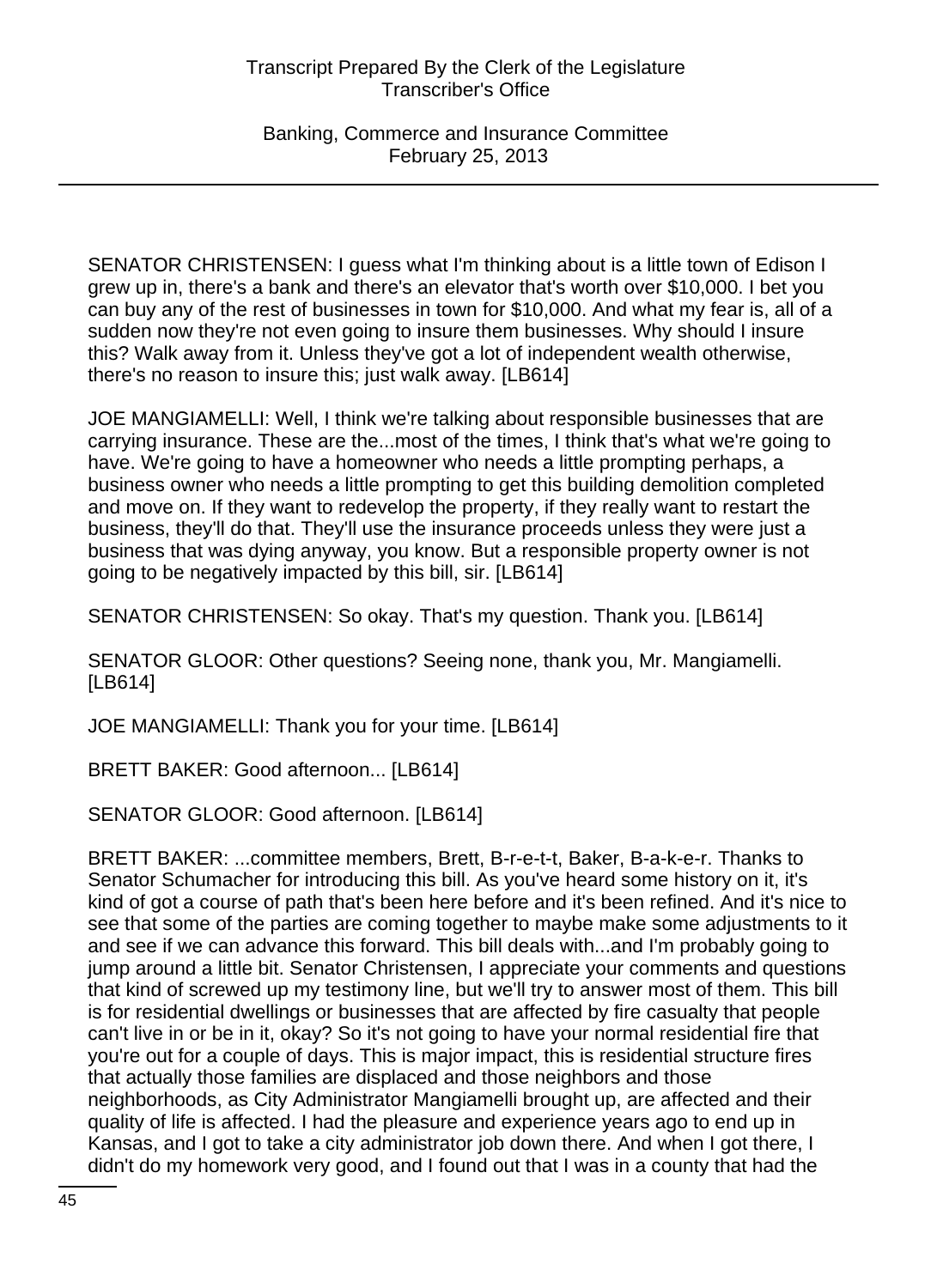Banking, Commerce and Insurance Committee February 25, 2013

highest arson rate in the state of Kansas when I arrived. I got to know this Kansas insurance bill really good because we had an individual in the county that liked to light fires, and he burned up houses, he burned up everything he could. We would, as Mr. Mangiamelli said, we were putting out fires, we knew where the houses were, you know, that had...and some of these houses were intentionally started, some of them were accidental electrical fires. But we knew where they were at because our rural fire district or city fire district responded to them. And the first time we had one of those major losses, we had to do what he said. We had public works come in, secure the property, similar to maybe the O Street situation here in Lincoln, and that's what the city's responsibility is, is to secure, you know, the attractive nuisance and barricade it and get the people back from falling walls or anything else. We did that, and it wasn't even two days after...the first structure fire we had was a residential in Kansas. The local insurance agent came in to city hall and dropped off this check, and I didn't know anything about it. I said, what's this? And the clerk said, well, this is we get a 10 percent, you know, deal and the house was...I think at that point, it might have been up in that where mine's going to be like \$90,000 structure, and they brought a \$9,000 check down plus give or take some cents. The clerk took that check, put it into a separate account that drew interest--and back those days they did have some pretty good interest--and so they had that separate account. And I kind of got taken aback by it and I said, well, how is this going to work? Well, she said, well, we'll have the property owner in here. It's an incentive for the property owner, the neighborhood and the insured and the insurance company to all come together to get this thing cleaned up. And sure enough, to answer your question, we did not ever go beyond--except in the winter months where we couldn't get in and actually clean something up--we never even got close to---I probably want to say--three months from date of loss till that property was cleaned up. And he's exactly right, city of Columbus, this all goes into a cycle where once the loss happens, the structure fire occurs, the check is disbursed out--the 10 percent or \$10,000--the city gets it, accounts for it. Then that's when your building department comes in, your building inspector because most communities whether they're large or small have got to have a demo permit. So then, you know, compaction rates are looked at. They can't go be dumping garbage, they can't be crushing foundations through, they can't be...they have to deal with asbestos, as Mr. Mangiamelli said, by getting receipts back from registered landfills. But what we saw was a sense of ownership and a great incentive down in Kansas because all these parties came together and neighbors were helping neighbors clean up, you know, their disaster and their hardship. But there's a pretty good incentive, senators, when you have a \$90,000 home or, let's say, a \$150,000 home and the city...you know the city's got a \$15,000 check down there. You're going to make every move you can to get that thing cleaned up. And we never did...we never kept any of those...we never had to really force any abatement nuisance actions on them because they took care of themselves because those people had that incentive out there. And their neighbors helped, the local agents did, and everything else. So we think that from a city standpoint, it helps from our budget. We...I can tell you right now, we've taken some houses down, the city of Seward. Not from fire related, but from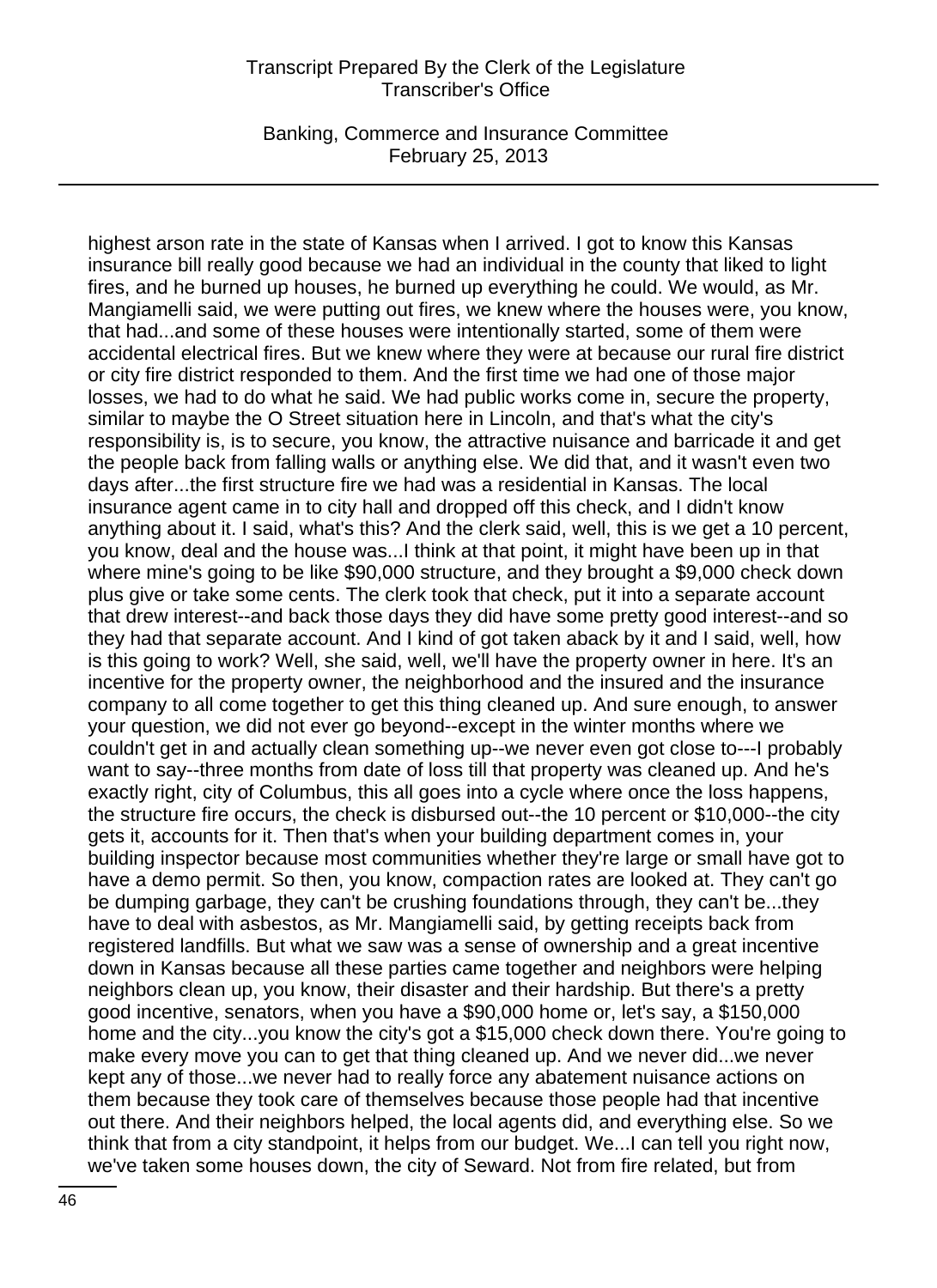Banking, Commerce and Insurance Committee February 25, 2013

actual nuisance abatements that those...and that process is lengthy. It takes a long time. And the last one we did last summer was \$14,000 to...and our public works department did it, that's actually our time. So to get in there it's, you know, that's what it's going to cost so if you have a structure burns up, the insured gets his 100 percent of his loss, walks away, the insurance company has done their due diligence and contracted out and paid them. And if they decide to leave that residential rental in Seward, Nebraska, at Concordia University laying there, he's an absentee owner, we can tell you right now it's going to cost us probably \$15,000 for our public works to go in there and abate it, check it, compact the foundation, and make that thing site ready. So we don't have the budget. Unfortunately, we're in year four right now where we have completely...I've only been there a year and a half, but prior to they were on a zero-increase budget and our mill level stayed the same and our valuation depends on what Tenneco does, but it goes up and down. So we think it's a win/win for not only the neighborhood, not only the quality of life, but we think it's a win/win for the loss--you know, the claim, the claimant. And we'd sure would ask you to support this and advance it for further consideration. Take any questions. [LB614]

SENATOR GLOOR: Thank you, Mr. Baker. Are there any questions? Senator Crawford. [LB614]

SENATOR CRAWFORD: Just to clarify. [LB614]

SENATOR GLOOR: Mr. Baker, we have one question. [LB614]

BRETT BAKER: Sorry. [LB614]

SENATOR CRAWFORD: So just to clarify, the process in Kansas then was the check went directly to the city and you were really responsible for deciding when to release it or how to release it to the homeowner? [LB614]

BRETT BAKER: Oh, good question. What happened was, is the check would come in and the ones I recollect, the local agent--it's a smaller community--the local agent usually brought it down and said, here, put that in reserve because it happened quite a bit until they caught our little fire guy. Then once the lot was cleaned up the inspection department--usually a public works director--would sign it off the basement was compacted. They'd have to do their inspections. Once that got done and the demo permit was satisfied, the conditions of the demo permit, he'd come in and tell the city clerk, this thing is cleared, here's a copy of the demo permit, we're done. And then she'd go down to the bank, withdraw the check out, then we'd have a loan officer calculate interest, and then paid it back and they signed the release. And so pretty seamless and effective. [LB614]

SENATOR CRAWFORD: All right. All right. Thank you. [LB614]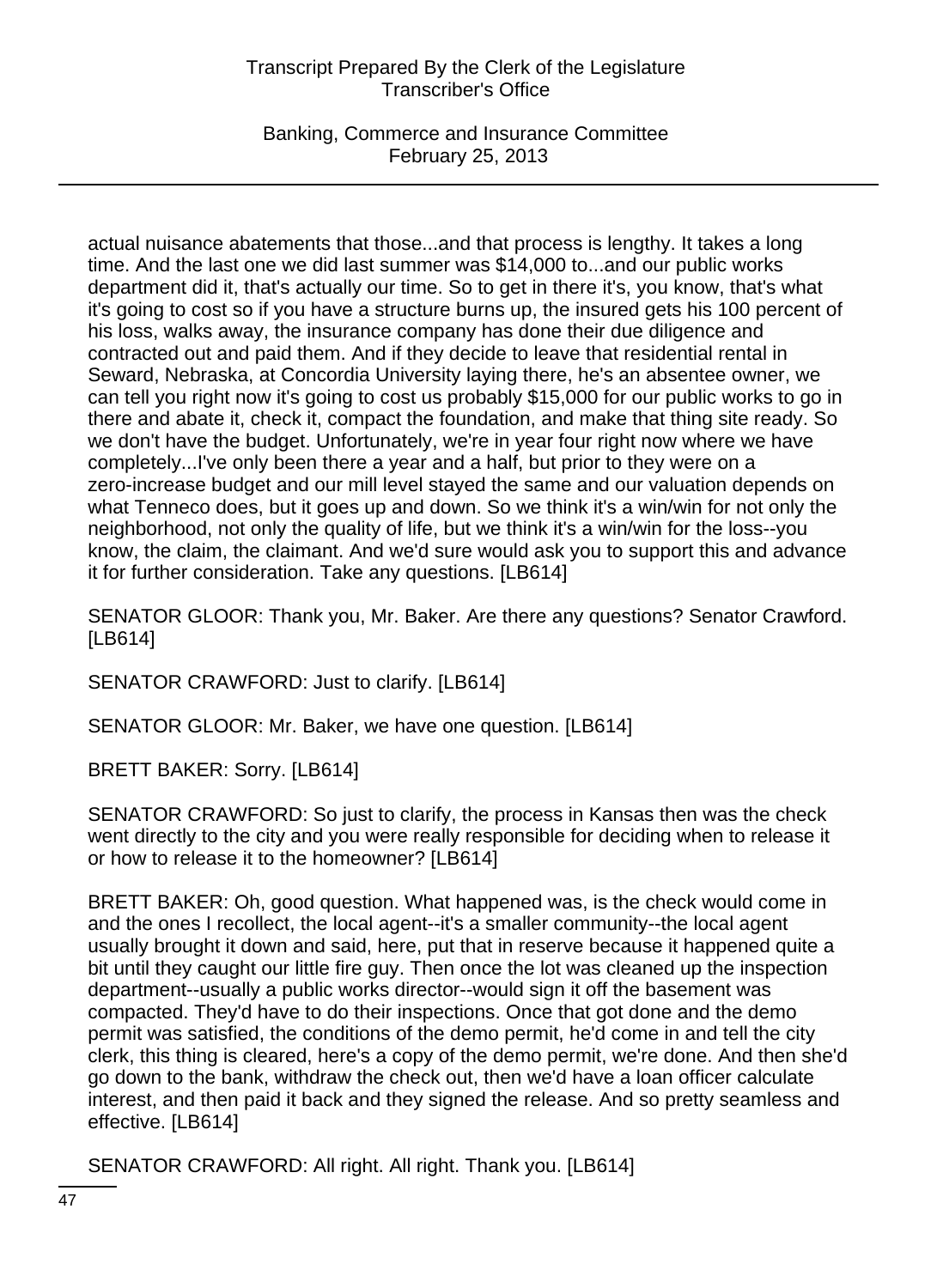SENATOR GLOOR: Thank you, Mr. Baker. [LB614]

BRETT BAKER: Thank you, Senators. Have a good day. [LB614]

SENATOR GLOOR: And counsel points out to me that in this bill, the insurance company holds the money. [LB614]

SENATOR CRAWFORD: Right. Correct. Thank you. [LB614]

DON WESELY: Mr. Chairman, members of the committee, my name is Don Wesely. I'm here representing the city of Hastings. Just quickly, I think you've heard now... [LB614]

SENATOR GLOOR: Mr. Wesely, could I get you to spell your name, please? [LB614]

DON WESELY: W-e-s-e-l-y. You're right, I missed that. Senator Pirsch, you were asking about other states. Kansas and Iowa, neighboring states, they've got this in place, it's working. You just heard an example in Kansas. We used some language from Iowa. We think that this will work here in Nebraska. The thing I want to emphasize is, we need to deal with this problem because it's not going to go away. You've had Senator Stuthman had a bill, you had Senator Utter, now Senator Schumacher. Until this is resolved, you'll keep having bills come to you and you're probably going to get kind of tired of it. So we've got some examples, Iowa and Kansas have done this, and let's try and get this resolved. And I know there may be some details that need to be worked out, but we can do that. The Hastings situation, they did have three fires; two were house fires, one was a downtown building. It's that one that I'm most familiar with. It burned down, the individual got the check from the insurance company and headed south beyond the borders of this country and was not to be found. And there the building sat, and they tried to figure out what to do. Finally, the city of Hastings put their own money into it to clear it off because it was a nuisance, it was a problem for the community. These problems are evident across the state. You heard about Omaha and, again, the initiative in Omaha is to try and take care of all these burned down or abandoned buildings and try and clean them up. And this legislation would help Omaha, it'll help Lincoln. And Senator Campbell, it was mentioned before about O Street. And you remember--it was a couple of years ago and probably all of you remember--that adult novelty shop burned down. It was in the winter and there it sat for months. I don't even know how long it was there. And remember, one lane or more were shut down because the building could have collapsed. It just sat there forever and so the traffic was all tied up and it was just a mess and nothing was being done. You've got...as was mentioned, with this you've got some incentive. Hold back some money. Do something, clean it up, tear it down, move forward on it. Now I know the vast majority of folks...you'll hear some opposition to this from people who are good property owners and they don't like the legislation. And we understand, and if they clean up as is mentioned here, they'll get their money, they'll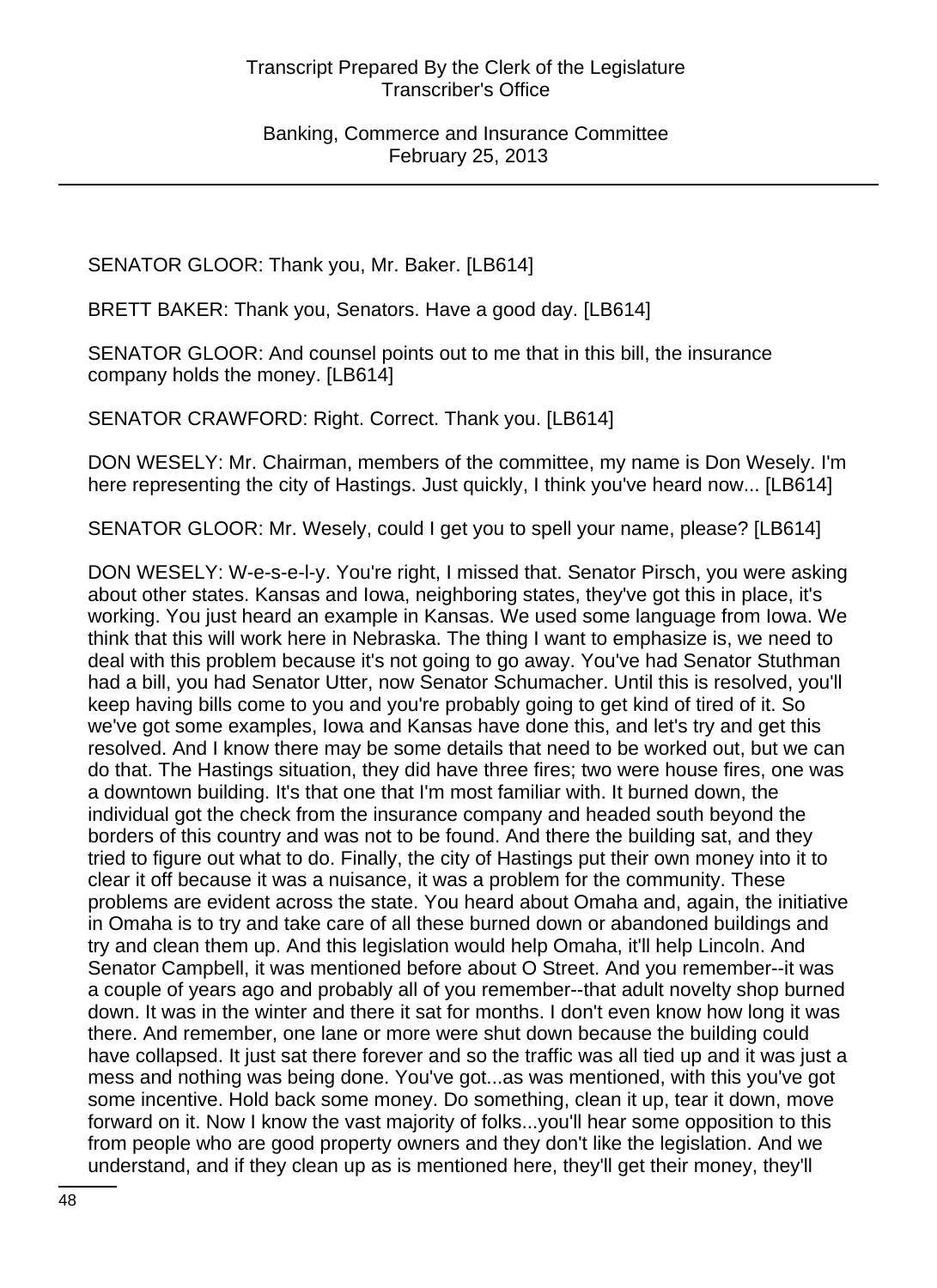Banking, Commerce and Insurance Committee February 25, 2013

move forward, they'll want to do it quickly, it won't hopefully be a hassle for them. But there are some bad property owners out there. We've seen examples, I just mentioned some. They'll be coming in the future as well, and we just need to do something about it. Let me also emphasize, a lot of times people say, well, the city just will sit on it--bureaucracy and all that. In this case, there's every incentive to move quickly. They want to clean it up. Like on O Street, it just sat there, a lane was shut down, it was a hazard to the public, the sidewalk was shut down, you couldn't walk by it. The city is going to want to get this resolved, tear it down, do something, move forward. So the likelihood of it sitting on there and not doing anything, it's not in their best interest to do that. So again, the city of Hastings and others are very interested in supporting the bill and hope we can work with you on it. Thank you. [LB614]

SENATOR GLOOR: Thank you, Senator Wesely. Are there questions? Senator Campbell. [LB614]

SENATOR CAMPBELL: Mr. Wesely, I'm going to go back to my original question because I figured you'd know the answer to this having been a mayor. You can't do this by home rule charter? [LB614]

DON WESELY: You know when you asked that, immediately I thought I should have thought of that when I was mayor because it would seem, you know, some authorization might be there. But again, these first-class cities don't have that authority so, you know, we're going to have to do something anyway. [LB614]

SENATOR CAMPBELL: Got it. [LB614]

DON WESELY: I will follow up on another question. I'm sorry, Senator Christensen, you asked about TIF. And having worked with TIF I can tell you, that is way too slow a process. You have to do a blight study, you've got to designate...unless it's actually already in a TIF district. Then you would have an ability to move fairly quickly. But you'd have to have a project that would have to be approved by the city council that would replace the burned-out property to generate the tax revenue that would come back to pay for it. So even then it'd be tough, but TIF is just not a very good tool and slow and painful. So... [LB614]

SENATOR CAMPBELL: I just want to follow up. So you're saying that only cities of the metropolitan and primary class have home rule charters? [LB614]

DON WESELY: Home rule--well, Lincoln and Omaha come to mind. I don't know if there's any... [LB614]

SENATOR CAMPBELL: Just Lincoln and Omaha? [LB614]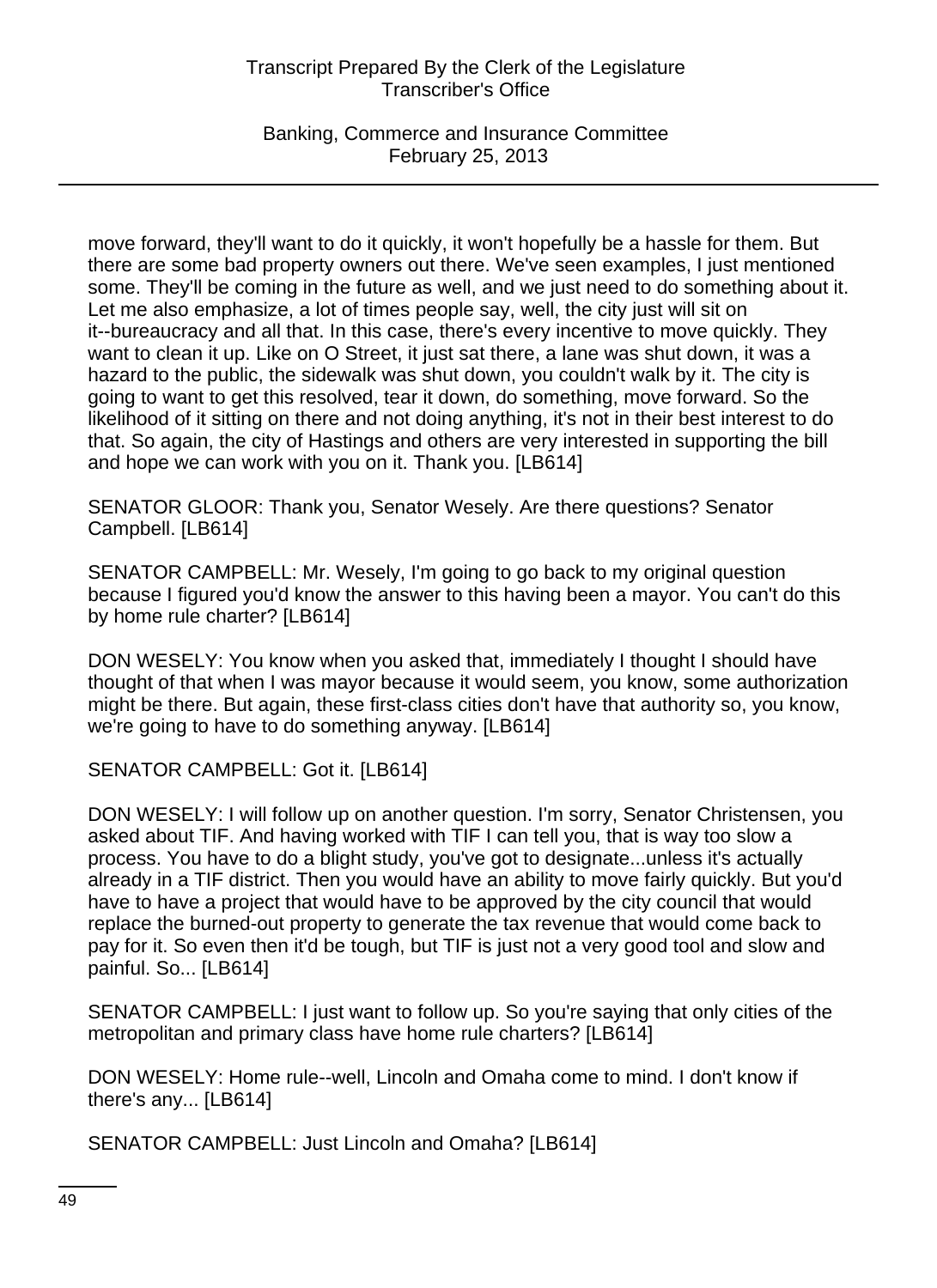DON WESELY: Yeah. That's all I have ever... [LB614]

SENATOR CAMPBELL: So just those two classes would. [LB614]

DON WESELY: Yeah. So the first-class cities like Hastings and Columbus and, you know... [LB614]

SENATOR CAMPBELL: Does...this law would not apply to just the abandoned house, would it? [LB614]

DON WESELY: No. [LB614]

SENATOR CAMPBELL: I mean if...we have so much difficulty sometimes in Lincoln with people who don't take care of a house and just let it go to waste. [LB614]

DON WESELY: Yeah, so this isn't going to help with that. But a very specific situation, a fire occurs, over 75 percent damage, and one of the questions the insurance companies had was, well, how are we supposed to know to hold the money? Well, it's clear in here, the property owner requests over 75 percent of the value of the insurance policy. That's what triggers it, it's simple, they won't have to calculate it, it'll be clear when they make the request. But very specific cases, not dozens, not hundreds, but there's enough that it's just a pain when it does happen. [LB614]

SENATOR CAMPBELL: Thanks, Senator. [LB614]

SENATOR GLOOR: Other...Senator Pirsch. [LB614]

SENATOR PIRSCH: Just a...in this conceptualization in LB614, it would be the insurance companies that would hold the money, right, during the six months or... [LB614]

DON WESELY: That's...yeah, uh-huh. Yeah. So it's different than Kansas. [LB614]

SENATOR PIRSCH: ...180 days so a little bit different. He had mentioned...yeah, and so during the time...and if litigation comes along, that might extend the duration under which the insurance company is holding...and litigation may be a long time. But what happens as times runs on and the insurance company is holding that with respect to the interest then? Or any...is the float then...is that held by the insurance company as a kind of a payment for going out of their way to kind of administer this account? [LB614]

DON WESELY: Hmm. They would keep the money and keep the interest? I don't know the answer to that, I apologize. [LB614]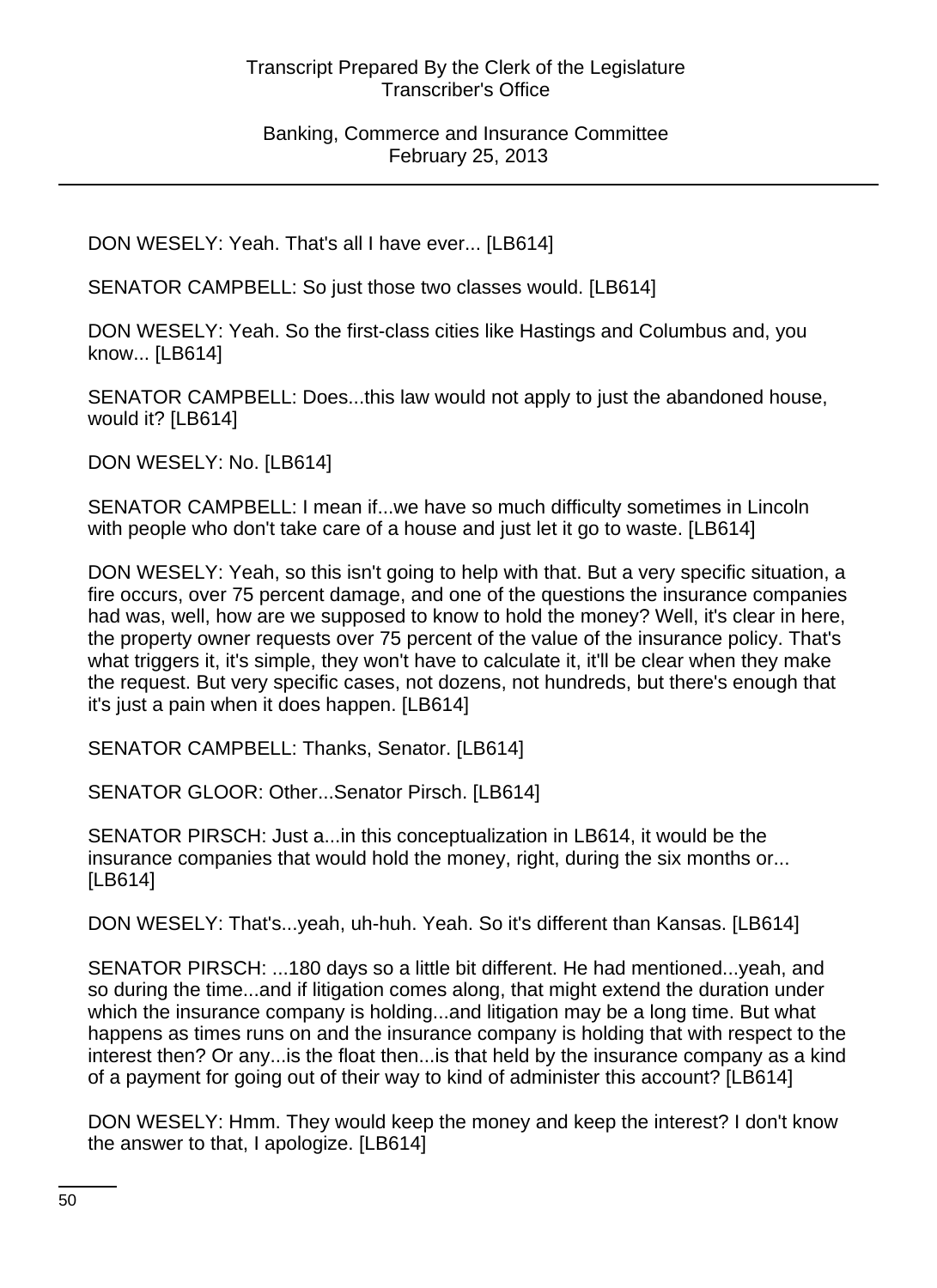SENATOR PIRSCH: Okay. Thank you. [LB614]

SENATOR GLOOR: Other questions? Seeing none, thank you, Senator Wesely. [LB614]

DON WESELY: Thank you. [LB614]

SENATOR GLOOR: Other proponents? Good afternoon. [LB614]

ALAN THELEN: Mr. Chairman, council or committee members, good afternoon. I'm Alan Thelen, T-h-e-l-e-n, I'm with the Omaha city attorney's office, and I'm representing the city of Omaha today. Omaha does support LB614. In Omaha we do have a problem with dilapidated and neglected buildings catching fire and becoming dangerous to our communities. Frequently in such cases the owner does fail to take responsibility under the law and the city has to step in, use it's public money to remove the nuisance; in other words, demolish the structure as required by law. In these cases, the city is left holding the bag for the costs on those demolitions. So I'm just here today to give you the city of Omaha's position that we are in favor of LB614. We feel that this would make the situation fairer for the taxpayer and spread that cost or focus that cost on the party responsible for it. I'll take any questions. [LB614]

SENATOR GLOOR: Thank you, Mr. Thelen. [LB614]

ALAN THELEN: Thank you. [LB614]

SENATOR GLOOR: Senator Pirsch. [LB614]

SENATOR PIRSCH: Are there...I was just going to ask you a quick one. Can you help quantify...I mean, obviously there is a lot of buildings in disrepair and in...but with respect to...these are not just buildings in disrepair, right? These are ones that the disrepair is caused by some sort of...is the way that this is constructed, is it...it's not just through abandonment and...right? Or is it, it has to be something specific like a fire or a flood or a...some sort of insurable event, not just, you know, an aged, decrepit structure? Is that right? Or... [LB614]

ALAN THELEN: Yes, it has to be...it's much narrower than that. It has to be an incident that triggers some type of a payment by a fire and casualty insurance company for some incident that's insured by that policy which is typically fires and, I don't know, floods, storms, things of that nature. So it is a narrow situation. [LB614]

SENATOR PIRSCH: Do you have any...and I don't want to put you on the spot, but just in terms of giving us a quantity or kind of an understanding of how prevalent these type of things occur in the city of Omaha for instance, do you know? [LB614]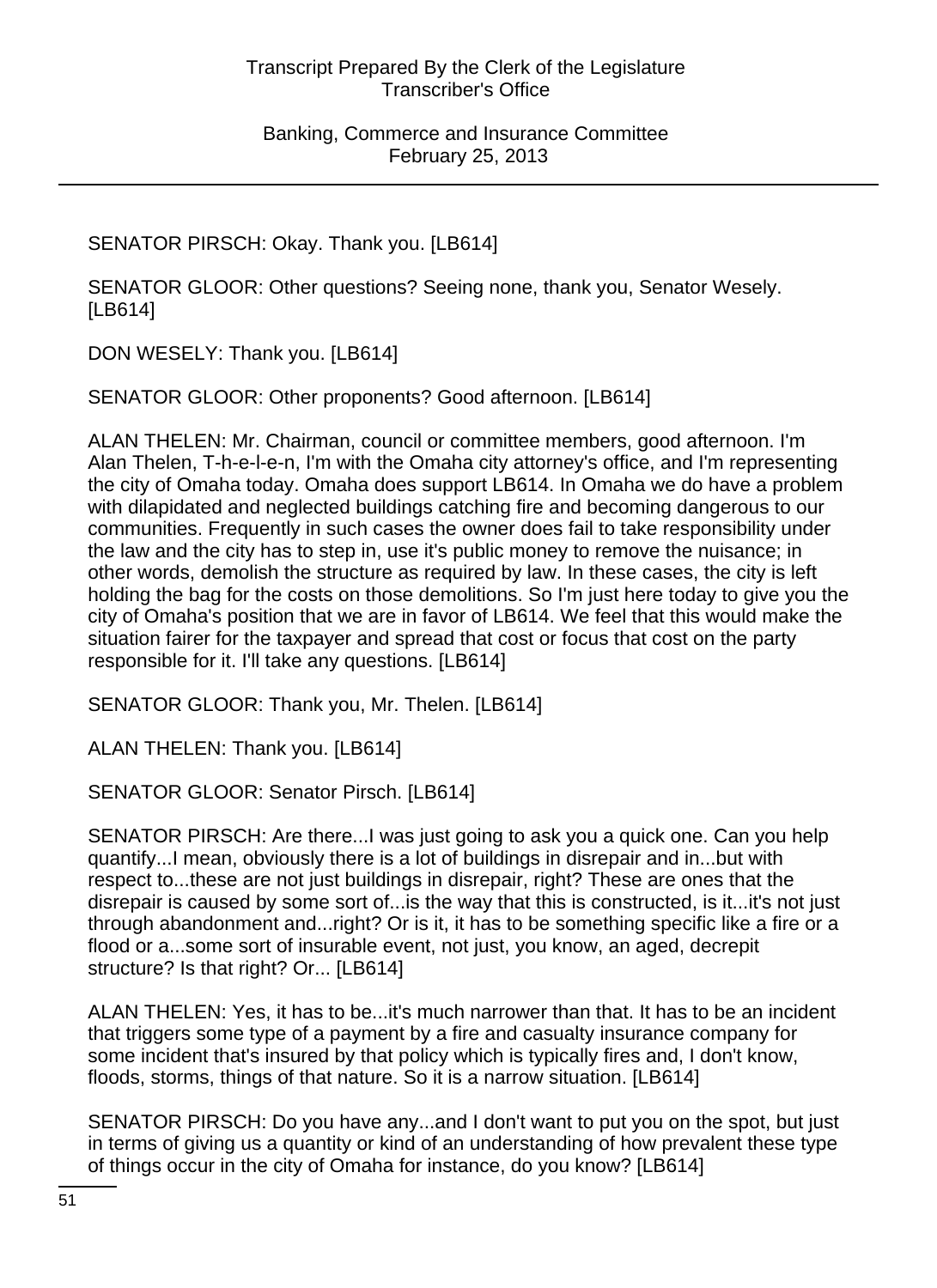Banking, Commerce and Insurance Committee February 25, 2013

ALAN THELEN: I don't have an exact number. I know that our code enforcement department has a backlog of maybe about 1,000 cases that's all dilapidated properties. Some percentage of those are subject to a demolition order. I guess I would feel comfortable in telling you that on an annual basis the number of dollars that the city spends to demolish buildings is a large number, and the amount of dollars that the city recoups to cover those costs is a small number. And if the committee would like, I can see if our planning department can get those figures and transmit those to you. [LB614]

SENATOR PIRSCH: Yes, if you can. And if you have a breakdown of...obviously there's dilapidated buildings somewhere not due to an insurable event, but if there's any way to get an understanding of just, you know, whatever hint that you can that it's a major expenditure for the city. [LB614]

ALAN THELEN: Sure. [LB614]

SENATOR PIRSCH: So thanks. [LB614]

SENATOR GLOOR: Senator Campbell. [LB614]

SENATOR CAMPBELL: Thank you, Senator Gloor. In the cases that you've worked with in the city of Omaha, have any of those owners just let the insurance lapse? It sort of follows up on an earlier question by Senator Christensen. I mean, are they lapsed so you wouldn't get anything? Do you have any idea? [LB614]

ALAN THELEN: I don't have any anecdotal information about any such case. I suppose it's possible that that could happen. [LB614]

SENATOR CAMPBELL: But you think that... [LB614]

ALAN THELEN: But it's not any trend that I think that we've seen. [LB614]

SENATOR CAMPBELL: Okay. Thank you. [LB614]

ALAN THELEN: Uh-huh. [LB614]

SENATOR GLOOR: Other questions? Seeing none, thank you for your testimony. [LB614]

ALAN THELEN: Thank you. [LB614]

SENATOR GLOOR: Any other proponents? Can I see a show of hands of those who are here to speak in opposition? And those to speak in a neutral capacity? So we have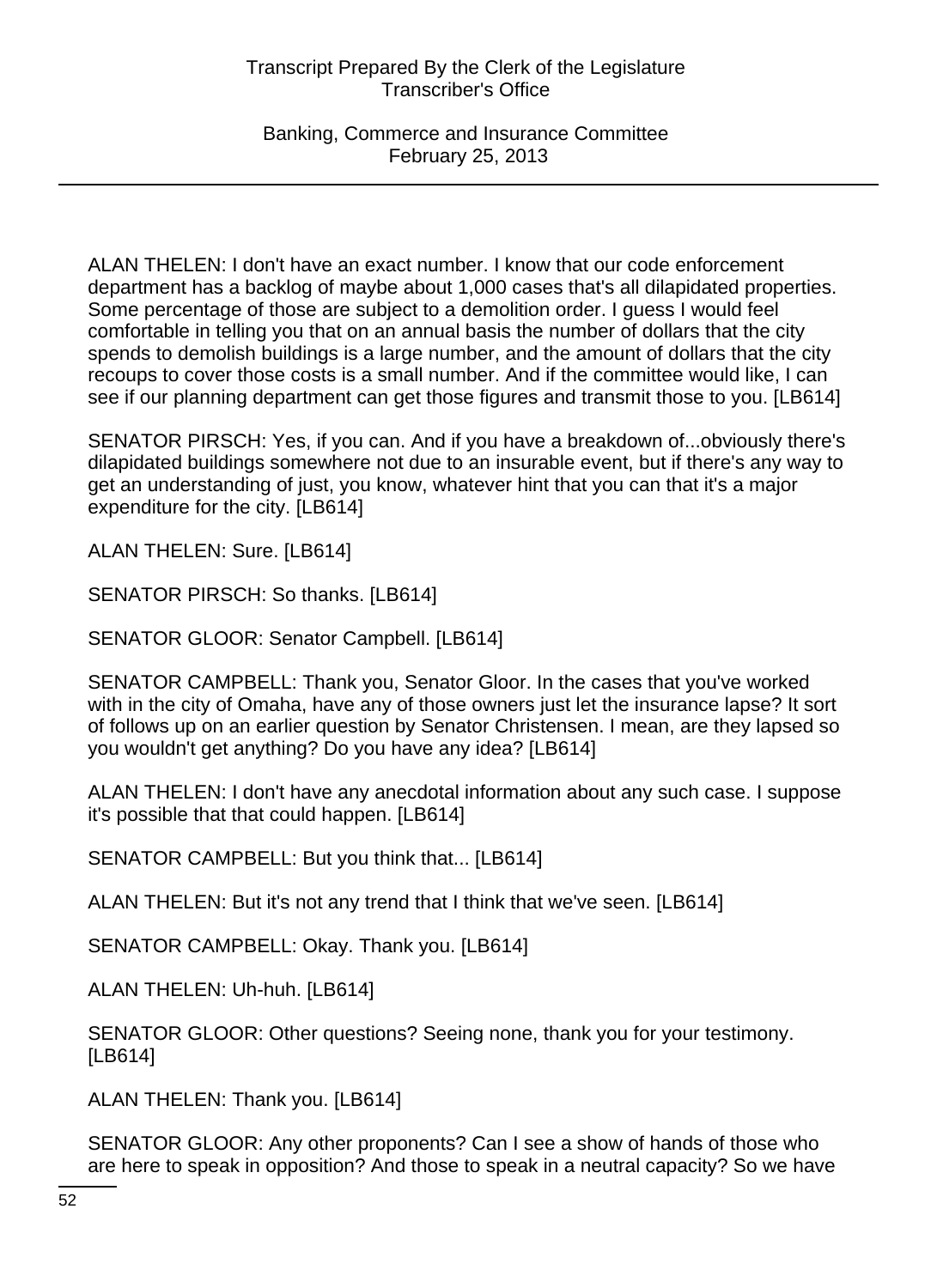about a half dozen people. Okay. We'll start with those in opposition. Good afternoon. [LB614]

JOHN CHATELAIN: Good afternoon, folks. My name is John Chatelain, J-o-h-n C-h-a-t-e-l-a-i-n, and I'm president of the Metropolitan Omaha Property Owners Association and also the Statewide Property Owners' Association. Our association has about 700 members. We work with the Real Estate Owners and Managers Association in Lincoln and the Gage County Property Owners in Beatrice. We have probably 700 members. Unlike the Apartment Association, we are the small property owners. That doesn't mean that our owners are small in terms of the size of their business, it's just that we're smaller than the big corporate companies that own large apartment complexes. Our members might have as many as several hundred units or they might have just one rental property, but they all participate in our association. And our association opposes this bill. I think it was interesting from some of the testimony of proponents that they talked to the different parties involved. Well, it looks like they cut a deal with the Bankers Association and they made some kind of an arrangement with the insurance industry, but I don't recall them ever talking to the property owners. The property owners are taxpayers as well, and I'm concerned about making bad legislation that is going to affect 99 percent of the people who are good operators and good managers to get out the 1 percent who is the bad operator or the bad manager. I realize there's a problem and the testimony of the proponents has been very clear and we certainly sympathize with the situation. However, it would seem that a more appropriate way to address the problem would be to target those so-called bad actors in some way. Prosecute them, go after them, but don't make more requirements and more regulations and more expense on those people who are operating good operations. There has been testimony about what's working in Kansas and what's working in Iowa. I have never really been one to just endorse what other states or other cities are doing because you can probably find as many other states that aren't following the Kansas model or the Iowa model. To pile more burden and expense on the property owner is going to have a counterproductive effect, I'm afraid. We have a problem here, and we're told that the only solution to that problem is to withhold 10 percent or \$10,000--the greater of--in order to address that problem. What if you have a \$100,000 rental property and there's a \$90,000 mortgage to the bank? I believe the legislation lets the \$90,000 out; the bank recovers their money. Now the city can claim 10 percent or \$10,000--in that scenario, it would be the same amount--but they could claim the \$10,000 leaving the property owner with nothing. And the comment was made that this assumes that you don't have a city that's overly bureaucratic. I mean, in my humble opinion, the city of Omaha has a problem of being overly bureaucratic. They recently imposed a contractor licensing ordinance which dictates who you can hire and who you can't hire to fix a property. Does the city have a built-in conflict of interest or an interest in keeping the money? Would they find ways through regulations and through bureaucracy to keep you from ever getting the money? The possibility is very strong it appears to me. Also, this program by itself would create a bureaucracy. It would require people in the city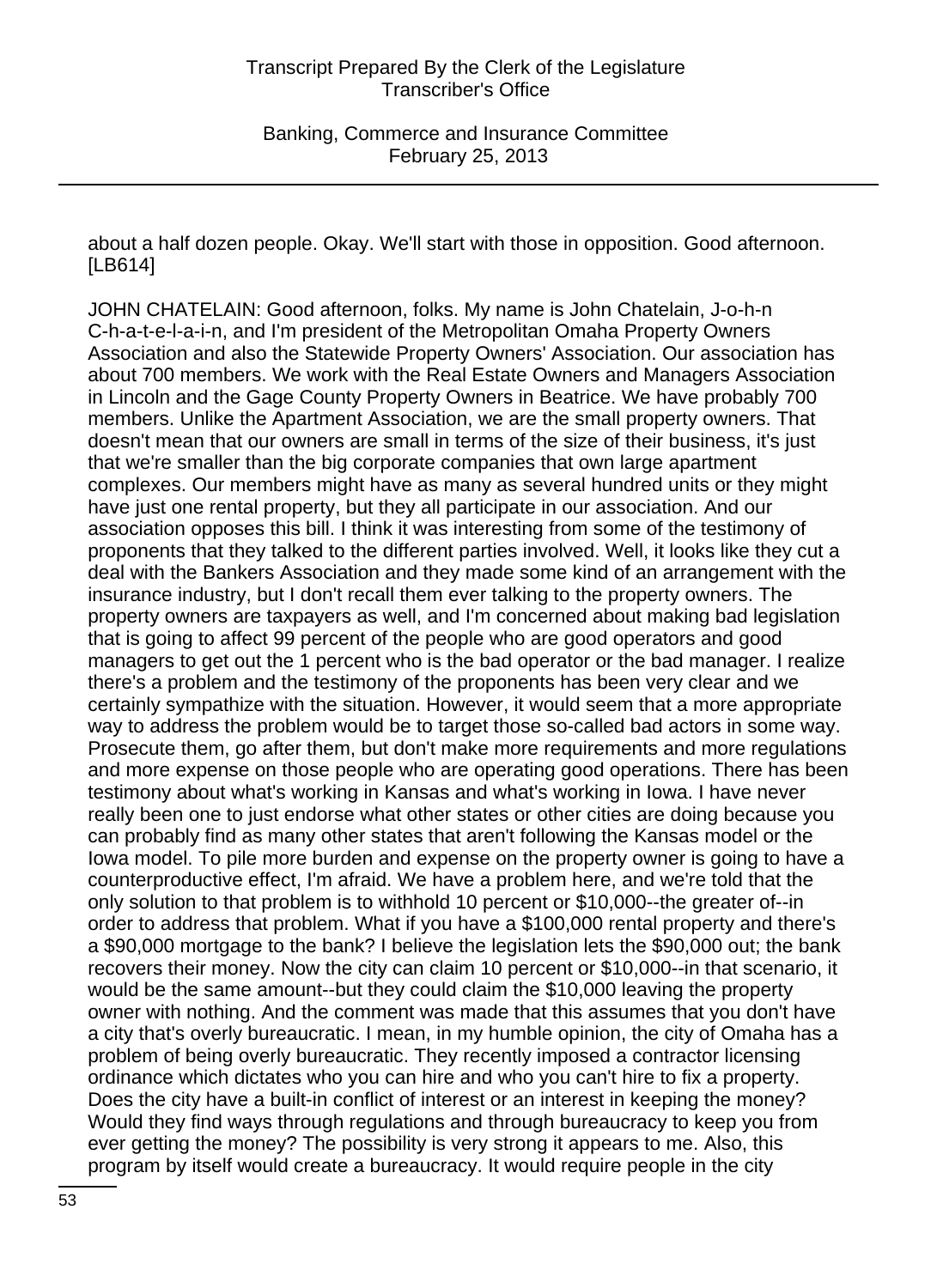Banking, Commerce and Insurance Committee February 25, 2013

planning department to administer this program, to watch for fires and windstorms, to notify the insurance companies, to make sure that those funds are withheld. Once the type of legislation is installed, could the \$10,000 be increased back to \$25,000 because that's what the municipalities wanted originally? Could other restrictions be placed on the funds to make it more difficult for the property owner to get their funds? My concern is that the city will have an incentive to make sure that the property owner never complies with the regulations that are always increasing and becoming more complex in order to keep that money. How much red tape would be required of the property owner to get the money back? It seems to me that it's an open question. A lot of our property owners are not making very much money as it is. With the regulations and the taxes that are already imposed on our industry, in many cases it's sort of a break-even proposition. What I could foresee happening is on those lower-end properties that the property owners would simply self insure, and they wouldn't have fire insurance and wind insurance. They would have liability insurance, but if this law were to become...if this were to become law, the incentive would be to either underinsure or not insure at all and self insure, replace the property with your own money or not replace it at all. You know, another thing that has occurred to me that is a potential problem here is that the city has a conflict of interest; they also in many cases run the fire department. Would there be an incentive to not put out the fire knowing that the city would get \$10,000 on a building that, you know, that wouldn't be replaced? I don't know. There might be some cases of that. The unintended consequences are always a concern. You know, the people here speaking in favor of the bill are all on the city taxpayers' expense to come today, and they present a compelling argument for why this law should go into effect. But you need to be concerned about the unintended consequences and the impact that it would have on the property owners. So I would entertain any questions that any of you might have. [LB614]

SENATOR GLOOR: Mr. Chatelain, did you or your association provide testimony in opposition to the previous two bills that were before this committee? [LB614]

JOHN CHATELAIN: We did not because we were not involved in that process. No one has invited our participation in this process either. We simply found out about it this year and decided to oppose it and that's why I'm here testifying today. [LB614]

SENATOR GLOOR: Okay. Questions? Senator Christensen. [LB614]

SENATOR CHRISTENSEN: Thank you, Chairman. Guess I'll play devil's advocate. I've been on the other side so if you're a good actor, what does it matter. If you're going to clean up anyway and you're going to rebuild anyway, what does it matter if 10 percent is held until you get it done? [LB614]

JOHN CHATELAIN: Well, we are already dealing with a lot of regulations. We have regulations from the EPA, from the OSHA, from the city code enforcement regulations.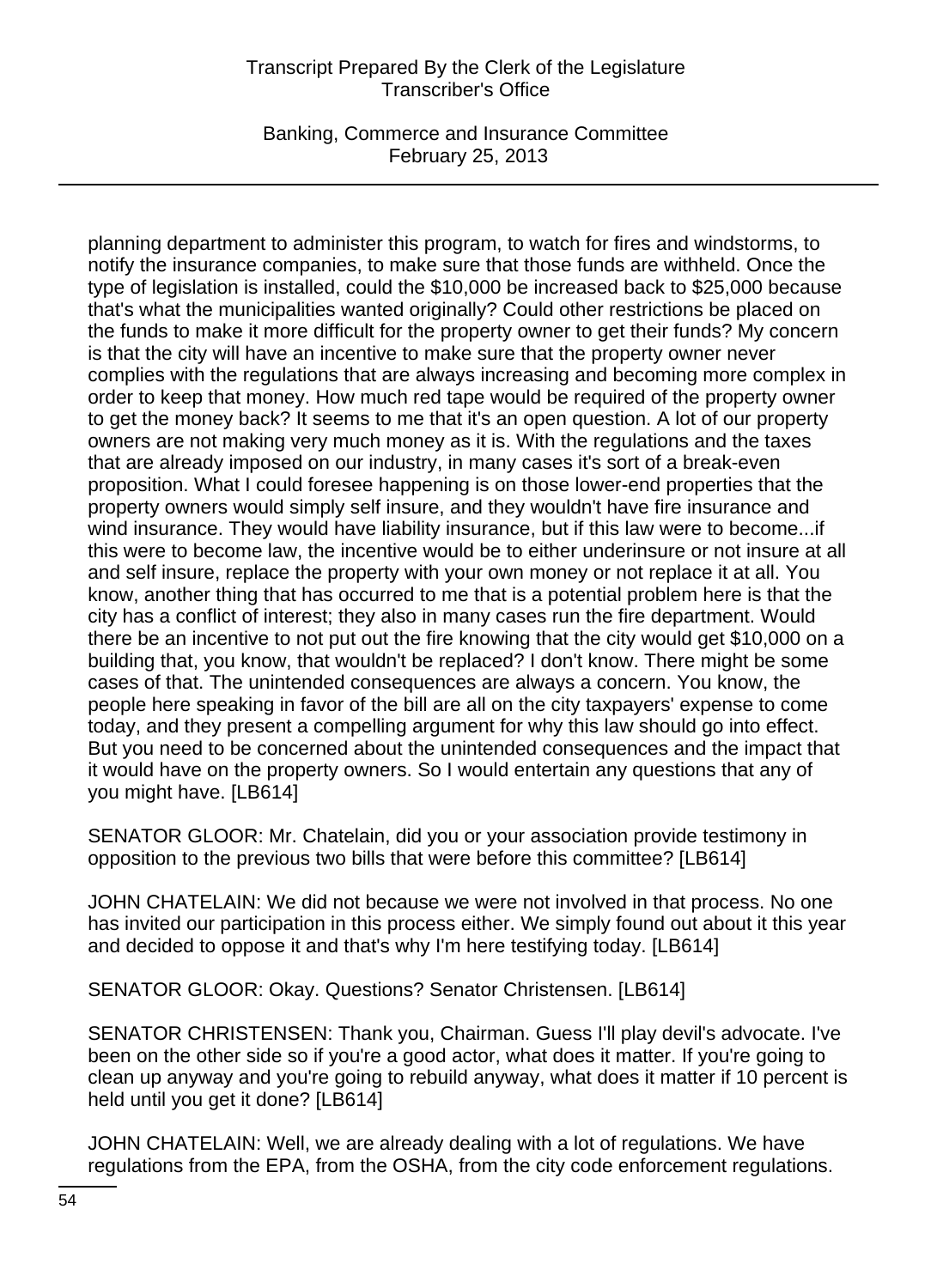Banking, Commerce and Insurance Committee February 25, 2013

This is just one more brick on the load, if you will, to make it more difficult to do business. I would submit that maybe cities and small towns across the state should be glad that someone wants to invest in their city rather than putting up roadblocks and piling on more regulations trying to get more of the money from the Property Owners Association or from the property owners. They should be glad that someone is willing to invest in their city and own property there. [LB614]

SENATOR CHRISTENSEN: I guess I disagree with your explanation from the standpoint none of us buy a business, and I've owned several businesses, with the thought that they're ever going to burn down or be a disaster. That's...don't enter into my mind when I'm buying a business or starting a business, and I've done both. But so I don't know if I agree with your last explanation there, but I understand bureaucracy and some of your earlier arguments on if the city actually does start hiring somebody to make sure they're turning in claims and following where the fire trucks and different things went, then I would be concerned. But anyway, I just wanted to...you know, the good actors, I don't see a problem. That's why I kept trying to ask of the other side what percent. I can't legislate for 1 percent of the people. [LB614]

JOHN CHATELAIN: If I may just respond to that. [LB614]

SENATOR CHRISTENSEN: Sure. [LB614]

JOHN CHATELAIN: It seems to me that is how we are getting all of this regulation is because somebody finds a bad case someplace and then they make bad law. To get at that one bad actor, they will paint with a broad brush everybody in the industry. And so just on general principles, we would oppose more regulation and more expense in order to do business in the state. [LB614]

SENATOR CHRISTENSEN: Thank you. [LB614]

SENATOR GLOOR: Senator Carlson. [LB614]

SENATOR CARLSON: Thank you, Senator Gloor. I'm not opposed to what you're saying here, but I listened to the others and I can see a problem. And I'm from rural Nebraska and I see these...well, I see some buildings that are about half or three-quarter burned down and they just sit there. I see other buildings that are dilapidated and ought to be condemned, and it's an eyesore. And you can go back, well, the city council ought to be stronger than that and they ought to do something about it. I think you can see that regardless of how small you may think the problem is, there is a problem here. What would be your suggestion to solve the problem? [LB614]

JOHN CHATELAIN: My suggestion would be that you prosecute that person that doesn't fix up their property. Target that individual that lets the building burn and then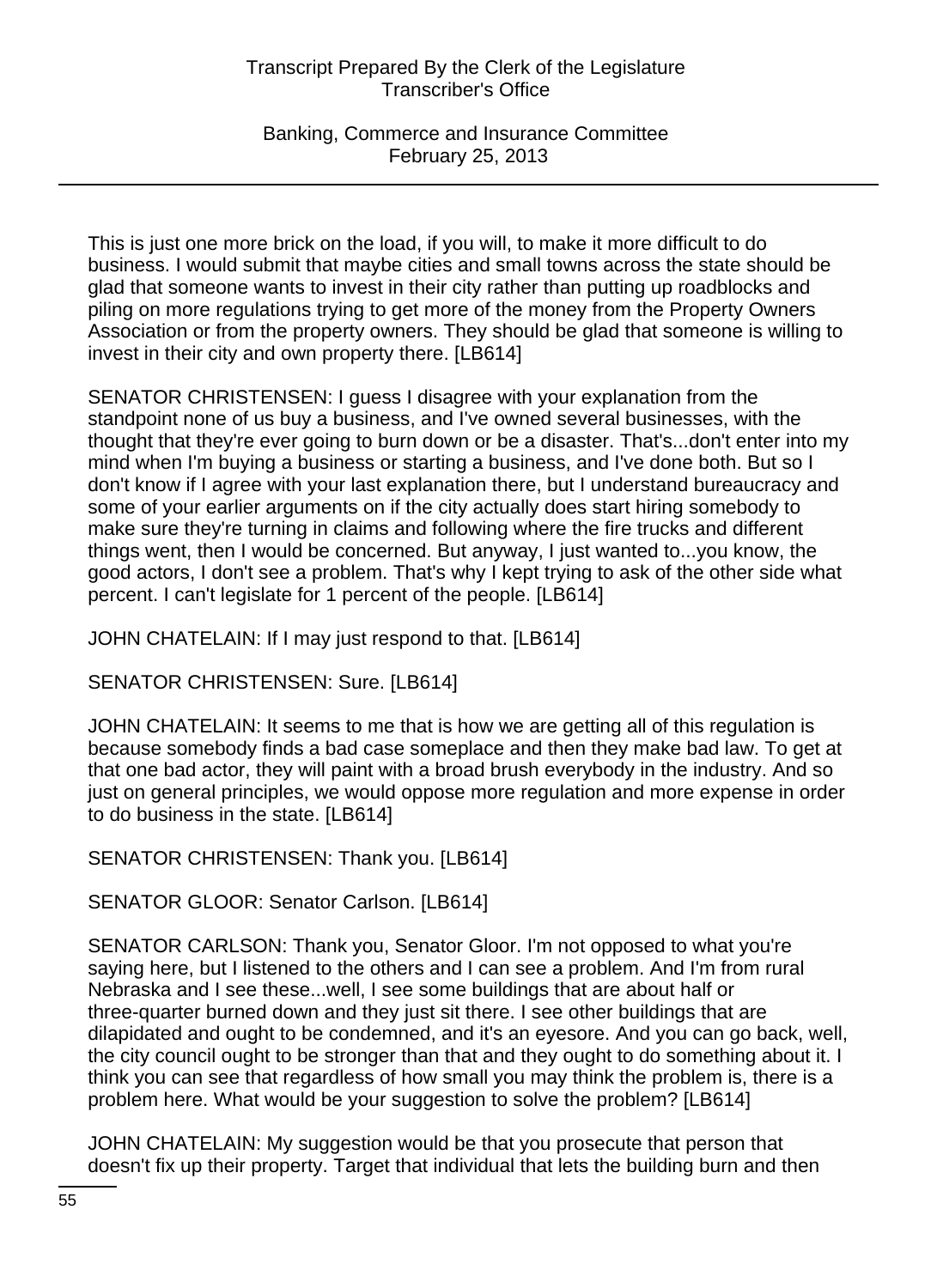Banking, Commerce and Insurance Committee February 25, 2013

doesn't take care of it. Also, the city should budget some funds for those demolition and cleanup projects. What we have here is the city wanting more money. They can never have enough revenue because they don't control their expenses, so this is a grab for more revenue from a different source. What city should be doing is budgeting for those situations so that the city could clean up those properties that have had fires or windstorms. Now the argument may be made that that is unfair to the taxpayers. But the taxpayers are all property owners, too, so we're speaking on behalf of property owners here who, unfortunately, were left out of any deliberation on this...the drafting the legislation. So I would say cities should budget for those cleanup costs, which apparently they're not doing. They need to live within their means, not try to grab more revenue. And then target those bad actors and prosecute them. [LB614]

SENATOR CARLSON: Well, then I think what you're saying is that if they plan well and build a fund to take care of this that's going to be increased property taxes to do that. So it's going to be those that have good property that are asked to do more so that we can build a fund to take care of the people that don't want to take care of theirs. I don't see how that's a whole lot different than withholding something until a piece of property is taken care of. That's not asking for additional taxes. When you say they're wanting money, well they're wanting money from the person who caused the problem. And I think you're saying, well, that's okay. But why don't you just take that person to court and prosecute them that way? And that can turn out to be a lengthy, lengthy process and expensive. [LB614]

JOHN CHATELAIN: Yeah, my disposition would be to target that 1 percent that's causing the problem rather than piling on more regulations for the 90 percent or the 99 percent that are otherwise responsible. [LB614]

SENATOR CARLSON: Okay. Thank you. [LB614]

SENATOR GLOOR: Other questions? Seeing none, thank you, Mr. Chatelain. Other opponents? Good afternoon. [LB614]

RANDY LENHOFF: Chairman, members of the committee, my name is Randy Lenhoff, L-e-n-h-o-f-f, and I'm CEO of Seldin Company in Omaha. We manage about 11,000 apartment units in 5 states; about 5,000 of them are here in Nebraska. And I'm here to testify in opposition to this bill. You know, I'm aware of the problems. I've been in the business since '77, started in Lincoln, Nebraska. I guess I should back up and say that. So I've managed properties that long and never had a property that we didn't fix up and put back in service. I am aware of the problem, but I do think that this legislation has some issues that I think are pretty concerning. I think Mr. Chatelain mentioned a number of them, and I'm not going to go over them again. But what bothers me...some of the things that bother me is the 180 days. I know that everybody is saying, well, 180 days. Well, you've got to think about it a little bit. Okay, I've got a property, I've got a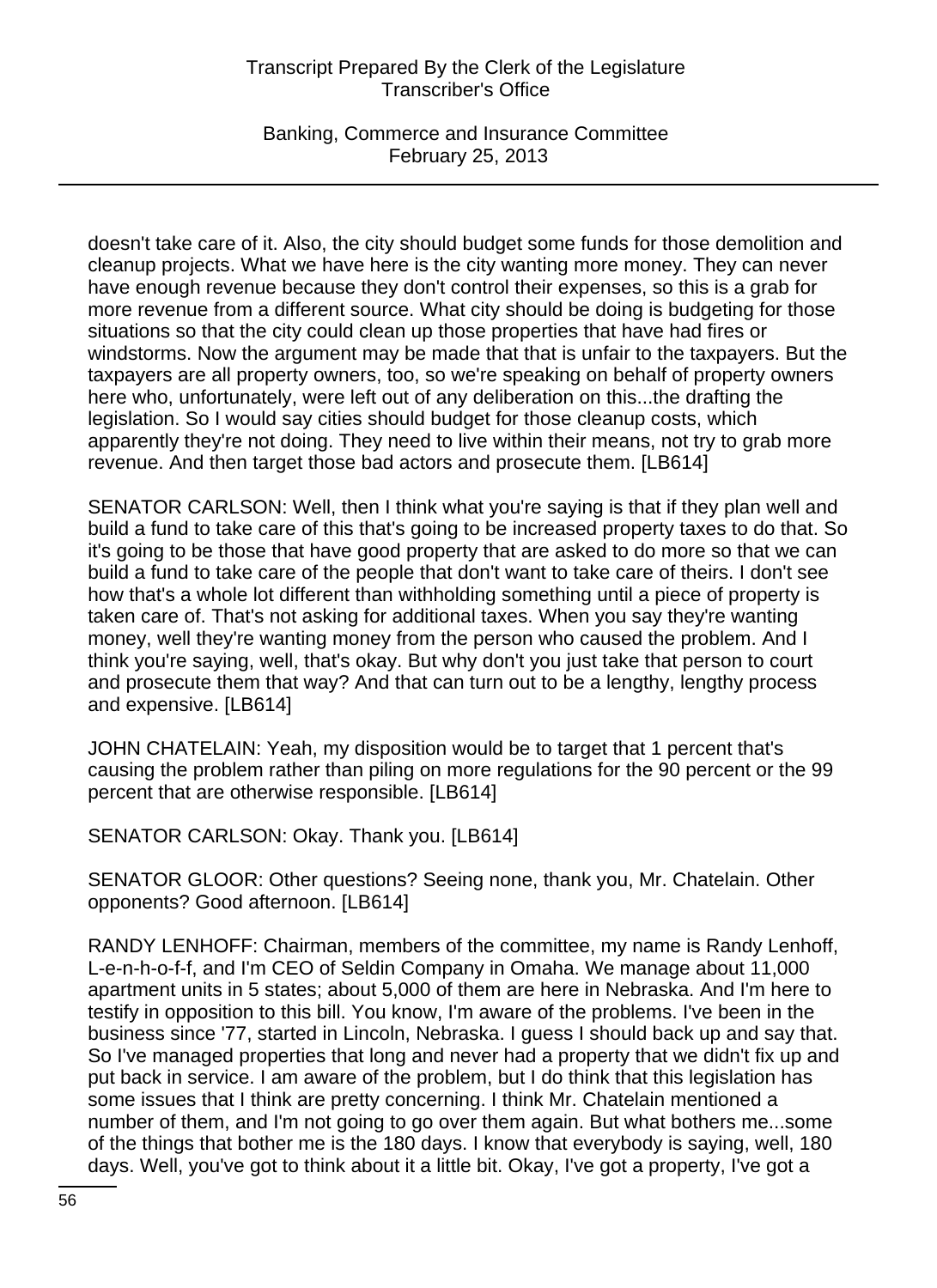Banking, Commerce and Insurance Committee February 25, 2013

loss. Let's say it's a \$1 million property, so now I've got \$100,000 just sitting, that I can't get to, that I need to put that property back in service. So where do I go to get that money because the insurance company isn't going to release it and the city doesn't have to sign off on it. The city says, well, we're not signing off on it until you get it back in service. I can't get it back in service because I don't have the \$100,000. We manage for nonprofits, for instance. Nonprofits don't have that kind of money lying around, so where do we go get it? Do we go to the lender? The lender is going to say, hey, it's your problem. So I see some real problems with just how this works. I mean, it seems to me like if you're really serious about fixing this, you start talking about, okay, there's got to be some specific requirements by the city to release the money. You can't just say, well, 180 days. I do agree with Mr. Chatelain that I've dealt with the city of Omaha, have a lot of respect there, I have a lot of friends who work there. But I can also tell you that they will flat out tell you when you call them at times, well, we don't have enough staffing to do that for you. You're going to have to wait. My opinion is we probably will wait the 180 days and I'll bet you the city of Lincoln is about the same way, too, because whatever you give them, that's the day they'll release it and only on that date. So you need to keep that in mind when you start looking at this legislation because I can guarantee it's going to be a problem for us, and it's going to be a problem for homeowners and everyone else. The other thing I'll point out to you as you look at this legislation, it says: and any insured structure, I guess that's--I should have glasses--(1)(c), line 18, well, that whole paragraph (c) so it starts on 16. You've got a proof of loss and you get down to 75 percent of the face value of the policy covering the property and any insured structure. It doesn't make any sense to me. If I've got an apartment property--pick one--Regency here in Lincoln, we manage that. If I have a fire there, one building burns down, that's one structure so now all of a sudden it's triggered this. So each one of my buildings is named on the policy so now I've got a structure that they're going to hold 10 percent of my proceeds on, I've still got six other structures. I'm not walking away from that property, they know where I'm at, I'm invested in the community. Why would I possibly walk away and yet they can hold my money for six months and I can't...my last 10 percent. I've got subs that I'm not going to be able to pay. That's the other option, just don't pay the subs. Oh, wait a minute, they're going to file liens so what's going to happen then? They're not going to get paid, that affects families. So this kind of legislation does affect more than just those of us who carry the insurance. There are some parts of this bill that are not very well thought out. I do agree with Mr. Chatelain. I mean, I've been around here for years, very accessible, I've testified before this committee or other committees here, nobody has ever called me about this legislation. I agree the cities are taking care of themselves, the insurance companies are represented, we are not represented. We are looking to you to represent us because nobody else is and we're the ones who are paying the premiums. We pay hundreds of thousands of dollars every year for the best coverage we can get, including replacement costs. And yet I'm not hearing anything that they're really very concerned about us, and I guess I do find that somewhat frustrating. [LB614]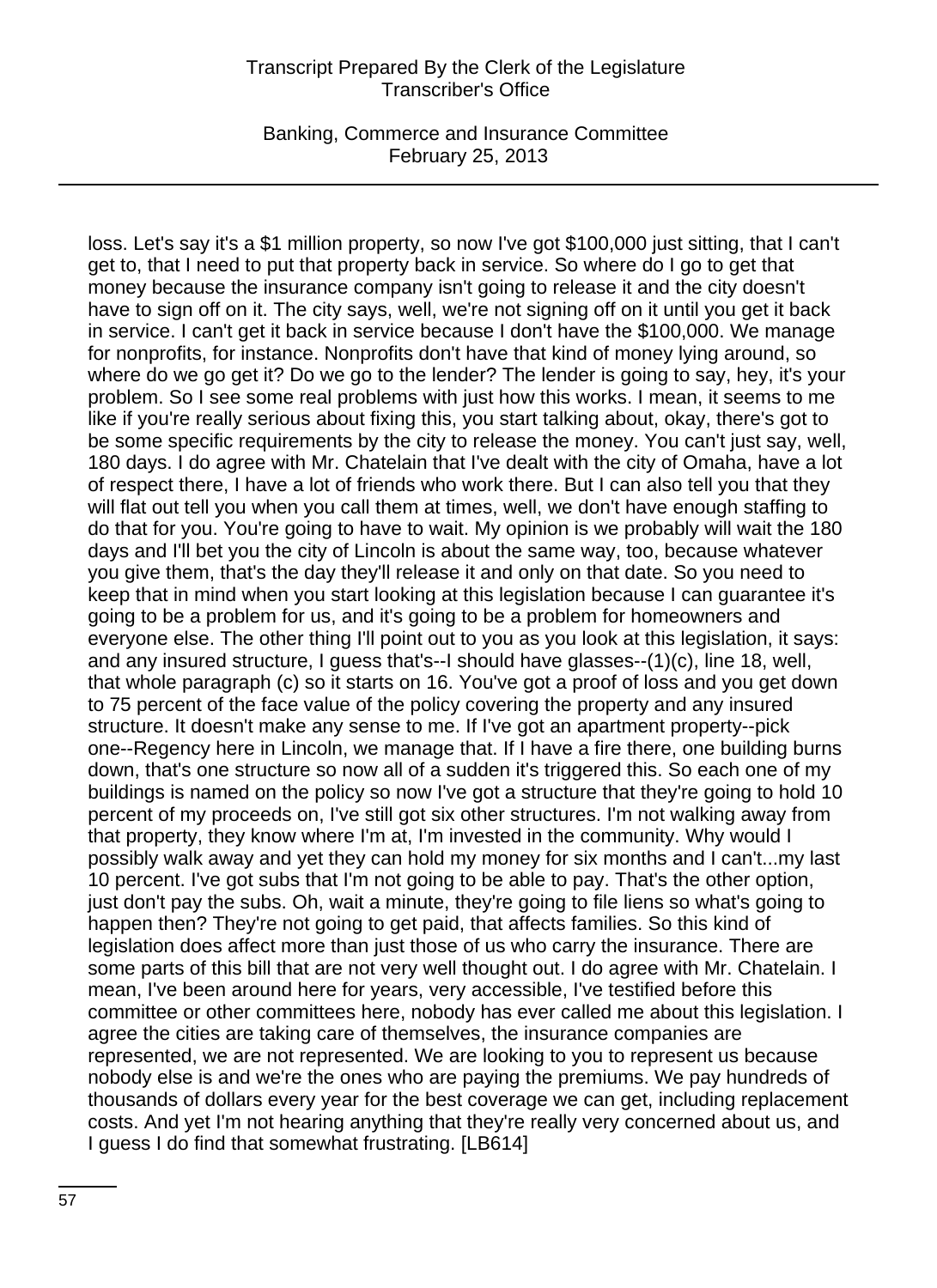SENATOR GLOOR: Yes, Senator Christensen. [LB614]

SENATOR CHRISTENSEN: Thank you, Chairman. I guess you hit on exactly the biggest problem I have with the bill, the 180 days and no guarantee they're going to give my money back within 5 days of being complete. And I agree with you, I know city budgets are tight and they probably aren't going to get things done very quickly. [LB614]

RANDY LENHOFF: Agreed. [LB614]

SENATOR CHRISTENSEN: That seems to be what I find. And so it might be better the insurance companies are holding it because I think they do want to get things settled and done. Would your opposition go away if they had to have it upon once the lot was cleaned up they had to have the money returned within five days? The five days might be too short for the insurance company or maybe the insurance company has five days to mail the check from when they're doing it. I guess if that was taken care of, that's my biggest hang up. Would that remove your opposition? I understand the bad actors, I want the bad actors to pay instead of increase my city taxes. And I know it's a small percent we're going after here, and that's the difficult thing. [LB614]

RANDY LENHOFF: Right. [LB614]

SENATOR CHRISTENSEN: But if we had a way of turning that money faster, would that remove the objection? [LB614]

RANDY LENHOFF: Well, let me back up just a little bit. That would help a lot, but I do think the first problem you've got here is I do think it is a question of, you know, you've got a party who isn't part of the contract. I mean, there's a contract between me as a property owner and the insurance company. The city is not a party to that contract. I think you've got a constitutional question. I talked to three attorneys and they've all told me that. So I do think there's some issue there that you need to be aware of because we've got a party not of the contract who is now getting a monetary reward, and they're not part of it. So I'm not sure you can do what you're talking about anyway. But what you're saying would help a lot. I mean, I think those are things that, you know, would help cover some of the concerns. I mean, you've got...you also have...I mean, there's nothing in here that says who at the city is responsible for this. Who do I go see to get my check, to get my money out? Do I get any interest? Somebody brought up interest. I know today the interest is nothing, but I remember when interest rates were 12 percent a year. Six months, 6 percent on your money. Great deal for the insurance company because they're sitting on my money, but that's my money that I can't use for anything else and it's tied up. So there's a number of issues that I have with this. My preference is, I oppose the bill and that's what I'm here to say. On the other hand, I also recognize the problem for the cities, and I am ready to sit down and talk about that. But I think there's a significant rewrite needs to be done on this bill, and it seems like there ought to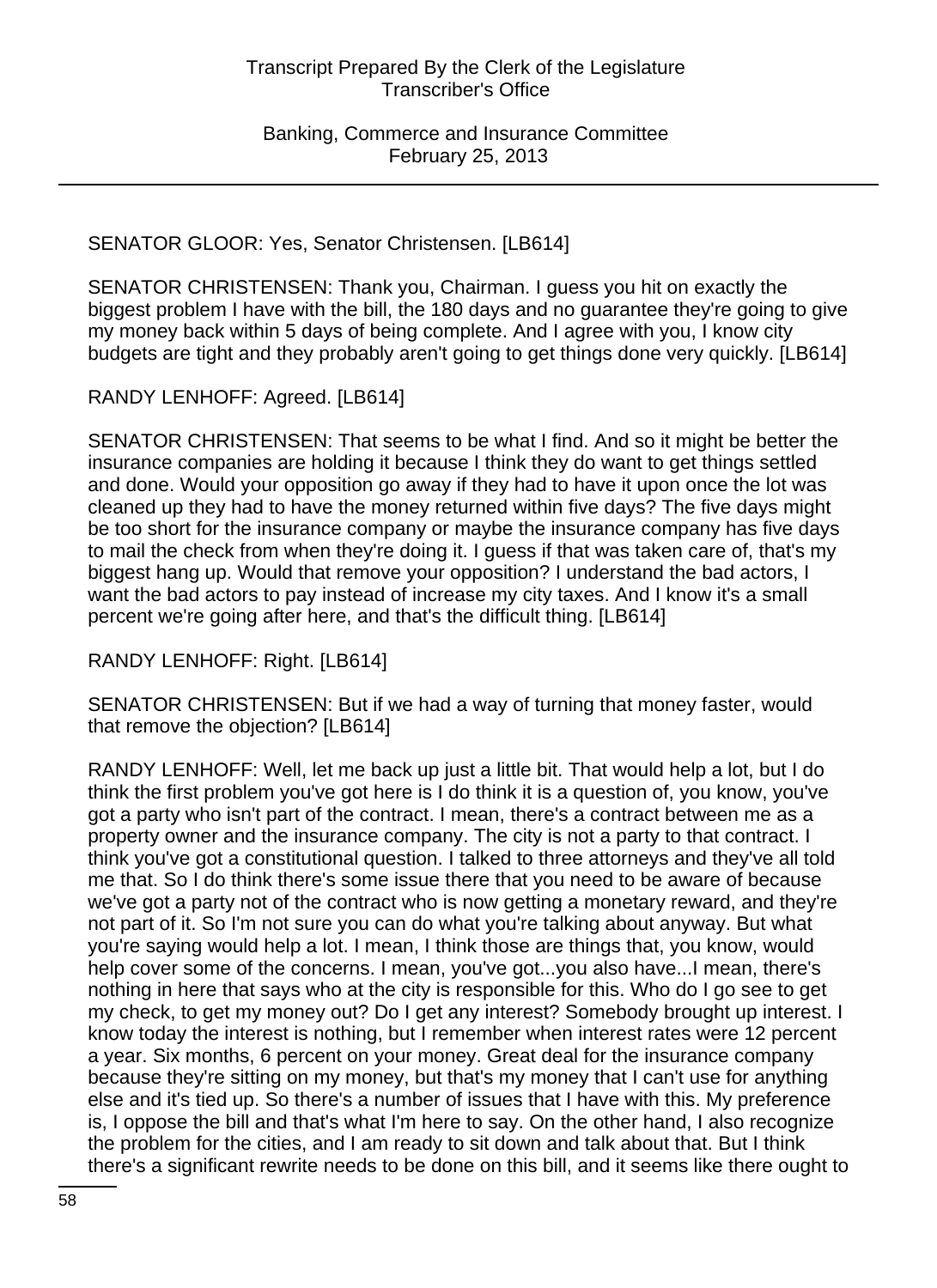### Banking, Commerce and Insurance Committee February 25, 2013

be a way to get there. The other thing I'm kind of curious about is, how do you handle on a mortgage? You know, the lenders are back--especially on single-family--doing 90, 95 percent loan to values. At least HUD is, FHA. So what happens if there is a loss because you've got a mortgage up to 90 or 95 percent, the insurance company is holding 10 percent, so what happens then? [LB614]

SENATOR CHRISTENSEN: Right. The way it reads is mortgages are paid first then there can be 10 percent held, so the bankers are whole. [LB614]

RANDY LENHOFF: Doesn't it...yeah...doesn't it make it easier for the homeowner to walk away then and just say, huh? [LB614]

SENATOR CHRISTENSEN: Well, it does, but I don't know how you don't take care of first lien holder first. And so the situation comes...my question is, if I'm going to...like I said, 180 days is a huge thing of how fast can you do it? And my problem is, how fast can you get an inspector there? I've worked in this town building homes for eight years, I have worked in two other communities where sometimes I don't get inspections very fast... [LB614]

RANDY LENHOFF: That's right. [LB614]

SENATOR CHRISTENSEN: ...especially in small towns there may not even be a list and you still can't get it done for a week, ten days. So if that takes 10 days and then they got another 5 or 10 to release it you're already 30 days behind... [LB614]

RANDY LENHOFF: That's right. [LB614]

SENATOR CHRISTENSEN: ...when the contractor has already cleaned in...finished doing the home before you get your money that you now need to pay that contractor. That's why I say I think there's a lot of situational things that could be improved in the bill, but I'm sympathetic to the issue of it. [LB614]

RANDY LENHOFF: Right, and I don't want to lose track of the fact...they mentioned the structures. I mean, it seems to me like if they're really after the building that burns down...I grew up in a small town in Nebraska, I understand. Only 60 percent of the storefronts in the small town I come from are occupied. And I understand that problem, but what I'm talking about earlier was Regency. I mean, why would you need to hold my money there? I mean, it seems to me like the language there should be changed also so you're really just going after...I mean, let's narrow this thing down to the minimum it needs to be if it's going to be passed. I mean, if the feeling is that you need to do it, I think there are some things that could be done to make this a lot fairer and actually make it easier for everyone, and that's what I'm asking for here. [LB614]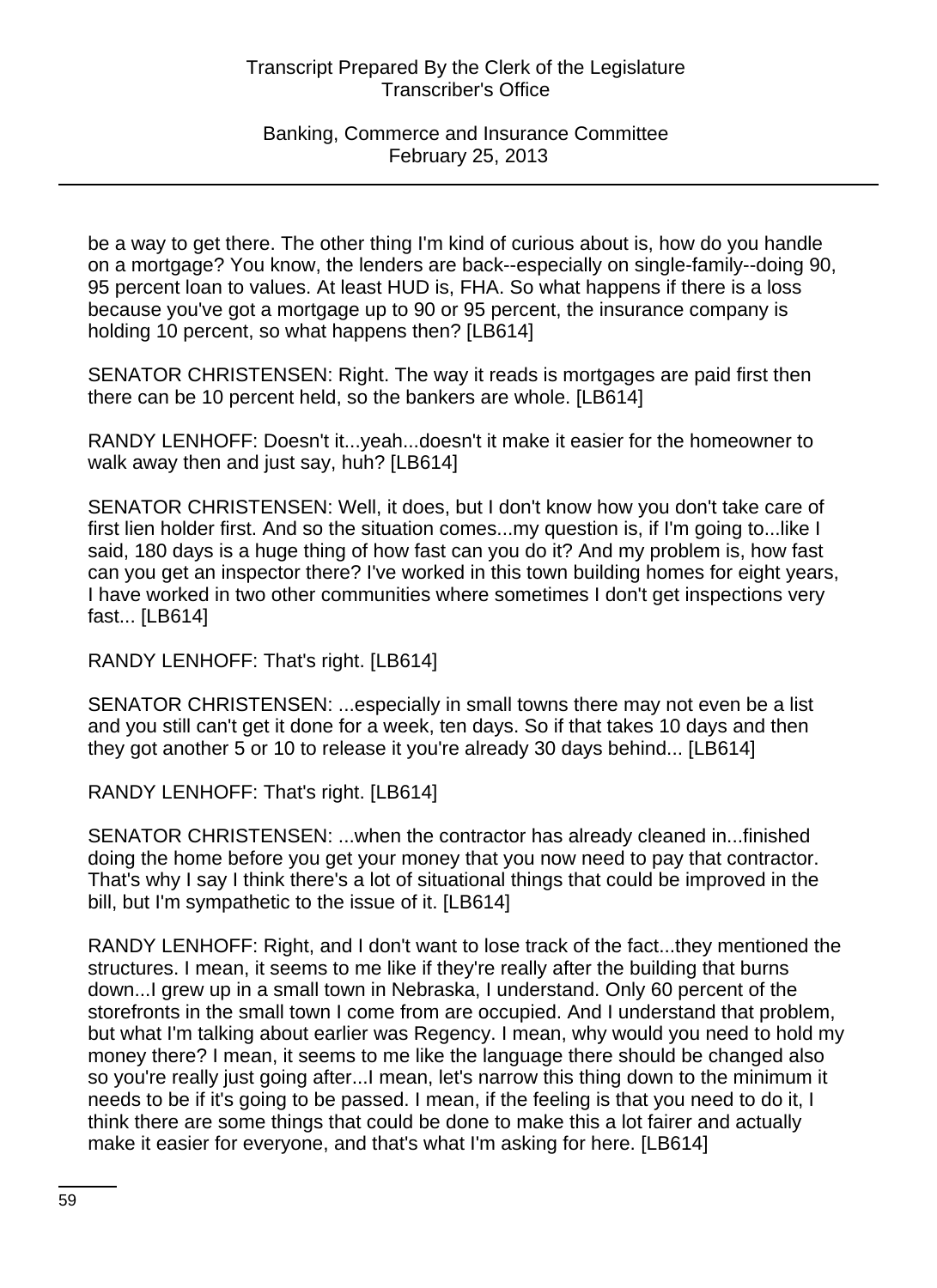SENATOR CHRISTENSEN: Thank you. [LB614]

RANDY LENHOFF: Yeah. Any other questions? [LB614]

SENATOR GLOOR: Other questions? Senator Carlson. [LB614]

SENATOR CARLSON: Thank you, Senator Gloor. If you are managing a complex with six buildings, you used the number six, and one of them burns down, does your firm insure for replacement value? [LB614]

RANDY LENHOFF: Yes. [LB614]

SENATOR CARLSON: So you would have--we'll make the figures real round here--you got six buildings for \$1 million apiece, you've insured it for more than a \$1 million? [LB614]

RANDY LENHOFF: Right. [LB614]

SENATOR CARLSON: Okay and in the case of if you've got six buildings and you've got an eyesore there, you're going to take care of it or you're going to have difficulty filling the rest of those buildings. [LB614]

RANDY LENHOFF: Correct. [LB614]

SENATOR CARLSON: But that's not true across the board. What would be your solution to the problem? [LB614]

RANDY LENHOFF: Well, I think you should...it...the part about structure should be stricken. I think what it should be is the policy covering the property. I mean, when you start saying structures...I mean, it's not any different from the homeowner who has a freestanding garage. That's a structure. Now it's a \$5,000 garage or a \$10,000 garage. The tornado takes that garage out. I'll bet you ten times out of ten, that homeowner is going to rebuild that garage or clean it up because they're living right there. So when you say structures, it reaches down to that or if you're a farmer, it's the barn out back or the shed, you know. And so all I'm saying is, I think it should be the insurance on the overall property. Then it gets into more what I think they're trying to protect against which is somebody having a total loss like you did on O Street a few years ago where the entire property burned, the entire improved property burned. And so then apparently that individual tried to walk away with the money, although I'm not sure that's what I heard. I think he did finally fix it up, but there was some delay. I will also say, this doesn't fix delays so you understand that. First off, you've got to get a permit from the city. You've got to get your plans drawn, what you're going to do, you've got to get them through the city, get them approved, get your permit. That's probably, if it's a very big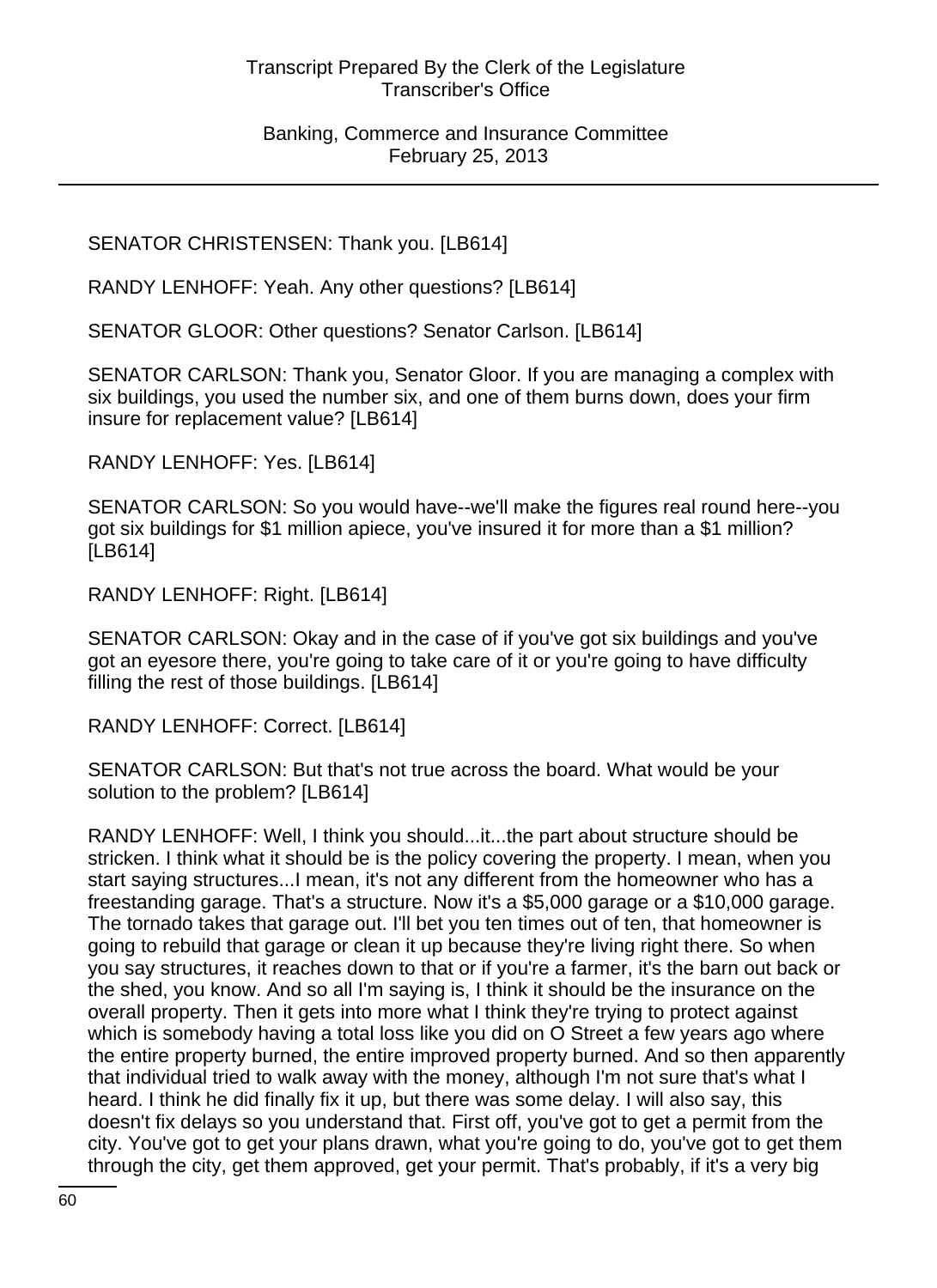Banking, Commerce and Insurance Committee February 25, 2013

loss, it's going to be 30 to 45 days in Lincoln and Omaha. Then you've got to get, you now, you've got to let it for bid and you've got to get out there and get construction started. So you're really talking, you know...I understand, six months seems like a long time. But it takes a period of time, realistically because of all the regulations we have. And I'm not arguing that we don't need codes and that sort of thing, but all I'm saying is you've got to go through all these steps. So there's a period of time for everything. And so the idea that, gee, if we have this money it's just going to magically...this problem is going to go away. You're still going to have probably months any time you have a major loss at a major intersection or something. [LB614]

SENATOR CARLSON: Thank you. [LB614]

RANDY LENHOFF: Yes. [LB614]

SENATOR GLOOR: Senator Christensen. [LB614]

SENATOR CHRISTENSEN: Sorry. In your reflection to strike structure in here and go back to property, what if the business was owned and managed by one person and the property owned by another? Doesn't that...if we don't list structure also, don't that take it all off of the structure owner back to the property owner now? [LB614]

RANDY LENHOFF: Yeah. Well, I think that...I think it should be any property usually is owned by a...I'm not aware of any that aren't all owned by one owner in a property that we manage. So there may be multiple buildings on a site. What I'm trying to say is when I buy an insurance policy, I buy it for that entire property and all the improvements on the property, but each structure is listed individually because the insurance company wants to do it that way. And all I'm saying is that if there's some way to say all the improved property, you know, then you've got...it isn't going to trigger this. I can go out, get my permits, get it rebuilt, there's no need for somebody to hold 10 percent of my money. And I'm looking to keep the amount of bureaucracy you've got to work through to a minimum. I just don't want somebody arbitrarily holding 10 percent of my money when I'm trying to get this thing built and get the contractors paid. [LB614]

SENATOR CHRISTENSEN: I totally agree with that, but I do know of some properties that have got 99-year leases on them and the buildings are owned by other people... [LB614]

RANDY LENHOFF: Oh, I see what you're saying. [LB614]

SENATOR CHRISTENSEN: ...and I just don't want to strike one thing and move liability. [LB614]

RANDY LENHOFF: I understand. Yeah. [LB614]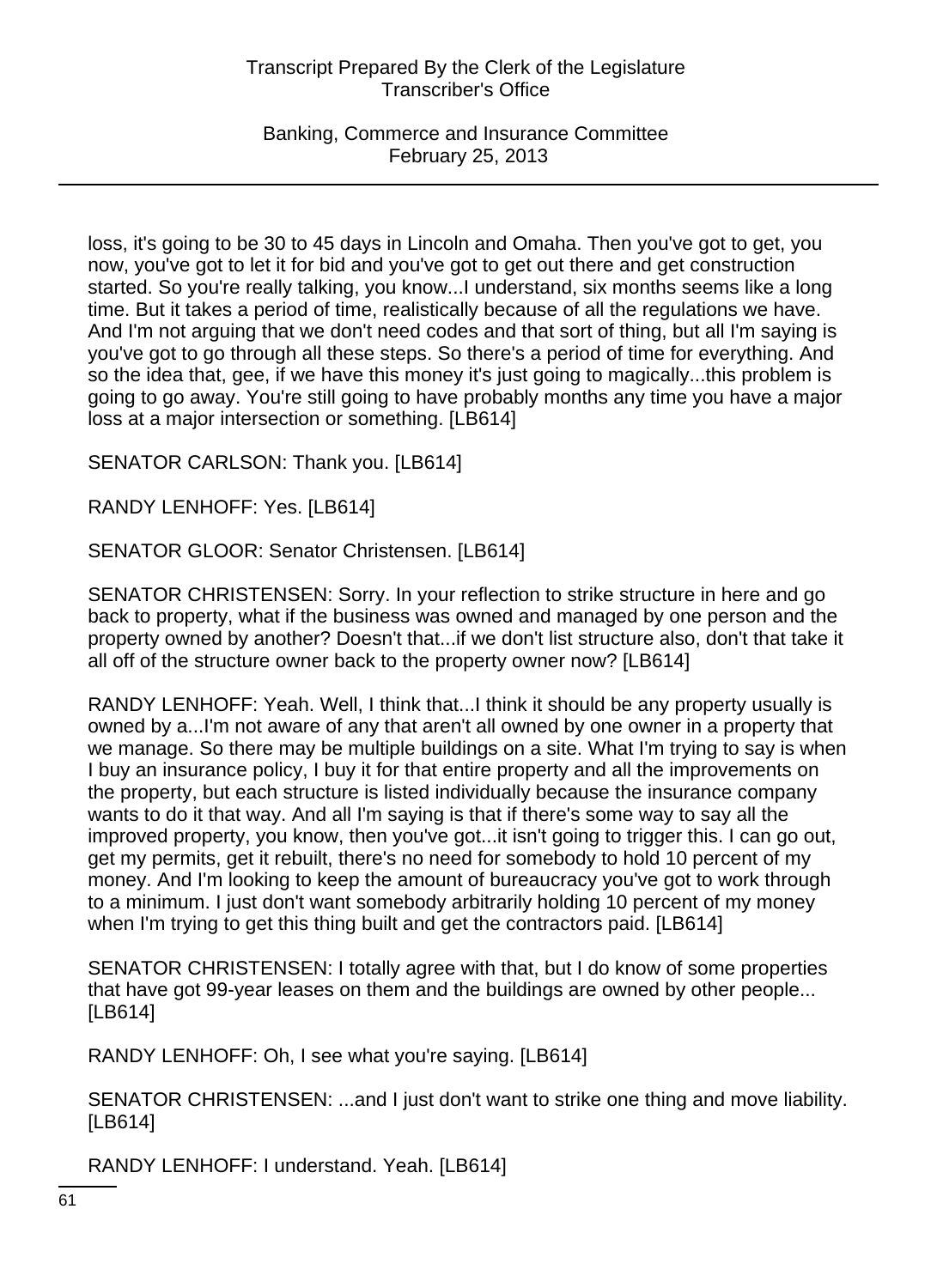SENATOR CHRISTENSEN: And that's the difficult part of this job. [LB614]

RANDY LENHOFF: Yeah. Yeah, there's probably a way to work that out. You'd need to have an attorney draft the language. [LB614]

SENATOR CHRISTENSEN: Thank you. [LB614]

RANDY LENHOFF: I'd be happy to help try and make some changes. [LB614]

SENATOR CHRISTENSEN: Okay. [LB614]

RANDY LENHOFF: I just think there are some changes that need to made if this is going to be passed. [LB614]

SENATOR GLOOR: Other questions for Mr. Lenhoff? Seeing none, thank you very much for your testimony. [LB614]

RANDY LENHOFF: Thank you. [LB614]

SENATOR GLOOR: Good afternoon. [LB614]

DAN LORING: (Exhibit 2) Good afternoon. I think if I testify any more, I'm going to start knowing you guys on a first-name basis. I'm Danforth D. Loring, D-a-n-f-o-r-t-h, first name, middle initial, D. L-o-r-i-n-g. I'm representing the Independent Insurance Agents of Nebraska today. Listening, I liked listening to all the different pros and cons. I wish I could rewrite my testimony, but I'm going to keep going with what I started, and that's to let you know a little bit about the insurance policy. An insurance policy written by the insurance service's office, which is pretty standard for all subscribing insurers, pretty much deals with the problem that it pays for full demolition costs within the policy limit. I do want to back up a little. Mr. Lenhoff brought something up that hadn't occurred to me. The way his policy works is, the policy comes out and let's assume for a moment he has ten \$1 million apartment buildings. The policy then has a \$10 million limit if it's written blanket which is the way most of those types of policies are written. The list that Mr. Lenhoff referred to is a statement of values for underwriting purposes. Frequently, that list is not included in the policy itself, but rather the \$10 million limit. In his illustration, if one building burned to the ground and this holds 10 percent, the state has or the insurance company withholds \$1 million and he's got to fix the building himself and when it's back up, he'll get his million back that's retained for demolition. So on a blanket policy, if the bill addresses the face value of the policy, that illustration he brought up could be a giant problem. I like Senator Christensen's example of small buildings. The other part that enters into this the policies--which I distributed and I tried to highlight part of them--has some extensions over and above the policy limit for exactly this purpose.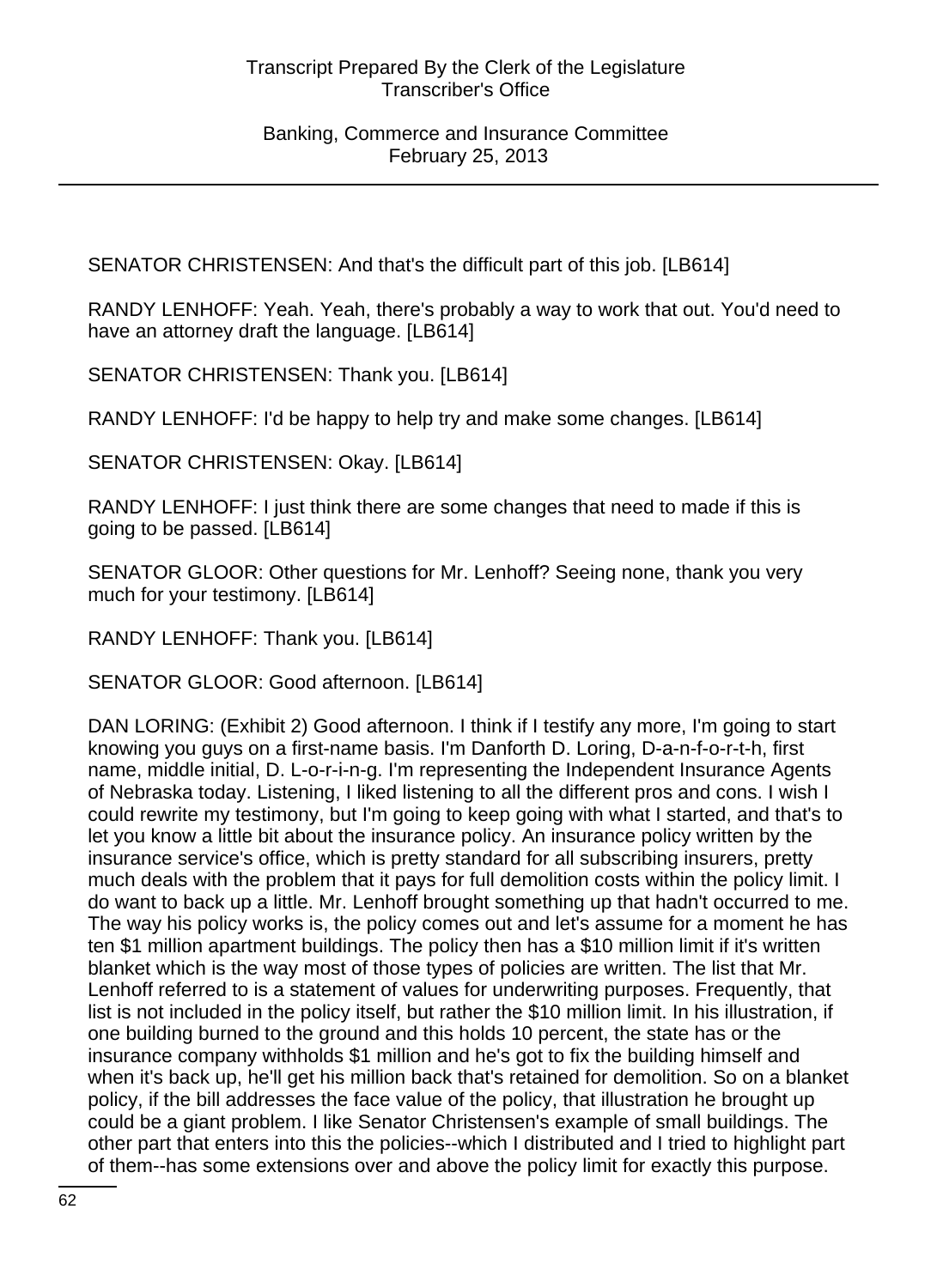Banking, Commerce and Insurance Committee February 25, 2013

There's a small amount of money for demolition, there's a small amount of money for operation of building codes. Some of the new policies even have a little teeny sliver of pollution coverage. Now I should have brought the fine print instead of just the big print. As we talk about asbestos and cleaning up the whole, it's not likely insurance is going to pay for that. Most policies have pretty much an absolute pollution exclusion contained within the policy. So pollution cleanup is--usually asbestos--is not going to be covered by the policy. Homeowners--I did throw that in there, too, because the bill did not appear to distinguish between commercial property and homeowners--same basic approach. The demolition and cleanup and all that's included within the policy limit and there's a small extension in that one, too. Another part of the policy that's interesting, we're batting around the 180 days that the money is held in reserve. The insurance company is required by the contract to pay out in 60 days, so they'll have their money on the table within 60 days and there are still 4 months remaining. I highlighted that in there, too. One of the things that happened...one of these things was a meth lab blow up. That's an illegal activity and the insurance company can deny that one, too. So you have some things here that are kind of murky on the outside, the real world. As all of you probably know, I'm a pretty strong client advocate, consumer advocate, and I listen to all this and it's between the municipality and the insurance company. The policyholder has an expectation of getting paid, and he's not going to know about this until he wants the money. And the fella from Kansas, I don't want to be the agent dropping off 10 percent to the state and the other 90 percent to the policyholder. I don't want to be the front man on that one. I go back--I almost hate to bring this up--I've been doing this for 42 years now. In 1975 the tornado took out Westgate Elementary School in Omaha. A guy named Vaughn Phelps was the superintendent. At midnight the night the tornado hit, he was on the phone with Fred Hawkins ordering rebuilding of the school. He said, I want it open by fall. He did that in expectation of an insurance company paycheck. So the idea that he went ahead and did that...now granted, that was a long time ago, but he had the expectation and assurance he was going to get paid so he let the contract, and the school did open. The other part I want to point out is the insurance company has the policy takes care of most everything. If you're the policyholder and you don't have a place to live, if you're the policyholder and your business just was stopped dead, the last thing you want to worry about is if you're going to get paid the full amount or not. Typically, insurance is not going to cover all the expenses you face anyway. So you're going to be out of pocket something, you just don't know what it is until the smoke clears. I made so many notes, it's all blue ink on my stuff. I'm pretty much done. I would like to answer any questions anybody may have about insurance. [LB614]

SENATOR GLOOR: Questions for Mr. Loring? Senator Campbell. [LB614]

SENATOR CAMPBELL: Senator Christensen is not asking this question, so I guess I will. And that is, what would you suggest? [LB614]

DAN LORING: I was afraid Senator Carlson was going to ask me that. [LB614]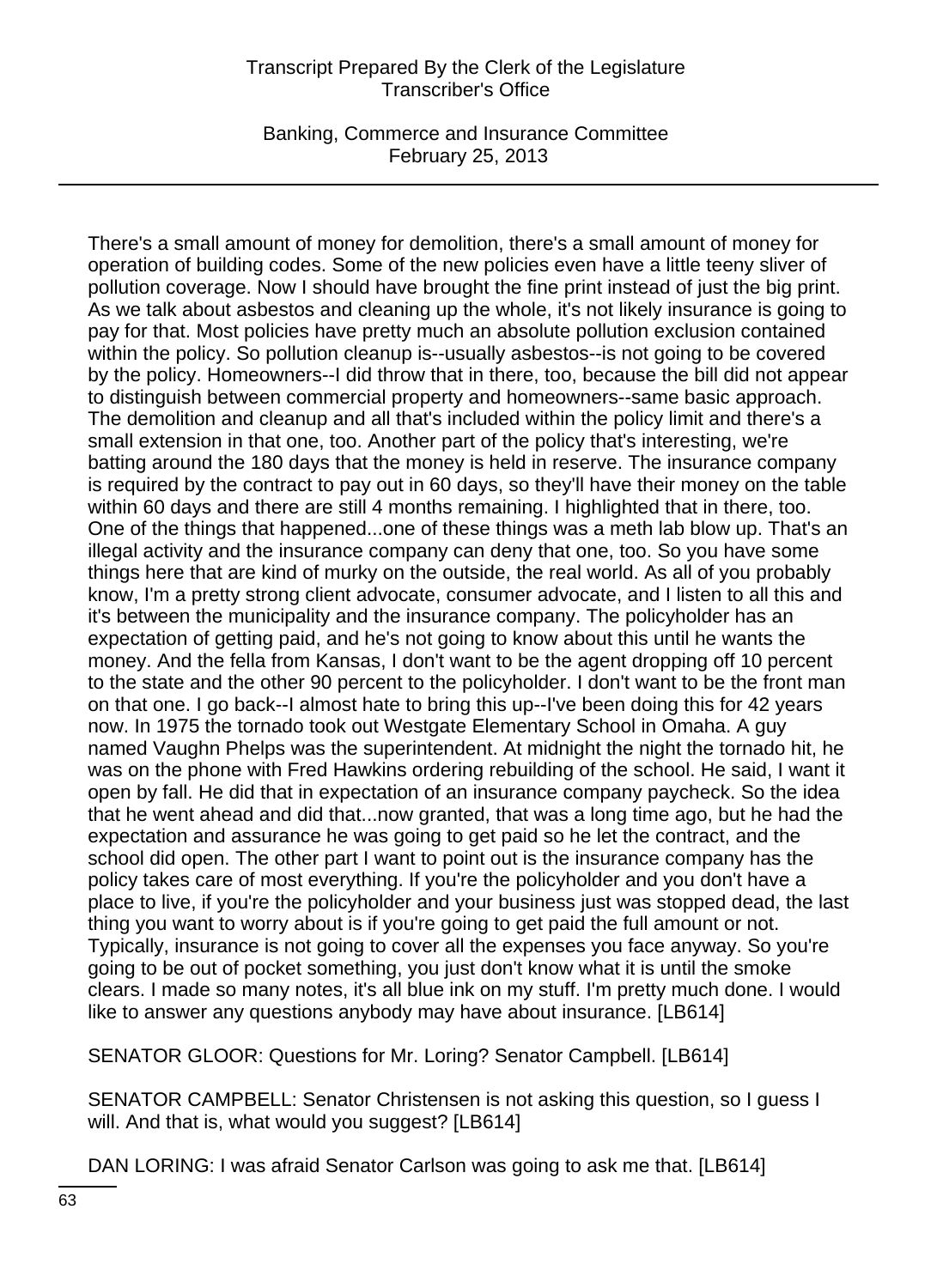SENATOR CAMPBELL: We rotate on that question. [LB614]

DAN LORING: You know what? I do think it's a problem, I don't negate the problem. Going after the policyholder makes a lot of sense unless the policyholder moves to Switzerland. I'm dead certain I have a real solution. If you withhold the money and the guy can't rebuild that creates a different problem. I don't really have a red hot idea as to what would solve the problem. [LB614]

SENATOR GLOOR: Other questions? Thank you, Mr. Loring. [LB614]

DAN LORING: Thank you. I appreciate your time. [LB614]

SENATOR GLOOR: Other opponents? [LB614]

TAD FRAIZER: Good afternoon, Chairman Gloor, members of the committee. Again, my name is Tad Fraizer, that's T-a-d F-r-a-i-z-e-r, representing the American Insurance Association, a national trade association of property and casualty firms. This year on this bill after kind of holding our noses on some past bills we finally decided we didn't like the direction this was going and just wanted to touch on some of the points, although they've been made pretty well both from the property owner and the insurance agent point of view by the prior witnesses. This, of course, is not a problem created by insurers. This is a problem outside our bailiwick and it's dealing with a private contract between a property owner and an insurance company. The property owner has paid the premiums, the local municipality or county or whatever governmental subdivision we're dealing with has not contributed to the premiums, but there's a pot of money there and they'd like a piece of the action, and we kind of understand that. That's the nature of insurance. People see there are funds out there and various people would like to take a chunk of it from time to time. But...and in some ways, this is a little bit of a head scratcher to us from an insurance point of view. Usually we're seeing bills that are trying to make us pay out even faster. There are complaints sometimes that insurance companies don't pay out fast enough, and yet here we've got a bill that kind of goes the opposite direction and says, whoa, slow down, don't pay out the money that you're contractually obligated to pay to your policyholder. Hold it back until a local subdivision decides what it wants to do. And as previously noted, the local subdivision has up to 180 days to decide what it wants to do. And if at the end of 180 days it finally goes around to filing a lawsuit or issuing a condemnation order or something, then the holdback period continues beyond that. So it really penalizes every policyholder for the wrongs of a few. And this may sound a little dramatic, but when you boil it down, this is really a government seizure of private property for a government purpose without due process or at least the due process isn't going to happen for about six months till the local subdivision gets around to initiating some sort of condemnation action when it can then argue out what's going on. That usually seems to be a little bit of the opposite of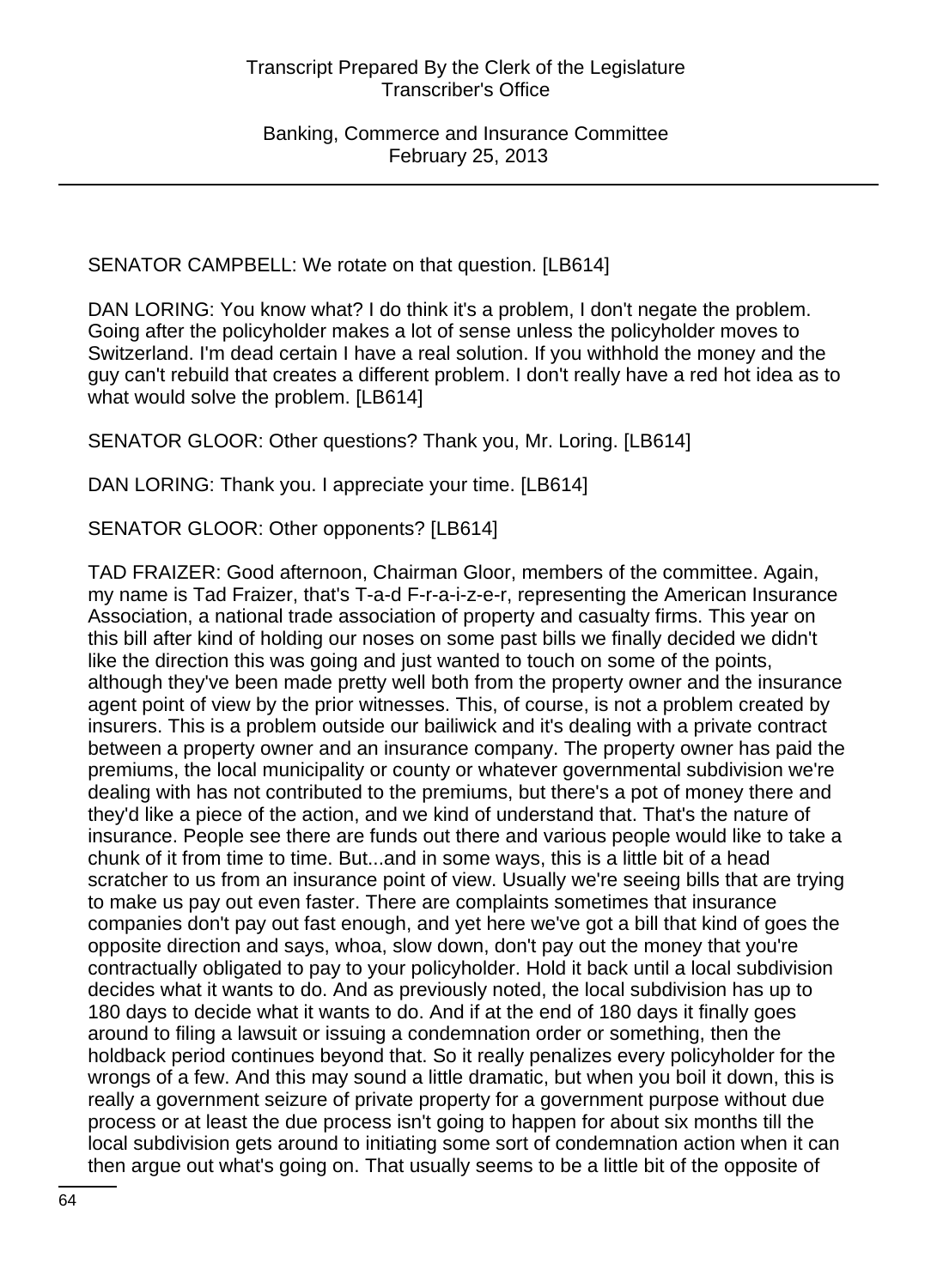Banking, Commerce and Insurance Committee February 25, 2013

the way things work. Normally, you have to start an action against someone before you start seizing property. In effect, you're considered guilty until proven innocent in this situation. As previously noted, it's in terms of...the holdback is in the terms of the larger of 10 percent of \$10,000, so there's a minimum \$10,000 holdback. As noted in a commercial situation or a larger even residential property, this could amount to \$25,000, \$1 million more, depending on the size of the loss. And going to what Senator Crawford asked about some of the process, as a practical matter a loss reserve is always going to be required. Once the insurance company gets notice of a significant loss, 75 percent or more, they have 15 days to notify the subdivision and basically the loss reserve goes into effect unless the subdivision notifies you it looks like within that time period that everything is taken care of. And the bill speaks in terms of receiving notice that the structure has been replaced and rebuilt or repairs have been completed or demolition has been completed. It's not started or anything like that. According to the language of the bill, it has to be basically completed so really as a practical matter, I can't see any subdivision getting back to an insurance company within 15 days--assuming they know that there's, you know, an insurance company to begin with--as to, okay, everything's hunky-dory, you can release the money. So there's, at least from an insurance company practicality point of view, I think most insurance companies will have to protect themselves, put the holdback into place. And then there is sort of a question even as to the amount of the holdback, although in one part of the bill it talks about the insurer not being liable for amounts in excess of the limits of liability. When you look about the...when you look at the holdback, it talks about 10 percent of the basic coverage limit and it doesn't seem to make an exclusion for the payment to the mortgage. It doesn't say 10 percent of the amount left after the mortgagee or the bank has been paid. It's 10 percent of the basic coverage limit. So there's a little bit of a language complication. You could possibly be required to somehow hold back more than is actually left over after you pay off the mortgage or at least there's a little bit of a worry the way the language is written there. So we would simply echo the concerns raised by the property owners and the insurance agents and, of course, I would not want to be the insurance agent or I would not want to be the person in the claims department of a company who has to call up a property owner and say, we've got your check ready except we're going to hold back \$10,000 or more of your money. And they ask, when are you going to get it? Well, maybe sometime in the next six months if the subdivision decides they're ready to release it and maybe longer if they're going to file an action sometime within that period. I'm going to be holding the phone receiver at arm's-length when the policyholder responds to that. So for those reasons, we can't really be in favor of the bill under current circumstances, and I'd be happy to try and answer any questions you might have. [LB614]

SENATOR GLOOR: Any questions of Mr. Fraizer? Seeing none, thank you. [LB614]

TAD FRAIZER: Thank you. [LB614]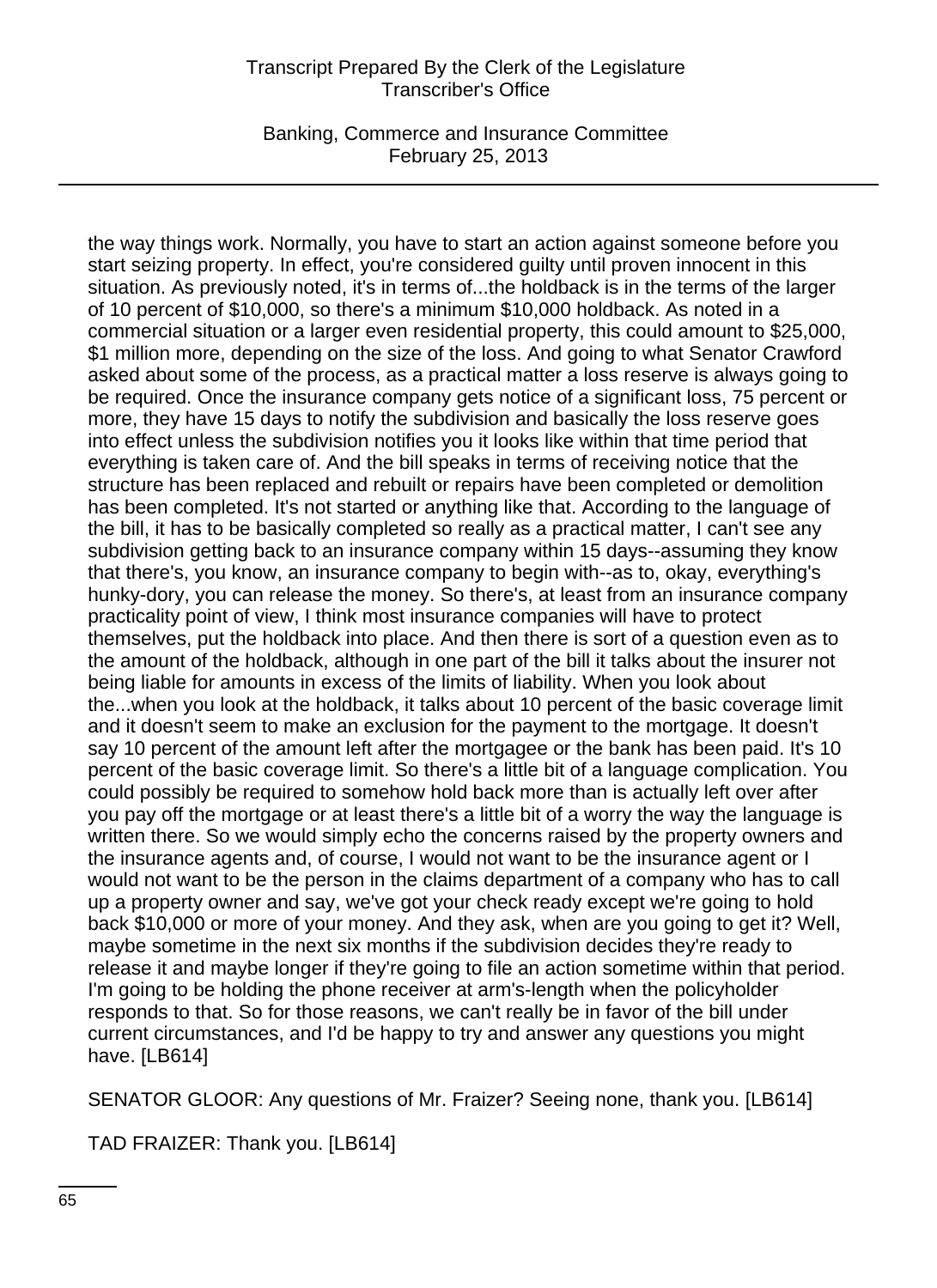SENATOR GLOOR: Other opponents? Those who'd like to speak in a neutral capacity? [LB614]

COLEEN NIELSEN: Good afternoon, Chairman Gloor, members of the Banking, Commerce and Insurance Committee. My name is Coleen Nielsen, spelled C-o-l-e-e-n N-i-e-l-s-e-n, and I am the registered lobbyist for the Nebraska Insurance Information Service. I thought that I would come and testify neutrally so I could explain to you our position. This bill has been before this committee for a number of years, and I did hear someone testify that it has been seven years. And in the beginning we did oppose this bill. And for a number of years we did, as Ms. Rex has testified, engage in discussions, came to some compromises, and largely due to Senator Utter who basically had said, ask the question--what's your solution? So what we did was we surveyed our companies and we heard that Iowa and Kansas had a bill, but the preference was the Iowa law. We suggested the Iowa law, thus we have the bill and thus we're neutral. But I must say that I've heard a lot of this discussion over the years as you've heard today. So I'd be happy to answer any questions. [LB614]

SENATOR GLOOR: Are there any questions? Seeing none, thank you. Anyone else in a neutral capacity? I don't see Senator Schumacher who waived closing. [LB614]

SENATOR CRAWFORD: He said he waived closing. [LB614]

SENATOR GLOOR: (Exhibit 3) He waived closing. Then we will close the hearing on LB614. And we'll take about a ten-minute break before we begin on LB312. [LB614]

BREAK:

SENATOR GLOOR: I think we'll get started. If I could ask people to take their seats we'll reconvene on LB312. Welcome, Senator Scheer, to the Banking, Commerce and Insurance Committee. [LB312]

SENATOR SCHEER: Thank you, Chairman Gloor, and welcome to the rest of the Banking Committee, my pleasure to be here. You toast this place up. We have Government here and it's never quite this warm so I don't know if it's the radiant personalities over there that are heating this up... [LB312]

SENATOR GLOOR: Yes. [LB312]

SENATOR SCHEER: ...or whatever the case might be. And as long as you think you sat in here this afternoon, I will tell you that I just walked over from Education and although you are now done with your second, we are still working on our second. So and we have five and I'm your last, and I'll quit stalling and get to the point so you can leave and I'll just go back. So having said that, my name is Jim Scheer, J-i-m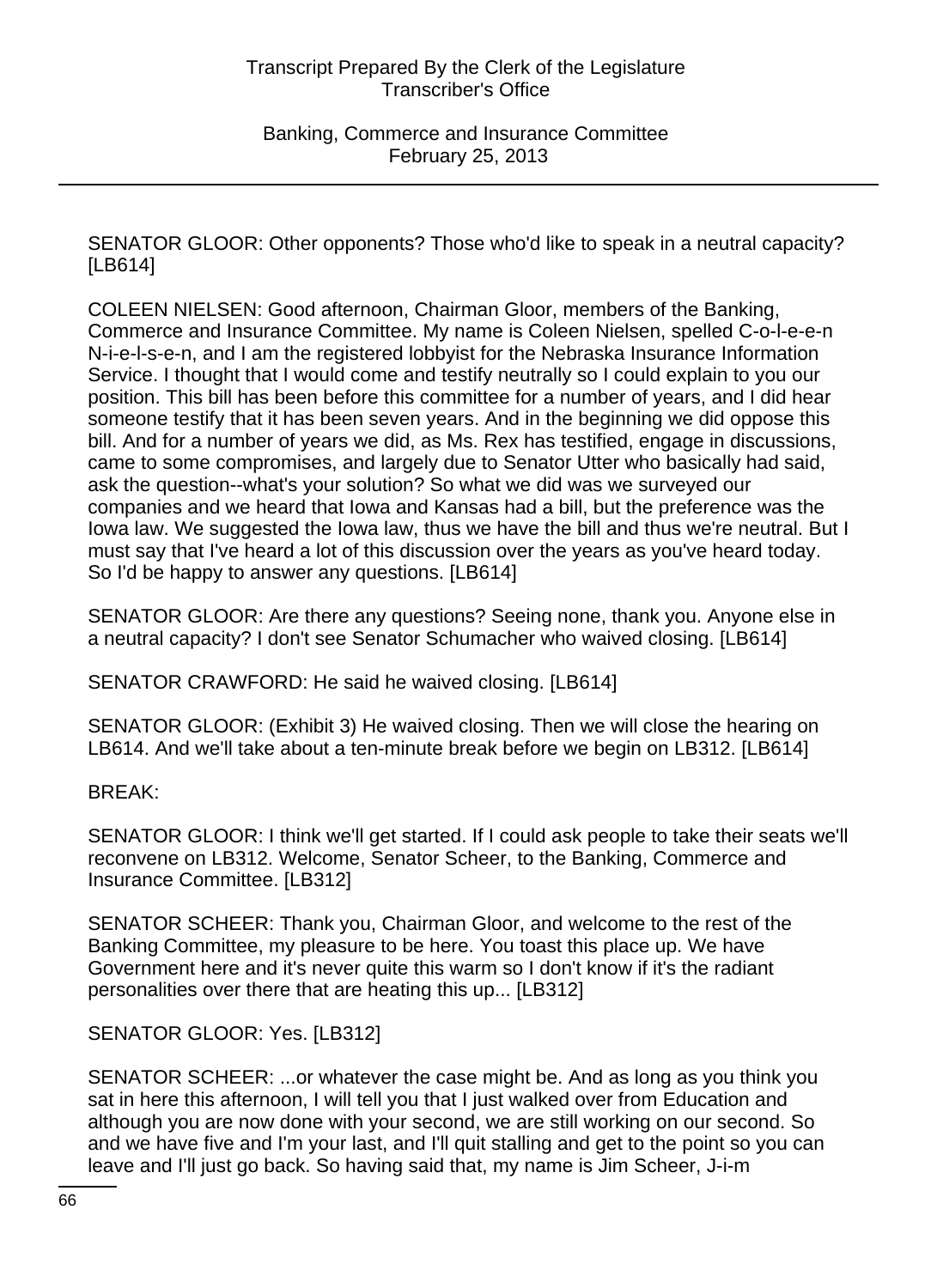Banking, Commerce and Insurance Committee February 25, 2013

S-c-h-e-e-r, and I represent the 19th District of the Nebraska Legislature. Outside of the Legislature I work as a licensed property and casualty insurance agent in Nebraska. In the last several years some policies by the various insurance companies have come to light that I'm familiar with, and I find them suspect to the extent I think they're disingenuous to the insurance industry and to the general population. There are three specific things that I'm trying to do in this bill, and if it's not doing that--I've had opportunities to speak with people from the insurance industry and as of yet, I've not been told that it's not--and I'm willing to work on language if it is not doing what it's supposed to be doing. And so I will leave that as an option because truly it's a fairly distinct bill. First of all, you have insurance companies cancelling...a type of claim...nonrenewing policies, at the end of the term from weather-related losses. To me that is something that is shown in the contract. When you buy insurance, by the way, that's a contract. You pay the insurance company X amount of dollars, the insurance company is absorbing the risk that that will not happen, and they make money on it; it's called pooling. So they get enough of you to buy house insurance, they get a large hunk of money, and they know at some point in time some of those will have hail losses or water losses or wind losses. And so they have this pool of money that they can pay the losses, not necessarily yours expressly, but the pool is large enough to pay those losses. And if it's not, then the next year they raise the rates and they try to build up that pool in reserves again. So from the vantage of when they are nonrenewing those policies from a weather-related loss the thing to remember about that is, that loss was not...has any effect or had anything to do with the insured's ability to minimize the loss. You can't move your house out of a windstorm, you can't put a dome over it to cover the shingles, you can't put, you know, towels or blankets on your roof to protect the shingles. It's impossible. That's part of the contract. When they nonrenew that, what they're really saying is: we had a contract, you gave me the money, and from the money I'm going to pay the loss, but the fact that you had a loss, then I don't want it. You know, I wasn't planning on that loss and so now I want to nonrenew the policy. It's not fair. That's what pooling is about. When you bought that policy, they knew at some point in time there were going to be X number of losses. If they underestimated the amount of losses from an insurance standpoint, then they need to recalculate and adjust whatever those rates are. But it shouldn't be at the loss of the insurance for the person that had the weather-related loss that could do nothing about it, they should not be forced to lose their coverage. And that's what's happening. Now compound that with you have had that happen to you, so now you're out looking for a new insurance carrier for your home. Find somebody that will write your policy. Well, what they're going to tell you is, well, senator, you've had two hail losses in the last five years so we're going to surcharge your policy 20 percent, 40 percent, whatever the magic number might be--every company has their own rating basis. But they're going to surcharge you because you had losses over the last five years. Now bear in mind this is a new company. They didn't pay the losses over the last five years, so why are they charging more money for losses over the last five years? They have no loss experience in those, there's no legitimate reason during pooling that you should be charging somebody more dollars as a new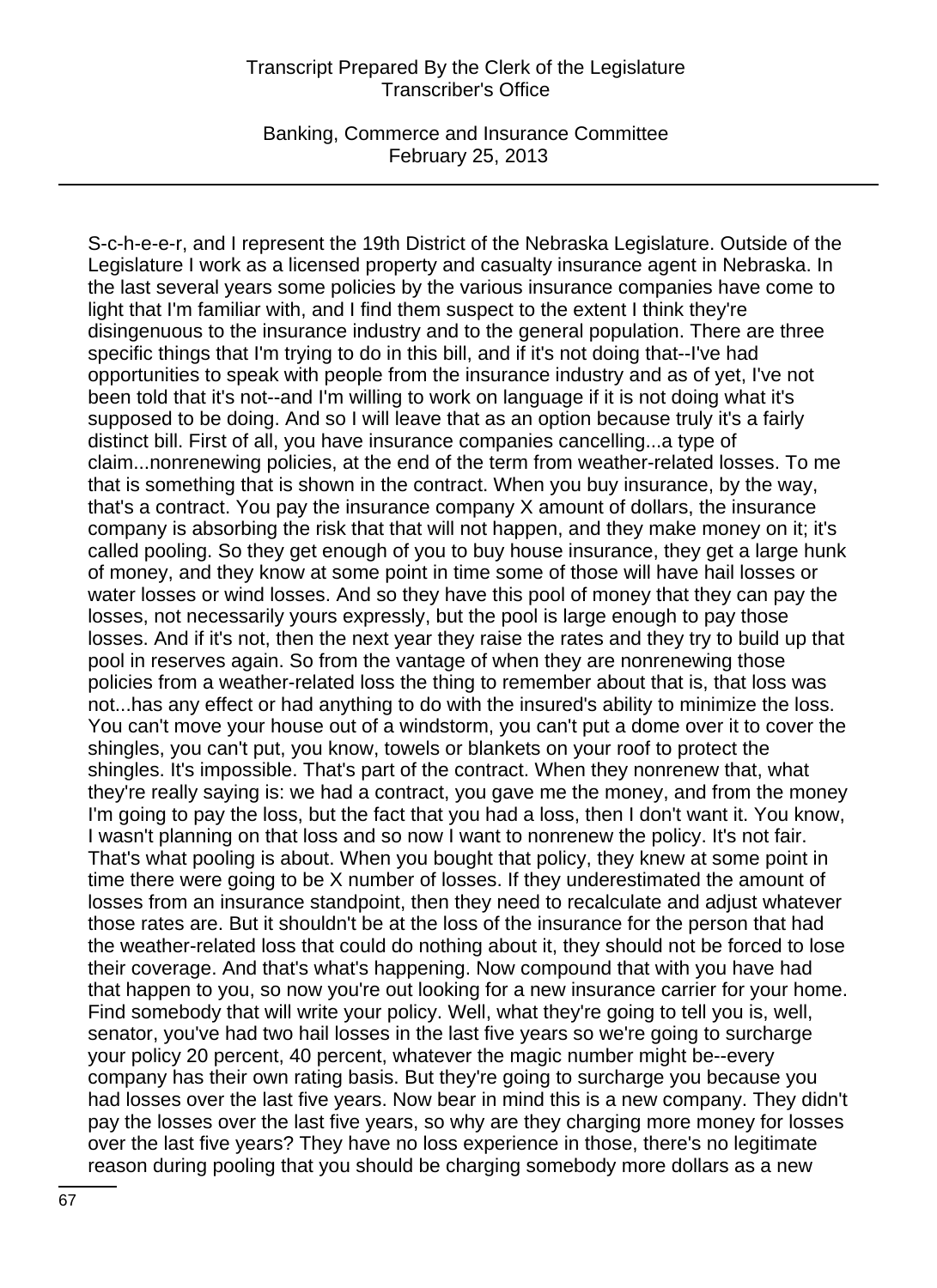Banking, Commerce and Insurance Committee February 25, 2013

client to cover losses that another insurance company paid. Now we'll backtrack. Nowhere in here does it say that an insurance company cannot surcharge you if you do have a weather-related loss. I understand insurance companies are out to make money, a lot of people make a living off of that. This doesn't destroy, it doesn't impede them from charging more for that person that's had losses. It doesn't do that at all, it leaves that wide open, they can do whatever they like. But what it does do in the second part is it doesn't allow an insurance company that didn't pay the loss to charge for that loss, to surcharge the new client for that loss. How are they eligible to receive more money for a loss they didn't participate in? The third thing that I'm trying to accomplish is along the same line. Let's say for example, Senator Howard, you get a new job in Lincoln so you may have a home or you may live in an apartment, whatever, and have either a renter's insurance or a homeowner's policy. We'll call it a homeowners because that's what we're talking about. So you sell your home in Omaha and you buy a new home in Lincoln. When you get your new policy in Lincoln, the insurance company says, well, Senator Howard, you had two losses on hail in the last five years so we're going to have to surcharge your home in Lincoln. Why? That isn't anything to do with Omaha, that location that had the loss. This is a different loss. It's not even based if that location had the loss. It's based on your loss at a different address, a different community. So why are we allowing them to surcharge based on a personal database of your losses rather than the property? Insurance is per property. I mean, it's one thing to say, well, Senator Howard, we have to charge more because this house has been broken into the last, you know, four times in the last two years. Okay, that would be site specific, maybe I could buy that, but they're surcharging because you had a hail loss in a different town. This is a new location. How would that be subject to a surcharge? Now I suspect that there will be people that will testify in opposition to this that...and I'm not exactly sure, you know, what they will point as the errors and I will listen closely because, like I said, if there are some problems with this bill I'm certainly wanting to work those through. But I think these are more of a moral, ethical position. I'm not trying to imply the insurance companies are doing anything illegal right now. They're doing whatever the law allows them to do. They have spent a lot of money on their technology and their claims handling, and they know exactly where those losses are coming from. They also have the ability to change rates in fairly small, minute areas. When I started in the insurance business 25, 30 years ago, the whole state for property was maybe 6, 7, 8 districts. You know, Omaha maybe was two, might have been one. You just had these huge areas that were the rating zones. Now from their technology, I'm sure you could live on one side of the street and be paying a different rate from the person on the other side of the street based on whatever accumulation of data they use to rate that specific location, not only on you personally, but on that location. So a lot of things have changed, and they have the ability to charge per location. I'm not trying to impede that, this doesn't put any artificial controls in that. They can charge for the loss to whoever owns that property at the time. All I'm saying is, you can't not nonrenew them because you had paid a loss that they had no way to defer. And secondly, the new company, after they nonrenew you, shouldn't be able to charge you a surcharge for a loss that they had no expense in.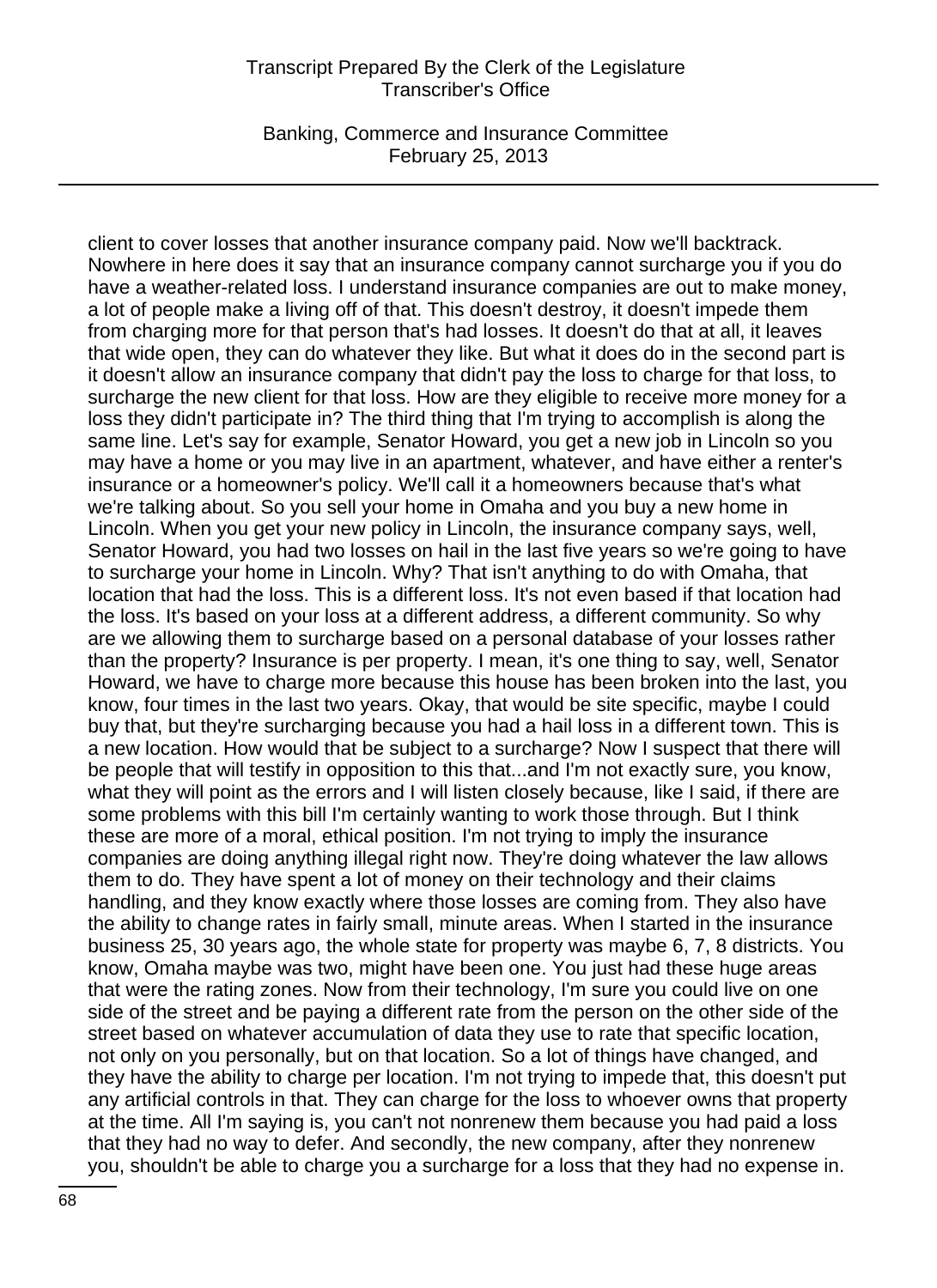Banking, Commerce and Insurance Committee February 25, 2013

I think those are fairly logical arguments. Sometimes logic doesn't prevail; I understand that, but that's the premise behind this. And there's a lot of people, at least in my area and I will tell you this, I've heard from a great number of insurance agents. And you will look behind me and you will see probably none, and there's a reason for that. They are supportive, but they can't support it. We work for insurance companies. They're not going to risk their livelihood to sit up here and talk about the ills that their companies may be doing and expect to maintain that contract. I understand that, I don't expect them to be here. I appreciate the calls and the information and support, but just so you know, I'm not the lone wolf, I'm just the only wolf here. So there's other people that are fully knowledgeable of this and are very upset about it. And the things that hurt the most are...I just was home this last weekend, happened again. And this lady is an 88-year-old woman that has had insurance with this company--I looked back--since 1964, and other than the last five years--and yes, indeed, she had two hail losses these last five years--she had not had one loss; cancelled as of April 15. That's not right, and this is the only way I know of to go about it to stop these practices. I will stop now and answer any questions and let the others go behind that have whatever thoughts they would like to share. [LB312]

SENATOR GLOOR: Senator Scheer, how do we avoid people who continue to build...if this were all to go into the law... [LB312]

SENATOR SCHEER: Uh-huh. [LB312]

SENATOR GLOOR: ...how do we avoid people who continue to build in areas that are prone to forces of nature? We obviously don't have a Hurricane Sandy who rolls through here, but I certainly harbor a bit of aggravation of people who expect to be able to rebuild when they've already put themselves in harm's way. Now we don't know where tornadoes are going to land, but there are areas in the state that are prone to higher winds, especially if you decide you want to build on hilltops and bluffs and things of that sort. That's the reason that wind turbine farms go up there and whatnot. How do we keep from having to subsidize, as people who pay premiums as part of the pool, folks who continue to make bad decisions about building in areas... [LB312]

SENATOR SCHEER: Well, first of all, there's nothing that I know of that says anyone, any company has to write a policy to begin with. They can give you a price, Senator Gloor, and I think it's behooving to the insurance company to know what they're insuring. And believe me, I think now they do. I think they know those ridges that are high losses for them or an area that may be more susceptible, for example, to hail or something like that. Flood, you know, that's a whole different ball game; this has nothing to do with flood. This just has natural, weather-related losses on a property casualty. So those insurance companies now--we're not talking about 10 years ago or 20 years ago--they have a pretty good idea where those are. They can charge whatever rates they feel are appropriate for those risks that they're undertaking. That's their job. My job,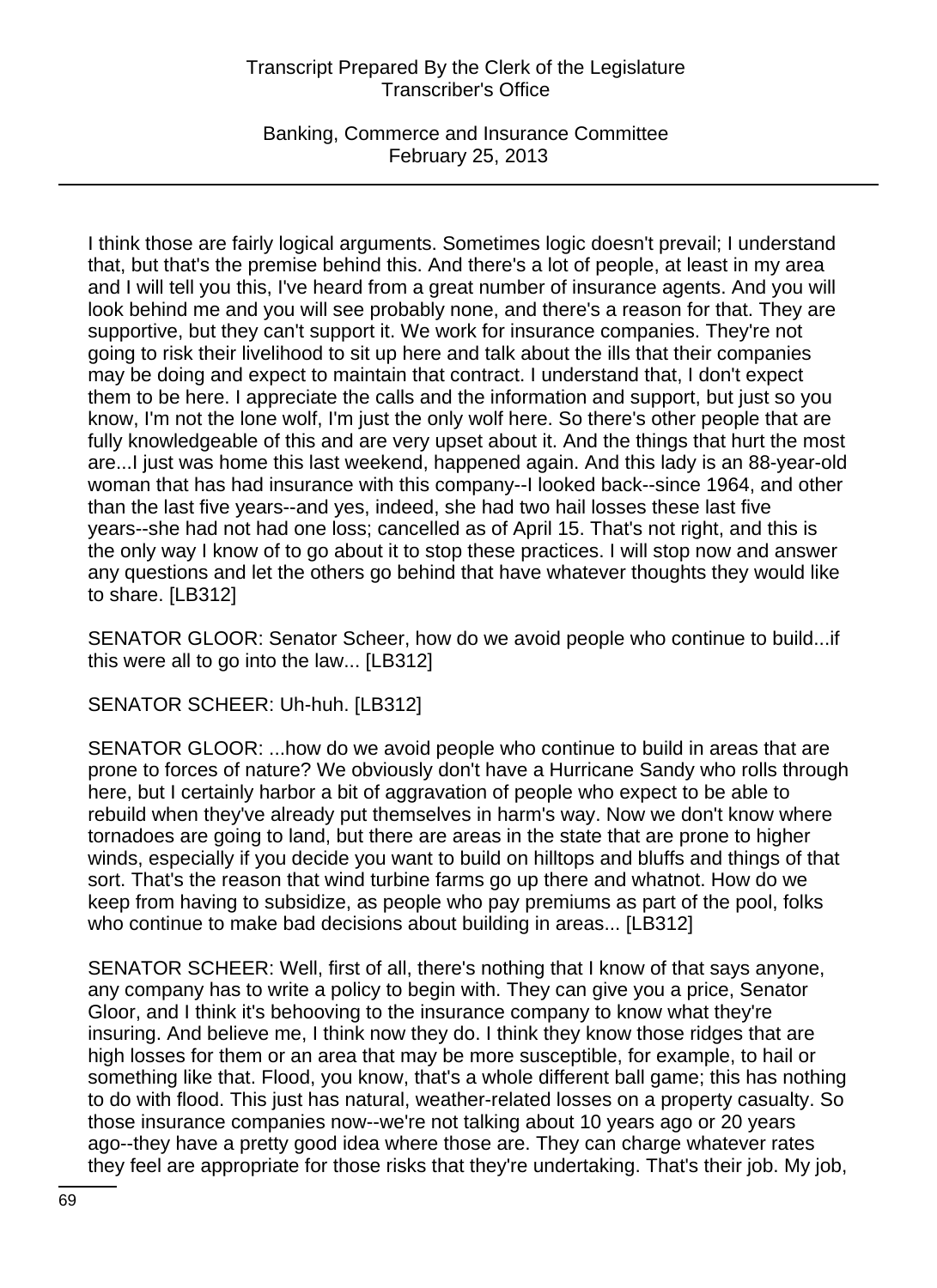Banking, Commerce and Insurance Committee February 25, 2013

as the consumer if I've got that home, is obviously to try to find the one that is the most competitive. But if it's four times as much as Senator Carlson that lives a mile down the road, but it's at the bottom of the hill, not on top of the ridge, it really is immaterial because my house is where it's at. And I either have to pay what the rate is going to be or find somebody else. But they don't have to sell it to Senator...mine at the same price as Senator Carlson if mine has more adverse risk. That's part of insurance. If it's a higher risk, it should be paying more. [LB312]

SENATOR GLOOR: Well, I'm trying to decide how to phrase this, but to be at six of one, half dozen of the other, if you don't want to cover somebody in that particular area, you raise the premium so high that you accomplish the same thing. But so your bill would allow somebody to be priced out of being able to afford the insurance, it just wouldn't allow the insurer to refuse to renew or cancel? [LB312]

SENATOR SCHEER: No, your question was specific to me, Senator Gloor, and I tried to answer the specific one. And that was somebody had built or bought a house that was in a...you know, how do we protect the general population from--we will consider--the less intelligent ones that want to go build a house of all glass on top of ridge and put 50-foot pilings in because they want it to overhang the cliff 50 feet? I understand what you're saying. And my point was, at some point in time somebody chose to insure it, they gave you that price to buy that policy. If you agreed to it, there was a meeting of the minds. The insurance company, most that I know, send out inspectors or have information available to them via your county assessor records. They know exactly what they're buying for the most part. And so when they offer that price, when company A offers you a price, company B offers you a price, and company C does, I'm assuming you're probably going to take the least expensive or maybe one of the others offer some other coverages that the lower-priced one doesn't, so you may not buy the cheapest one. But you determine which one you're going to buy. They've made the offer, you are accepting. So it is a two-way street. You know, they're putting themselves at risk for the premium that they're charging you, and it is up to them to determine that premium. [LB312]

SENATOR GLOOR: Okay. Questions for Senator Scheer? Senator Christensen. [LB312]

SENATOR CHRISTENSEN: Thank you, Chairman. Thank you, Senator. I guess I don't know...on your last one here, it says surcharge for an insured policy for a property casualty loss due to weather-related casualties. Well, weather trends change, and if they can't surcharge you due to that...Imperial is a particular place that... [LB312]

SENATOR SCHEER: No, no. I didn't say that they couldn't surcharge you. [LB312]

SENATOR CHRISTENSEN: So what does this say? [LB312]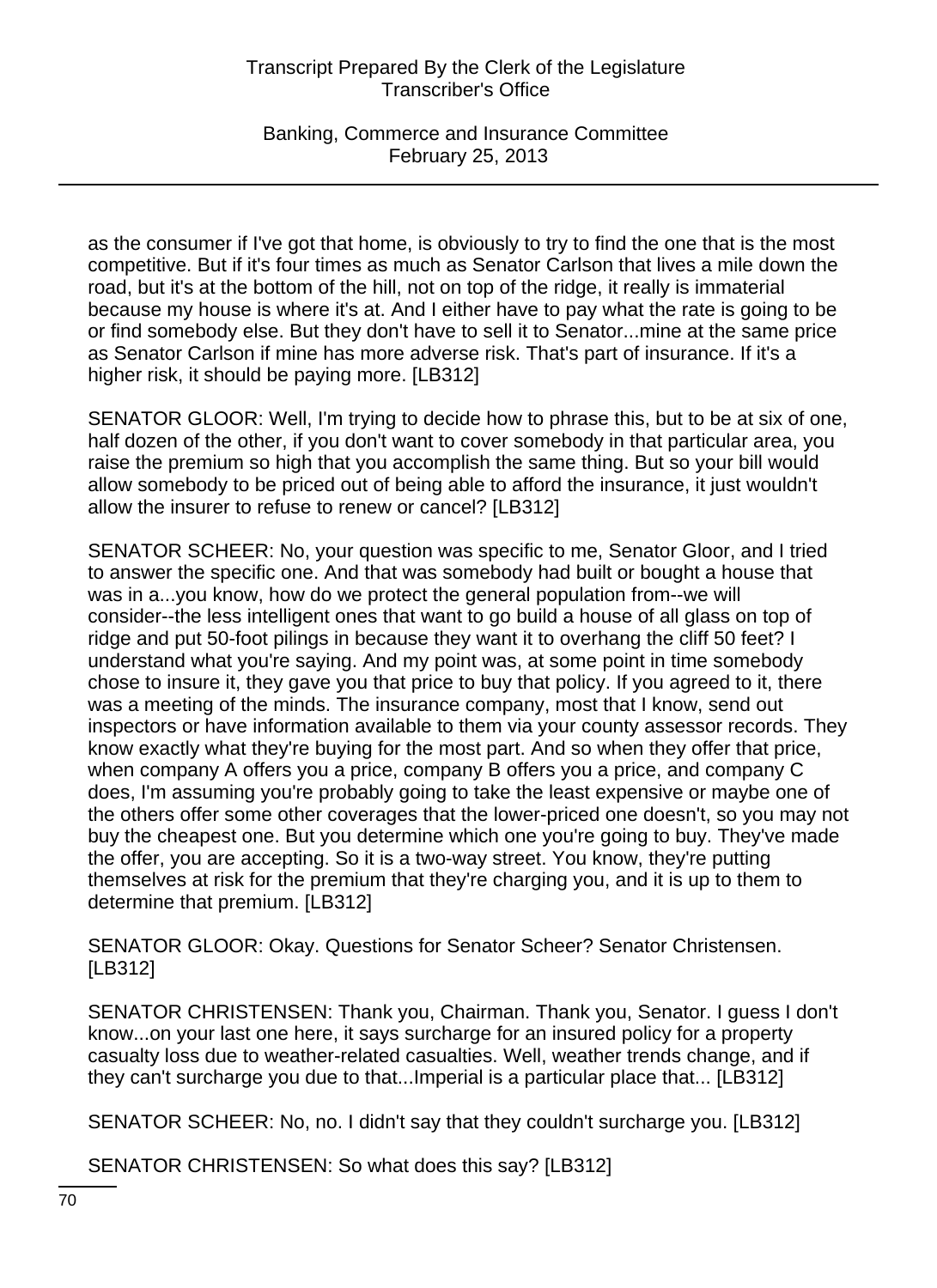Banking, Commerce and Insurance Committee February 25, 2013

SENATOR SCHEER: No, no, no. Your current insurance...if your current insurance carrier has the ability to surcharge you, Senator Christensen, what I'm trying to state is that if they nonrenew you or you choose to go find somebody else to insure you, then the price that you're quoted should not be surcharged for a loss that they didn't pay. Now in your home in your hometown, if you are a very high susceptibility to hail, then those rates ought to be at a higher level than probably a community 40 miles down the road that has not had that propensity. Their records, their data systems are far and away sophisticated enough to take that into consideration. So if they have had losses in that area, they have the ability to increase their premiums on their current policies to meet that demand. And if, indeed, you have a hail loss, they certainly...I specifically mentioned, I am not taking away the ability for them to surcharge you because you had the loss. I get it. They had a loss, they need to develop more income, but you don't develop more income by simply nonrenewing you. And the frustrating part, Senator Christensen, is that time after time I've watched that same company that will cancel you, they will turn around and your neighbor, Senator Carlson, they will write a new policy on him with the two hail losses. What's the difference? Why did they cancel you? They wrote his as a new policy, and the only difference between the two is they're now surcharging him the 20 to 40 percent surcharge for his previous two losses which they had no expense for. [LB312]

SENATOR CHRISTENSEN: But I guess what I'm saying is the fact that trends change. Imperial--I lost my roof three years in a row. [LB312]

SENATOR SCHEER: Uh-huh. [LB312]

SENATOR CHRISTENSEN: In fact, I know people that lost two roofs in one year. [LB312]

SENATOR SCHEER: Uh-huh. [LB312]

SENATOR CHRISTENSEN: And if you didn't do it the right way, you put four roofs on in three years. [LB312]

SENATOR SCHEER: Uh-huh. [LB312]

SENATOR CHRISTENSEN: I was just a little smarter than some of them, I put two roofs on because I took a look at how you're doing it. But how do they...I know you say they can surcharge. I guess I don't understand if that company wants to reduce the amount they have in the area, I would feel bad if they canceled mine and took Tom next door, but... [LB312]

SENATOR SCHEER: But that's my point, Senator, they are not... [LB312]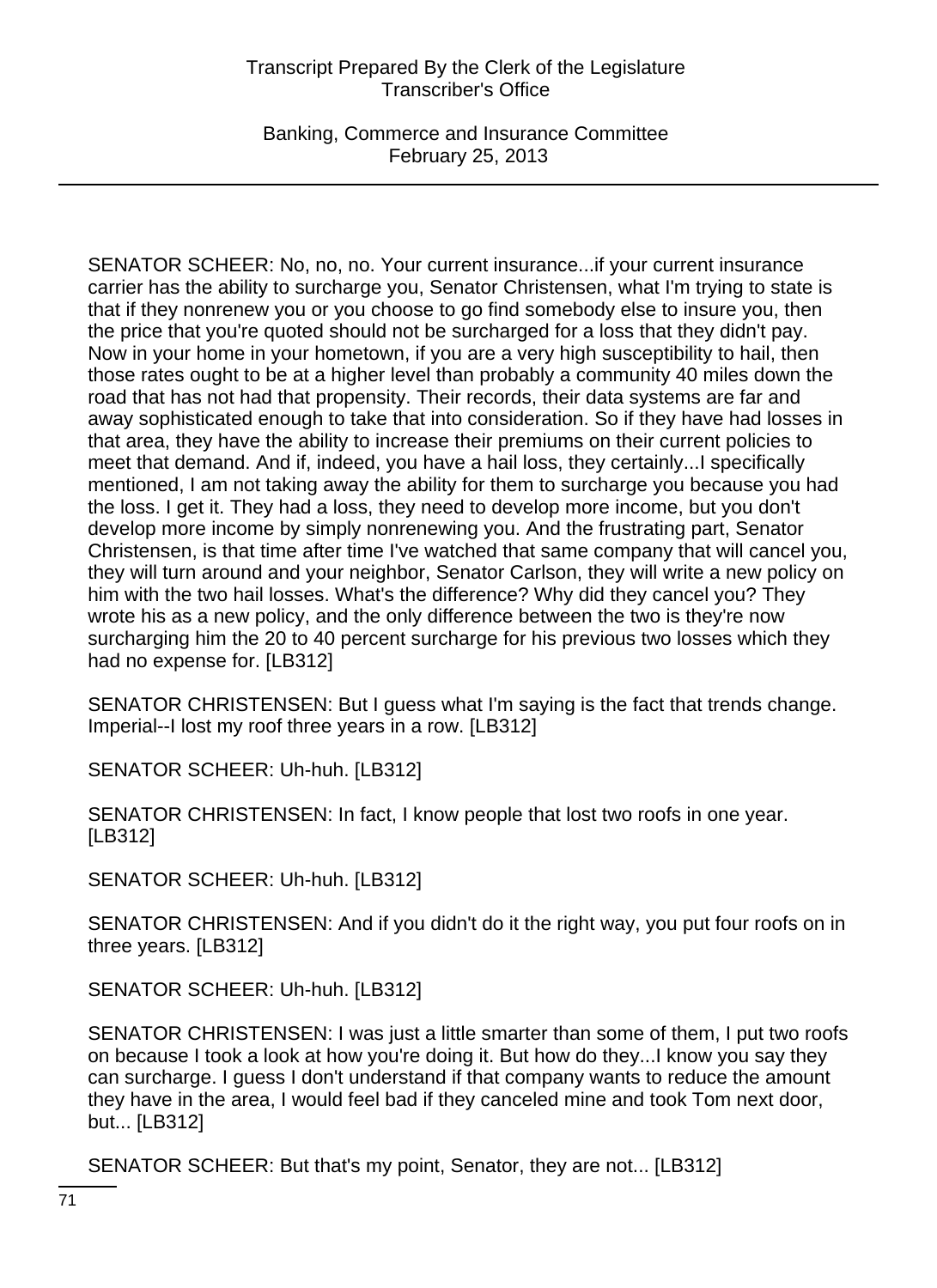SENATOR CHRISTENSEN: Why can't they reduce their risk in there? They maybe have had 200 customers in Imperial... [LB312]

SENATOR SCHEER: Senator, if they... [LB312]

SENATOR CHRISTENSEN: ...for years and they decide to go to 125. [LB312]

SENATOR SCHEER: Okay. If they wanted to have a moratorium, certainly they've got the ability to do that. But when you... [LB312]

SENATOR CHRISTENSEN: What you're saying is they can't cancel you though. [LB312]

SENATOR SCHEER: No, they can't, but they can surcharge you. And what you're telling me is they should be able to cancel you and they should be able to write Tom's. Well, Tom's had the same loss that you did, and they're surcharging him, but they're nonrenewing you. And there's two terms here and they're not interchangeable: it's cancel and nonrenew. And what we're talking about is nonrenewing, not canceling, but a lot of people would consider it canceling from the general public. So I don't want to try to confuse you, but those are really two different terms. [LB312]

SENATOR CHRISTENSEN: So they...I've always been aware of nonrenewals, but I didn't know they could cancel you in the middle of a insurance. [LB312]

SENATOR SCHEER: Nonrenewals are at the end of your current term. [LB312]

SENATOR CHRISTENSEN: Correct. [LB312]

SENATOR SCHEER: Correct. [LB312]

SENATOR CHRISTENSEN: A cancellation, I have insurance that's supposed to go for 12 months and in 6 months they can just cancel me? [LB312]

SENATOR SCHEER: Technically they could if they perceived the risk to be different than what they originally had written. That's not really part of what I'm talking about. [LB312]

SENATOR CHRISTENSEN: I would have a problem with that one. The nonrenew I guess I don't have the big problem with. [LB312]

SENATOR SCHEER: I guess to answer your question, is if they want to reduce their footprint, then they put a moratorium and they don't go out and pick any more business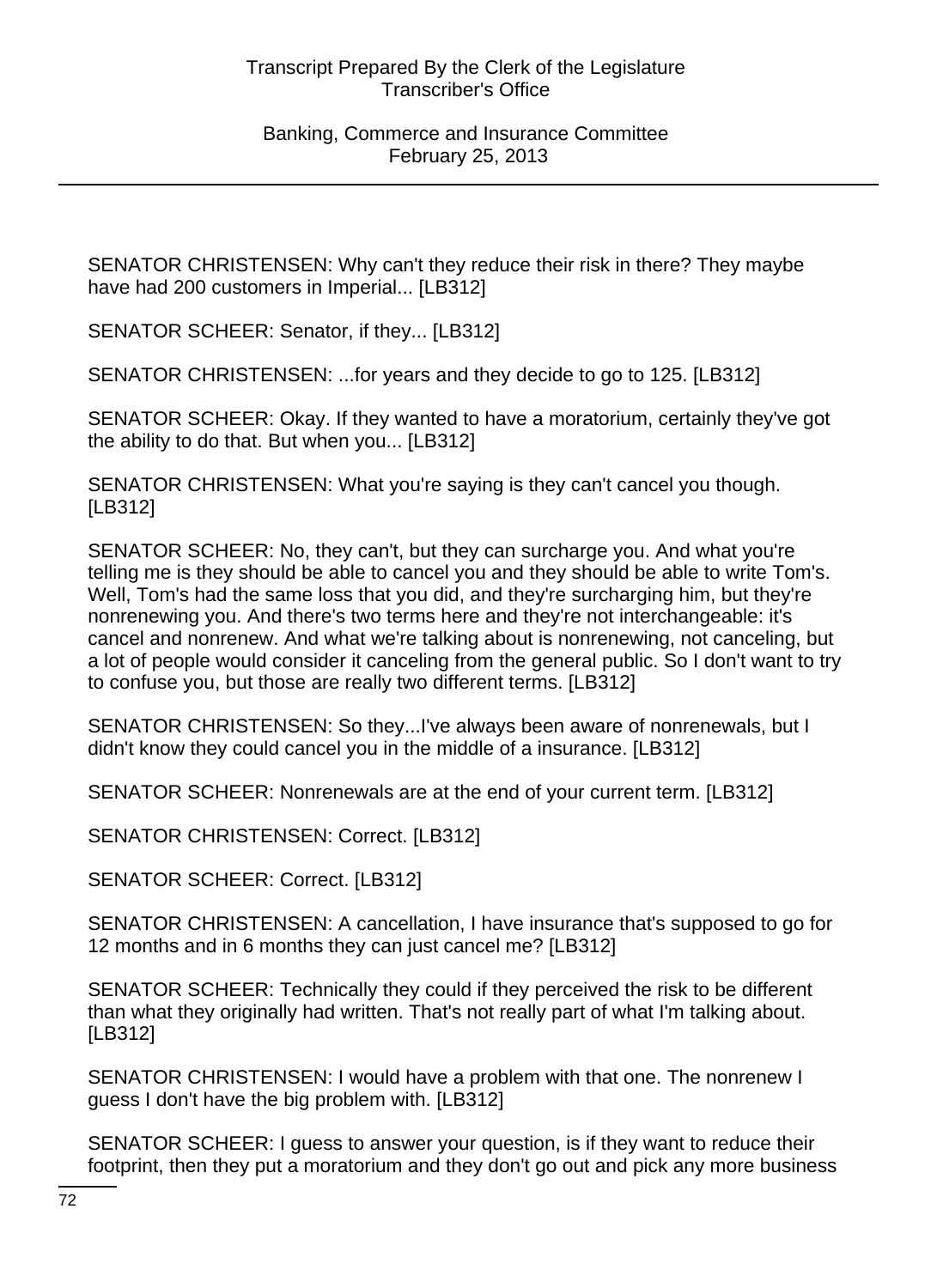Banking, Commerce and Insurance Committee February 25, 2013

up. And yes, some people...if my company and I'm your agent and we covered your loss for the last year and four years ago and we are surcharging your policy 30 percent, and if you can find company XYZ that will now insure your home for \$148 less, chances are you're probably going to go buy it from the other guy for \$148 less. So they will reduce that footprint if they want to put a moratorium on new business, but they're not doing that. They're actively soliciting new business in the same areas that they're nonrenewing clients from. So you can't...from my vantage point, you can't have it both ways. I'm not saying that they can't reduce their footprint, they can certainly do that. They don't have to write any new business, and every insurance company will lose some volume each year just through attrition. People buy a house, they sell the house. People pass away, it turns into an estate and so it's sold. Divorces...a lot of things change in any given year. So an insurance company has the ability to lessen its footprint if it so chooses. But if what you're saying, if I'm following it correctly, they do have the ability to not have an increased pattern. They can put a moratorium on sales in that area if they want to, that's happened before. [LB312]

SENATOR CHRISTENSEN: Well, I'm just going to think here a little bit. Thank you. [LB312]

SENATOR GLOOR: Senator Campbell. [LB312]

SENATOR CAMPBELL: Senator Scheer, I just want to be sure I'm following as I was taking notes. So you can say...okay, we're going to continue to use the two senators over there. [LB312]

SENATOR SCHEER: Okay. [LB312]

SENATOR CARLSON: Well, remember, he's got more speeding tickets than me. [LB312]

SENATOR CAMPBELL: I'm going to take that into account. [LB312]

SENATOR CARLSON: Okay. [LB312]

SENATOR CAMPBELL: Now at this point, the insurance company is not renewing Senator Christensen... [LB312]

SENATOR SCHEER: Nonrenewing, correct. [LB312]

SENATOR CAMPBELL: ...because he had two losses. [LB312]

SENATOR SCHEER: Uh-huh. [LB312]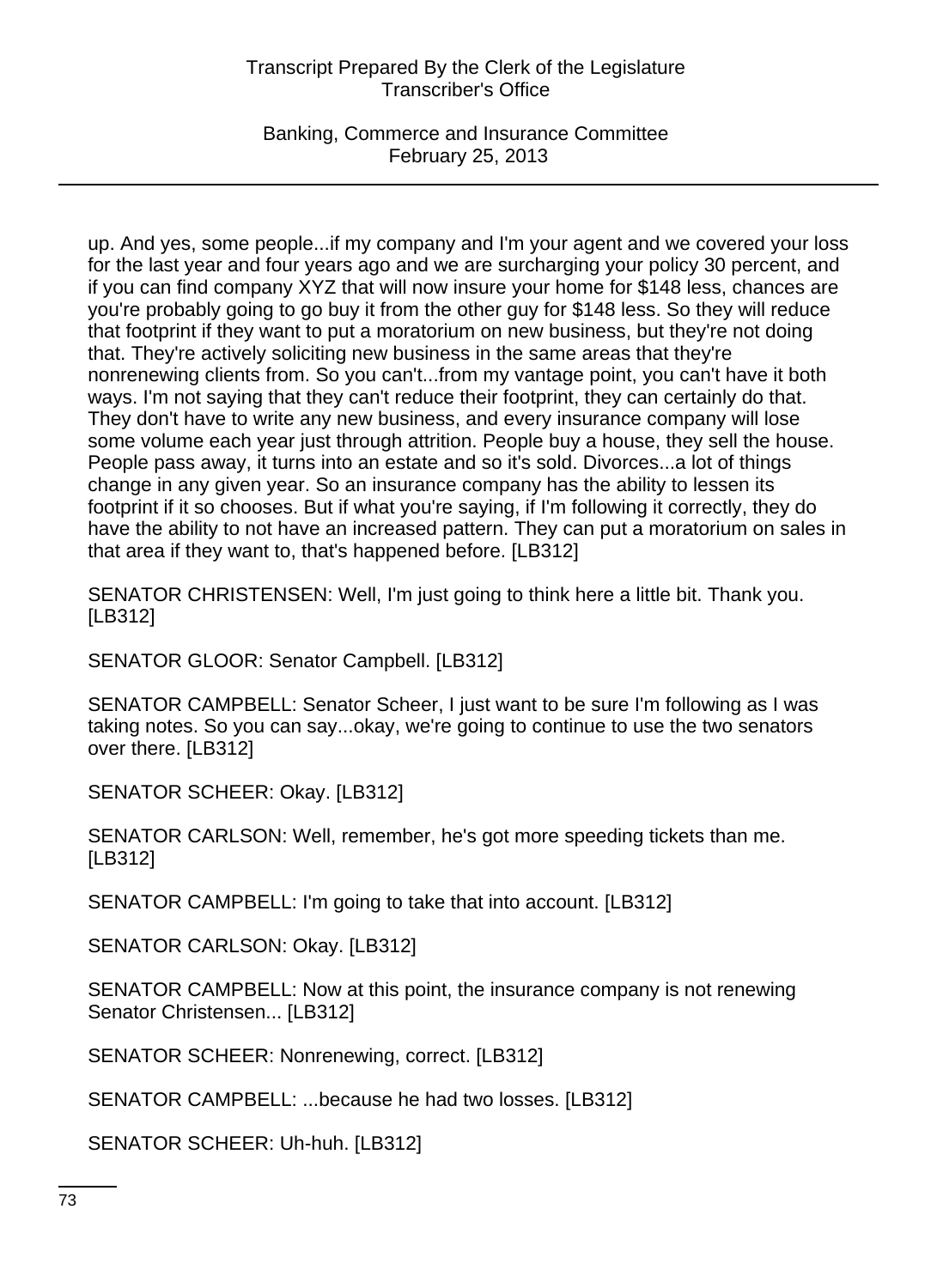SENATOR CAMPBELL: Said, nope. But Senator Carlson lives... [LB312]

SENATOR SCHEER: Right next door. [LB312]

SENATOR CAMPBELL: ...right next door. [LB312]

SENATOR SCHEER: Uh-huh. [LB312]

SENATOR CAMPBELL: And there has not been with that insurance company before. [LB312]

SENATOR SCHEER: Uh-huh. [LB312]

SENATOR CAMPBELL: But they know that of the pattern here. [LB312]

SENATOR SCHEER: Uh-huh. They would know his exact losses. [LB312]

SENATOR CAMPBELL: Right. But Senator Carlson...why couldn't they offer him with the extra surcharge knowing that he lives in this pattern of where they've had losses before? Aren't they trying to account for that fact when they bid that? [LB312]

SENATOR SCHEER: Well, my point would be this. It may be the same amount of dollars, Senator Campbell, but the rates should be based on the risk. So if they assume that the risk of that home needs a premium that is 30 percent higher than what they're charging, they shouldn't be surcharging because of a perceived loss that they didn't cover. The rates should be 30 percent higher because that's what their perceived loss ratio...the income won't be needed for the projected losses for that upcoming year. There are two different ways to achieve the same amount. I'm not saying that they can't increase their premiums on existing customers that have losses. But what I am trying to do here is not allow a company to pick up a different exposure that literally could be next door that has had the same loss experience, write them, and then truly surcharge them above the actual going rate. Now if the going rate is 30 percent higher...in my case, if Tom was paying \$1,000 and they say, Senator Carlson, we'll be glad to insure you, but it's going to be \$1,300 because we're going to surcharge you \$300, my point would be this. The standard rate should be \$1,300 for that company because if that's what they need as a rate to make what they perceive to be a profit and to guard their reserves, that's what the rate should be. And what I perceive is if the rate now is \$1,000, that's what they believe they need. And by charging an additional 30 percent because he had a loss with another company, why is the new company entitled to that additional premium when they did not pay either one of those previous losses? They're out nothing. So the answer to the question is their rates have to be changed to reflect whatever their perceived losses are going to be. And if they've underestimated that, then yeah, everybody's premiums may go up, but we shouldn't be doing it unfairly.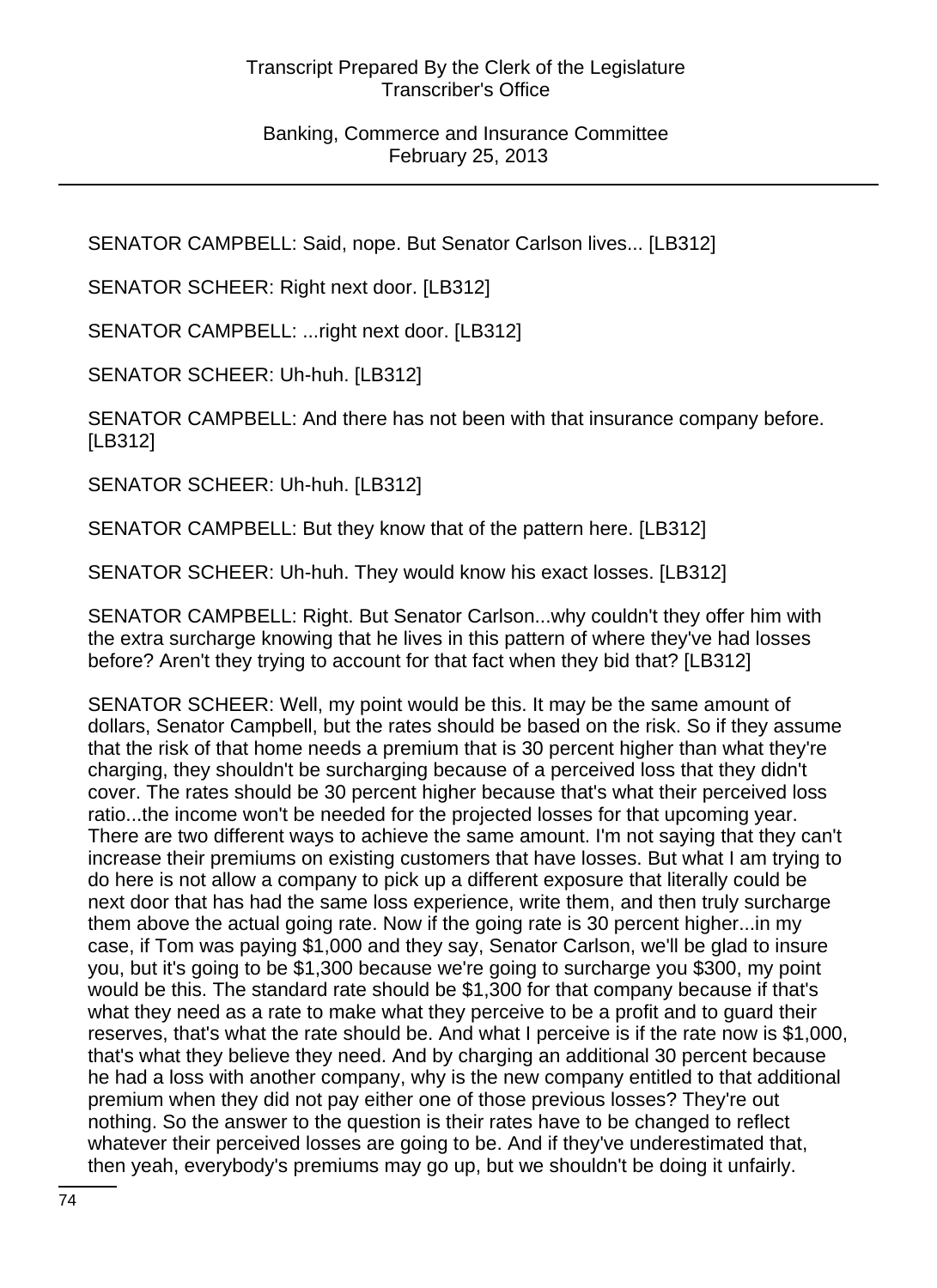[LB312]

SENATOR GLOOR: Senator Carlson. [LB312]

SENATOR CARLSON: Thank you, Senator Gloor. Now I'm having a little trouble tracking here, Senator Scheer, because there can be additional considerations that go into determining a rate between Senator Christensen and me... [LB312]

SENATOR SCHEER: Sure. [LB312]

SENATOR CARLSON: ...that really don't have a whole lot to do with the loss. [LB312]

SENATOR SCHEER: Uh-huh, that's correct. [LB312]

SENATOR CARLSON: And let's put it the other way that Senator Christensen has a better...well, I don't want to talk about credit ratings. But he has a history of...there's nothing you can see in there that's questionable in his bank accounts or anything and the way that he's made payments and so forth. [LB312]

SENATOR SCHEER: Uh-huh. [LB312]

SENATOR CARLSON: Maybe I had a little something in my past a time or two that I wasn't very good. [LB312]

SENATOR SCHEER: Uh-huh. [LB312]

SENATOR CARLSON: And that may be the basis of the difference in premium, not the fact that we both had the same loss. And that's fair enough, isn't it? [LB312]

SENATOR SCHEER: I'm not objecting to changes to difference in premiums to different individuals, that's not the point of this at all. The point of this legislation is to stop companies nonrenewing because of a weather-related loss. Generating the premiums upcoming for the...if they hold the carrier...if that carrier does not nonrenew them, there's nothing in here that prohibits them from changing the premium if there are differences in your lifestyles or your credit or the internal structures that perhaps you have a masonry facade and his is frame, perhaps you have shake shingles which would be more expensive than an asphalt shingle. All those things are certainly taken into consideration when they do the rating. This just has to do with the losses, just at the time of the loss and who would be...and when a surcharge is permitted for a weather-related loss. [LB312]

SENATOR CARLSON: But if I'm on a renewal and I think I'm unfairly priced here on my renewal... [LB312]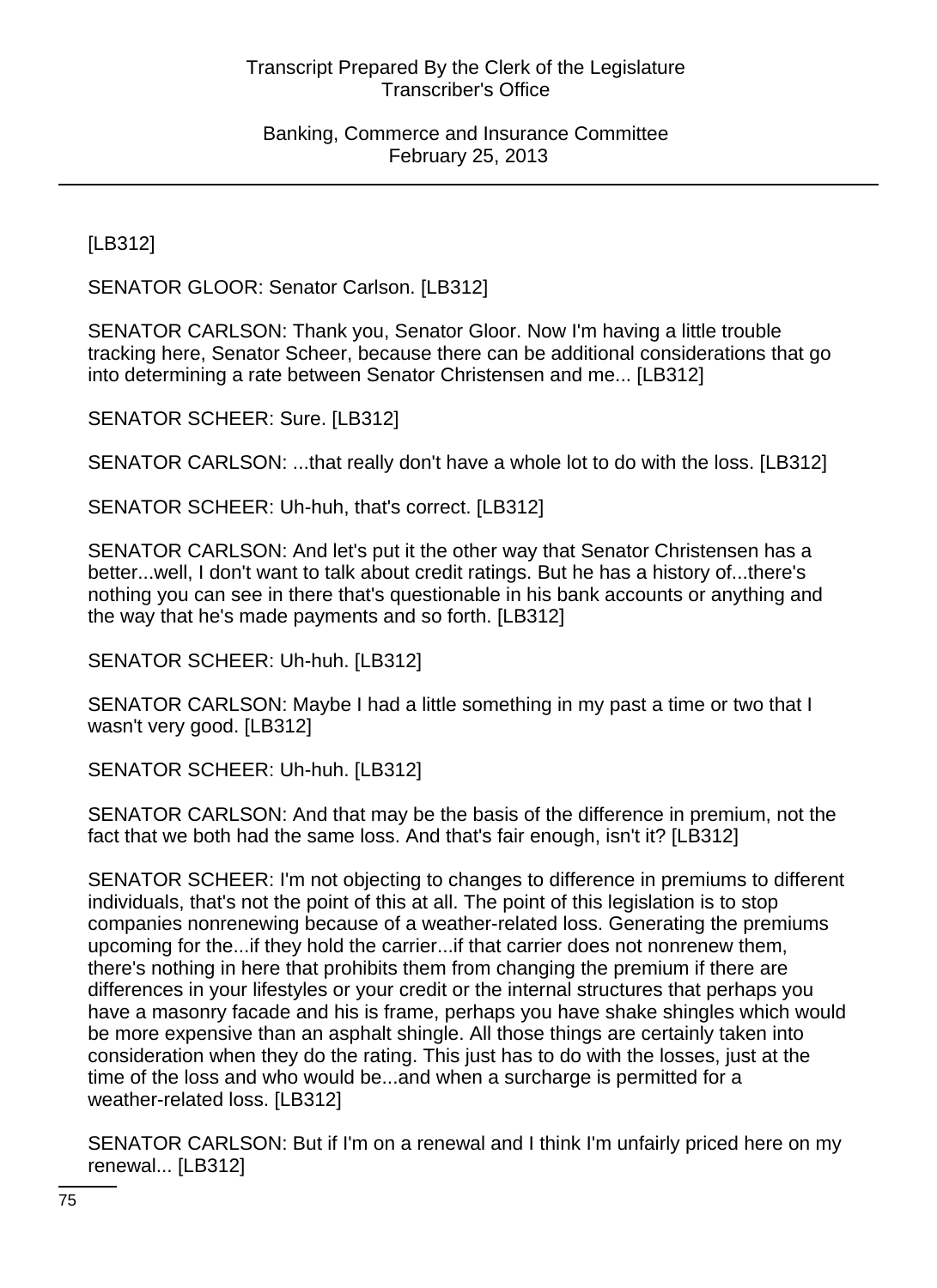SENATOR SCHEER: Uh-huh. Uh-huh. [LB312]

SENATOR CARLSON: ...then I'll just go someplace else or at least I'll try to. And nothing restricts me from doing that. [LB312]

SENATOR SCHEER: That's right. [LB312]

SENATOR CARLSON: It would seem like if a company has a history in a community and it becomes known that their renewals are unfair, they won't be doing business there very long. [LB312]

SENATOR SCHEER: Maybe not. I don't know, but certainly you have that ability. But my point is not...my concern is not that you that are not nonrenewed can go find another carrier. Once you're nonrenewed it is more difficult to find another carrier because I'm going to tell you right now, one of the things that is on an application for homeowners--have you ever been one, cancelled; two, nonrenewed at your present location? Why do they ask that? They ask it because they perceive it to be a red flag. It's a bad deal. Why is a...is two hail losses for an 88-year-old woman in 60 years of coverage, why is that an illness that they cannot live with? [LB312]

SENATOR CARLSON: Did she fix her roof between the two? [LB312]

SENATOR SCHEER: Absolutely. [LB312]

SENATOR CARLSON: Okay. [LB312]

SENATOR GLOOR: Question, Senator Scheer. [LB312]

SENATOR SCHEER: Uh-huh. [LB312]

SENATOR GLOOR: We certainly could influence legislation or, excuse me, we can influence insurance through legislation... [LB312]

SENATOR SCHEER: Uh-huh. [LB312]

SENATOR GLOOR: ...establishing statutes that insurers have to live by. We have a Department of Insurance... [LB312]

SENATOR SCHEER: Uh-huh. [LB312]

SENATOR GLOOR: ...that on a day in and day out basis is charged with, believe it or not, consumer issues like this very thing. [LB312]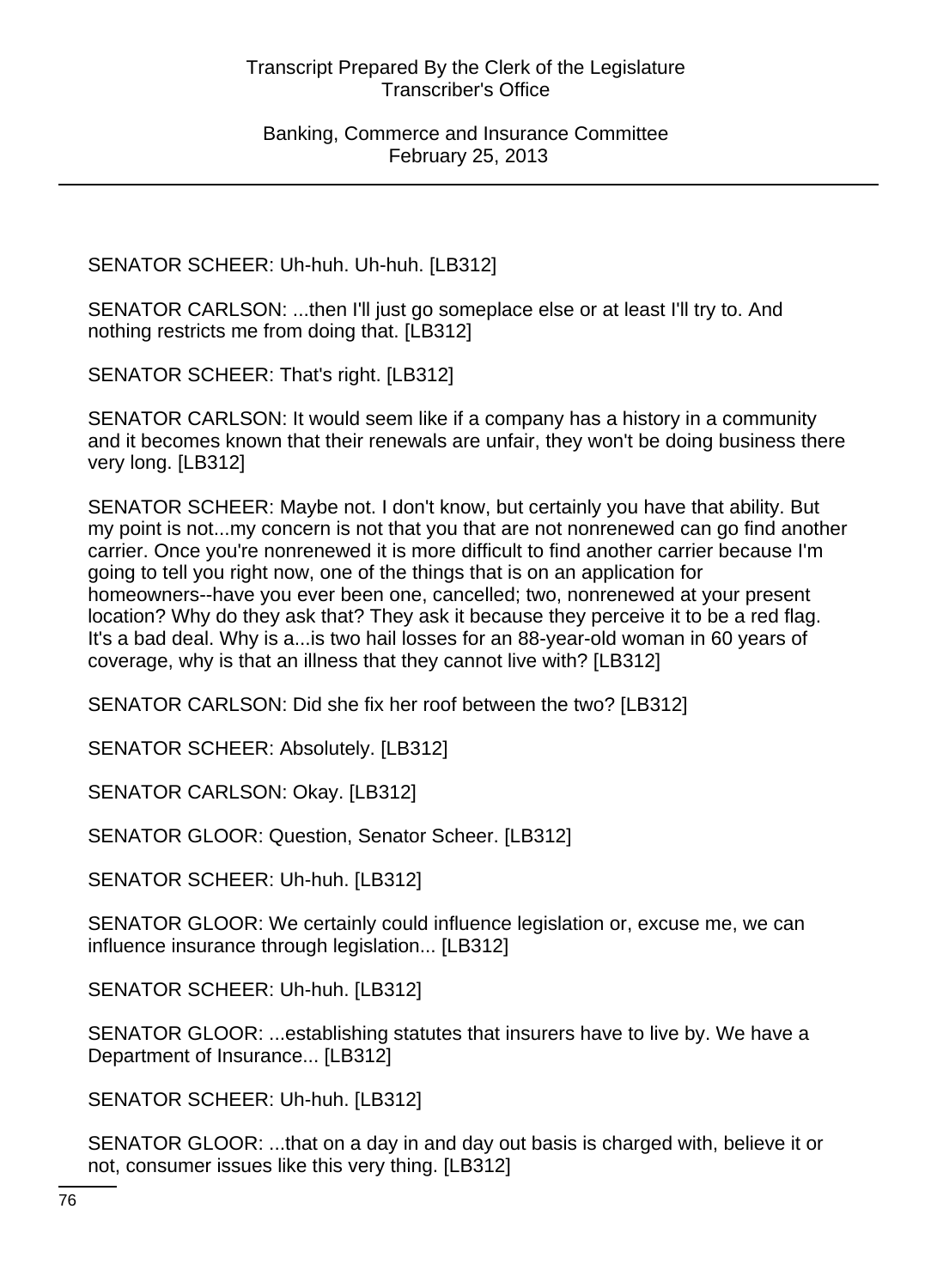SENATOR SCHEER: Uh-huh. [LB312]

SENATOR GLOOR: Have you had...I mean, gone to the Department of Insurance to find out how many consumers call and complain about this happening? Do we have any numbers that show... [LB312]

SENATOR SCHEER: Senator Gloor, there would be nothing to complain about because what they're doing--as I stated before, I'm not trying to cast aspersions on the industry--what they're doing is perfectly legal. There is nothing that...by nonrenewing a policy, there is nothing illegal about that at all. So if you are my client and you'd say, well, I want to get a hold of the insurance department, what I would tell you is you can go ahead, but it's not going to do you a lot of good because everything they've done they've done per their statutes and they've protected themselves. They have to give you so many days' notice when they nonrenew, and I guarantee you that notice will come before that date of requirement. [LB312]

SENATOR GLOOR: Well, I don't think consumers are going to be complaining about the illegality. I don't think they're going to understand the scope of what insurers can and can't do. It's no different than Senator Christensen talking about his speeding tickets. He admits that he was speeding, but he talks about getting speeding tickets. [LB312]

SENATOR SCHEER: Uh-huh. Uh-huh. [LB312]

SENATOR GLOOR: I think people who...doesn't complain, just talks about speeding tickets. [LB312]

SENATOR SCHEER: Uh-huh. [LB312]

SENATOR GLOOR: People who have their insurance nonrenewed... [LB312]

SENATOR SCHEER: Uh-huh. [LB312]

SENATOR GLOOR: ...I don't think are necessarily going to understand. I'm just trying to get a sense of whether the Department of Insurance sees this as a problem. [LB312]

SENATOR SCHEER: But...evidently not, because I know that there have been people that I'm familiar with that have sent in notes. But in fairness, again, they're not doing anything wrong. And thus the reason for my bill is to make that...those items nonpermissible anymore. So that if that does happen, if they sent that letter in at that point in time to the Department of Insurance, the department would send a letter back to the insurance company and say, hey look, you can't do that. That's illegal based on the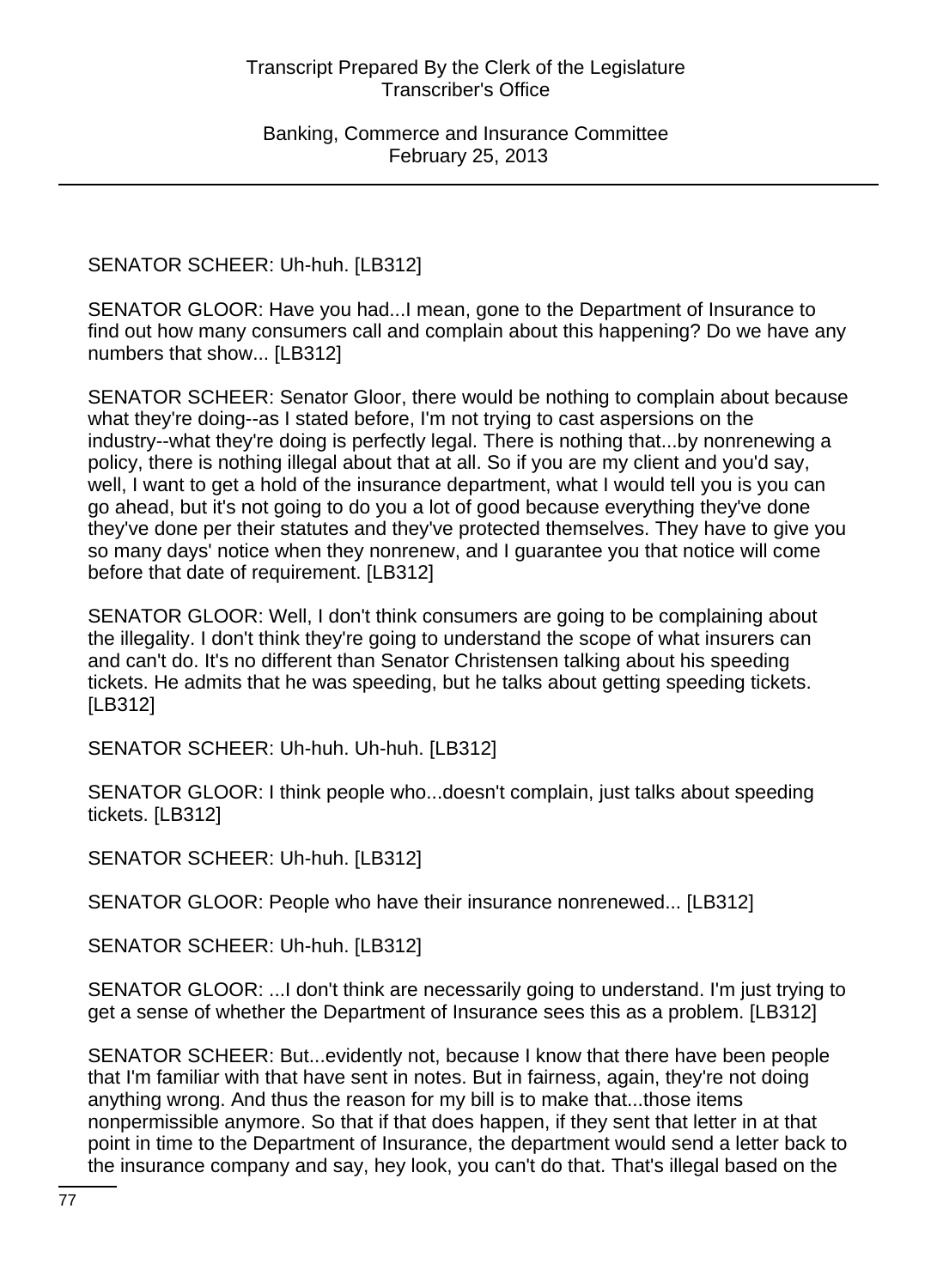statute. Reinstate the policy. Withdraw that nonrenewal. That's what would happen. [LB312]

SENATOR GLOOR: Okay. Senator Campbell. [LB312]

SENATOR CAMPBELL: I have to say that I think that the phone call that might go to the insurance department is really from Senator Howard in the example you used where she's moving to a whole new location... [LB312]

SENATOR SCHEER: Uh-huh. Uh-huh. [LB312]

SENATOR CAMPBELL: ...and she's going to have a new house and they say, well, because you had those two losses in Omaha... [LB312]

SENATOR SCHEER: Uh-huh. [LB312]

SENATOR CAMPBELL: I mean, that to me...not that Senator Christensen or Senator Carlson couldn't complain, but I have to say that that's a question I don't quite understand. That's where...did the Department of Insurance...and maybe I just need more background. But boy, that's a question. [LB312]

SENATOR SCHEER: You know, I think some of what we are seeing in this industry is no different than probably a number of other industries that you start assimilating and developing these huge databases and looking at ways that it could make you more profitable and looking at ways that you can increase your revenue. And honestly, that probably was never thought of before. But the fact that it wasn't thought of doesn't mean that even right now, again as I said, is against any statute or anything that is on the books of the Department of Insurance. It's mute on that. So what I'm trying to do is put some provisions in law that will stop some of these things from transpiring again. And you know, sometimes you know, our statutes are behind technology. And I think this is truly what has sort of happened here is we found ways to generate additional revenue via new technology, and God bless them. I mean, you know, that's their job is to create more income for their companies. I don't dispute that. They have every right and every privilege to do that. But as legislators, we do not have to allow them to utilize practices that we may find unfair. And in these three specific instances, I do find them unfair. [LB312]

SENATOR GLOOR: Other questions? Thank you, Senator Scheer. Are you going to stay to close? [LB312]

SENATOR SCHEER: Thank you. Oh, I've got plenty of time. We've still have three left, so... [LB312]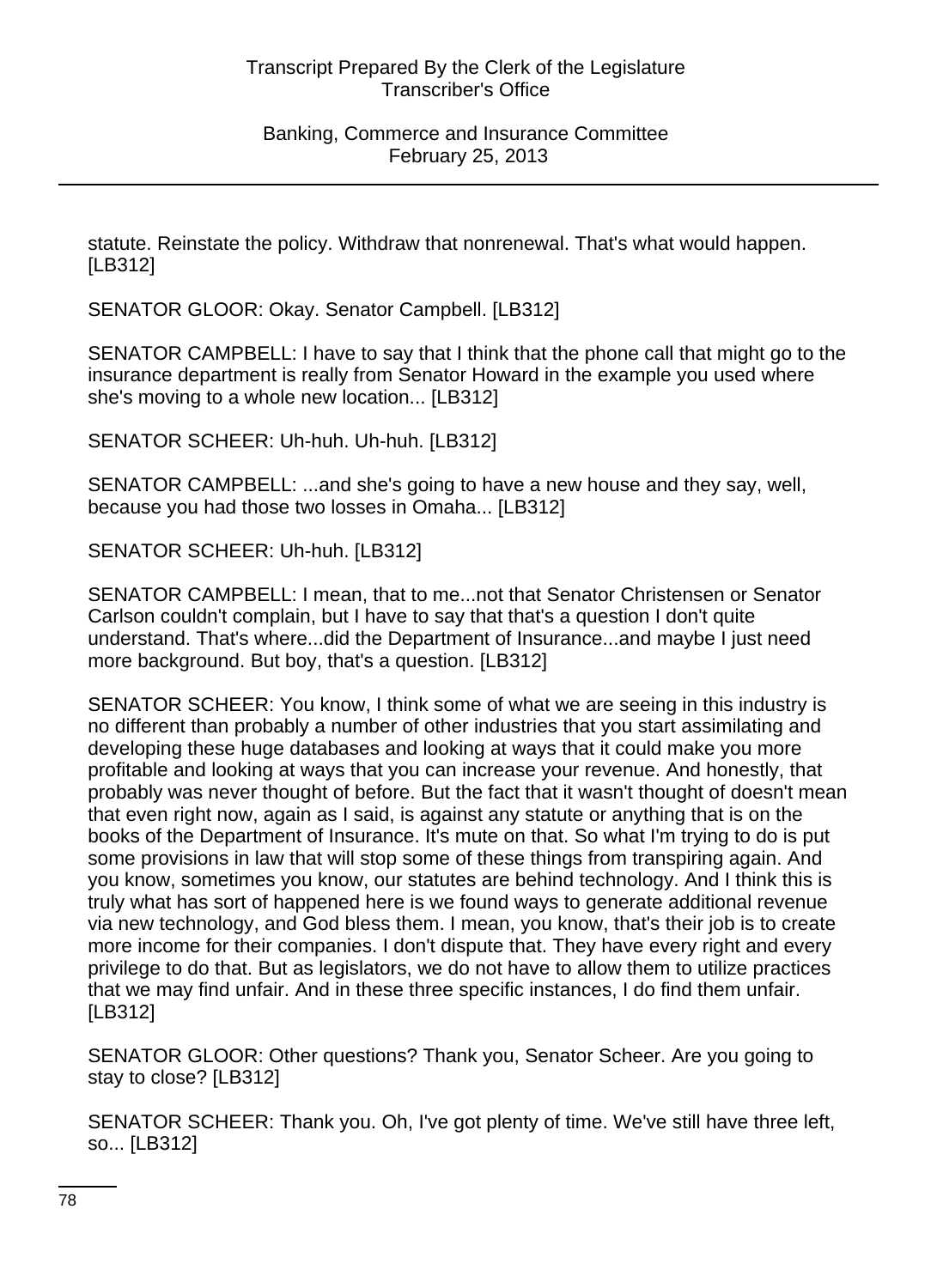Banking, Commerce and Insurance Committee February 25, 2013

SENATOR GLOOR: (Exhibit 1) Many bills left, all right. I'm also going to ask the pages to hand out a letter of support from Hinn's Homes in Chadron, Rushville and Scottsbluff, Nebraska. That's a letter in support. We'll start with those individuals who are in support of this legislation. And then we'll start with those in opposition. [LB312]

SCOTT GUSTAFSON: (Exhibit 2) Good afternoon, Chairman Gloor, members of the committee. My name is Scott Gustafson, spelled S-c-o-t-t G-u-s-t-a-f-s-o-n. Appreciate the opportunity to visit with you today. I'm a member of the Nebraska Insurance Information Service and here testifying on their behalf. Also, I am employed by State Farm Insurance here in Lincoln, and I've given you a copy of some information so I won't read to you, but appreciate the opportunity to visit today about LB312. We have some significant concerns with that bill. There's some flaws that we feel will adversely impact the citizens of Nebraska. It has what we're sure is unintended consequences, but those could be that they'll reduce the availability of insurance in Nebraska along with impacting the potential affordability for all of our citizens of the state of Nebraska, and thus we have concerns. You know, I think that one of the questions that came up maybe I'll hit quickly was to where is the insurance department as it relates to this? We did visit with the insurance department and in 2012 there was about 670 complaints that they had on property and casualty insurance companies of all types of situations, and less than 20 of those were due to nonrenewal of insurance because of weather-related claims. We're not saying it doesn't impact some individuals, but is a very small segment of our population of the state. LB312's first prohibition restricts the use of weather-related claims. This is what we feel a unilateral-contract decision, and it removes the ability of an insurance company to choose to continue to do business with that customer. We just don't feel that that's appropriate policy law. Currently, Nebraska decisions on whether an insurance company renews the policy can include those weather-related claims does not happen significantly. Maybe another point would be less than 1 percent of the typical homeowners customers in the state of Nebraska would be nonrenewed in a year. That could include reasons from they've had vacancy where they've foreclosed on their property with a mortgage company, that can include they're not maintaining their property, have a dog that bit somebody and they're not willing to do anything to deal with that, many, many reasons, least of which oftentimes is their claims activity. We also feel that the weather-related claims are very predictive of future loss potential, and I think that's really what this boils down to. We are looking at what's the potential for a future claim. And we do have information that shows that the customers that have had a weather-related claim are more likely to file a claim in the future, and when they file that claim it will be a more expensive claim than someone that's not had a weather-related claim. If that same customer has two weather-related claims, they are even more likely to file a future claim. And again, when that claim does occur, it will be much more expensive than the customer that's never had a claim. Insurance is based on future productivity not past loss potential, so we're not surcharging someone to get our money back for a claim we've paid. We've paid a claim, it's a legitimate claim, insurance is meant to take care of that catastrophic situation and that's exactly what it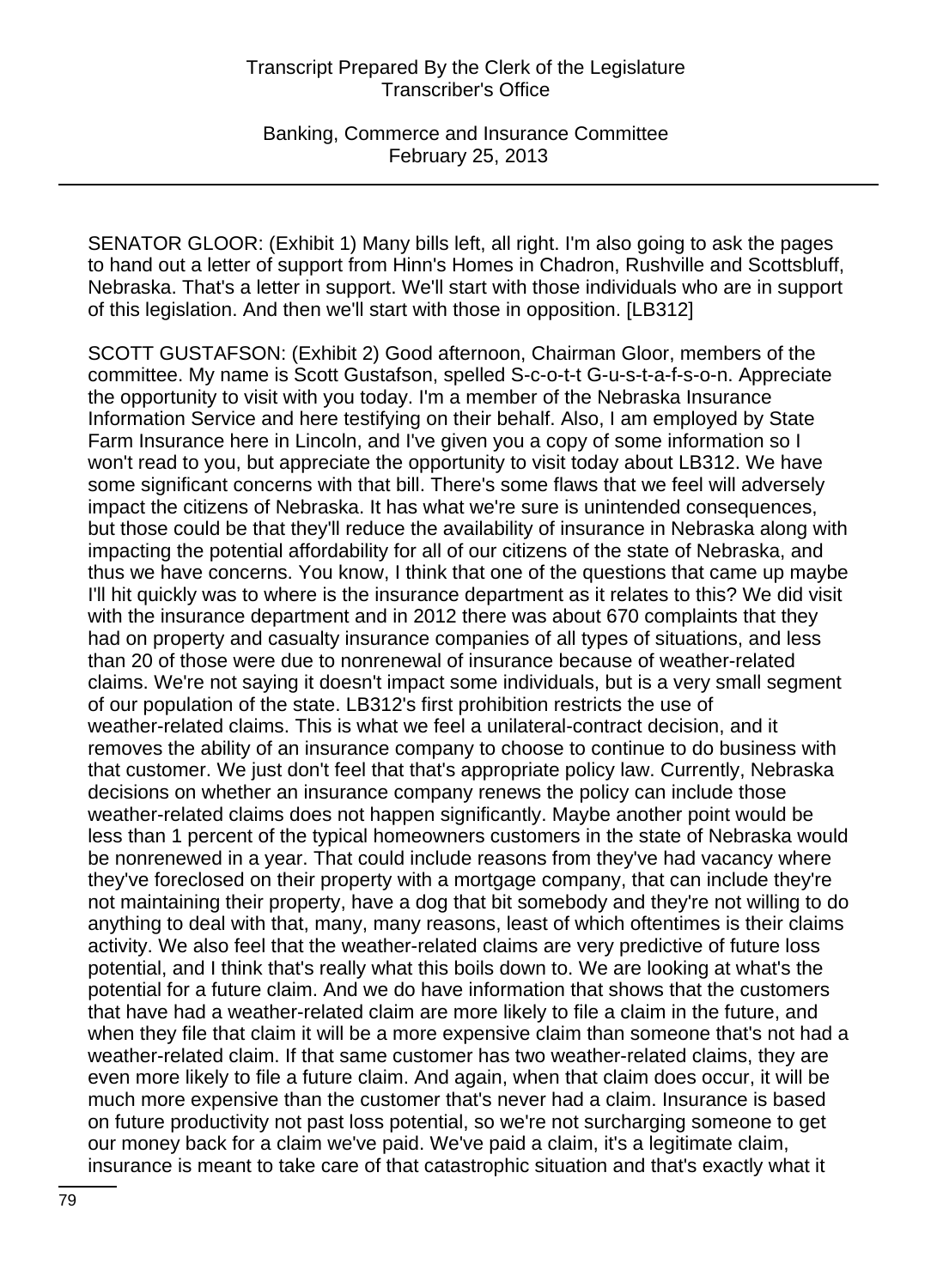Banking, Commerce and Insurance Committee February 25, 2013

should do. So we're not trying to recoup dollars from past claims. When we set our rates, we're trying to predict the future chance for a loss. If an insurance company is not able to use a weather claim in their decision making what will likely happen is, it will drive up costs for all people in Nebraska. The cost will go up for those that do not file claims, and we just don't think that's inherently fair. We're trying to match price to risk, so we're looking at each individual and their future propensity for losses. And we think that's an important way to differentiate it. The second portion of LB312 prohibits the elimination of claim payments or using claims where no payment was made, and I can give you a few examples of those. Somebody submits a claim and it turns out to be under their deductible. They submit a claim and it turns out that it's not a covered loss for whatever reason, so many reasons that could be. Again, our information shows us that a customer that's willing to submit those claims is more likely to submit another claim in the future. And again, when they do, it will be a more expensive claim situation. So we're really looking at the predictivity of future loss potential, and that's why we think that's an important element that we should retain. The last portion of (LB)312 is a very, very fair question, Senator Campbell, and I think you spoke to that with the example of Senator Howard's situation where if you had a claim at a prior structure or home that you insure, whatever it might be, why should that impact your future insurability? Again, it really goes to speak to what's that future claiming behavior for that individual. We have a different rate potentially between where the home is based on what the loss propensity is community to community. So that's not the factor, but it's that individual that's had a claim is more likely to have another claim at their new residence that they purchased. And again, we feel that if we're going to insure that, we should be able to set a price that's fair based on the risks that we're being presented. We really see that what we've got here is a situation where we're creating a bill for a few individuals that were impacted. We have a very healthy insurance climate in Nebraska. Over 900 companies are registered to do business here. Our citizens are able to find their insurance. We understand that when they are nonrenewed, that that's something that is concerning to them, but they are able to go out and seek other insurance in the state and find that. We do see that the question I think that Senator Scheer mentioned is the moral and ethical treatment that we have. We feel we're very highly moral and ethical about how we look at the insurance. We have an obligation to our customers. Without customers, we won't be in business. We're here to take care of them, so we operate completely from a 100 percent moral point of view every transaction we take in. And I think the question of can the current insurer surcharge them, but the future insurer cannot, again, I don't think that's inherently fair in a rating mechanism. Senator Scheer mentioned that it's fine that the current company can charge whatever, raise their rates, but if that other company is taking them on, they can't consider that. We just don't see that as fair and practical. It would be a situation where the current insurance company, you know, is operating on a basis that's different from the future insurance company that might have an opportunity to compete for that business. And we just don't think that's appropriate. We think all insurance companies should play by those same provisions and we shouldn't have different treatment between one company to another. With that, I'll ask if you have any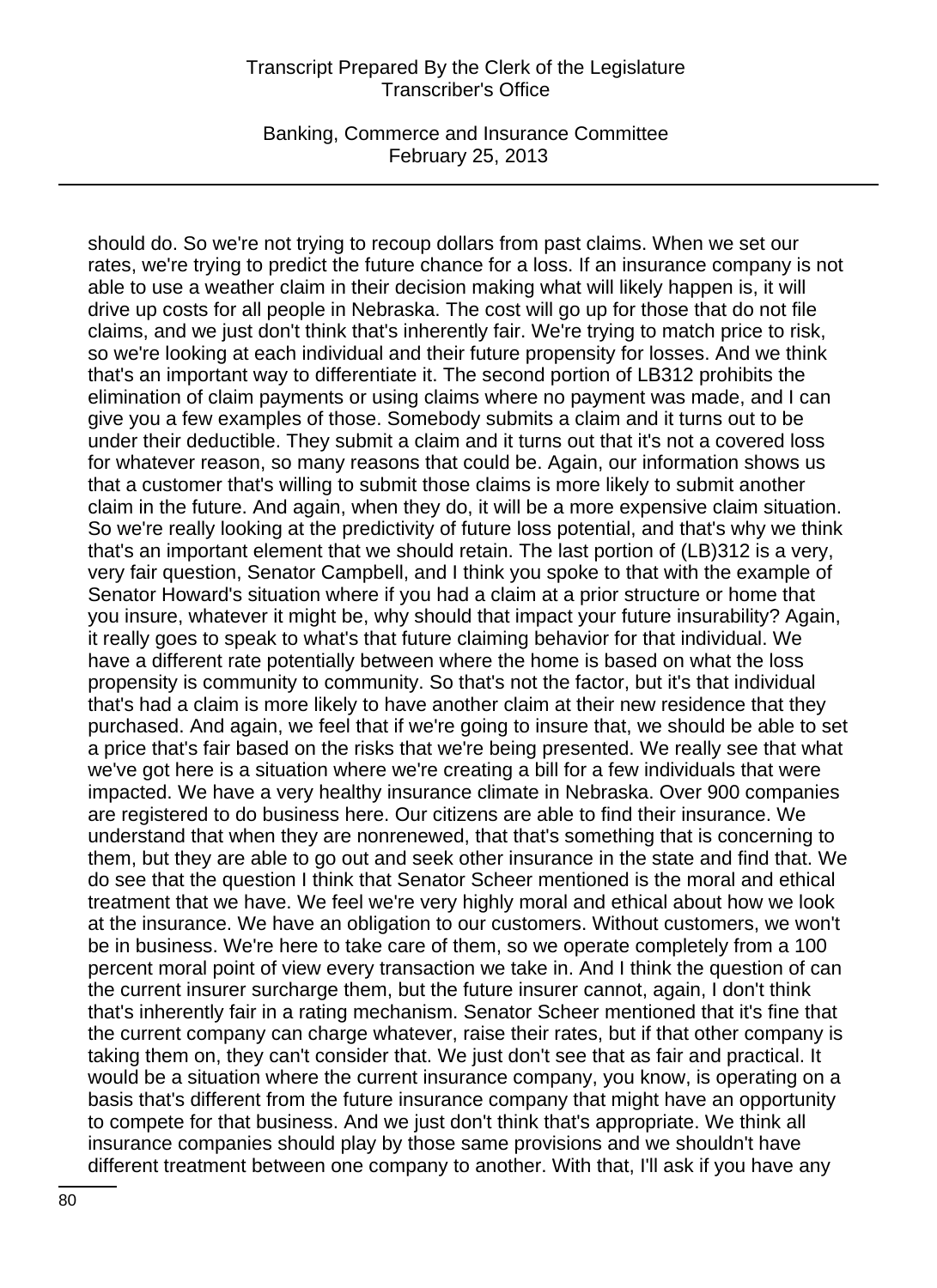questions. [LB312]

SENATOR GLOOR: Mr. Gustafson, your answer to Senator Campbell's question appears to be: weather-related claims are predictive of future claims activity, and the future claims, any kind of claim, not just weather-related? [LB312]

SCOTT GUSTAFSON: They are. In fact, nonweather claims, correct. So they're... [LB312]

SENATOR GLOOR: So the majority are nonweather claims. So there's a predictive model out there shows that there's a, I mean, a strong, strong statistical possibility that these people are going to file claims for something else. I mean, are we at a point where we would say, you know, people who are participants in social networks are more likely to file claims? I mean, I'm...and I'm being serious when I ask that. If we're looking at those kinds of predictive models, I'm just curious if State Farm, as an example, has gone back and said, and why is this? Is it because, well, that was fun? I enjoyed that, let me do it again. I mean, clearly that's...I'm being facetious, it isn't fun, but I don't doubt that that's the case. I just am trying to understand why would that be. Why would that be? [LB312]

SCOTT GUSTAFSON: Sure. Well, from State Farm's perspective, we're a mutual insurance company. We are owned by our customers, we're not a for-profit business. I mean, we need to make money to stay in business and pay our claims and obligations, but we don't have a quarterly stock dividend that we return on Wall Street. You know, we're taking care of our customers because they own the company. We're making decisions on things that are truly related to insurance, and filing an insurance claim is specifically related to insurance. We feel that's predictive and it has value. Looking at Facebook or other things that may come along, that really doesn't correlate to insurance. It might be interesting information, but it doesn't have a direct correlation to insurance, so not something we're seeking. [LB312]

SENATOR GLOOR: But let me put it a different way then, and I understand that. But if a third of my customers who file weather-related claims are going to file a claim again very soon, I'm interested in trying to figure out why that is to see if I can't do something about that or increase the moral hazard or do something so that I'm not put in a position of having to nonrenew them. I'm just trying...it's an amazing number of one third are going to file a claim again, and that's a pretty strong statistical challenge to deal with. No one seems to know why that's the case, it just does. [LB312]

SCOTT GUSTAFSON: Well, and I think the point you're making is an excellent one. That's why we're here in opposition to this bill. If this bill moves forward, it will change how insurance companies are able to make pricing decisions, and it will impact the availability, customers will pay more for their insurance, some companies may choose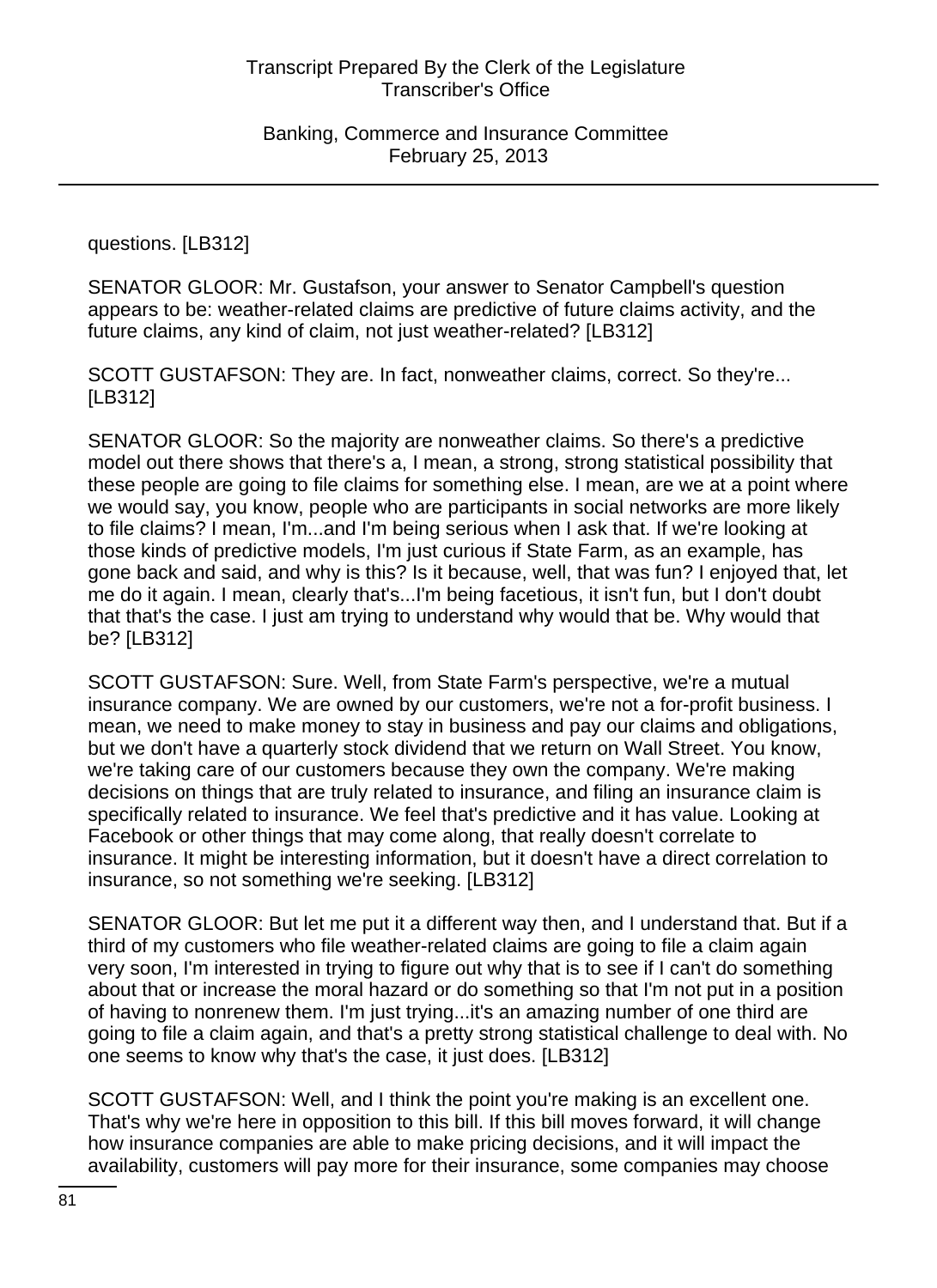Banking, Commerce and Insurance Committee February 25, 2013

not to do business in certain areas. You know, I think that's what we're concerned about as well. To your point on what causes them to have additional claims, if we knew the answer to that we'd figure it out and figure out which ones aren't going to have more claims in the future and continue their insurance and go with that direction alone. And I think a lot of it has to do with the claiming behavior. They've found a mechanism to reimburse them for something that might occur. It also might speak to what they do to try and prevent future claims. Maybe they don't take the measures to prevent a claim whether it's changing their roof structure to put on a better roof, as Senator Christensen said he did. You know, there's many things that play into that. So if we had that all figured out, we'd be a lot smarter. [LB312]

SENATOR GLOOR: Okay. Senator Carlson. [LB312]

SENATOR CARLSON: Thank you, Senator Gloor. And you've answered a little bit of the question that I had. You talked about legitimate claims. And if you...if State Farm paid a legitimate claim and it's a legitimate claim, why wouldn't you want to renew? [LB312]

SCOTT GUSTAFSON: Well, I think first of all, we're going to pay all the claims that are covered under our policy. That's...we have a contractual obligation to do that. The choice of whether we choose to renew someone that's had a past claim, I think we feel that's a decision that we have the opportunity to make currently using all of the claims whether they be a theft claim, a weather claim, a liability claim, whatever the case may be. And we feel that gives the best accurate pricing for all of our customers, not just the ones that have a claim. If we're forced to continue those customers without being able to take action, it will change our pricing structure going forward. So it isn't a question of a legitimate claim. If I construed that or, you know, made it appear that's the case, not at all. [LB312]

SENATOR CARLSON: No, but it sounds like you may have a lot of policyholders who have legitimate claims, but don't turn them in, and that's what you're kind of hoping for. Now it seems to me by what you said that if I was to be covered by State Farm, I may like your rates and I probably should stay there until I have a claim and then I'd better look elsewhere. [LB312]

SCOTT GUSTAFSON: Well, like I say, we nonrenew less than 1 percent of our customers. So... [LB312]

SENATOR CARLSON: You nonrenew less than 1 percent? [LB312]

SCOTT GUSTAFSON: Correct. So we like our customers, we want to continue to do business with them. We have a much higher retention rate than other insurance companies do because I think our customers do find we do take care of them in a time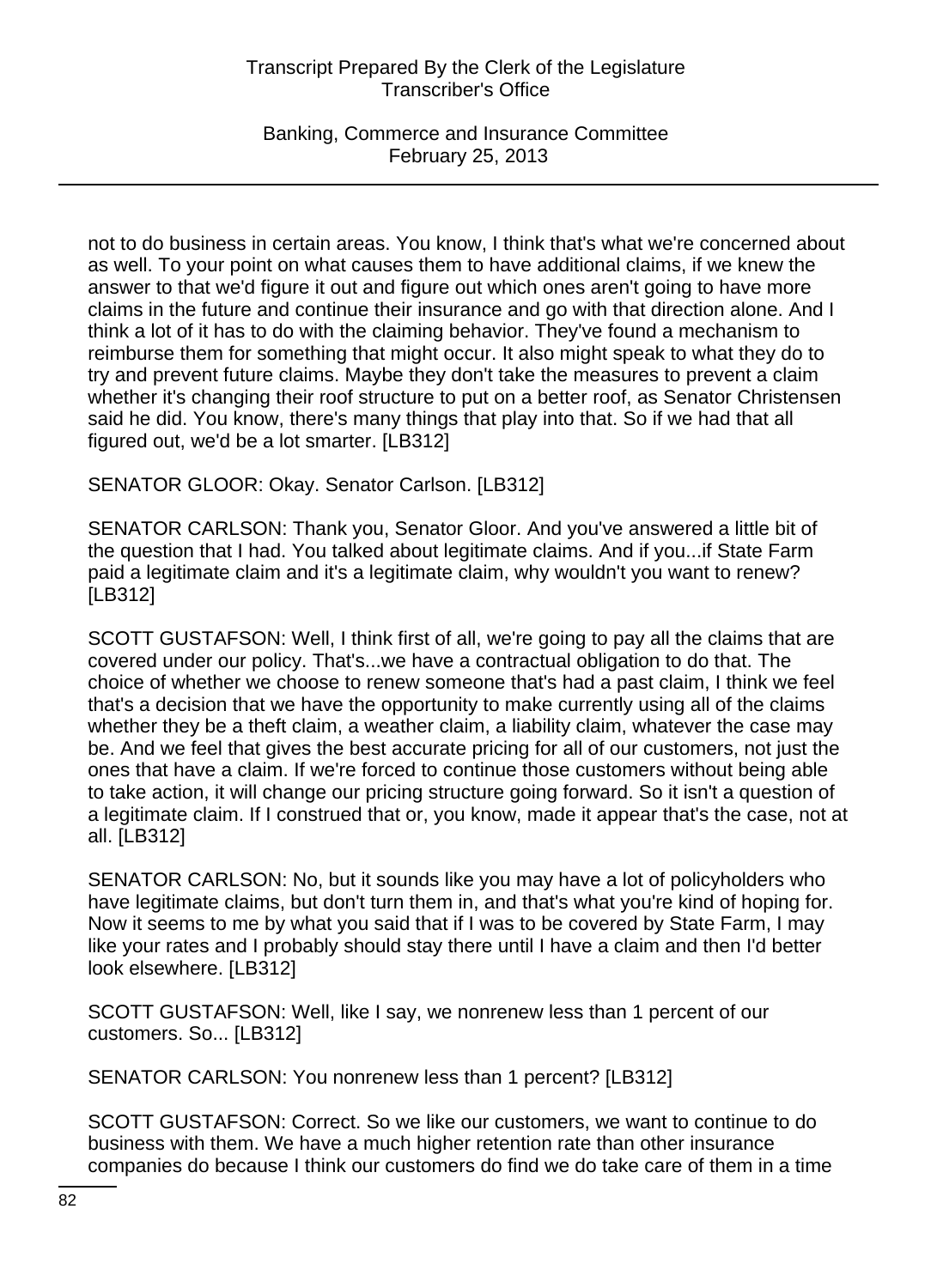of need and provide a fair price for their insurance. [LB312]

SENATOR CARLSON: Okay. All right, thank you. [LB312]

SENATOR GLOOR: Senator Campbell. [LB312]

SENATOR CAMPBELL: I'm going to go back to Senator Howard because I'm still worried about Senator Howard. [LB312]

SCOTT GUSTAFSON: Okay, we all are. [LB312]

SENATOR CAMPBELL: I'm going to go back because is there a way in the system that would say--or through an agent of yours--that would say, you know, Senator Howard's two claims were very legitimate. I mean, she did put on a little better roof and she did do those things. But, you know, another windstorm came through Omaha and the first one was hail, and she really did do that. Or are we just looking at a system that just goes check, check, no, no matter how valid the two checks were? And that's my concern in bringing that question up. [LB312]

SCOTT GUSTAFSON: Sure. Well, and I can see your concern. We don't look at it as checks, we look at each one is a person, you know, and we look at that carefully and consider that. We also feel we have an obligation to all of our other customers as well. So if we know someone is more likely to have future claims, is that fair to our current customer base who doesn't have claims, to bring that individual in and insure them because subsequently it will increase their cost for insurance? And is that fair to those customers that aren't turning in claims? So I think that's the point we're looking at. We understand yours as well. Each one is an individual, but we do need to make some of those decisions. You know, I think another one of the concerns we had with the bill the way it's structured is it's extremely broad. And if you've got a copy of the bill, on page 8 it talks about "refusing to issue, refusing to renew, canceling, or limiting the amount of coverage on a property and casualty risk due to weather-related casualties." We're quite concerned with how that's written, it's very, very broad. Could even take it to the extreme, potentially, and say someone that had a property that was flooded. Flood is because of weather, the rain causes flood. While that might not be covered under an insurance policy, we would not be able to nonrenew that policy if they don't repair the property. We're going to be forced to continue to insure property that's not being maintained. So there's many elements that we're concerned about in this particular bill. You know, if there was simply some wording that we could tweak and fix, we would certainly try and do that, but we feel that there's much more concern to us and to all of our customers that we're representing. [LB312]

SENATOR GLOOR: Senator Schumacher. [LB312]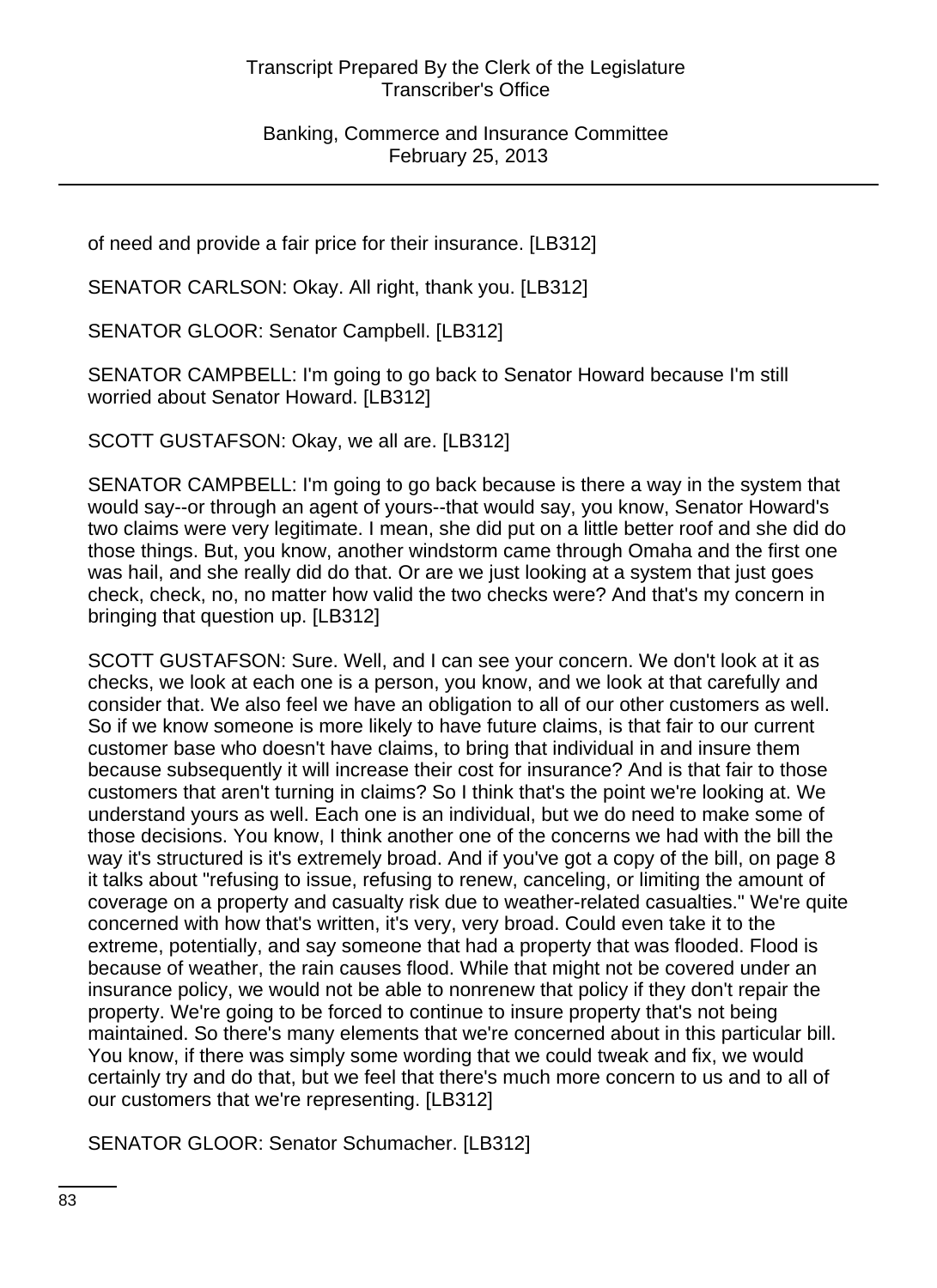SENATOR SCHUMACHER: Thank you, Senator Gloor. Thank you for your testimony today. Simply because somebody makes a claim doesn't mean you have to pay it if it's not covered by the policy. [LB312]

SCOTT GUSTAFSON: Correct. [LB312]

SENATOR SCHUMACHER: Are you paying claims then that aren't covered by the policy because of some nuisance value? [LB312]

SCOTT GUSTAFSON: Not that I'm aware of, sir. [LB312]

SENATOR SCHUMACHER: Okay. So the people that are making a claim and you're sitting down reading the policy saying, my gosh you know, I've got a good claim. It's covered by our policy, we insured it. They're not getting anything they're not entitled to under the policy then. [LB312]

SCOTT GUSTAFSON: They are not. [LB312]

SENATOR SCHUMACHER: And then basically what I think you're saying or at least what I'm hearing you say is, yeah, but if they make a second claim and force their rights under the rules of the game with us, they're more likely to make a third claim and this person is becoming a nuisance because they're enforcing their rights under our policy. Therefore, we don't want them around. Is that what's going on? [LB312]

SCOTT GUSTAFSON: I wouldn't call them a nuisance at all. You know... [LB312]

SENATOR SCHUMACHER: Well, they just aren't as good to us as the guy who doesn't make claims. [LB312]

SCOTT GUSTAFSON: Sure. Yeah. Well, and we're in the business where we know we're going to pay claims, so I'm not trying to come across like insurance companies don't want to pay any claims. That's not the case at all. If there was nothing covered, we wouldn't have jobs. So however, what we're concerned about with the language in this bill is it would significantly limit our ability and it would make it a very much a unilateral decision where the customer chooses whether they can stay with us. We would have very limited rights on who we could insure for new business and who we can continue to do business with. And if a customer continues to have repeated claims activity, we have no option, if they're a weather-related claim, other than to continue their contract. And we just don't think that's fair on the behalf of the vast majority of our customers who have no claims in three years. I mean, it is a very, very high statistic. Seventy-plus percent of our folks don't turn in any claims so if somebody is having two, that's quite out of the ordinary--or more. [LB312]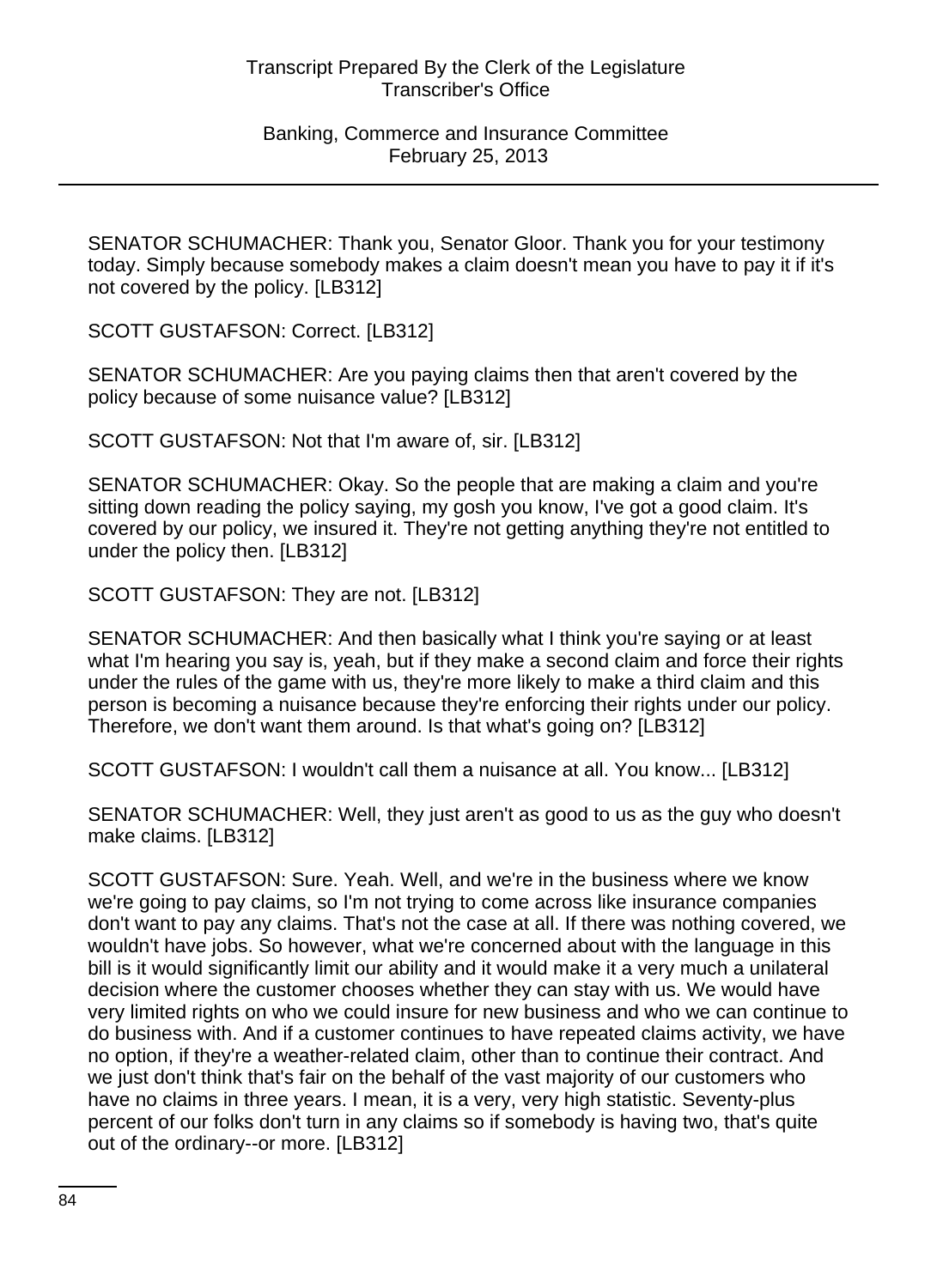SENATOR SCHUMACHER: So you're really not insuring against the weather, you're insuring against somebody who will make a claim under the policy that they paid for. [LB312]

SCOTT GUSTAFSON: We insure for all of the perils that are covered properly under the policy, weather included, and there are some weather claims that are not included like flood. But, you know, I think our position is that the customers that continue to have claims should be accountable for that eventually as well. The insurance companies have a choice of who we continue to insure, and we feel that that is in the best interest of all of our customers. [LB312]

SENATOR SCHUMACHER: And just because they're unlucky enough to get hit by lightning twice. [LB312]

SCOTT GUSTAFSON: A lot of time it isn't lightning. We'll go back to the example... [LB312]

SENATOR SCHUMACHER: Well, I mean just...I mean, lightning, storms, whatever. I mean, it's assuming that they just really haven't ticked off the man upstairs, it's a random event. [LB312]

SCOTT GUSTAFSON: Yeah. Sure. Sure. [LB312]

SENATOR SCHUMACHER: Or the woman upstairs, I'm sorry. [LB312]

SCOTT GUSTAFSON: You know, a lot of it boils down to what preventative measures do they take between claims, do they make repairs? And that's concerning to us as well with this bill. If somebody didn't make repairs to a property that was damaged by weather, it would appear that we would not be able to nonrenew that property. [LB312]

SENATOR SCHUMACHER: Thank you for your testimony. [LB312]

SENATOR GLOOR: Senator Christensen. [LB312]

SENATOR CHRISTENSEN: Thank you, Chairman. In reading this where it says "households where \$0 paid claim occurred are 55 percent more likely to have a claim over the next 3 years compared to households with no claims." [LB312]

SCOTT GUSTAFSON: Correct. [LB312]

SENATOR CHRISTENSEN: Well, I just had an apartment on third floor--I'm on first--hot water heater went out, she was gone, damaged my apartment. Well, I turned in a claim. Now I have cancelled the claim because she's getting it taken care of. So now you're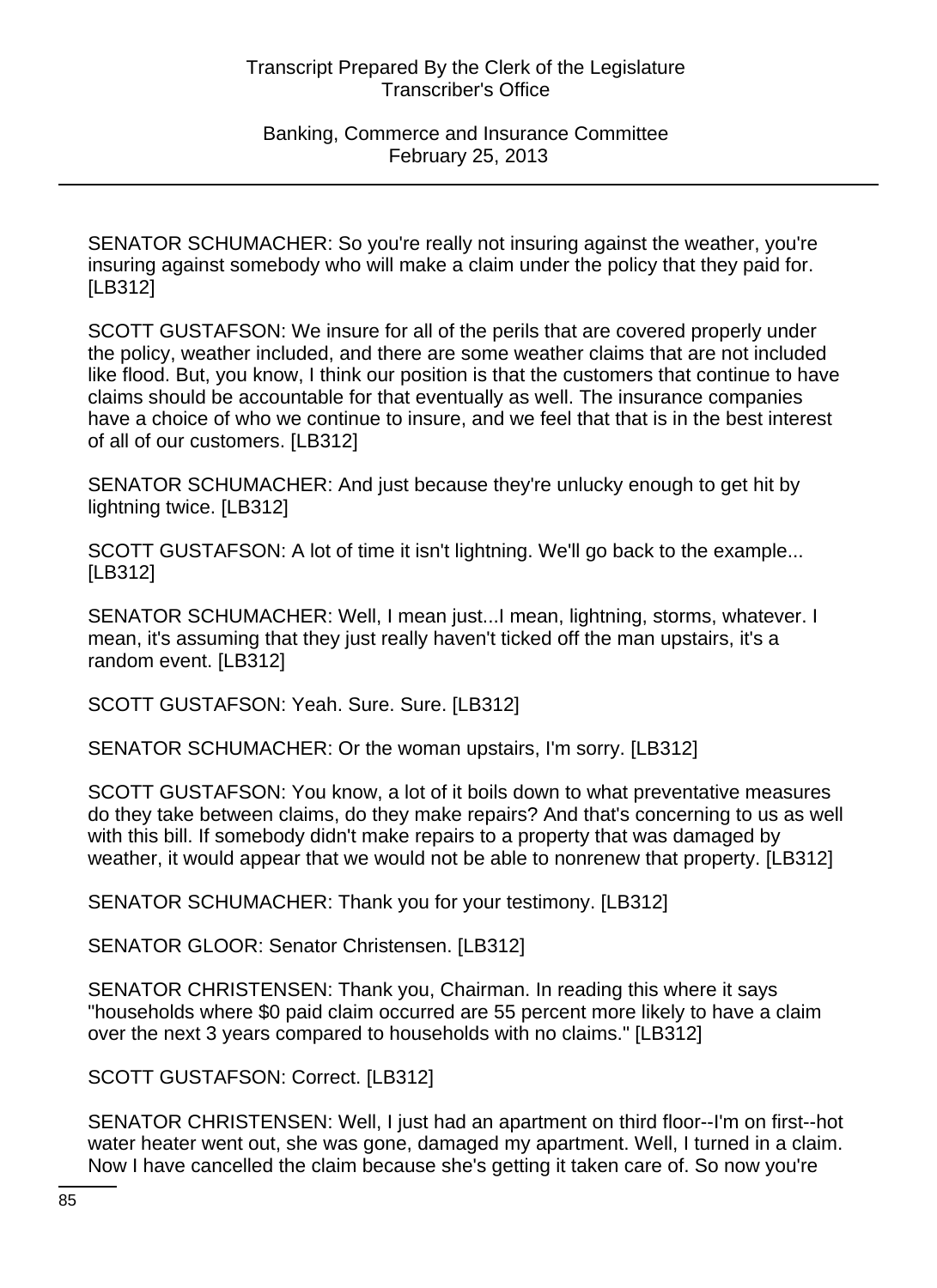saying I'm 55 percent more likely to turn in a claim even though I haven't had one the last 6 years I lived here? [LB312]

SCOTT GUSTAFSON: Well, I think that's the key thing to think through. And I know everybody tries to individualize it because it's about me, and I respect that because I feel it's about me when I'm involved as well. We can't tell you which person out of that group is going to have a claim and which isn't. You know, we don't have the crystal ball to be able to figure that out. We just know the claiming behavior for the folks that turn in a claim for \$0 paid is higher than the customers that haven't turned in a claim. That's what we're basing our pricing on. It's not whether we would insure you, that's what we would potentially look at from a pricing perspective according to this bill. That's all I'm going by is what's in the bill. [LB312]

SENATOR CHRISTENSEN: I guess I just...I waited over a month before I turned it in making sure she was going to get it done and started because she didn't even have insurance. Doesn't make any difference, she's made it right, it's almost done, so I zeroed my claim. I guess I don't see that as a predictor, but I guess it's just interesting. Thank you. [LB312]

SCOTT GUSTAFSON: Yeah. [LB312]

SENATOR GLOOR: Seeing no other questions, thank you, Mr. Gustafson. [LB312]

SCOTT GUSTAFSON: Thank you. [LB312]

SENATOR GLOOR: Next opponent. Good afternoon. [LB312]

JIM DOBLER: (Exhibit 3) Good afternoon, Senator. Senator Gloor, members of the committee, my name is Jim Dobler, that's J-i-m D-o-b-l-e-r. I'm executive vice president with Farmers Mutual Insurance Company of Nebraska. Farmers Mutual is a domestic company, home office located here in Lincoln, Nebraska. And I appear today in opposition to LB312. My comments will focus on the language in the bill and how it would impact the insurance process. The bill provides that there is a prohibition essentially for, or on the part of, an insurer from limiting the amount of coverage on a risk due to weather-related casualties. So an insurance company cannot limit the amount of coverage. It's very broad language, it affects the claims process, it will affect the underwriting process, it applies before a loss has happened and it applies after a loss has happened. With regard to underwriting, again, we can't limit the amount of coverage on a risk due to weather-related casualties. When it comes to underwriting, if a home has sustained a hail loss and they choose not to repair that that's a risk we would probably not want to issue a policy for, but under this bill, we are unable to refuse to issue because of that weather-related risk that occurred on that property. As I see it, we have to take all comers for whatever weather-related risk that property might have.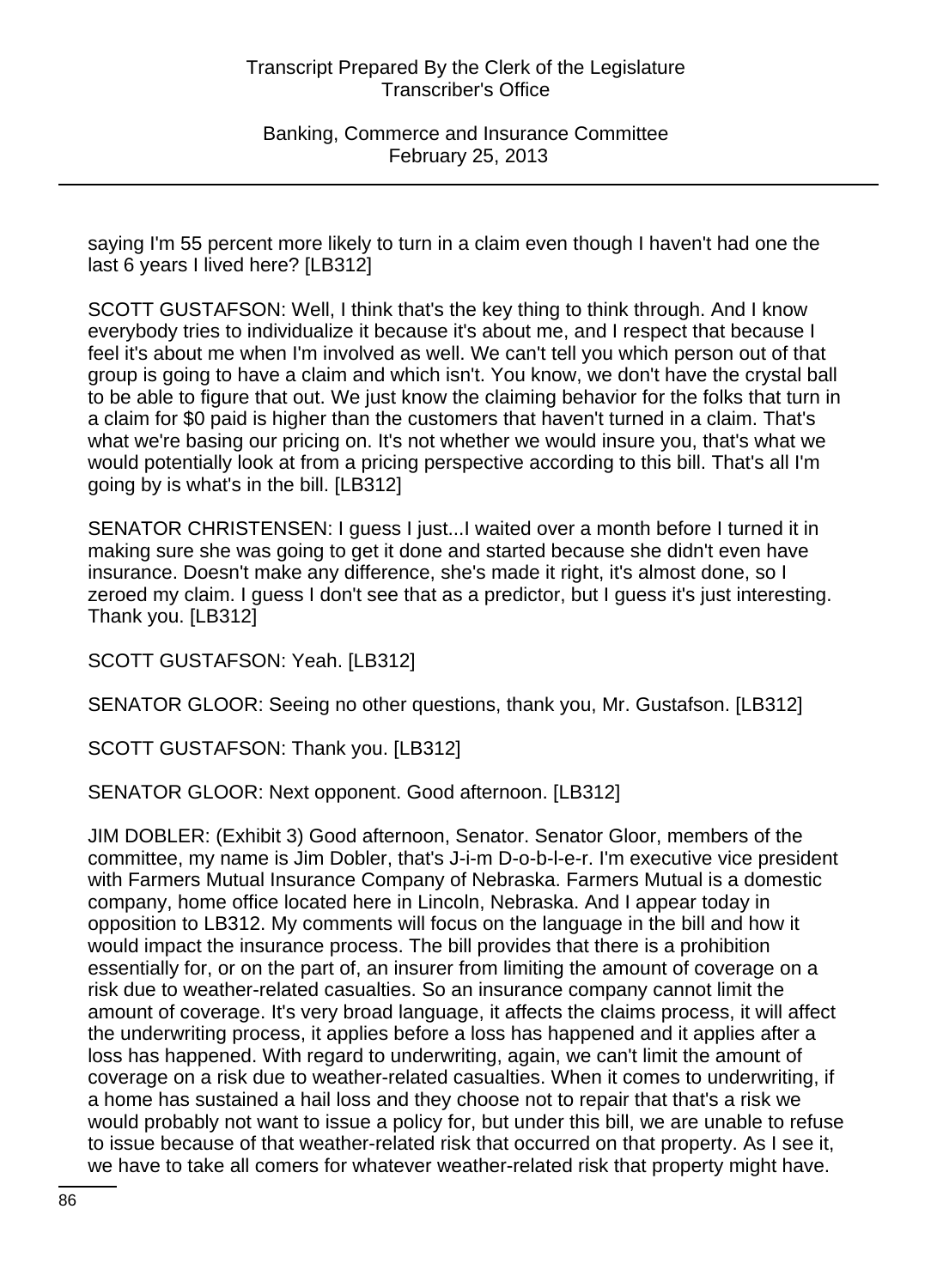Banking, Commerce and Insurance Committee February 25, 2013

Sometimes people choose not to repair their roof when they have a hail claim and that's fine, they can do that if they want. And we will even continue to insure them when they've done that, but we put a roof exclusion on that particular homeowners policy. Again, under this bill because of the weather-related risk that they had, hail damage to the roof, we could not limit the amount of coverage by putting a roof exclusion on that home. Flood--here again, we cannot refuse to issue a policy on a risk due to a weather-related casualty. Well, flood, if it's a result of the weather, rain and everything, here again, that risk could be located in a flood plain, could be near a river. As I read this, I don't think we could refuse to issue the policy to that individual. Now we don't have any experience with flood insurance, it's a federal program. It's certainly something we wouldn't want to have to underwrite. Let's look at the claims side. The handout that I have I highlighted some portions of a homeowners policy, and these are exclusions in the policy and they relate to weather situations. And essentially, they limit the amount of coverage because if you have that weather-related situation we're not going to pay it. So you can see in part, for example, frozen pipes. If the house is vacant and you don't maintain heat and the pipes freeze, it's weather related and we're limiting the amount of coverage there for that risk by saying we're not going to cover that. I won't go through all of them, but in addition to frozen pipes I think we have situations where we cover windstorm and we...and that extends to personal property in your house. However, we say that in order for the windstorm coverage to apply and for it to apply to something inside your house, there first must be some kind of opening that's made in your home that then allows the weather forces to get into it. What it's getting at here is if it's a rainstorm and there's a strong wind and you don't close your windows, we're not going to cover that. So there's got to be some way that there's damage to the home so that something gets in there and causes further damage. Again, I don't know how you apply that exclusion if we can't limit coverage for weather-related risk. There was a comment about cancellation and, well, if you've had a claim then we'll just cancel the policy. You know, you can't do that. There are specific cancellation laws for property insurance and there's a specific law for automobile insurance and you can cancel only for certain reasons and that's all. So you cannot go in there in the middle of a term and tell somebody to take a hike. One of the reasons that you can cancel is nonpayment of premium. But on the issue of cancellation which involves termination before the end of the policy term, already there are things in place to take care of that. You look at the situation of not surcharging where no claim has been paid. Well, we don't do very much experience rating at our company. We have no experience rating in our homeowners line or our farm owners insurance so, you know, it doesn't matter to us what you've had and what your claims are. We do experience rate in auto liability and we will surcharge in the case of an auto accident where your percentage of fault in that accident is say, 50 percent. Now under Nebraska law, if you have an accident where both parties are a full 50 percent at fault, there's no payment. But at the same time, I think you can say that our policyholder played a pretty significant role in that accident and in that situation we would surcharge. We haven't paid any claim, but we would surcharge it in that situation. One last point--there's been talk about, again, surcharges, rates, what does one person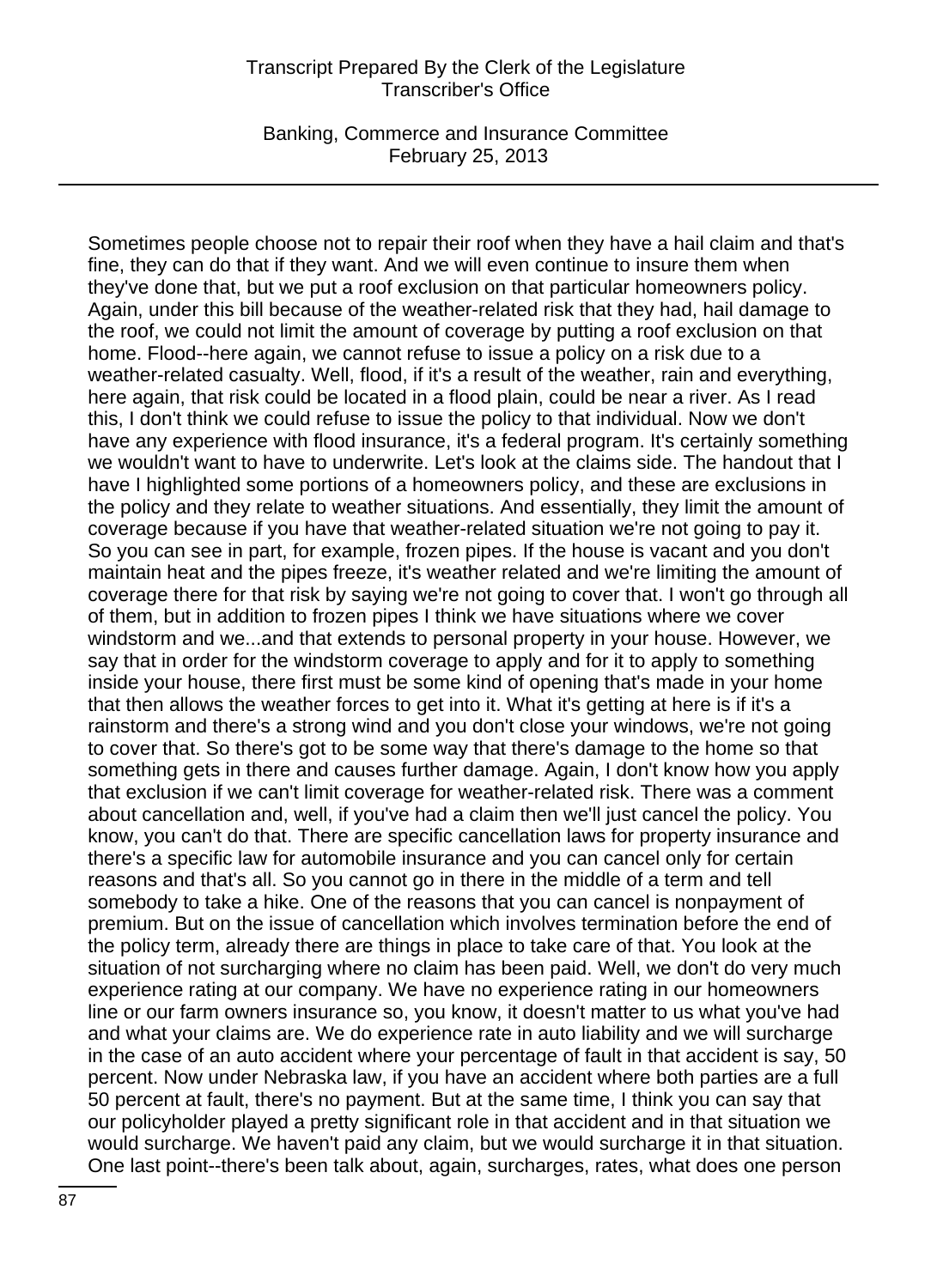Banking, Commerce and Insurance Committee February 25, 2013

get, what does the other person get? Do we treat...to what extent do we treat people differently? I think there is quite a bit of current law and regulation that applies in this area. The insurance department reviews everyone's rates. Anything you want to surcharge and whatever rate you want to charge on whatever basis you want to figure it, it all goes to the insurance department. They look at all that. They also have on file our rating manual and our agents' manual. Now the manual sets out how we treat different exposures, the exclusions we use, the kinds of ways that we might want to distinguish one group of risks from another, all that's on file with the department. Now if somebody came in there and said, well, you know, we think we actually want to surcharge somebody that had a claim on a home in Scottsbluff, but now goes to Omaha and lives, we want to make them pay more, you've got to take that to the department. You just can't go out and do that, all of that is regulated. So I don't know...I'm not that familiar with the extent to what other companies might slice and dice their underwriting and rating programs, but it's not like there's just a complete absence of any review of this stuff. I think with that, I'll conclude my remarks and try to answer any questions you might have. [LB312]

SENATOR GLOOR: Questions for Mr. Dobler? Senator Carlson. [LB312]

SENATOR CARLSON: Thank you, Senator Gloor. You know, on the comment you just made, so you're saying that if your company wanted to...somebody moved from Omaha to Lincoln and wanted to put a surcharge on for that individual person, you'd have to go through the Department of Insurance? [LB312]

JIM DOBLER: You would file your surcharge program. It wouldn't be for that individual person. So your rating plan would say, okay, we're going to surcharge this class of risk this way. And it would set out how you're going to do it, what criteria you use for it, and you would explain how your surcharge program works and they would see that. [LB312]

SENATOR CARLSON: Yeah. Thank you, Jim. [LB312]

SENATOR GLOOR: Senator Howard. [LB312]

SENATOR HOWARD: Thank you, Senator Gloor. You mentioned that you feel that the language of weather related is too broad. Is it defined anywhere in statute? [LB312]

JIM DOBLER: Not in the insurance statutes, not that I know of anyway, no. [LB312]

SENATOR HOWARD: Okay, because it sounds like flood insurance is separate and maybe not included in the intent of this bill. [LB312]

JIM DOBLER: Right. [LB312]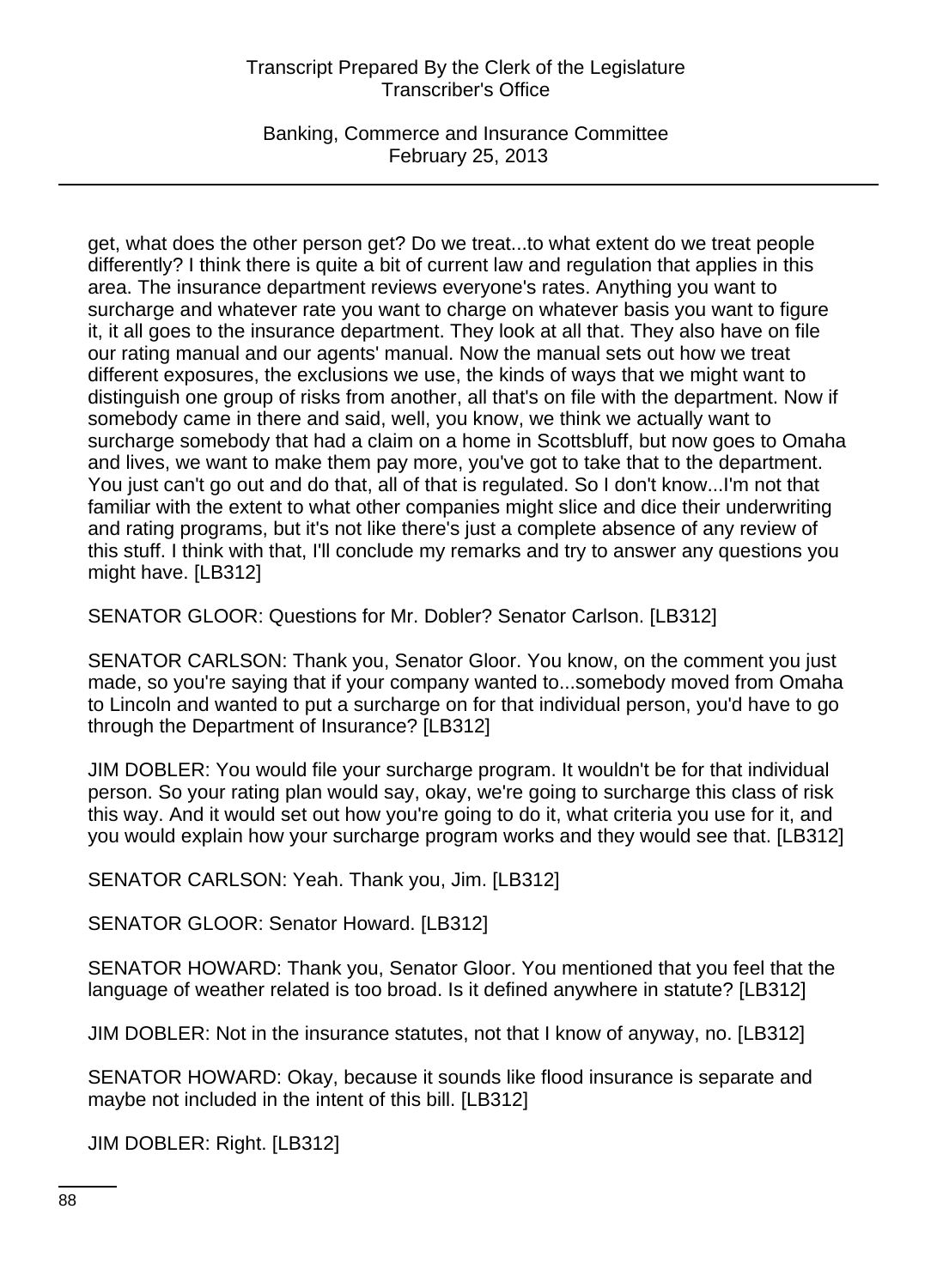Banking, Commerce and Insurance Committee February 25, 2013

SENATOR HOWARD: Okay. But you're saying that there are other methods that could be construed as weather related, say, by a court? [LB312]

JIM DOBLER: Well, that's one way it could happen, yes. [LB312]

SENATOR HOWARD: Uh-huh. [LB312]

JIM DOBLER: You know, when you're looking at weather related, again, it could be temperature, it could be rain or flood. There are a lot of different ways to look at that, but primarily I think what we've focused on today is more wind and hail, and that's certainly a lot more specific way to address this issue than to use the term weather related. [LB312]

SENATOR HOWARD: And just to clarify, that's not a term of art for the insurance industry? [LB312]

JIM DOBLER: Oh, no, no. [LB312]

SENATOR HOWARD: Okay. Thank you. Thank you. [LB312]

SENATOR GLOOR: Senator Schumacher. [LB312]

SENATOR SCHUMACHER: Thank you, Senator Gloor. Thank you Mr. Dobler for your testimony today. You said that you file your surcharge program with the department. [LB312]

JIM DOBLER: Yes. [LB312]

SENATOR SCHUMACHER: Once it's filed is there notice of the filing or a protest period, a hearing on it? [LB312]

JIM DOBLER: No. It's a public record so anybody can go look at it. There can be a hearing if the department decides that they don't like what you're proposing. [LB312]

SENATOR SCHUMACHER: So do you get a letter saying, okay, we are in receipt of your proposal and it's good or is it one of these administrative things like a phone company tariff, you file it and that's the word unless somebody raises heck about it? [LB312]

JIM DOBLER: Our process is what's called file-and-use ratings. So you file your plan and then the department has 30 days to review it. But once you've filed it, you can start using it even though you haven't heard from the department yet. But if the department looks at it and they don't like something in there, then typically what they'll do is they'll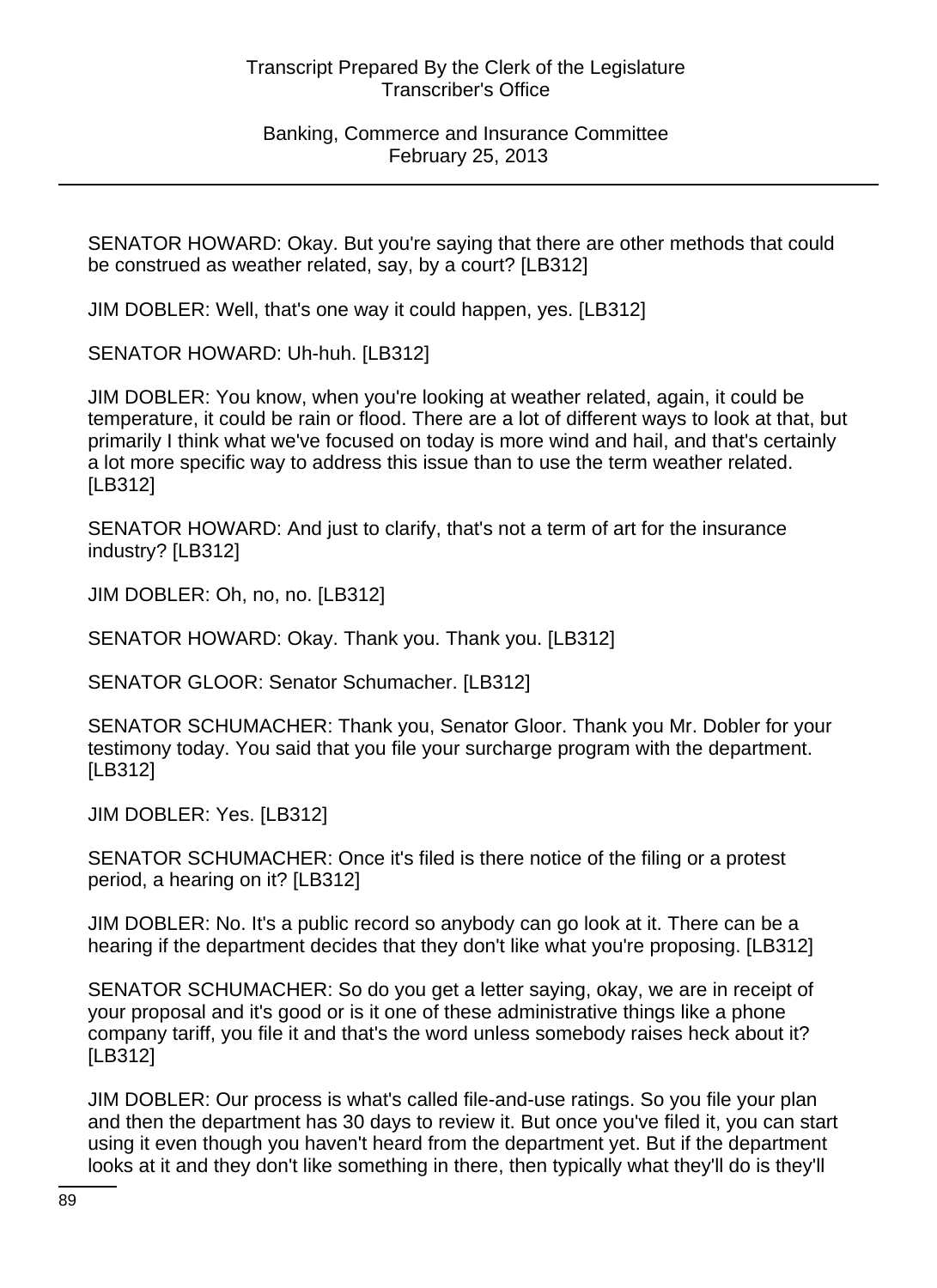call you and tell you, you can't do it. And so you change it and move on. [LB312]

SENATOR SCHUMACHER: What percentage of the filings receive any more than a file folder in the department's thing? I mean, do they...there's a protest on or the department says, back off? [LB312]

JIM DOBLER: Well, I wouldn't want to speak for the department, I worked there for a while as a staff attorney. By and large, you're not going to...most companies know what the department...what their requirements are and so it's not like you just go in with anything and expect them to not already have their ideas about what's good and bad. So generally, you know, it's all pretty customary kind of work. Very...it's things in the property lines anyway that have been done for years and years. It's just...so you're not going to get a lot of hearings on that kind of thing. The department will from time to time call you and say they don't like the language that you've put in here. Maybe the kind of other insurance clause you've put in, they don't want you to use that type, they want you to use a different type. And we'll go along with that. [LB312]

SENATOR SCHUMACHER: So if you were to file a piece of paper with the department saying, our statistical analysis indicates that he who files twice is likely to file thrice, and in that case it's going to be our policy to surcharge them X percent. And that letter goes in, it goes into somebody's file, and it's file-and-use, and that's the way it is? [LB312]

JIM DOBLER: It could very well work that way. [LB312]

SENATOR SCHUMACHER: Okay. [LB312]

JIM DOBLER: Yeah. On that end of things, there is so much financial--I guess I'd call it--financial engineering or actuarial and algorithm processes in place anymore that...here again, when somebody would make a filing like that, everybody is already going to be aware of that statistical relationship. They will have looked at what the actuaries have put together. The Nebraska department will see that other departments in other states have looked at this issue. The Nebraska department participates in the NAIC so all of these things as they come together in new ways of assessing risk develop, everybody in the industry becomes familiar with it really pretty quick. [LB312]

SENATOR SCHUMACHER: Thank you. [LB312]

SENATOR GLOOR: Other questions for Mr. Dobler? Seeing none, thank you. [LB312]

JIM DOBLER: Okay. Thank you. [LB312]

SENATOR GLOOR: Continue with opponents. [LB312]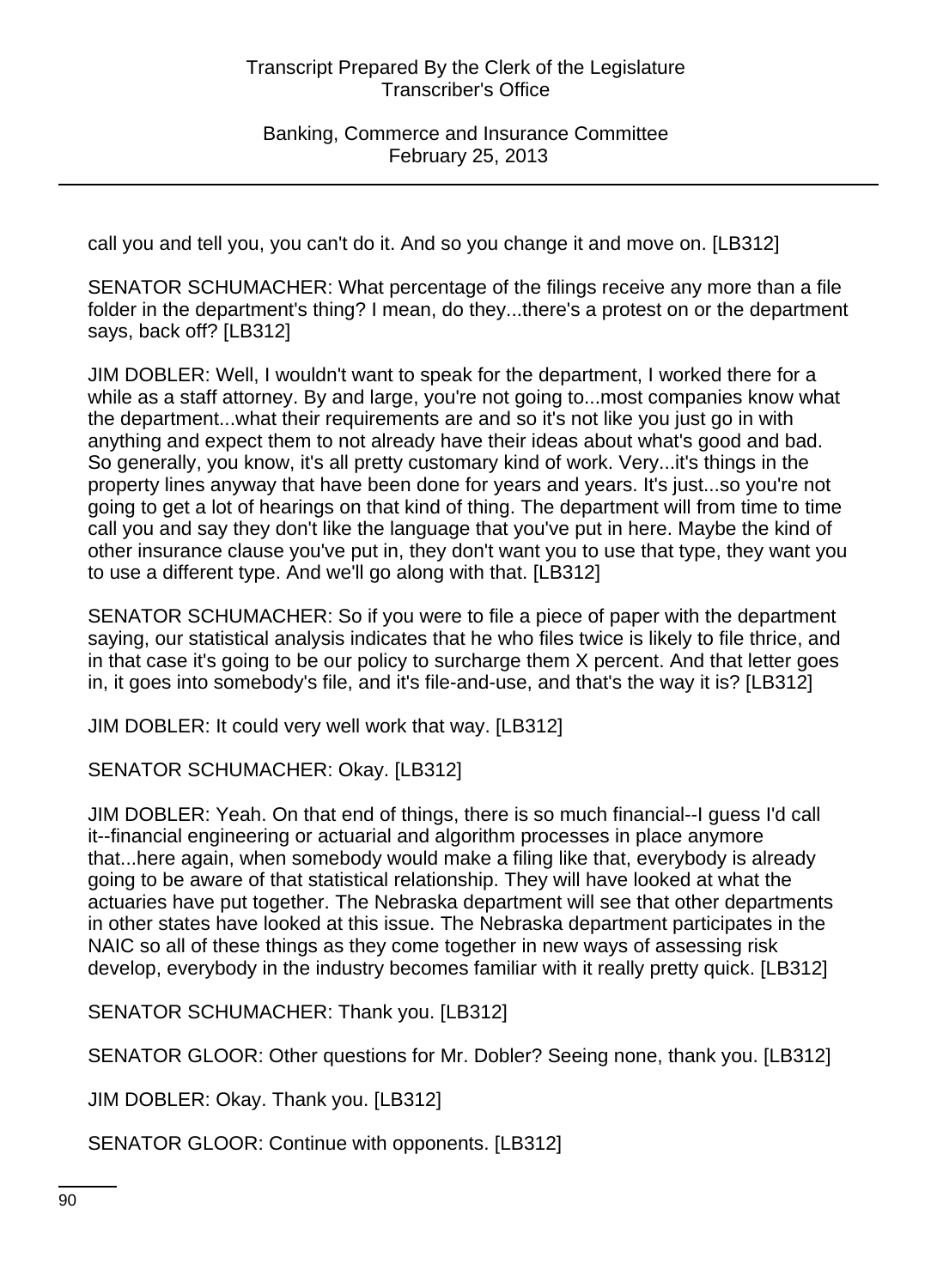COLEEN NIELSEN: (Exhibit 4) Good afternoon, Chairman Gloor and members of the Banking, Commerce and Insurance Committee. My name is Coleen Nielsen, spelled C-o-l-e-e-n N-i-e-l-s-e-n, and I am the registered lobbyist for the Nebraska Insurance Information Service. But my purpose here on LB312 is to hand you a letter on behalf of Janis McKenzie, the executive director of the Nebraska Insurance Federation. She could not be here today. And I'd be happy to answer any questions. [LB312]

SENATOR GLOOR: Any questions for Ms. Nielsen? Seeing none, thank you. [LB312]

COLEEN NIELSEN: Uh-huh. [LB312]

TAD FRAIZER: Good afternoon, Chairman Gloor, members of the committee. My name is Tad, T-a-d, Fraizer, F-r-a-i-z-e-r, representing the American Insurance Association, a national trade association of property and casualty firms. Given the late hour, I won't try to elaborate too much upon what you've already heard. But I think our...obviously, we're appearing in opposition. The bill, as far as we're concerned, really usurps the underwriting function of a private insurer. It really goes to...as we see it, it goes to the essence of determining risk. Loss has a certain relation to risk. As I read the policy...excuse me, as I read the bill, it speaks in terms of refusing to even issue or refusing to renew in addition to canceling or limiting the amount of coverage on a property and casualty risk due to weather-related casualties. I mean, to a certain extent the first thing you look at when you're looking at a policy is--of any sort of insurance--is have you ever suffered any sort of loss of the nature we're insuring against. But here it looks like you can't even consider it when you're looking to issue a policy in the first place. You can't refuse to issue and it looks like once you're on the risk, you can't ever get off the risk based on any sort of weather-related casualties. Basically, you're married forever at least until the policy owner wants to try to find someone else new, and that just seems to run counter to the nature of an insurance contract. Admittedly, insurance is an industry that's very much affected with the public interest, but it is still a private contract between a private company and a private individual or private organization. And this seems to go a little far in terms of interfering with the decision of an insurer if they're willing to take on or continue a risk. Admittedly, that's part of the nature of the insurance business, but at some point you've got to decide if you wish to take on a risk in the first place or if you wish to continue it going forward. And we just, from a philosophical point of view, think this goes a little far into interfering with that private contractual relationship. And I'd be happy to attempt to answer any questions you might have. [LB312]

SENATOR GLOOR: Are there questions for Mr. Fraizer? Seeing none, thank you. Other opponents? Anyone in a neutral capacity? Senator Scheer, you're opportunity to close. [LB312]

SENATOR SCHEER: Thank you, and I will try to make it as brief as possible, but did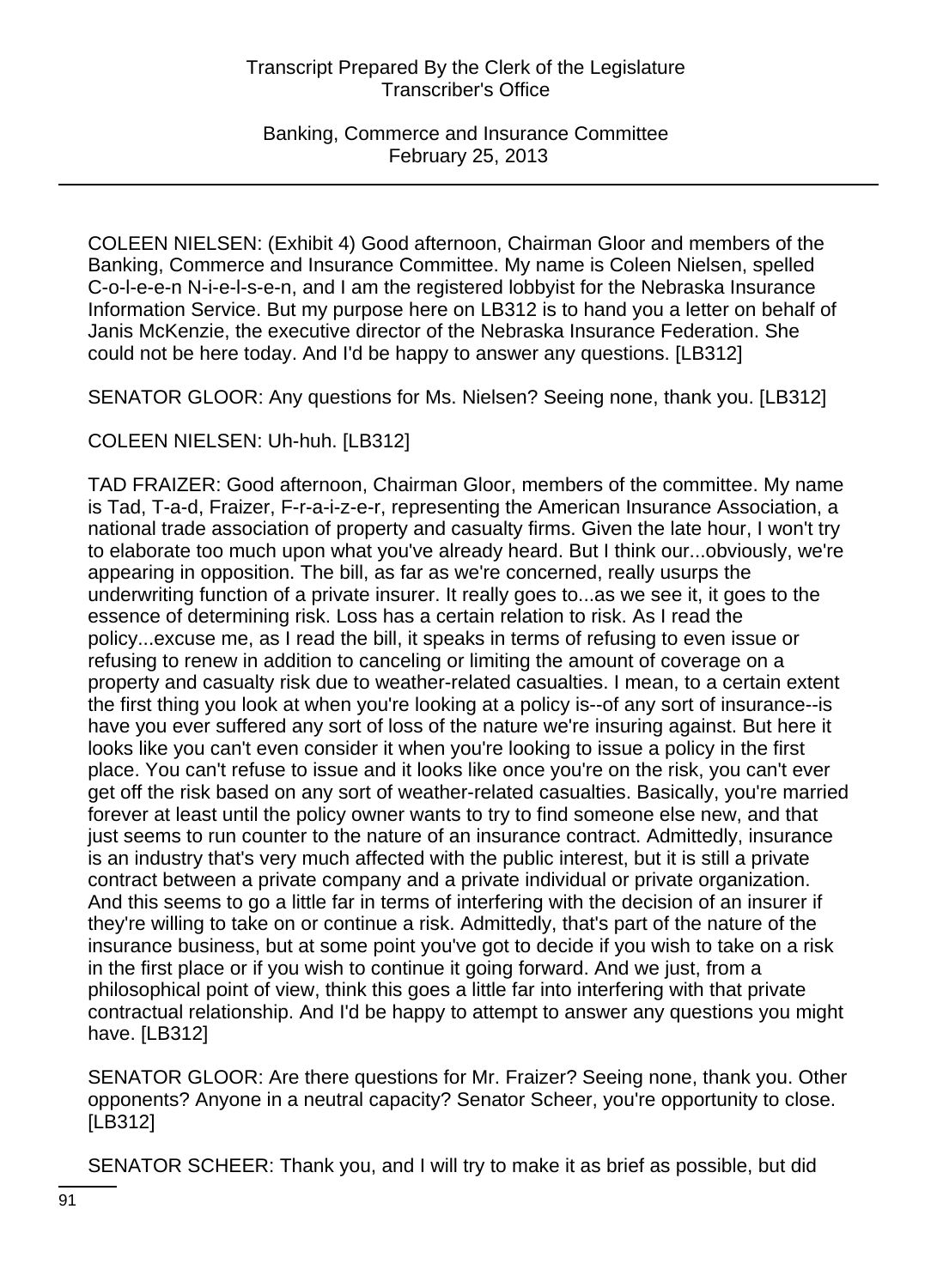Banking, Commerce and Insurance Committee February 25, 2013

want to go through a few things that you've heard since I last sat in this chair. Our friend from the State Farm office made the point that there are only 20 out of 670 claims that were in relation to nonrenewal; not a bad deal. That's 4 percent. I think that's pretty high. I think what is probably as disconcerting to me as anything is this afternoon you have heard four different people talk about the language in the bill; too broad, abates this, it prohibits them from doing this. Well folks, I met with these people not once, but twice. On both occasions I said, I want this to be a good bill. I'm not trying to get in your pockets, I'm just trying to correct something that I think is inappropriate. If there's something I can do differently, if there's wording that you find offensive or could be an unintended consequence, let me know. I'll be glad to change it. I'm not here to, you know, slay Goliath. I'm just trying to do a job. Met with them a month ago. In here from, again, till last Friday. Sat down with them a half hour and I said, what do we want to do? Well, let's do a study. Well, you know, I don't really know that a study is going to solve the problem, I'd like to do something. Well, we just can't do anything else. Let's just do a study. I said, well, you know, I really don't want to do a study, but you know, if you find something as far as language, let me know because I've got till Monday afternoon till I testify to get some things changed. Just let me know. That was Friday at 11 o'clock. Now call me skeptical, but I'm thinking they didn't come up with all the information they just presented to you, by the way, which they never presented to me, to justify anything they're doing. And secondly, never told me about one item as far as language being too broad, specifically. Got a whole page full of notes here now. So it seems to me that perhaps our friends in the insurance industry were not as genuine as I would have hoped they would be. And I will say with the exception of my friends at Farmers Mutual, and I don't represent Farmers Mutual and I never have, that I think if you stop and look at the presentation they made, the first two were very stark in difference. State Farm told you, you were a percentage, you are a calculated risk, that if you had one loss you were going to have a second loss. You know, as an insurance man, I always assumed that when I sold a product it was going to be there if the person had a loss. That's what you tell somebody when they buy it. What State Farm is telling you is we want to sell it to you, but if you ever have a loss, you're gone, you're history because we know you're going to have another loss and another loss. Well, using their techniques...I got news for you. I just counted up here and about 70 percent of us are brunettes in here so we're going to get our insurance rate hiked. We got a 70...you know, more than a double percent of change of we're going to have a loss versus a blond, using some of their statistics. It's correct statistics. I think sometimes we can go a little too far with technology. And as you recall, when I sat down I told you I think this was a case where technology had outstripped legislation, and it is truly apparent to me that that is the case. We in the Legislature have not caught up and as you will recall, I told you what they are doing is not illegal. I have not accused them of doing anything illegal. In fact, the...Mr. Dobler from Farmers Mutual gave you a very good example of how rates were changed. Nothing they're doing hasn't gone through the insurance department and I told you when you said...well, Senator Gloor, when you asked me, why wouldn't you send a note? Because they haven't done anything wrong. Until we would pass legislation